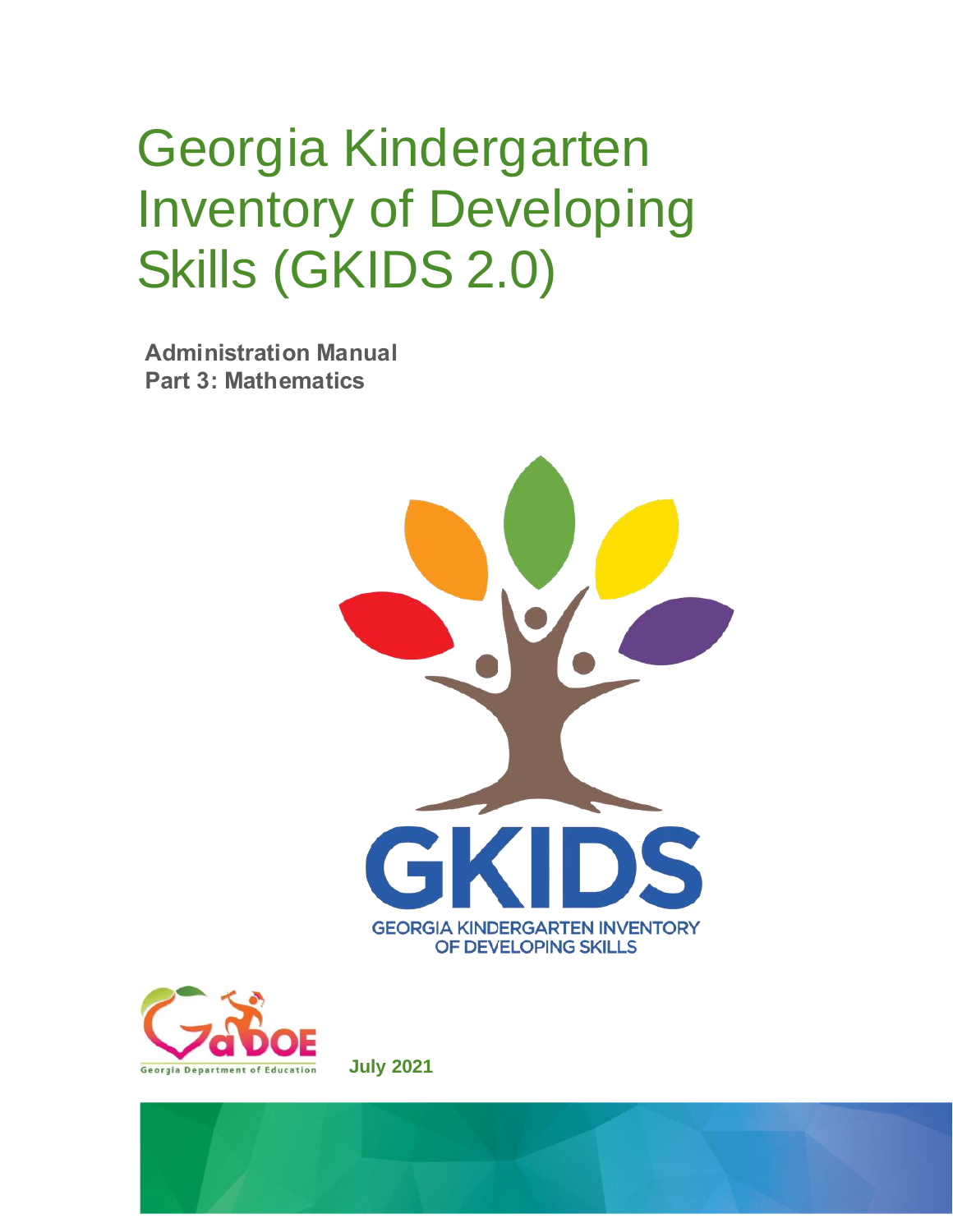# **TABLE OF CONTENTS**

 $\overline{c}$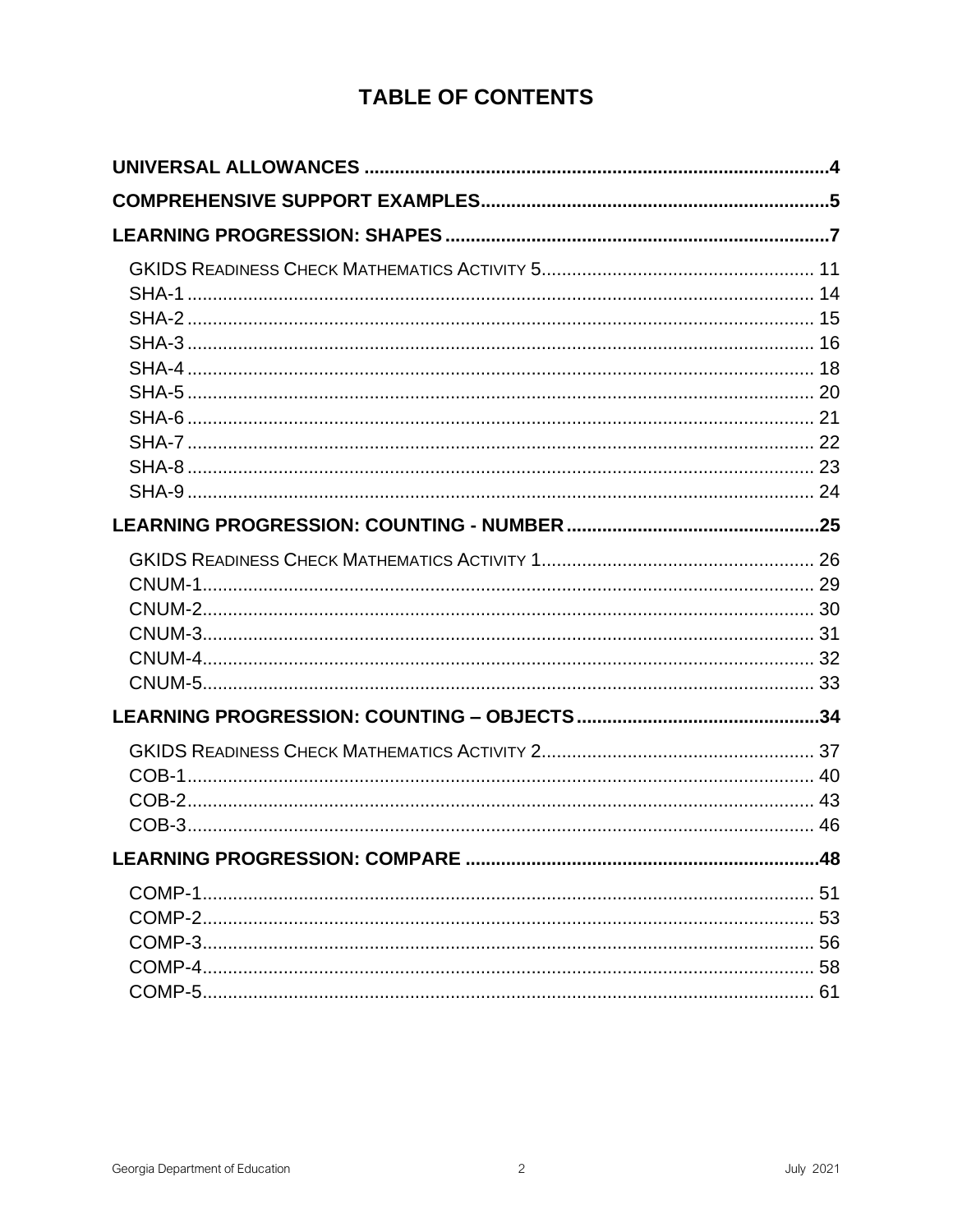| LEARNING PROGRESSION: ADDITION AND SUBTRACTION | .64 |
|------------------------------------------------|-----|
|                                                |     |
|                                                |     |
|                                                |     |
|                                                |     |
|                                                |     |
|                                                |     |
|                                                |     |
|                                                |     |
|                                                |     |
|                                                |     |
|                                                |     |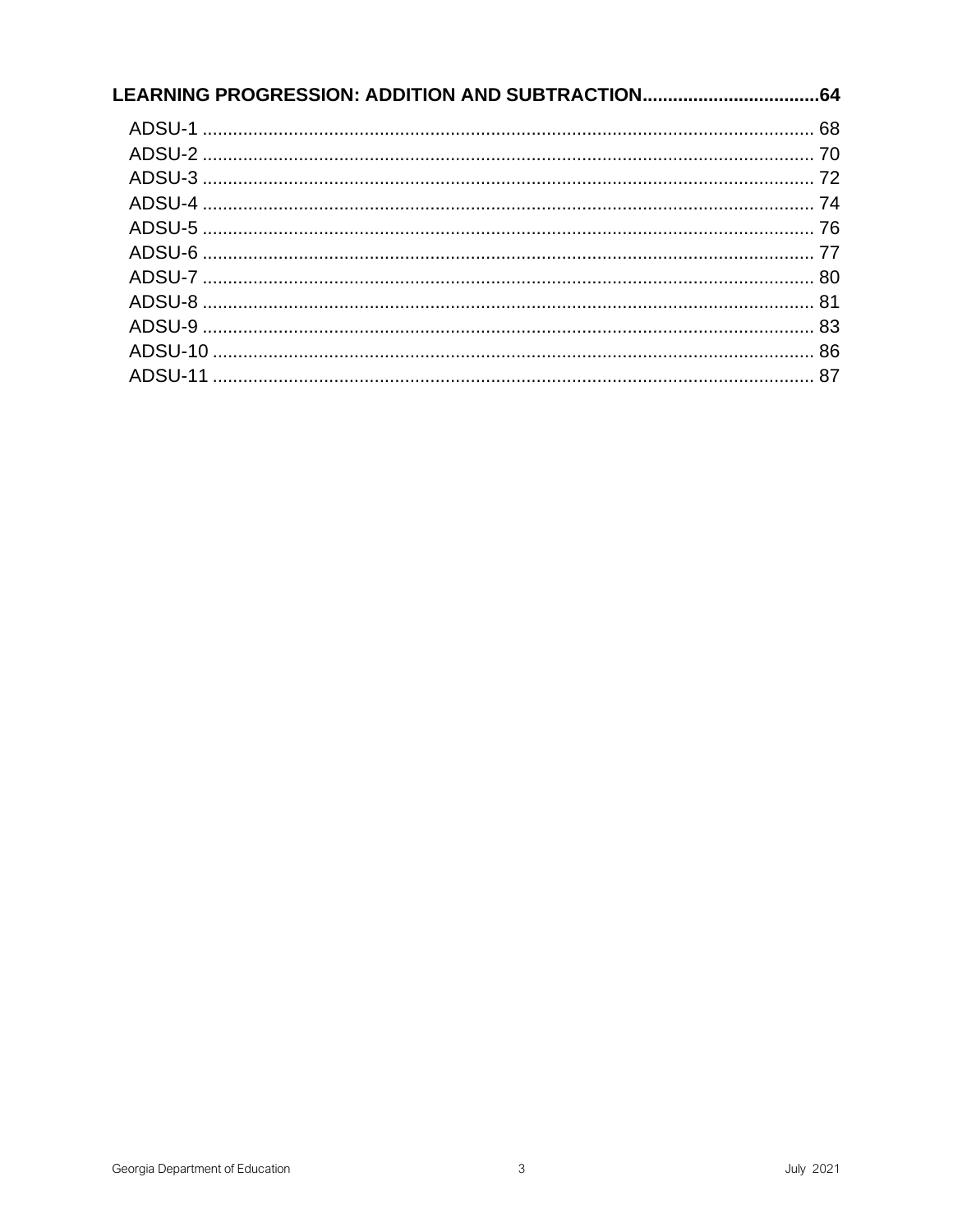<span id="page-3-1"></span>Universal allowances, shown in the table below, may be used as necessary for all students and with all performance tasks. **These supports are aligned to best practices and provide flexibility to meet the diverse needs of a wide range of students.**

<span id="page-3-0"></span>

|              | UIIIVUI JAI AIIUWAIIUU                                                                                                                                                                                                                                                                                                                                                                                                                                                                                                                                                                                                                                                                                                                                                                                                                                                                                                                                                                        |
|--------------|-----------------------------------------------------------------------------------------------------------------------------------------------------------------------------------------------------------------------------------------------------------------------------------------------------------------------------------------------------------------------------------------------------------------------------------------------------------------------------------------------------------------------------------------------------------------------------------------------------------------------------------------------------------------------------------------------------------------------------------------------------------------------------------------------------------------------------------------------------------------------------------------------------------------------------------------------------------------------------------------------|
| Presentation | Read directions aloud and repeat as many times as needed,<br>$\bullet$<br>either by request of the student or as determined by the<br>teacher.<br>Rephrase directions and/or questions, if needed. Rephrasing<br>may include providing answer options or allowing for a yes/no<br>response.<br>Provide audio amplification for verbal directions and tasks as<br>needed.<br>Redirect student's attention to a task or a direction as needed.<br>Provide magnification or enlargement of assessment tasks<br>$\bullet$<br>and/or manipulatives as needed.<br>Use familiar classroom materials to meet student's needs.<br>$\bullet$<br>Materials can be adapted to meet the needs of the individual<br>learner.<br>Provide physical support to improve visual acuity. For example,<br>use color contrast overlay, slant board, textures, etc.<br>Change position or orientation of assessment materials to<br>$\bullet$<br>maximize student's visual engagement or access to<br>manipulatives. |
| Response     | Allow student to respond using his/her preferred mode of<br>$\bullet$<br>communication.<br>Modes of communication may include speech, eye gaze,<br>$\bullet$<br>pointing/gesturing/orienting to/touching answer choice, sign<br>language, and/or use of augmentative communication systems.<br>Encourage student response without providing additional cues.                                                                                                                                                                                                                                                                                                                                                                                                                                                                                                                                                                                                                                  |
| Setting      | Assess students in naturally occurring classroom contexts such<br>$\bullet$<br>as during center time, outdoor activities, teacher-directed<br>instruction, and small group activities.<br>Allow the student to move and change positions during the<br>session.<br>Consider the arrangement of the furniture, including allowing the<br>student to stand or use alternative seating during a direct<br>assessment activity.<br>Provide tasks in areas conducive to the student's physical and<br>sensory needs, including one-on-one assessment in a quiet<br>space when necessary.                                                                                                                                                                                                                                                                                                                                                                                                           |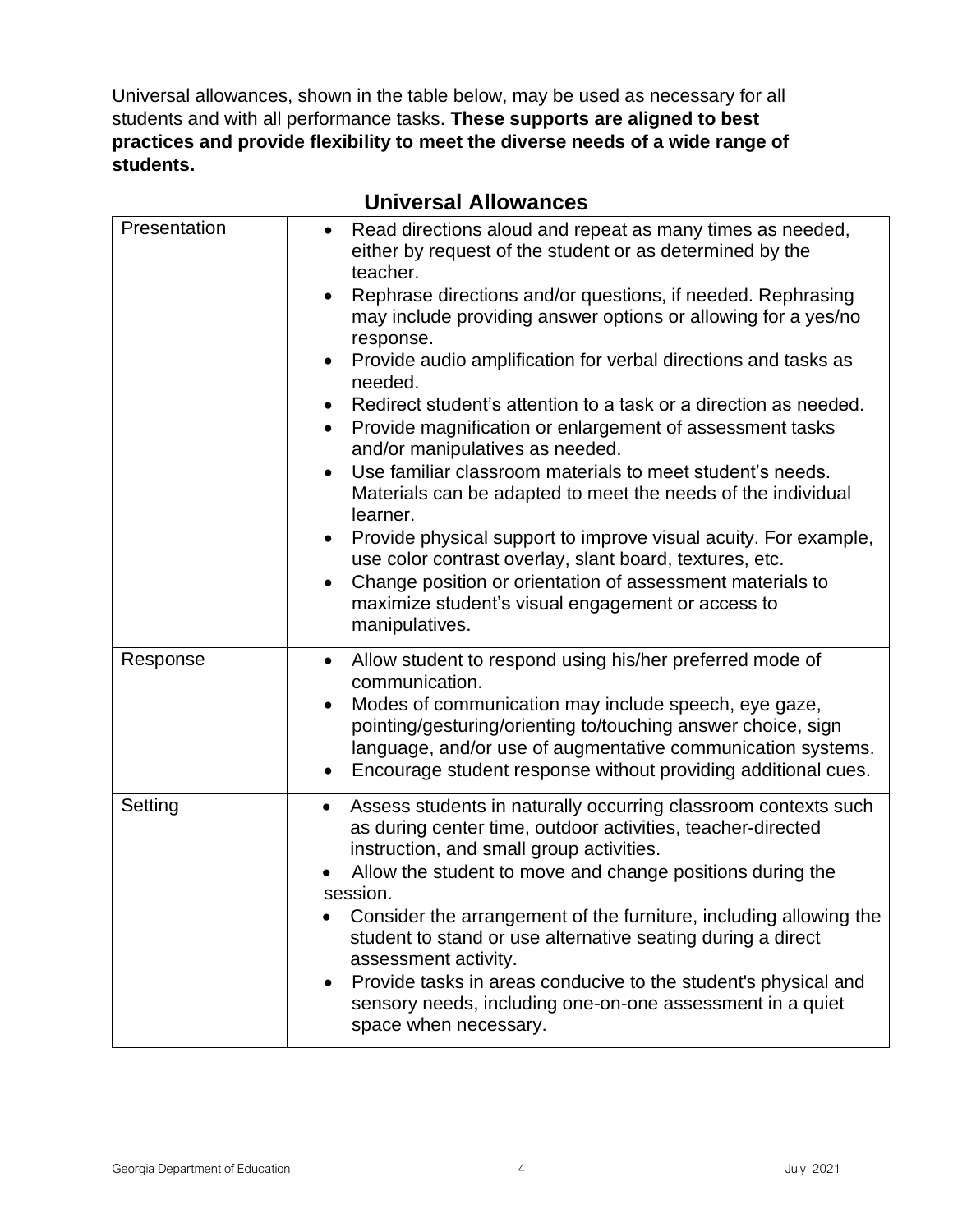| Scheduling<br>• Use teacher discretion for starting and stopping a task based on<br>the readiness of the student.<br>Teachers may administer performance tasks based on student<br>$\bullet$<br>readiness, professional judgement, and/or alignment to local |
|--------------------------------------------------------------------------------------------------------------------------------------------------------------------------------------------------------------------------------------------------------------|
| district content pacing guides or curriculum patterns.                                                                                                                                                                                                       |

For students who need additional support, comprehensive support may be provided.  Comprehensive supports provide access to a performance task but may substantially alter what the student is expected to do. If utilizing comprehensive supports, care should be taken when interpreting the student's progress within the learning progression.

The comprehensive supports provided in the table below are intended as *examples* of how teachers might provide comprehensive support to students. Note that examples are not provided for all tasks. Teachers may use their professional judgment to determine the type of support that best meets the needs of each individual student.

<span id="page-4-0"></span>

|                           | Complements oupport Examples                                                                                                                                                                                             |                                                                 |  |  |  |  |
|---------------------------|--------------------------------------------------------------------------------------------------------------------------------------------------------------------------------------------------------------------------|-----------------------------------------------------------------|--|--|--|--|
| Learning<br><b>Target</b> | <b>Comprehensive Support Example</b>                                                                                                                                                                                     | <b>Materials Needed</b>                                         |  |  |  |  |
| $SHA - 2$                 | The teacher may reduce the number of 3-<br>dimensional shapes presented to the student at<br>one time (i.e., present two shapes at a time<br>instead of all four), then ask the student to point<br>to a specific shape. | 3-dimensional<br>shapes: sphere,<br>cylinder, cube, and<br>cone |  |  |  |  |
| $SHA - 5$                 | The teacher can provide the student with only<br>enough attribute blocks to complete the larger<br>shape.                                                                                                                | Attribute blocks and<br>composite shape<br>templates            |  |  |  |  |
| <b>RC</b> Activity<br>2   | The teacher can point to each object being<br>counted while the student assigns (counts) a<br>single number with each object the teacher<br>touches.                                                                     |                                                                 |  |  |  |  |

## **Comprehensive Support Examples**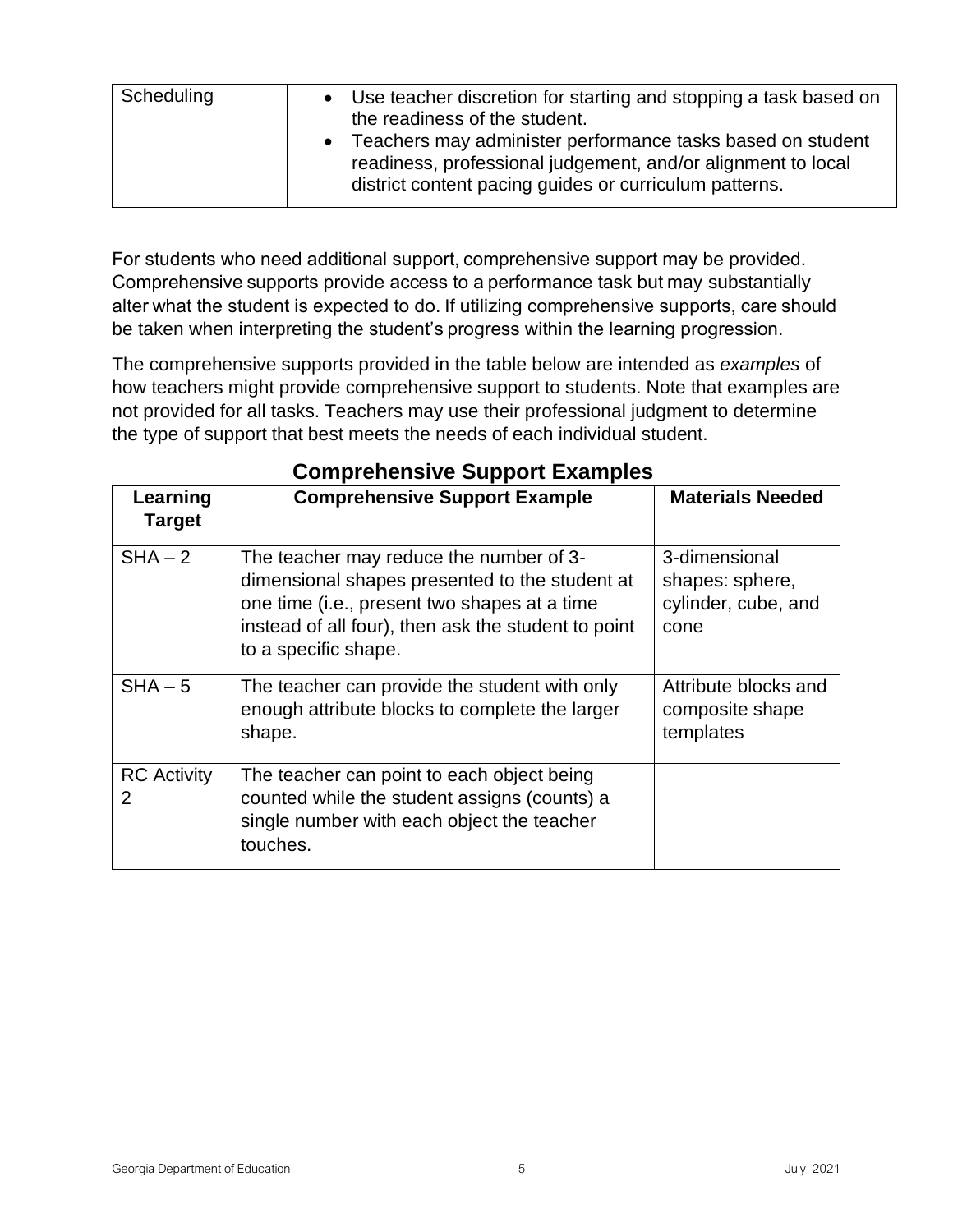| $COB - 1$  | Part A, Part D, and Part E: The teacher can point to<br>each object being counted while the student assigns<br>(counts) a single number with each object the<br>teacher touches. |                                                                  |
|------------|----------------------------------------------------------------------------------------------------------------------------------------------------------------------------------|------------------------------------------------------------------|
|            | Part B: The teacher can present fewer numerals from<br>which the student can choose to show the number of<br>objects in the set.                                                 |                                                                  |
|            | Part F: The student can use a number line to identify<br>the number of objects if one more were added to the<br>set.                                                             |                                                                  |
| $COB - 2$  | Part A, Part D, and Part E: The teacher can point to<br>each object being counted while the student assigns<br>(counts) a single number with each object the<br>teacher touches. |                                                                  |
|            | Part B: The teacher can present fewer numerals from<br>which the student can choose to show the number of<br>objects in the set.                                                 |                                                                  |
| $COB - 3$  | Part A and Part C: The teacher can point to each<br>object being counted while the student assigns<br>(counts) a single number with each object the<br>teacher touches.          | One set of<br>written numerals<br>$1-10$ with<br>graphic support |
|            | Part B: The teacher can present fewer numerals from<br>which the student can choose to show the number of<br>objects in the set.                                                 |                                                                  |
| $COMP-1$   | The teacher can present sets in the arrangement<br>which clearly show the comparison between the sets.                                                                           |                                                                  |
| $COMP-2$   | Part B: The teacher can present sets in the<br>arrangement which clearly show the comparison<br>between the sets.                                                                |                                                                  |
| $COMP-3$   | Part A: The teacher can use number cards with<br>graphic support (e.g., circles representing the<br>numeral presented).                                                          | Written<br>numerals 1-5<br>with graphic<br>support               |
| $ADSU - 1$ | The teacher can provide the sets of objects needed<br>to solve the problem. The student can manipulate the<br>sets as needed, then count to solve the problem.                   |                                                                  |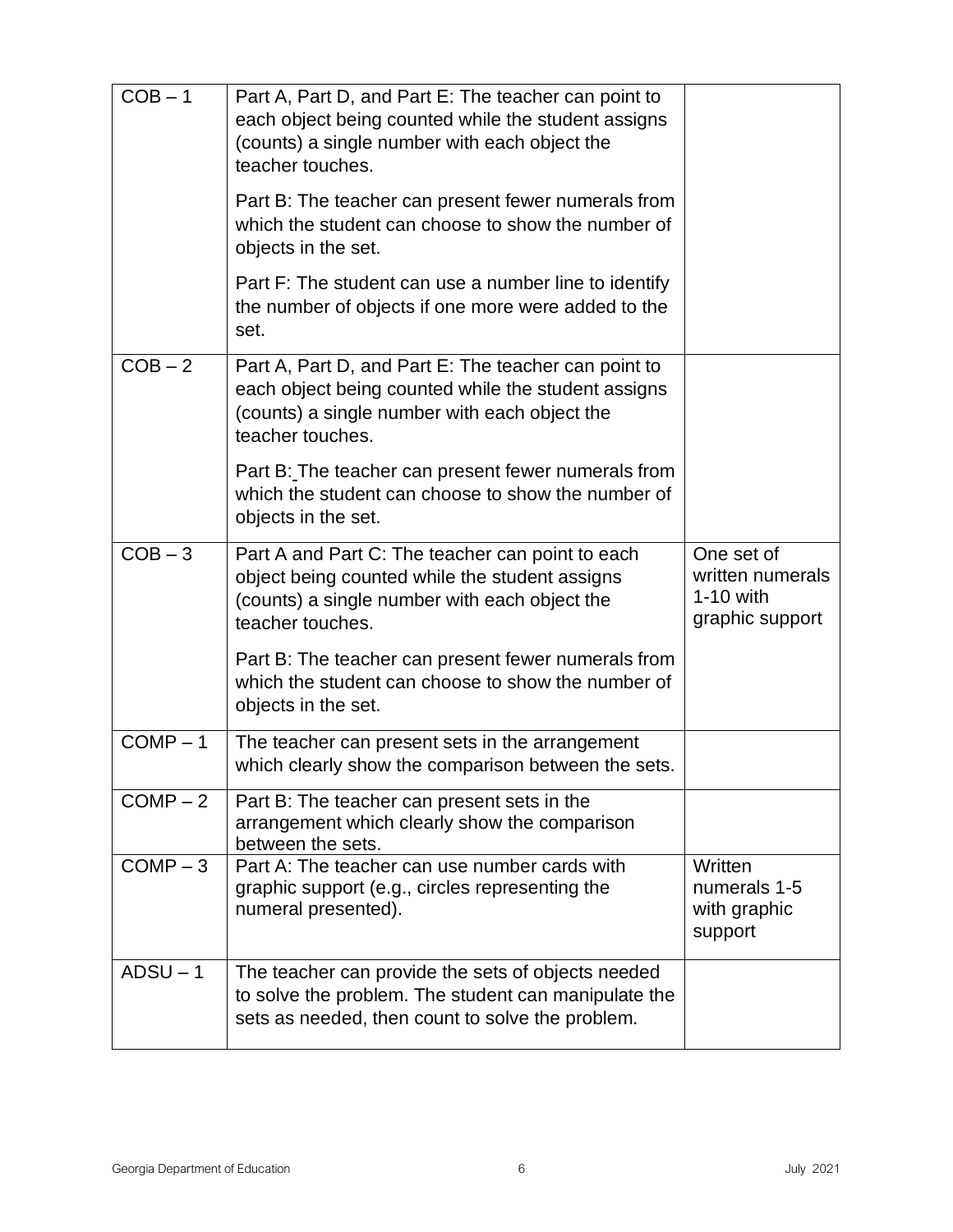# **LEARNING PROGRESSION: SHAPES**

<span id="page-6-0"></span>

| Big Idea: A kindergarten student will model real-world problems by composing 2- and 3- dimensional shapes. |                        |                         |                              |                               |
|------------------------------------------------------------------------------------------------------------|------------------------|-------------------------|------------------------------|-------------------------------|
| <b>Progression: Shapes</b>                                                                                 |                        |                         |                              |                               |
| <b>Beginning</b>                                                                                           | <b>Emerging</b>        | <b>Developing</b>       | <b>Demonstrating</b>         | <b>Exceeding</b>              |
| <b>GKIDS Readiness</b>                                                                                     | <b>SHA-1 (Part A)</b>  | <b>SHA-2 (Part A)</b>   | <b>SHA-4</b>                 | SHA-7                         |
| <b>Check Mathematics</b>                                                                                   | Names 2-               | Names 3-dimensional     | <b>Explains similarities</b> | Builds or draws 2- and 3-     |
| <b>Activity 5</b>                                                                                          | dimensional            | shapes: sphere,         | and differences among        | dimensional shapes from       |
| Identifies (points to) 2-                                                                                  | shapes: square,        | cylinder, cube, and     | 2- and 3- dimensional        | given defining attributes     |
| dimensional shapes;                                                                                        | triangle, circle,      | cone.                   | shapes using attributes      | (e.g., draw a shape with 4    |
| square, triangle, circle,                                                                                  | rectangle, and         |                         | when classifying,            | corners and 4 sides and all   |
| and rectangle (e.g.,                                                                                       | hexagon.               |                         | sorting, or identifying.     | sides are the same length).   |
| point to the circle).                                                                                      |                        |                         |                              |                               |
|                                                                                                            | <b>SHA-1 (Part B)</b>  | <b>SHA-3 (Part A)</b>   | <b>SHA-5</b>                 | <b>SHA-8</b>                  |
|                                                                                                            | Identifies (points to) | Classifies, sorts, or   | Composes simple              | Uses composite shapes to      |
|                                                                                                            | sides and corners      | identifies shapes as 2- | shapes to form larger        | create additional composite   |
|                                                                                                            | (vertices) when        | or 3- dimensional.      | shapes with given            | shapes (e.g., adds on to a    |
|                                                                                                            | asked.                 |                         | attributes.                  | given or self-created         |
|                                                                                                            |                        |                         |                              | composite shape).             |
|                                                                                                            | <b>SHA-2 (Part B)</b>  | <b>SHA-3 (Part B)</b>   | <b>SHA-6</b>                 | SHA-9                         |
|                                                                                                            | Identifies (points to) | Describes 2-            | Creates models of            | Decomposes rectangles         |
|                                                                                                            | 3-dimensional          | dimensional shapes      | real-world figures by        | and circles into two and four |
|                                                                                                            | shapes: sphere,        | using their attributes. | composing 2- and 3-          | equal shares by drawing       |
|                                                                                                            | cylinder, cube, and    |                         | dimensional shapes.          | partitions within a given     |
|                                                                                                            | cone.                  |                         |                              | shape.                        |
|                                                                                                            |                        | <b>SHA-3 (Part C)</b>   |                              |                               |
|                                                                                                            |                        | Describes 3-            |                              |                               |
|                                                                                                            |                        | dimensional shapes      |                              |                               |
|                                                                                                            |                        | using their attributes. |                              |                               |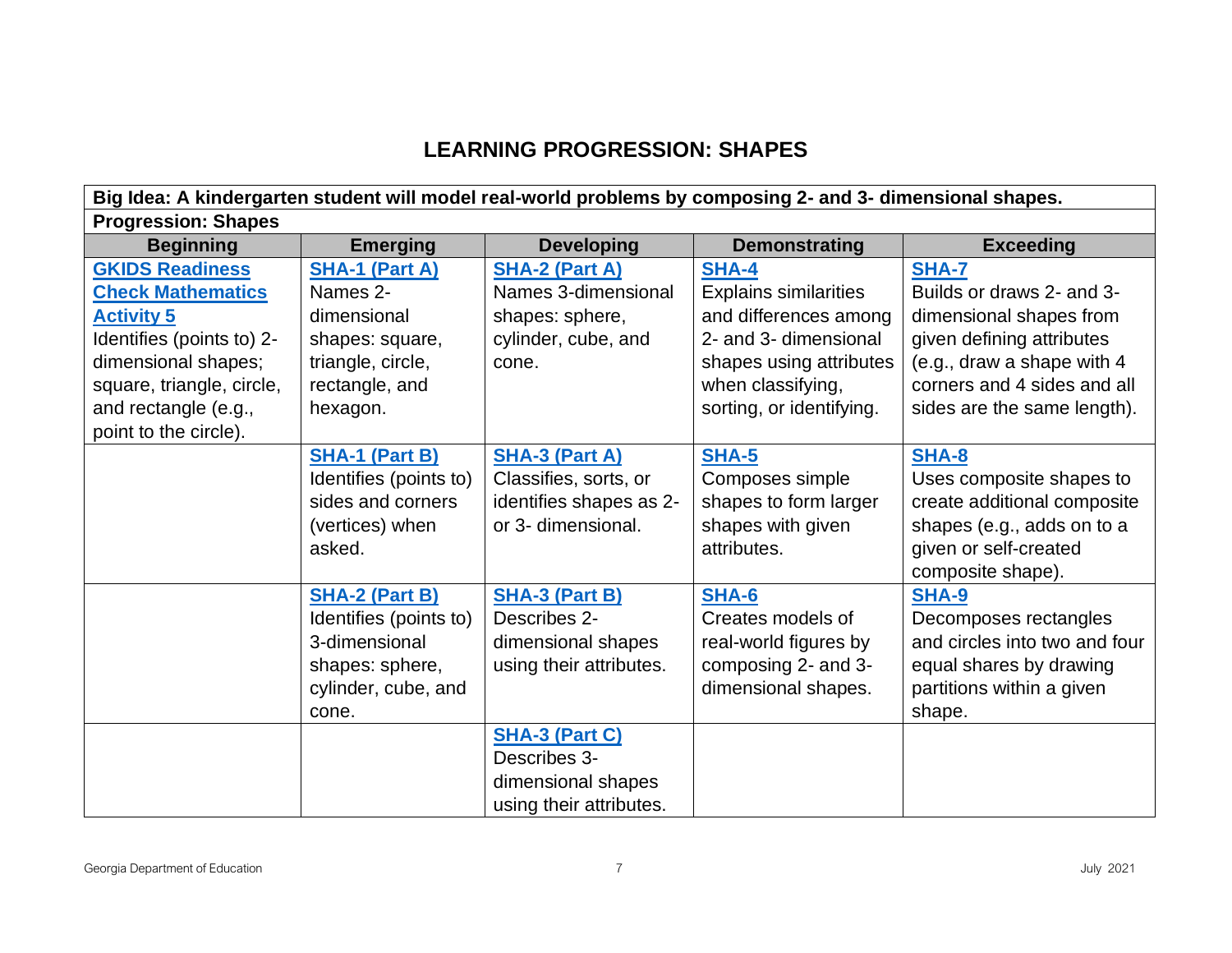| CD-MA6.4a | MGSEK.G.2 | MGSEK.G.2  | MGSEK.G.4  | MGSEK.G.4 |
|-----------|-----------|------------|------------|-----------|
| MGSEK.G.2 | MGSEK.G.3 | MGSEK.G.3  | MGSEK.G.5  | MGSEK.G.5 |
|           | MGSEKG.4  | MGSEK.G.4  | MGSEK.G.6  | MGSEK.G.6 |
|           |           | MGSEK.MD.3 | MGSEK.MD.3 | MGSE1.G.1 |
|           |           |            |            | MGSE1.G.2 |
|           |           |            |            | MGSE1.G.3 |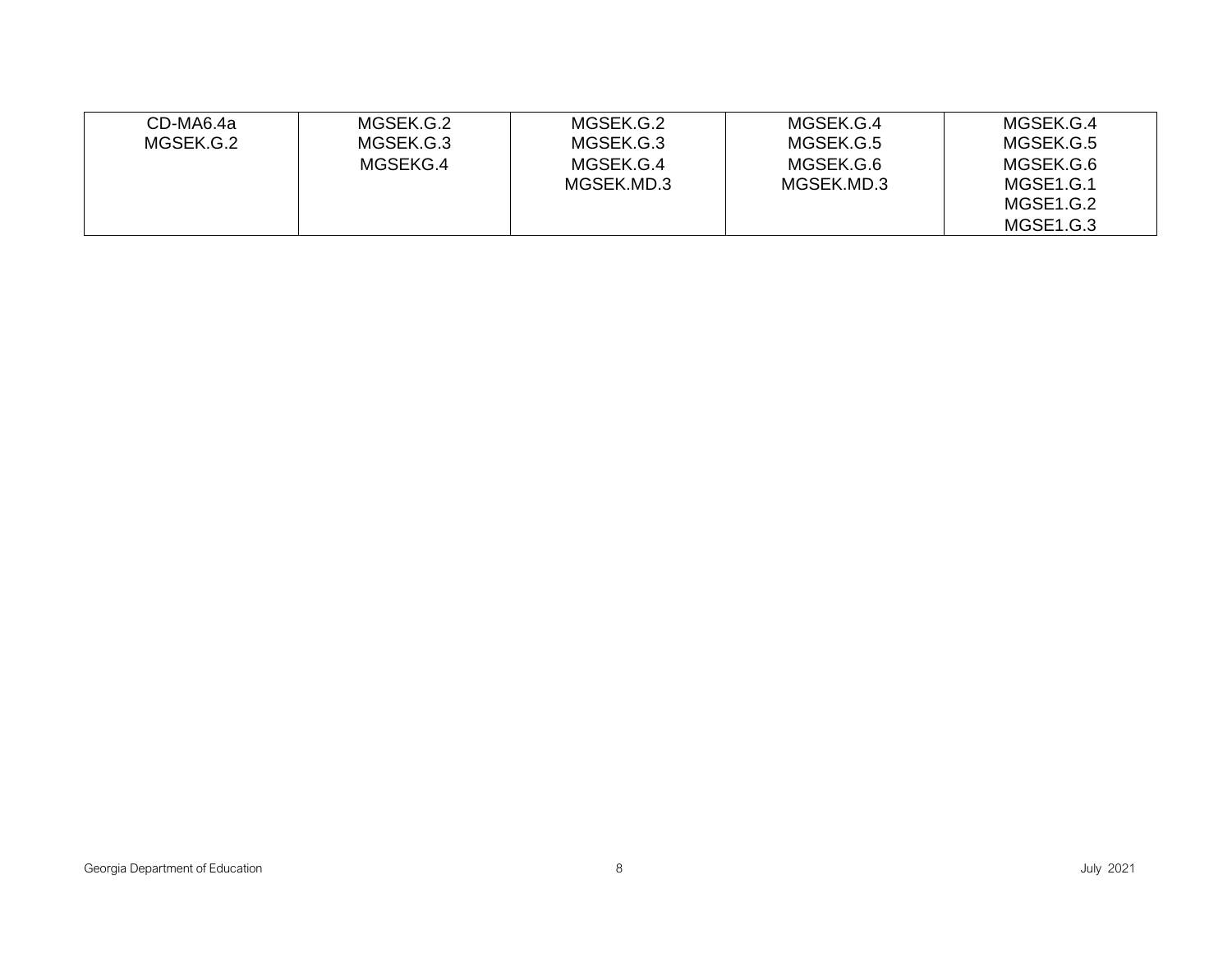# **MATERIALS**

| <b>Progression: Shapes</b>                                    |                                                                                                                                                                                                                                                                                                                                                                                                                                                                                     |
|---------------------------------------------------------------|-------------------------------------------------------------------------------------------------------------------------------------------------------------------------------------------------------------------------------------------------------------------------------------------------------------------------------------------------------------------------------------------------------------------------------------------------------------------------------------|
| Task ID                                                       | <b>Materials</b>                                                                                                                                                                                                                                                                                                                                                                                                                                                                    |
| <b>GKIDS Readiness Check</b><br><b>Mathematics Activity 5</b> | $\equiv$<br>2-dimensional shapes: square, triangle, circle, and<br>rectangle, (e.g., attribute blocks)                                                                                                                                                                                                                                                                                                                                                                              |
| SHA-1                                                         | 2-dimensional shapes: square, triangle, circle, rectangle,<br>$\overline{\phantom{0}}$<br>and hexagon (e.g., attribute blocks)                                                                                                                                                                                                                                                                                                                                                      |
| SHA-2                                                         | 3-dimensional shapes: sphere, cylinder, cube, and cone<br>(e.g., geometric shapes)                                                                                                                                                                                                                                                                                                                                                                                                  |
|                                                               | 2-dimensional shapes: square, triangle, circle, rectangle,<br>hexagon (e.g., attribute blocks)                                                                                                                                                                                                                                                                                                                                                                                      |
| SHA-3                                                         | 3-dimensional shapes: sphere, cylinder, cube, cone (e.g.,<br>geometric shapes)                                                                                                                                                                                                                                                                                                                                                                                                      |
|                                                               | Graphic organizer for sorting (e.g., T-chart)                                                                                                                                                                                                                                                                                                                                                                                                                                       |
|                                                               | 2-dimensional shapes: square, triangle, circle, rectangle,<br>hexagon (e.g., attribute blocks)                                                                                                                                                                                                                                                                                                                                                                                      |
| SHA-4                                                         | 3-dimensional shapes: sphere, cylinder, cube, cone (e.g.,<br>geometric shapes)                                                                                                                                                                                                                                                                                                                                                                                                      |
|                                                               | Graphic organizer to identify similarities and differences<br>(e.g. Venn diagram)                                                                                                                                                                                                                                                                                                                                                                                                   |
|                                                               | A reasonable number of shapes such as attribute blocks or<br>$\equiv$<br>real-world objects available in the classroom (e.g., squares,<br>triangles, circles, rectangles, hexagons) depending on the<br>number of shapes needed to fill the templates.                                                                                                                                                                                                                              |
| SHA-5                                                         | Composite shape templates consisting of an outline of a<br>larger shape that can be made by composing the smaller<br>shape manipulatives that are provided. Templates could<br>include but are not limited to: square (composed of smaller<br>squares), square (composed of rectangles), square<br>(composed of triangles), rectangle (composed of squares),<br>rectangle (composed of triangles), triangle (composed of<br>smaller triangles), or rhombus (composed of triangles). |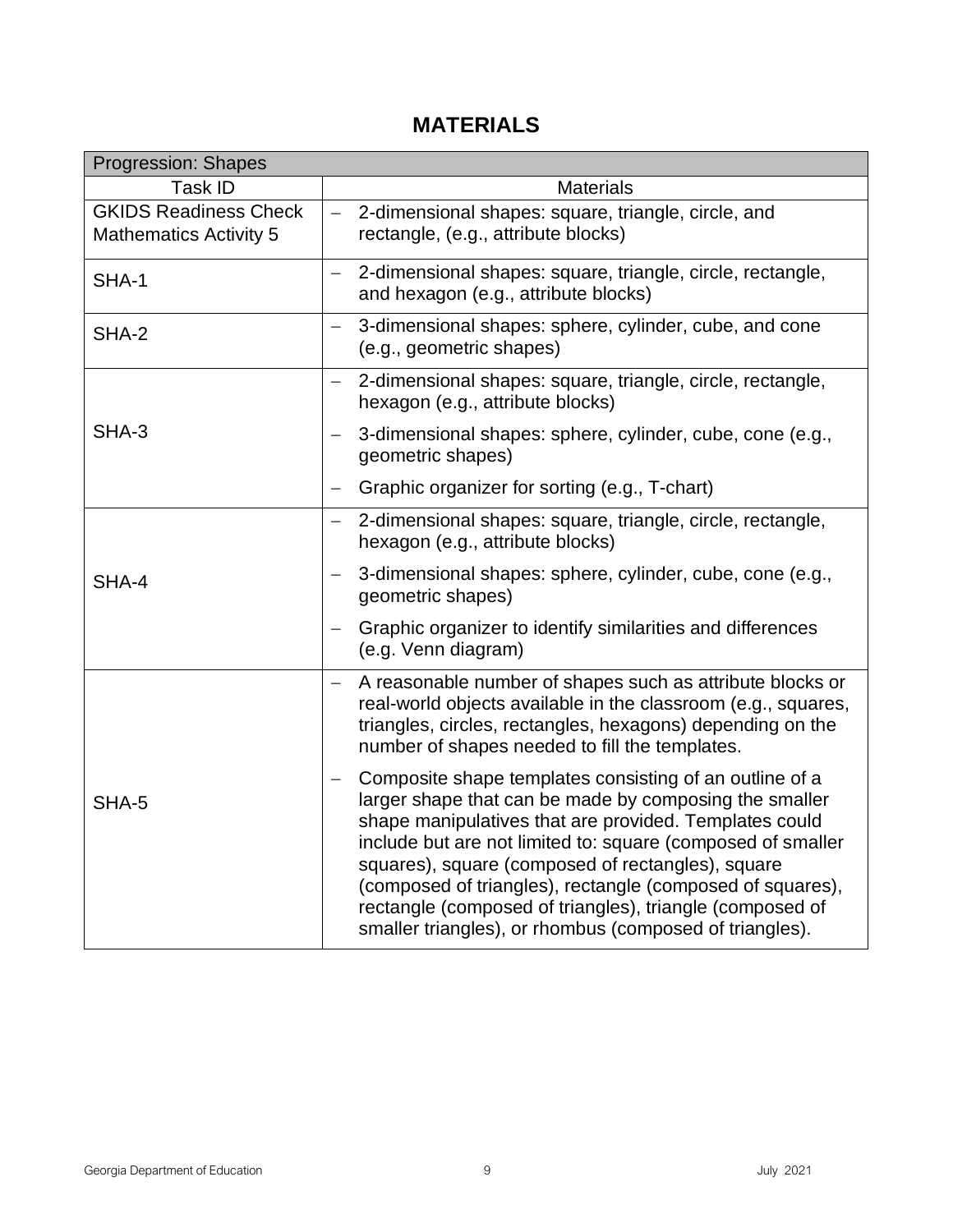|       |  | Classroom container of shapes such as attribute blocks<br>(e.g., squares, triangles, circles, rectangles, hexagons)                |
|-------|--|------------------------------------------------------------------------------------------------------------------------------------|
| SHA-6 |  | Materials for students to create models (e.g., paper for<br>drawings, sticks, toothpicks, modeling clay, play dough,<br>geoboards) |
|       |  | Real-world figures, or pictures of real-world figures (e.g.,<br>soda can, toy car, baseball, people, animals)                      |
| SHA-7 |  | Materials for students to create models (e.g., paper for<br>drawings, sticks, toothpicks, modeling clay, play dough,<br>geoboards) |
| SHA-8 |  | A reasonable number of shapes such as attribute blocks<br>(e.g., squares, triangles, circles, rectangles, hexagons).               |
| SHA-9 |  | Printed or shape cut-outs of rectangles and circles                                                                                |
|       |  | Writing tool                                                                                                                       |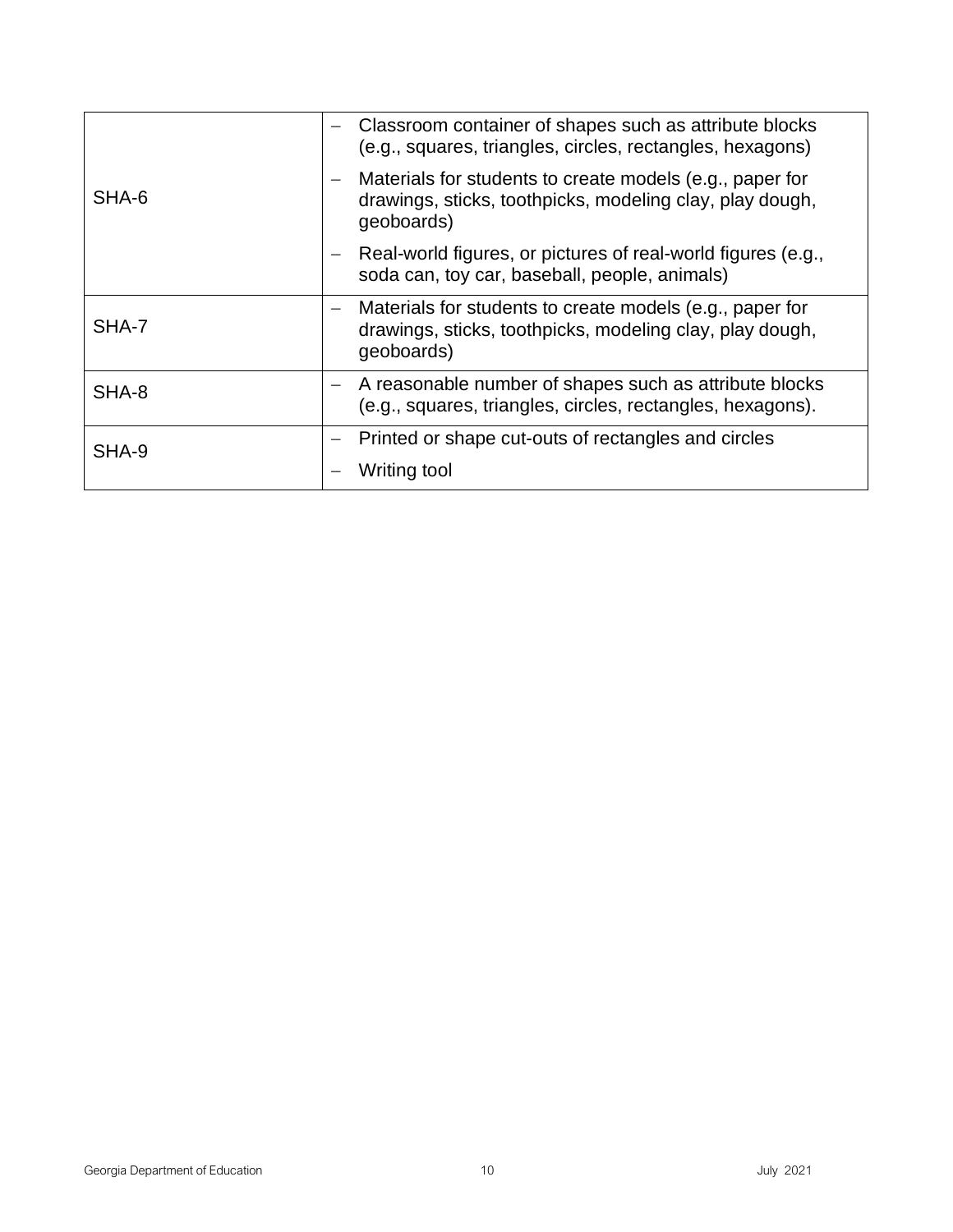#### **GKIDS Readiness Check Mathematics Activity 5**

<span id="page-10-0"></span>

| Learning   | - Identifies (points to) 2-dimensional shapes; square, triangle,             |
|------------|------------------------------------------------------------------------------|
| Target(s): | circle, and rectangle (e.g., point to the circle). (CD-MA6.4a,<br>MGSEK.G.2) |
| Beginning  |                                                                              |

GKIDS is designed to provide teachers with a better understanding of where students are in their learning and development throughout the year. At the beginning of the year, teachers give the GKIDS Readiness Check to elicit evidence to show where a kindergarten student is when he or she enters kindergarten. The baseline data collected in the first six weeks on the GKIDS Readiness Check can serve as the entry point to skills described in the GKIDS 2.0 learning progression.

The following performance task is an activity from the GKIDS Readiness Check. For this progression, Mathematics Activity 5 from the GKIDS Readiness Check can be used to assess the *Beginning* stage of the progression.

If the student was rated as *Demonstrating* on Mathematics Activity 5, he or she can be matched to the *Beginning* stage of the progression.

If the student was rated below Demonstrating on Mathematics Activity 5, the teacher should continue instruction on recognizing and naming shapes and reassess the student when appropriate.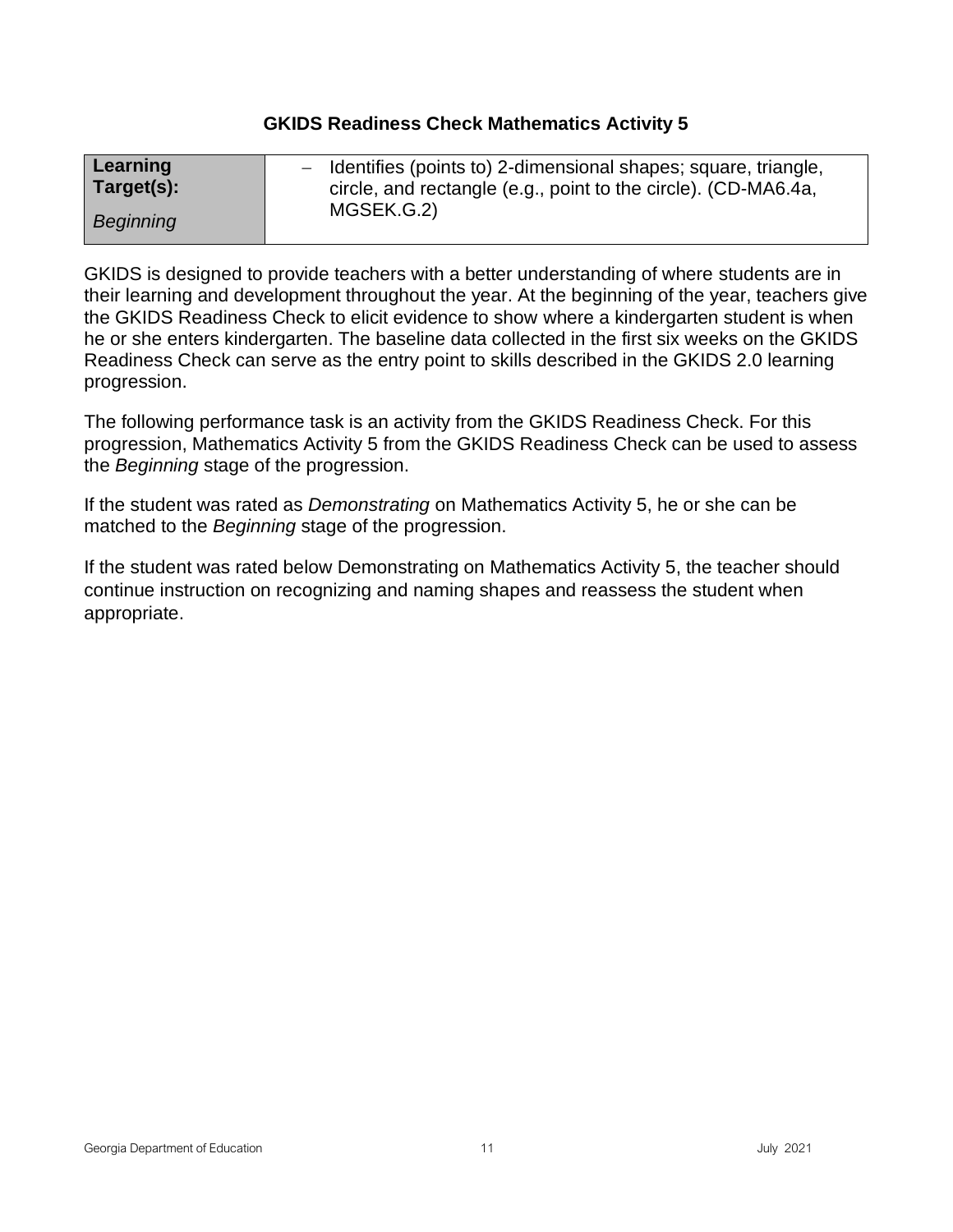| <b>GKIDS Readiness Check Mathematics Activity 5</b>                                                                                                                                                                                                                                                                                                                                                                     |                           |                                                                                      |  |
|-------------------------------------------------------------------------------------------------------------------------------------------------------------------------------------------------------------------------------------------------------------------------------------------------------------------------------------------------------------------------------------------------------------------------|---------------------------|--------------------------------------------------------------------------------------|--|
| Recognizes and names common two-dimensional shapes.                                                                                                                                                                                                                                                                                                                                                                     |                           |                                                                                      |  |
| Activity                                                                                                                                                                                                                                                                                                                                                                                                                | <b>Performance Levels</b> |                                                                                      |  |
| Student will identify and name four basic shapes (circle,<br>square, rectangle, and triangle).<br>The teacher will need attribute blocks or paper cut-outs,<br>for example, of the four basic shapes.                                                                                                                                                                                                                   | Not Yet<br>Demonstrated   | The student<br>does not<br>recognize or<br>correctly name<br>any of the<br>shapes.   |  |
| Hold up each shape one at a time and say, "What is the<br>name of this shape?" The teacher will repeat this<br>question for each shape, unless the student offers the<br>name of the shape as the teacher presents it.<br>Note: If the student correctly names all four shapes, it is<br>not necessary to complete the second part of this<br>activity. Rate the student as Demonstrating and conclude<br>the activity. | Emerging                  | The student<br>recognizes or<br>names one to<br>three shapes.                        |  |
| If the student cannot name all four shapes, mix up the<br>order of the shapes, and ask the student to recognize<br>and identify each shape. Place all of the shapes side-by-<br>side in front of the student and ask, "Point to the circle.<br>Point to the square. Point to the triangle. Point to the<br>rectangle."                                                                                                  | Developing                | The student<br>recognizes all<br>four shapes<br>and names one<br>to three<br>shapes. |  |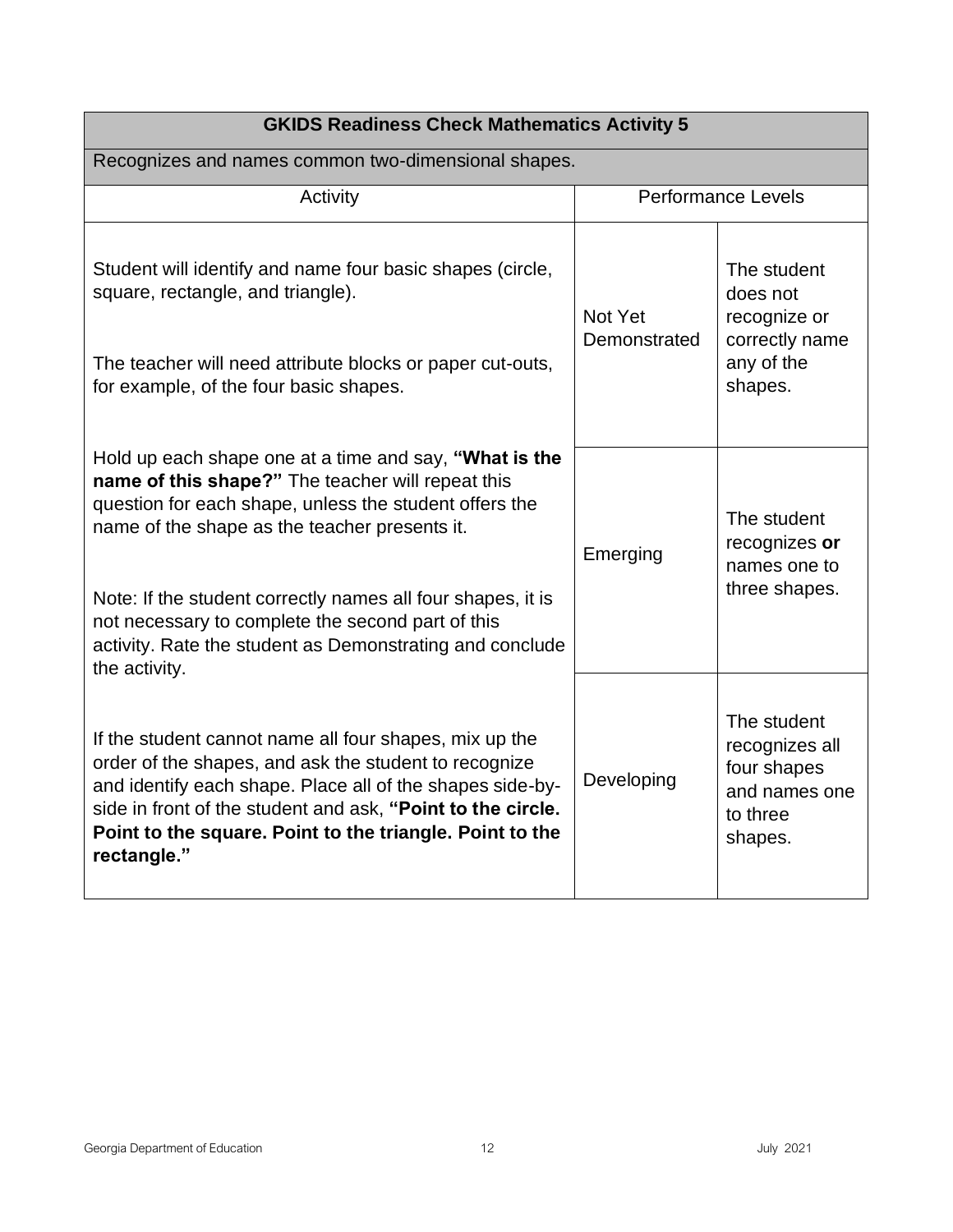| Materials: Teachers may either use their own classroom<br>materials (e.g., manipulatives such as attribute blocks) or<br>the provided optional worksheet with common 2-D<br>shapes. | Demonstrating | The student<br>recognizes and<br>names all four<br>shapes. |
|-------------------------------------------------------------------------------------------------------------------------------------------------------------------------------------|---------------|------------------------------------------------------------|
|-------------------------------------------------------------------------------------------------------------------------------------------------------------------------------------|---------------|------------------------------------------------------------|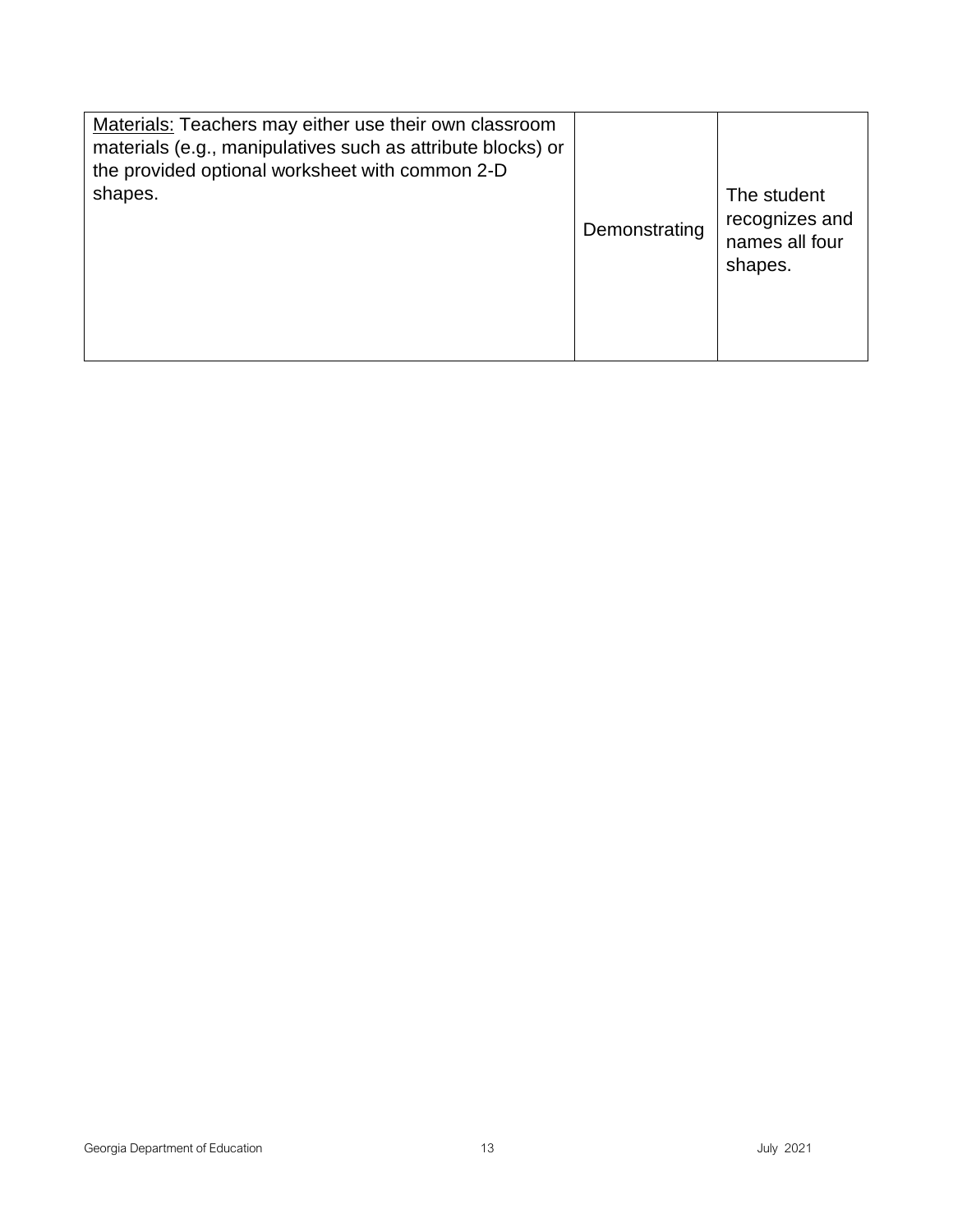<span id="page-13-0"></span>

| Learning   | - Names 2 -dimensional shapes: square, triangle, circle,                         |
|------------|----------------------------------------------------------------------------------|
| Target(s): | rectangle, and hexagon. (MGSEK.G.2)                                              |
| Emerging   | - Identifies (points to) sides and corners (vertices) when asked.<br>(MGSEK.G.4) |

## GKIDS Readiness Check Note:

Student names 2-dimensional shapes on the GKIDS Readiness Check Mathematics Activity 5. If the student recognized and named all four shapes (circle, square, triangle, rectangle), rated as *Demonstrating*, then the student only needs to name a hexagon in Part A of this task.

Manipulatives or Materials:

− 2-dimensional shapes: square, triangle, circle, rectangle, and hexagon (e.g., attribute blocks)

#### Performance Task Activity:

*Part A:*

Place 2-dimensional shapes: square, triangle, circle, rectangle, and hexagon on the table in front of the student (or only hexagon, if the student rated as *Demonstrating* on the GKIDS Readiness Check, Mathematics Activity 5).

Hold up each shape one at a time and ask the student to name the shape, **"What is the name of this shape?"** Allow the student to respond orally.

*Part B:*

Place an attribute block in front of the student.

Ask the student to identify the sides of the shape. Say, **"Point to this shape's sides."**  Then, ask the student to identify the corners of the shape. Say, **"Point to this shape's corners."**

Repeat with at least one other 2-dimensional shapes such as a triangle, rectangle, and hexagon.

If the student correctly names all 2-dimensional shapes in Part A and identifies sides and corners with at least 80% accuracy in Part B, the student is partially matched to the *Emerging* stage of the progression.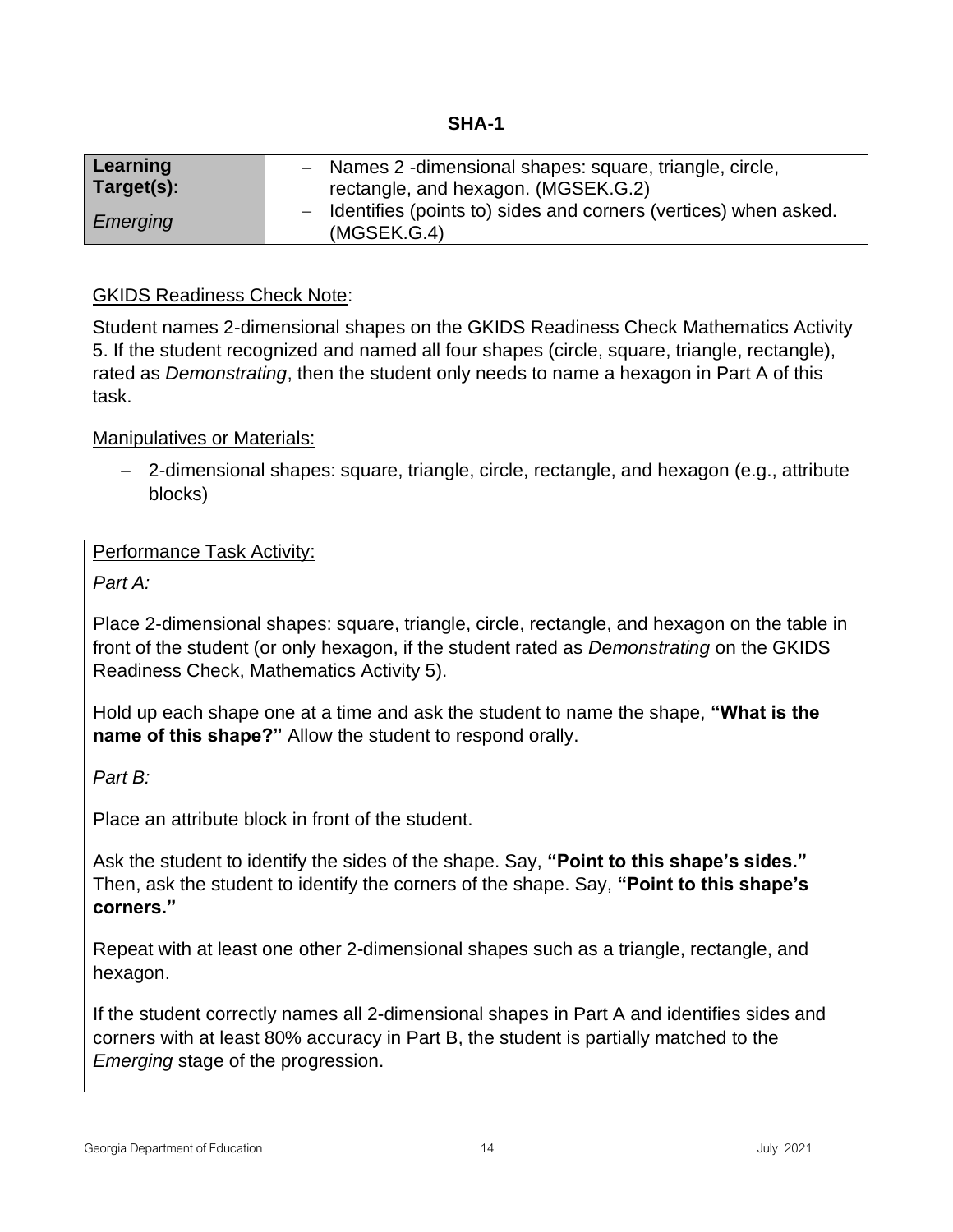<span id="page-14-0"></span>

| Learning   | Names 3 dimensional shapes; sphere, cylinder, cube, and cone.    |
|------------|------------------------------------------------------------------|
| Target(s): | (MGSEK.G.3)                                                      |
| Emerging   | - Identifies (points to) 3 dimensional shapes; sphere, cylinder, |
| Developing | cube, and cone. (MGSEK.G.2)                                      |

− 3-dimensional shapes: sphere, cylinder, cube, and cone (e.g., geometric shapes)

## Process Clarification:

In Part A, ask students to name 3-dimensional shapes: sphere, cylinder, cube, and cone. If students can name the shapes, then it is assumed they can also correctly identify the shapes. If the student is not successful in naming the shapes, then ask the student to identify the shapes in Part B.

## *Part A:*

Place 3-dimensional shapes: sphere, cylinder, cube, and cone on the table in front of the student.

Hold up each shape one at a time and ask the student to name the shape, **"What is the name of this shape?"** Allow the student to respond orally.

*Part B:* (administered only if student does not correctly name all shapes in Part A)

Place 3-dimensional shapes: sphere, cylinder, cube, and cone on the table in front of the student.

#### Performance Task Activity:

Ask the student to identify the different shapes by pointing to them. Say, **"Point to the cube."** Repeat the process by asking the student to point to a cylinder, cone, and sphere.

If the student correctly names all 3-dimensional shapes in Part A, the student is partially matched to the *Developing* stage of the progression. In addition, successful completion of Part A also satisfies the final learning target assessed in the *Emerging* stage of the progression.

If the student does not correctly name all 3-dimensional shapes in Part A, but correctly identifies all 3-dimensional shapes in Part B, the student is partially matched to the *Emerging* stage of the progression.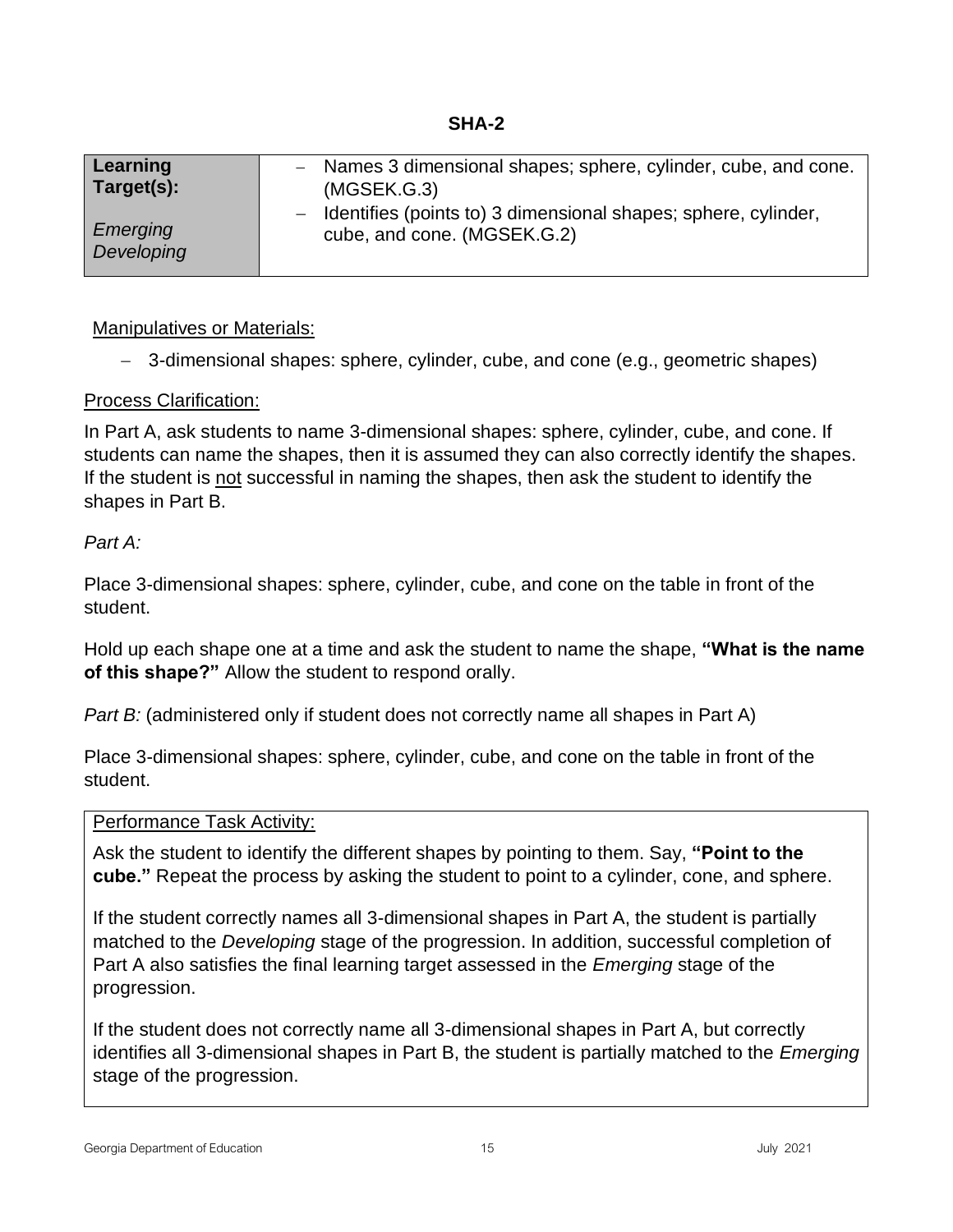**SHA-3**

<span id="page-15-0"></span>

| Learning<br>Target(s): | Classifies, sorts, or identifies shapes as 2- or 3- dimensional.<br>(MGSEK.G.3, MGSEK.MD.3) |
|------------------------|---------------------------------------------------------------------------------------------|
| Developing             | Describes 2- dimensional shapes using their attributes.<br>(MGSEK.G.4)                      |
|                        | Describes 3- dimensional shapes using their attributes.<br>(MGSEK.G.4)                      |

#### Manipulatives or Materials:

- − 2-dimensional shapes: square, triangle, circle, rectangle, hexagon (e.g., attribute blocks)
- − 3-dimensional shapes: sphere, cylinder, cube, cone (e.g., geometric shapes)
- − Graphic organizer for sorting (e.g. T-chart)

Note: Refer to the *Optional Resource Guide* for optional graphic organizers for student use.

#### Process Clarification:

In Parts B and C, students should focus on describing the defining attributes of shapes, moving beyond what shapes "look like" to identifying particular geometric attributes that define a shape. For 2-dimensional shapes, attributes include number of sides, number of corners, flat, etc. For 3-dimensional shapes, attributes include number of edges, number of corners, solid, shape of faces, and number of faces.

#### Performance Task Activity:

#### *Part A:*

Place the 2- and 3-dimensional shapes on the table in front of the student. The shapes should be in a mixed group where there is not a definitive group of 2-dimensional and 3-dimensional shapes. Ask the student to sort the shapes as either 2- or 3-dimensional. Say, **"Sort these shapes into two groups: flat shapes and solid shapes**." Allow the student to move the shapes and observe as the student forms two groups.

#### *Part B:*

Place a 2-dimensional shape in front of the student. Ask the student to describe the attributes of the shape. Say, **"Describe this shape."** Allow the student to respond orally. If the student only offers one attribute, prompt them to share more than one attribute of the shape. Say, **"Can you tell me more about this shape?"** Repeat with all the other 2-dimensional shapes.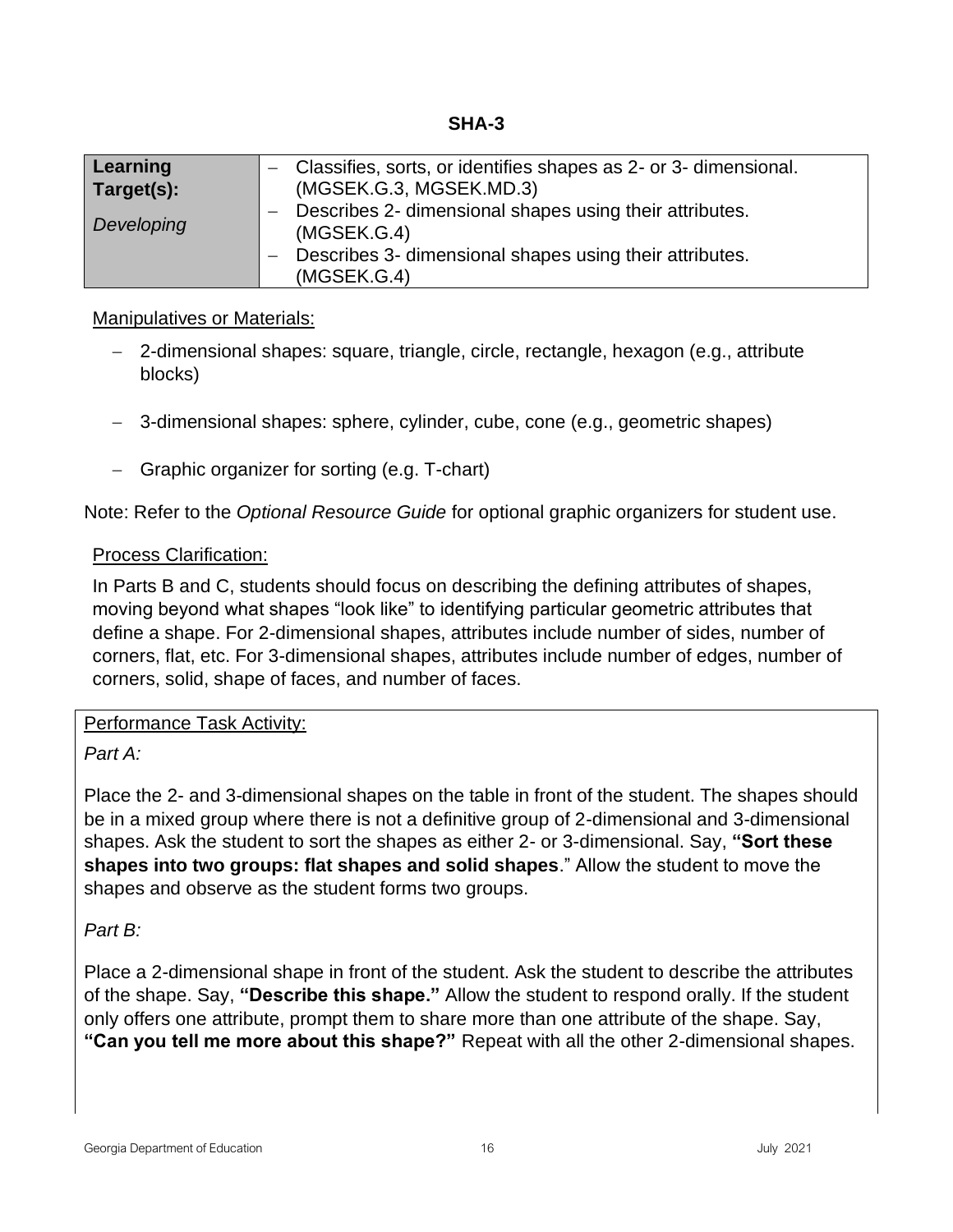*Part C:*

Place a 3-dimensional shape in front of the student. Ask the student to describe the attributes of the shape. Say, **"Describe this shape."** Allow the student to respond orally. If the student only offers one attribute, prompt them to share more than one attribute of the shape. Say, "**Can you tell me more about this shape?"** Repeat with all the other 3-dimensional shapes.

If the student correctly sorts all 2- and 3-dimensional shapes in Part A and describes two or more attributes of each shape in Parts B and C, the student is partially matched to the *Developing* stage of the progression.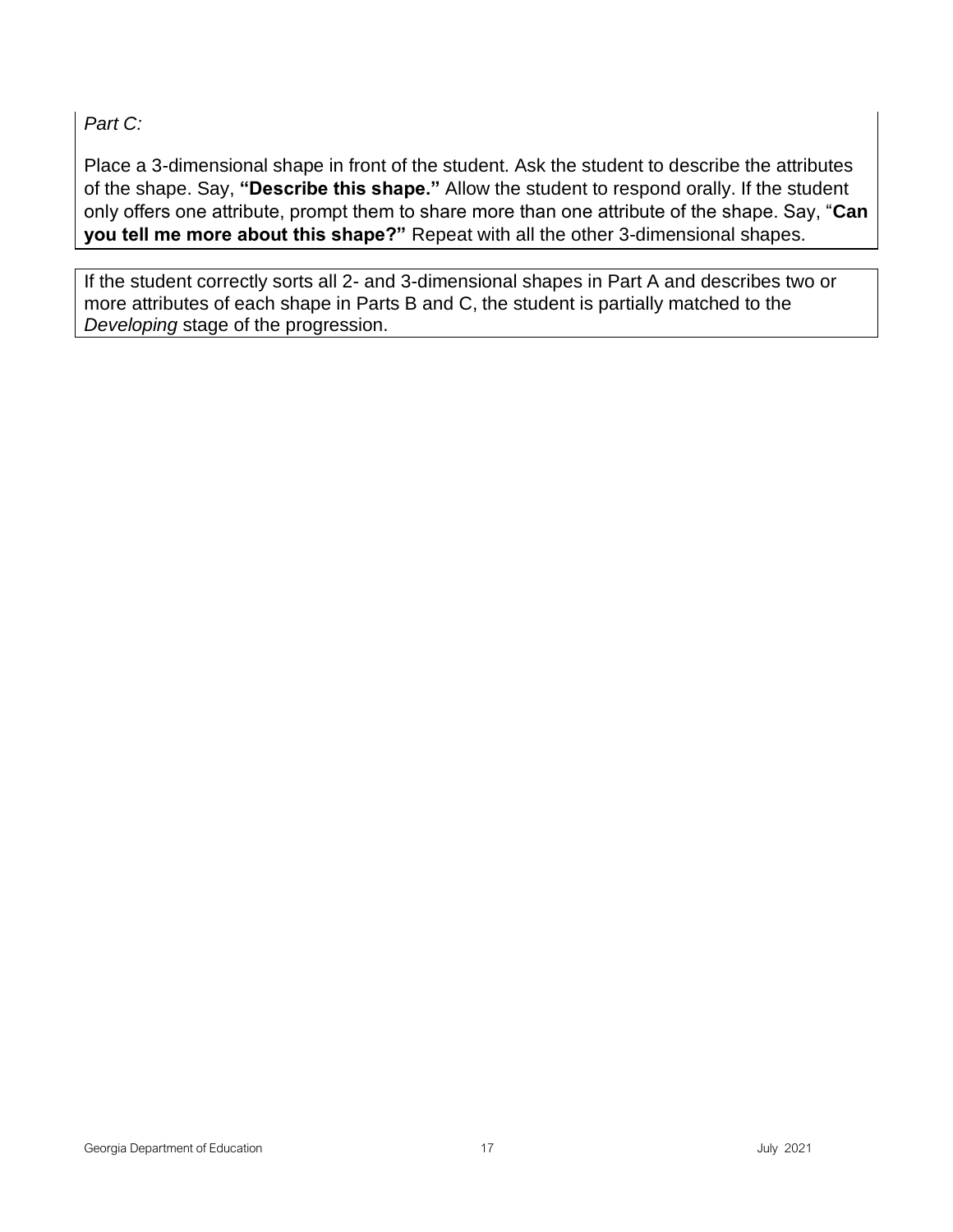<span id="page-17-0"></span>

| Learning      | $-$ Explains similarities and differences among 2- and 3-      |
|---------------|----------------------------------------------------------------|
| Target(s):    | dimensional shapes using attributes when classifying, sorting, |
|               | or identifying. (MGSEK.G.4, MGSEK.MD.3)                        |
| Demonstrating |                                                                |

- − 2-dimensional shapes: square, triangle, circle, rectangle, hexagon (e.g., attribute blocks)
- − 3-dimensional shapes: sphere, cylinder, cube, cone (e.g., geometric shapes)
- − Graphic Organizer to identify similarities and differences (e.g. Venn diagram)

Note: Refer to the *Optional Resource Guide* for optional graphic organizers for student use.

#### Process Clarification:

Students should focus on explaining similarities and differences among 2- and 3-dimensional shapes using defining attributes of two and three dimensions (e.g., number of sides for 2 dimensional shapes or number of faces for 3-dimensional shapes, respectively). The student should not focus on the words *two-dimensional* and *three-dimensional*. The similarities and differences should focus on defining attributes, not general attributes like color and size. Allow the student to manipulate or move the shapes to classify, sort, and identify how they are the same or different. If the student sorts, observe as the student forms groupings.

It is natural for students to initially talk about the faces as "sides" but as you talk about them use the word face, not side. Gradually, students will pick up on this and will start calling the "sides" faces.

#### Performance Task Activity:

In Parts A and B, students explain the similarities and differences among 2-dimensional and 3-dimensional shapes, respectively.

*Part A:*

Place a group of 2-dimensional shapes in front of the student. The shapes should be a mixed group where there is not a definitive group presented to the student (for example, square, triangle, and circle). Say, **"Look at these shapes. How are they the same?"** Allow the student to explain how the shapes are similar using defining attributes. Then, ask **"How**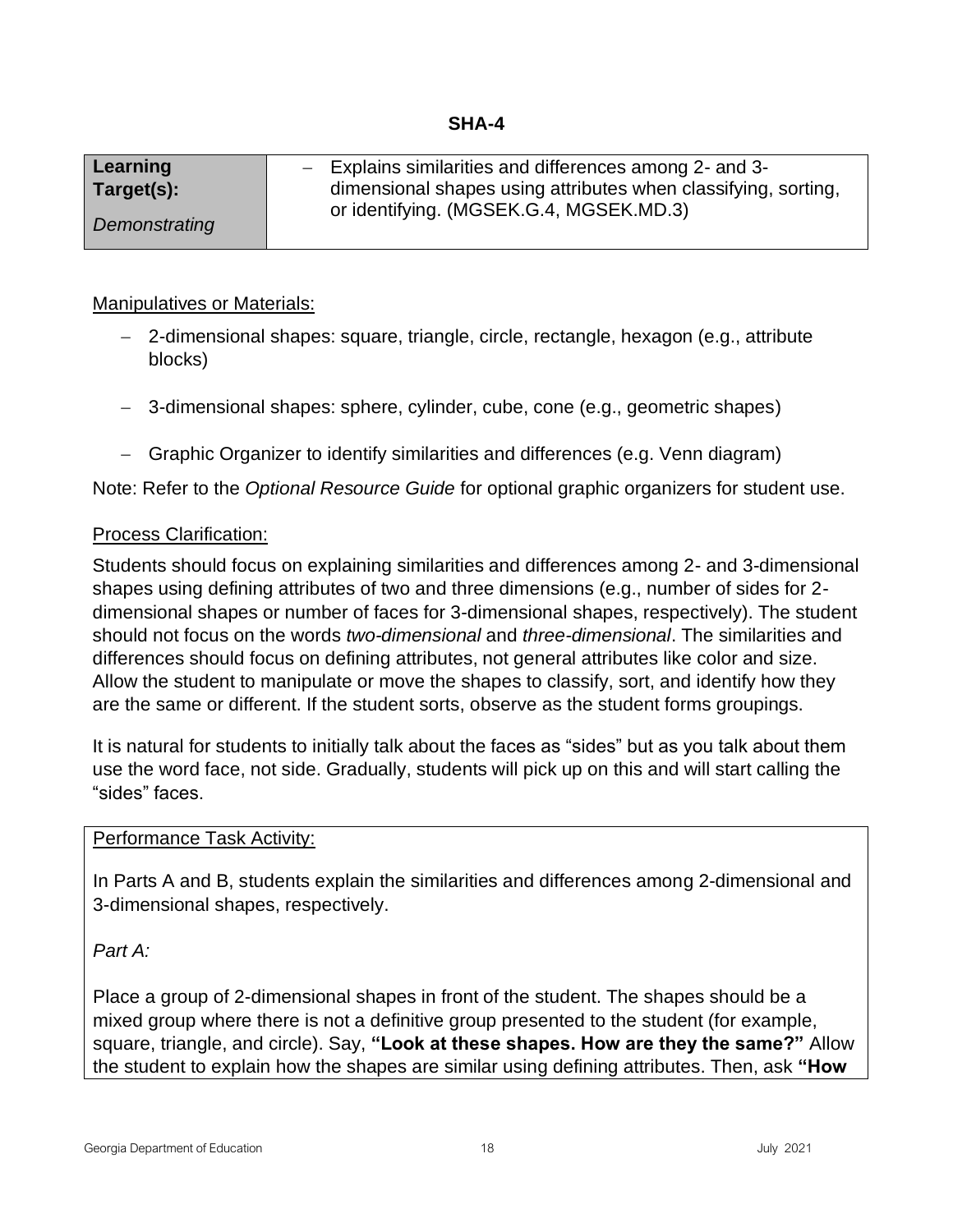**are they different?"** Allow the student to explain how the shapes are different using defining attributes.

The student explains at least one way in which the shapes in the group are the same. Similarities may include, but are not limited to:

- − These shapes have sides (e.g., square, triangle).
- − These shapes have four corners (e.g., rectangle, square).

The student explains at least one way in which the shapes in the group are different. Differences may include, but are not limited to:

- − These shapes have corners (e.g., triangle, rectangle, hexagon). These shapes do not have corners (e.g., circle).
- − These shapes have equal sides (e.g., square, hexagon). These shapes have different length sides (e.g., triangle, rectangle).
- − These shapes have sides (e.g., square, triangle). These shapes do not have sides (e.g., circle).

## *Part B:*

Place a group of 3-dimensional shapes in front of the student. The shapes should be a mixed group where there is not a definitive group presented to the student (for example, sphere, cylinder, cube, cone). Say, **"Look at these shapes. How are they the same?"**  Allow the student to explain how the shapes are similar, using defining attributes. Then, ask **"How are they different?"** Allow the student to explain how the shapes are different, using defining attributes.

The student explains at least one way the shapes in the group are the same. Similarities may include, but are not limited to:

− These solid shapes have flat faces (e.g., cone, cube, cylinder).

The student explains at least one way the shapes in the group are different. Differences may include, but are not limited to:

- − These solid shapes have faces (e.g., cone, cube, cylinder). These solid shapes do not (e.g., sphere).
- − These solid shapes have square faces (e.g., cube). These solid shapes have circular faces (e.g., cone, cylinder).

If the student correctly explains at least one way the shapes in each group are the same and at least one way the shapes in each group are different, in both Part A and Part B, the student is partially matched to the *Demonstrating* stage of the progression.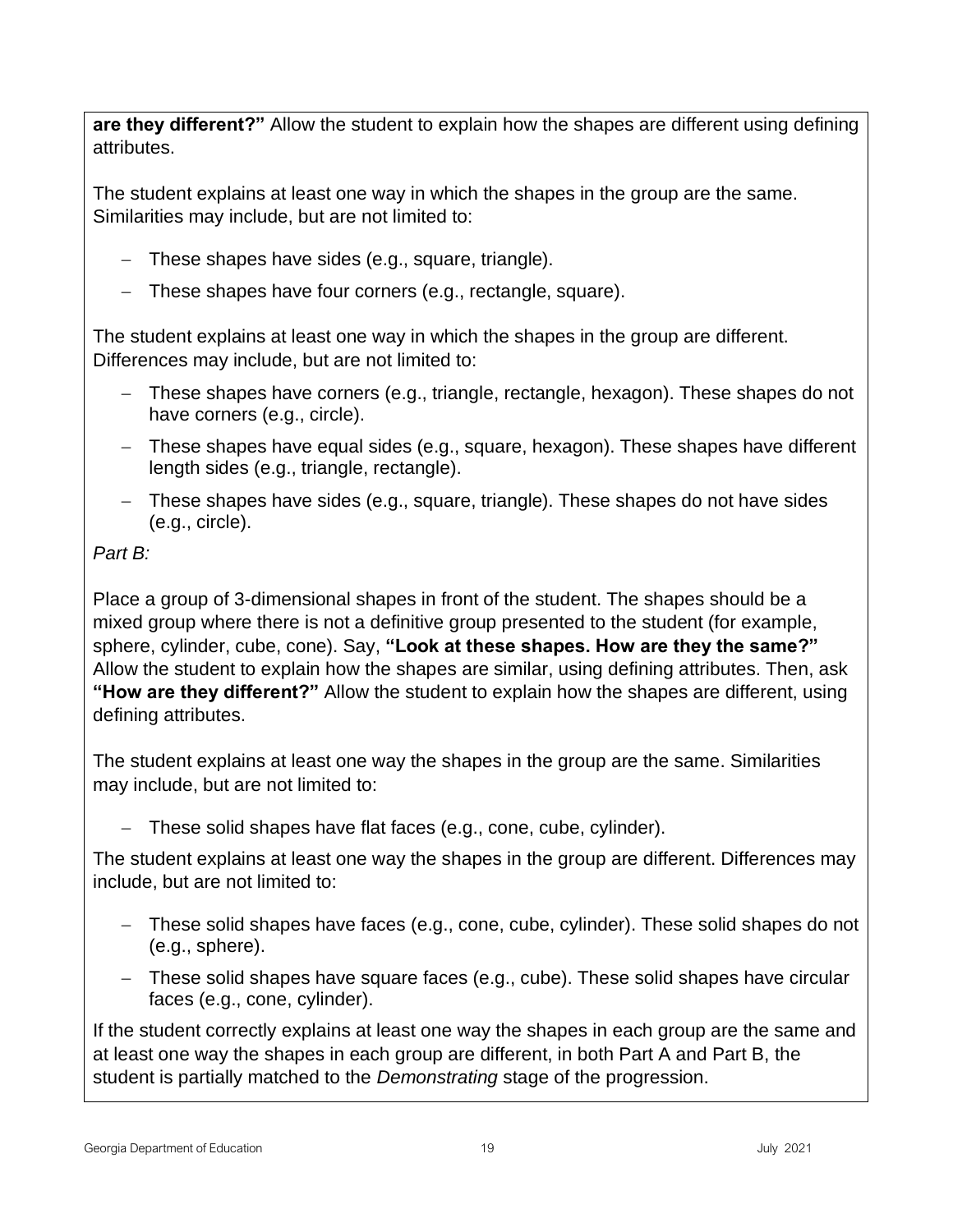<span id="page-19-0"></span>

| Learning      | - Composes simple shapes to form larger shapes with given |
|---------------|-----------------------------------------------------------|
| Target(s):    | attributes. (MGSEK.G.6)                                   |
| Demonstrating |                                                           |

- − A reasonable number of shapes such as attribute blocks or real-world objects available in the classroom (e.g., squares, triangles, circles, rectangles, hexagons) depending on the number of shapes needed to fill the templates.
- − Composite shape templates consisting of an outline of a larger shape that can be made by composing the smaller shape manipulatives that are provided. Templates could include but are not limited to: square (composed of smaller squares), square (composed of rectangles), square (composed of triangles), rectangle (composed of squares), rectangle (composed of triangles), triangle (composed of smaller triangles), or rhombus (composed of triangles).

Note: Refer to the *Optional Resource Guide* for example composite shape templates for student use.

Performance Task Activity:

Have attribute shapes available on the table for the student to access. Place a composite shape template with the outline of one shape in front of the student.

Ask the student to create the given shape using a particular attribute block. For example, say, **"Today, we're going to put shapes together to make larger shapes. Here is a picture of a large square. Show me how you could use small squares to make this larger square."** Or "Here is a picture of a rectangle. Show me how you could use triangles to make this rectangle." Observe as the student joins attribute blocks to compose the larger shape. Repeat this process with at least one other composite shape template (e.g., rectangle, triangle, hexagon).

If the student correctly composes the larger shape for two or more composite shape templates, the student is partially matched to the *Demonstrating* stage of the progression.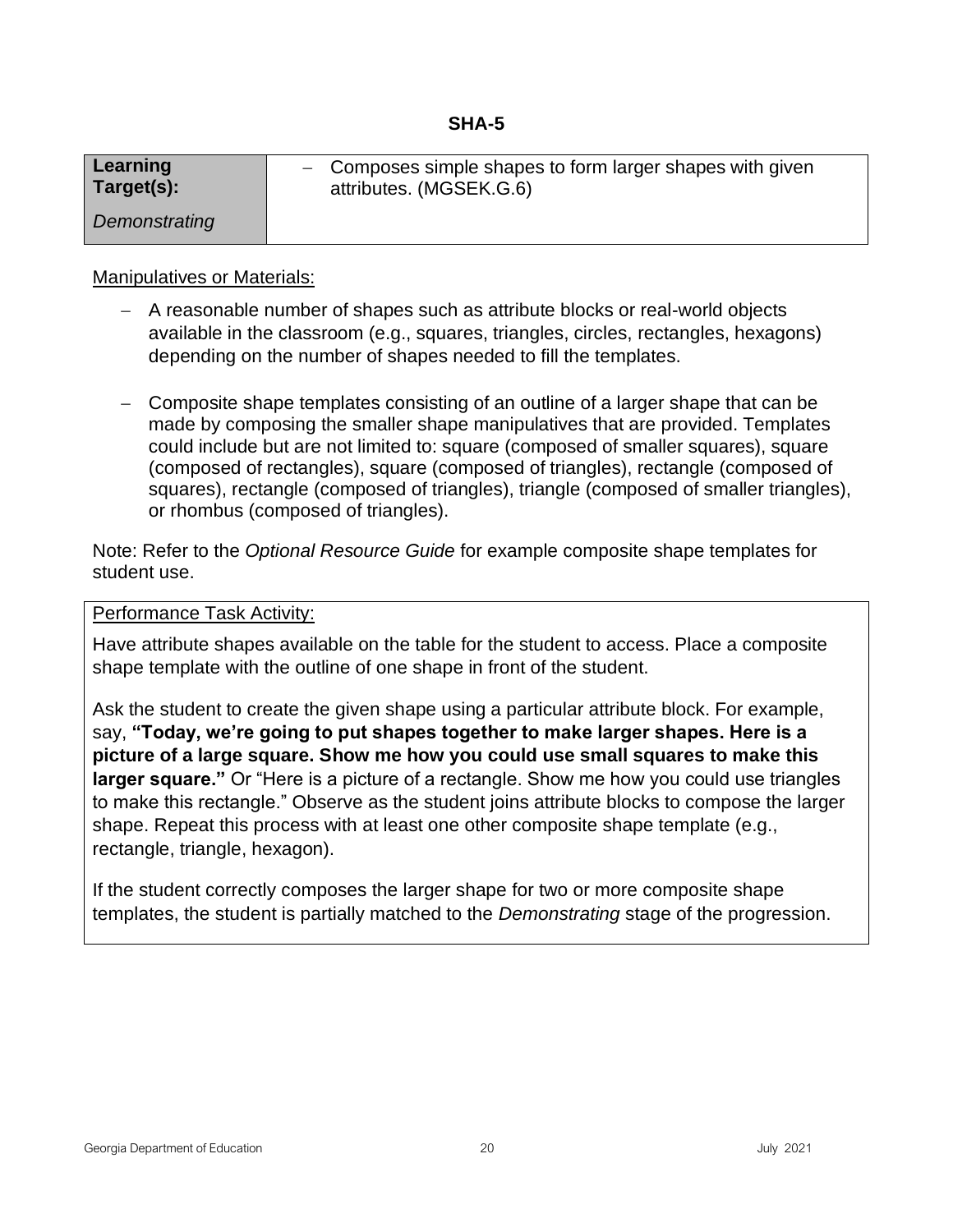#### **SHA-6**

<span id="page-20-0"></span>

| Learning      | - Creates models of real-world figures by composing 2- and 3- |
|---------------|---------------------------------------------------------------|
| Target(s):    | dimensional shapes. (MGSEK.G.5)                               |
| Demonstrating |                                                               |

#### Manipulatives or Materials:

- − Classroom container of shapes such as attribute blocks (e.g., squares, triangles, circles, rectangles, hexagons)
- − Materials for students to create models (e.g., paper for drawings, sticks, toothpicks, modeling clay, play dough, geoboards)
- − Real-world figures, or pictures of real-world figures (e.g., soda can, toy car, baseball, people, animals)

Process Clarification:

The student should be able to choose the real-world figures and materials he or she wants to use to create models.

#### Performance Task Activity:

Have a variety of materials available for the student. Have real-world figures, or pictures, for observation displayed prominently.

Explain the task to the student. Say, **"Today we will use flat and solid shapes to build models of things we see every day."** Direct the student's attention to the figures, or pictures, collected for his or her observation. Say, **"You may choose to build your model of one of the objects I have provided, or you may choose to model another object in the room."** Direct the student's attention to the collection of materials available for their modeling. **"You can use any of the materials here to build your model."**

If the student correctly creates a model by composing 2- and 3-dimensional shapes, the student is partially matched to the *Demonstrating* stage of the progression.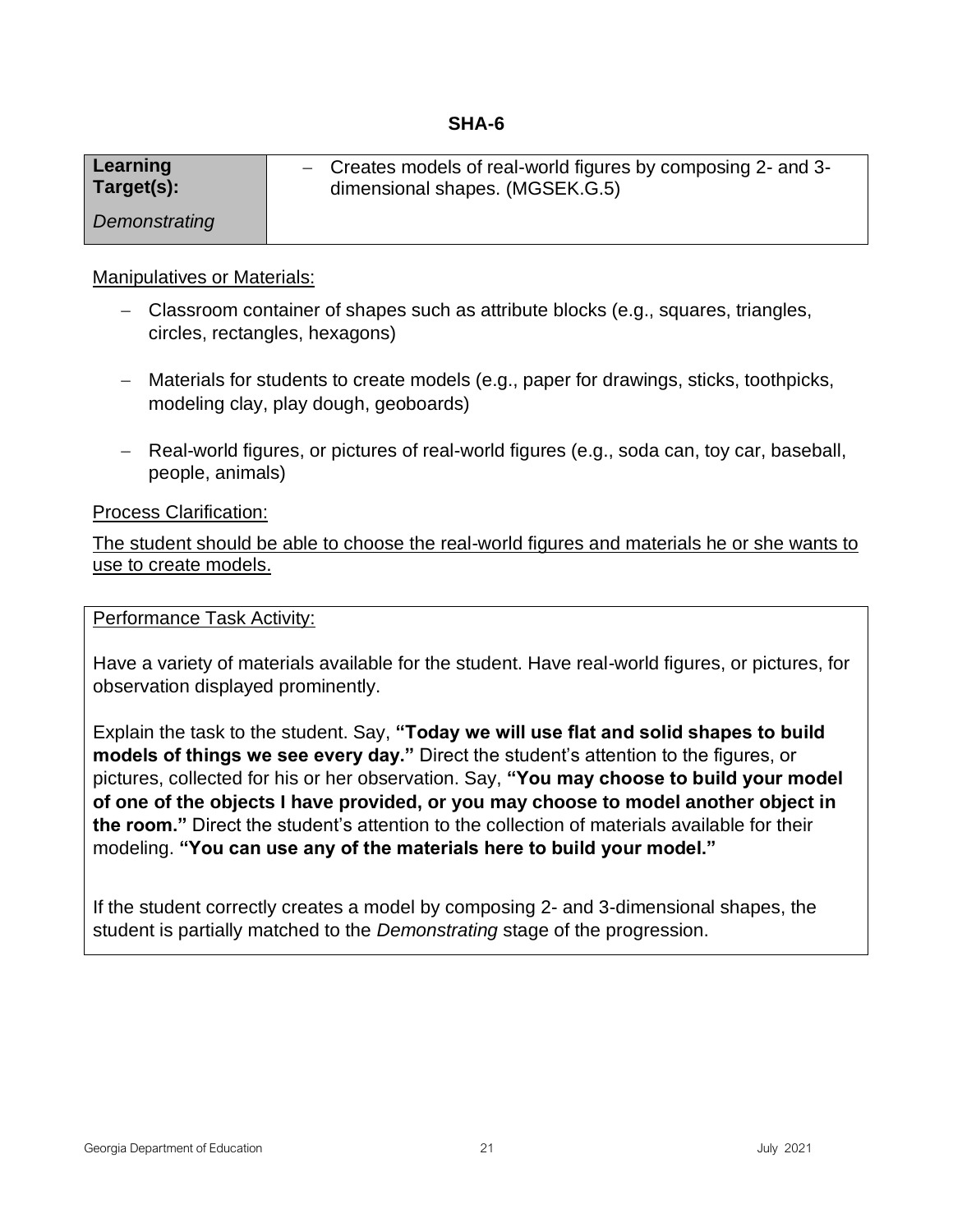<span id="page-21-0"></span>

| Learning   | - Builds or draws 2- and 3- dimensional shapes from given                |  |  |
|------------|--------------------------------------------------------------------------|--|--|
| Target(s): | defining attributes (e.g., draw a shape with 4 corners and 4 sides       |  |  |
| Exceeding  | and all sides are the same length). (MGSEK.G.4, MGSEK.G.5,<br>MGSE1.G.1) |  |  |

− Materials for students to create models (e.g., paper for drawings, sticks, toothpicks, modeling clay, play dough, geoboards)

#### Process Clarification:

The student could create a variety of shapes for each prompt with the exception of the prompt for a square. Triangles could be right, isosceles, or scalene. The shape without corners could be an oval or circle. For the last prompt, any quadrilateral, other than a square, could be drawn.

#### Performance Task Activity:

Have modeling materials available for the student to use. Ask the student to create a shape with given attributes:

- − **"Create a shape with four corners, four sides, where all the sides are the same length."**
- − **"Create a shape that has three sides and three corners."**
- − **"Create a shape that has no corners."**
- − **"Create a shape that has four corners, four sides, where the sides are not all the same length."**

If the student correctly builds or draws 2- and 3-dimensional shapes with the given attributes with at least 80% accuracy, the student is partially matched to the *Exceeding* stage of the progression.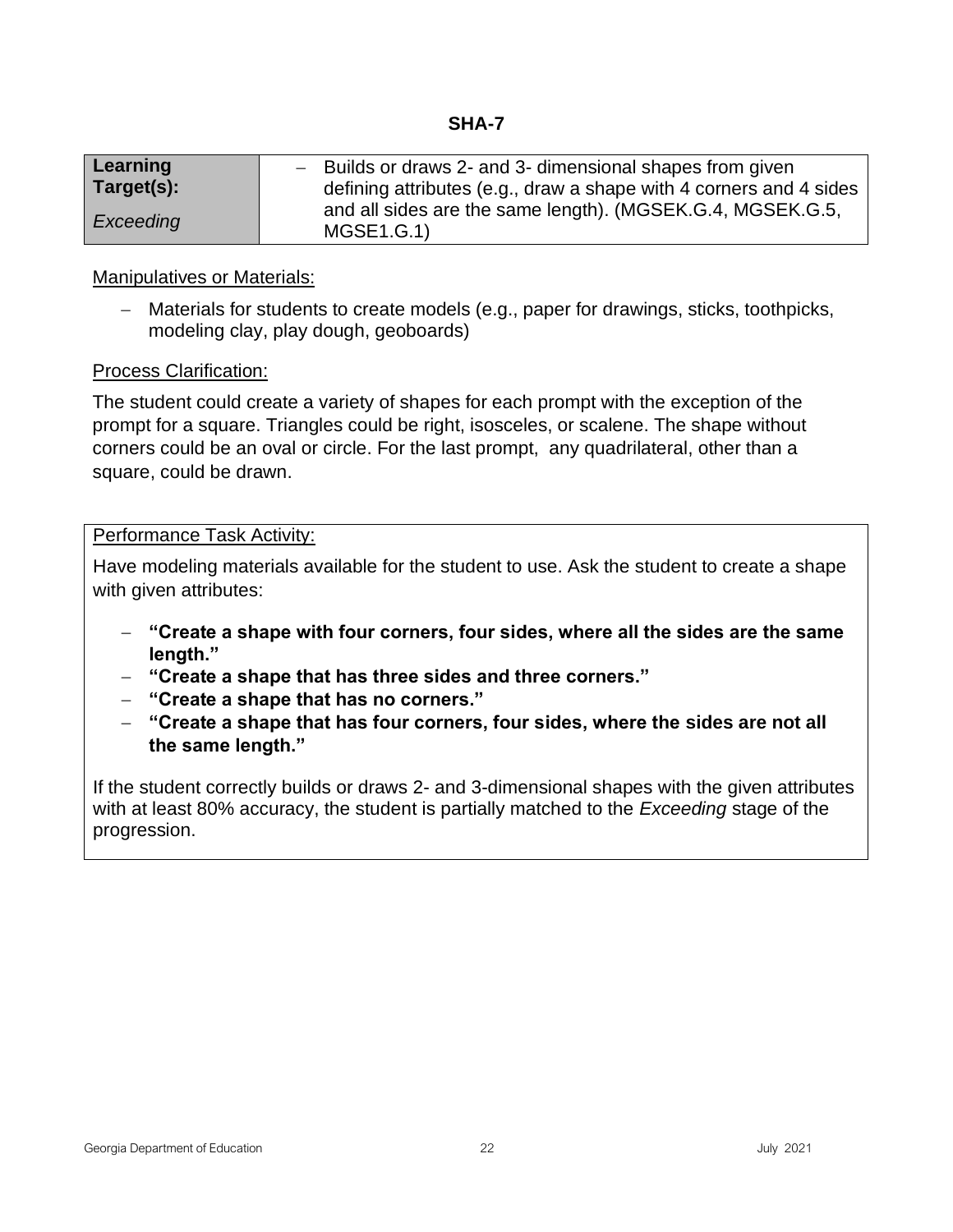<span id="page-22-0"></span>

| Learning   | - Uses composite shapes to create additional composite shapes |
|------------|---------------------------------------------------------------|
| Target(s): | (e.g., adds on to a given or self-created composite shape).   |
| Exceeding  | (MGSEK.G.6, MGSE1.G.2)                                        |

− A reasonable number of shapes such as attribute blocks (e.g., squares, triangles, circles, rectangles, hexagons)

#### Performance Task Activity:

Have attribute shapes available on the table for the student to access.

Ask the student to create one of the shapes using a particular attribute block. For example, say, **"Today, we're going to put shapes together to make new shapes. For example, two squares can be put together to make a rectangle."** Demonstrate this for the student using the attribute blocks. Say, **"Show me the different shapes you can make by joining a triangle with a square."** Allow the student to compose the first shape, observing as they utilize attribute blocks to compose their shape.

Then ask the student to add on to the composite shape. Say, **"Now, show me a different shape you can make by adding another triangle."** Allow the student time to work and observe as they utilize attribute blocks to compose the larger shape. Repeat this process with other given composite shapes or allow the student to create his or her own composite shape.

If the student correctly uses composite shapes to create two or more additional composite shapes, the student is partially matched to the *Exceeding* stage of the progression.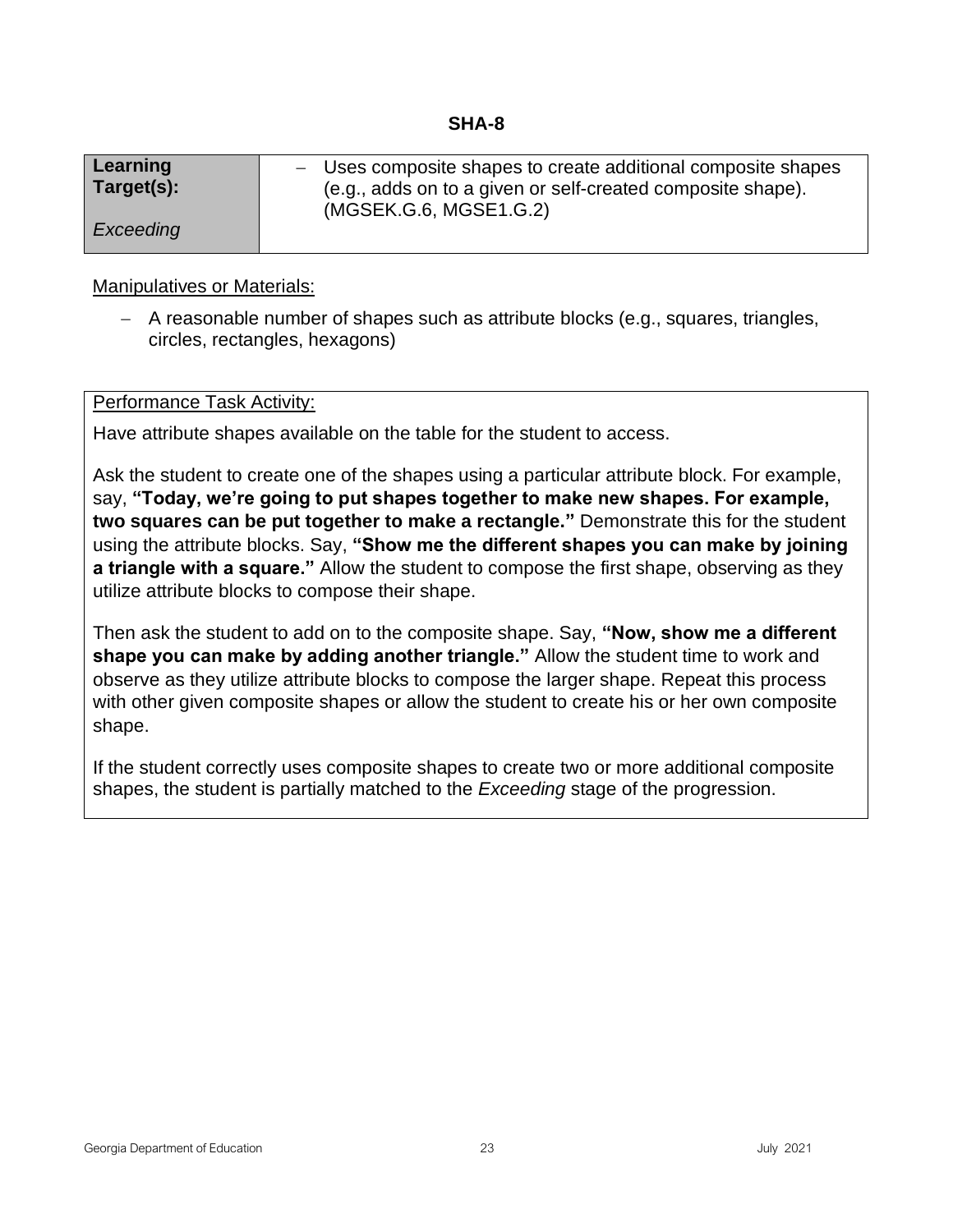<span id="page-23-0"></span>

| Learning<br>Target(s): | - Decomposes rectangles and circles into two and four equal<br>shares by drawing partitions within a given shape.<br>(MGSE1.G.3) |
|------------------------|----------------------------------------------------------------------------------------------------------------------------------|
| Exceeding              |                                                                                                                                  |

- − Printed or shape cut-outs of rectangles and circles
- − Writing tool

Note: Refer to the *Optional Resource Guide* for optional printed rectangles and circles for student use.

#### Process Clarification:

Circular partitions must go through the center of the circle to create true equivalence. Rectangular partitions into fourths could cross through the middle or be three equally spaced horizontal or vertical lines.

#### Performance Task Activity:

Give the student a pencil. Place a circle in front of the student and ask him or her to partition the circle into two equal parts. Say, **"Draw a line to show me how to divide this circle into two equal shares."**

Place another circle in front of the student and ask him or her to partition the circle into four equal parts. Say, **"Draw lines to show me how to divide this circle into four equal shares."**

Place a rectangle in front of the student and ask him or her to partition the rectangle into two equal parts. Say, **"Draw a line to show me how to divide this rectangle into two equal shares."**

Place another rectangle in front of the student and ask him or her to partition the rectangle into four equal parts. Say, **"Draw lines to show me how to divide this rectangle into four equal shares."**

If the student correctly partitions the circle and rectangle into two and four equal shares, the student is partially matched to the *Exceeding* stage of the progression.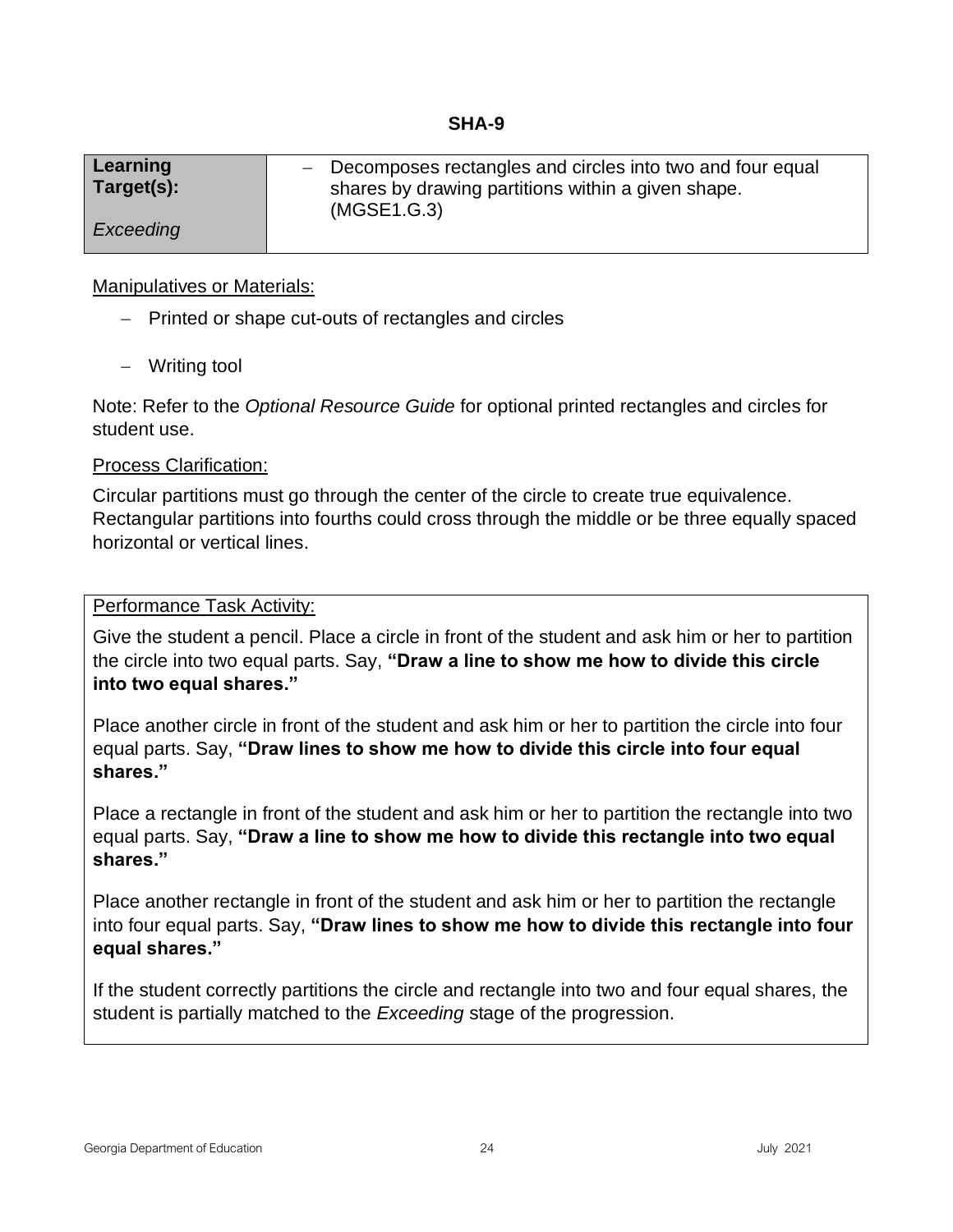## **LEARNING PROGRESSION: COUNTING - NUMBER**

<span id="page-24-0"></span>**Big Idea: A kindergarten student will count using multiple strategies. Progression: Counting – Number (Note: Expectation is non-written communication in a form appropriate for the student, such as counting out loud or sign language). Beginning Emerging Developing Demonstrating Exceeding [GKIDS Readiness](#page-3-1)  [Check Mathematics](#page-3-1)  [Activity 1](#page-3-1)** Counts forward to 20. **[CNUM-1](#page-3-1)** Counts forward to 30 by 1s. **[CNUM-1](#page-3-1)** Counts forward to 50 by  $1s.$ **[CNUM-1](#page-3-1)** Counts forward to 100 by  $1s.$ **[CNUM-1](#page-3-1)** Counts forward to 120 by 1s. **[CNUM-2](#page-3-1)** Counts forward to 50 by 10s. **[CNUM-2](#page-3-1)** Counts forward to 100 by 10s. **[CNUM-2](#page-3-1)** Counts forward to 120 by 10s. **[CNUM-3](#page-3-1)** Counts forward to 30 from a given number within 0-30 (e.g., "starting with 15, count up to 30"). **[CNUM-4](#page-3-1)** Counts forward to 100 from a given number within 0 - 100. **[CNUM-5](#page-3-1)** Counts forward to 120 by 5s. CD-MA1.4a MGSEK.CC.1 MGSEK.CC.1 MGSEK.CC.1 MGSE1.NBT.1

MGSEK.CC.2 MGSEK.CC.2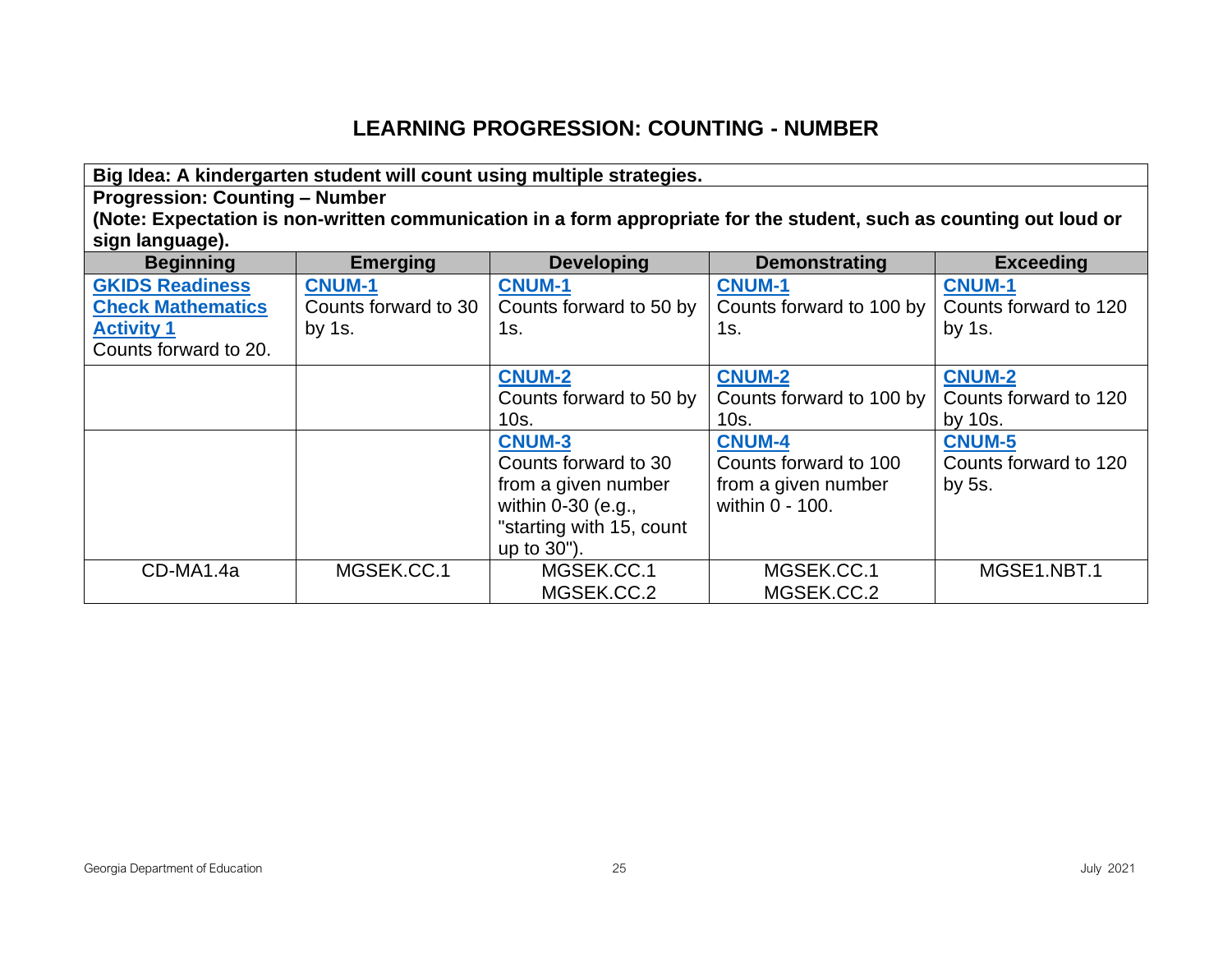#### **GKIDS Readiness Check Mathematics Activity 1**

<span id="page-25-0"></span>

| Learning<br>Target(s): | - Counts forward to 20. (CD-MA1.4a) |
|------------------------|-------------------------------------|
| Beginning              |                                     |

GKIDS is designed to provide teachers with a better understanding of where students are in their learning and development throughout the year. At the beginning of the year, teachers give the GKIDS Readiness Check to elicit evidence to show where a kindergarten student is when he or she enters kindergarten. The baseline data collected in the first six weeks on the GKIDS Readiness Check can serve as the entry point to skills described in the GKIDS 2.0 learning progression.

The following performance task is an activity from the GKIDS Readiness Check. For this progression, *Mathematics Activity 1* from the GKIDS Readiness Check can be used to assess the *Beginning* stage of the progression.

If the student was rated as *Demonstrating* on *Mathematics Activity 1*, he or she can be fully matched to the *Beginning* stage of the progression.

If the student was rated below Demonstrating on *Mathematics Activity 1*, the teacher should continue instruction on counting and reassess the student when appropriate.

Note: Although the target in the GKIDS Readiness Check focuses on counting to 20 in sequence, the instructions allow the student to recite numbers greater than 20. If the student counts higher than 20, the student can be matched to later stages of the learning progression depending on the highest number counted without error.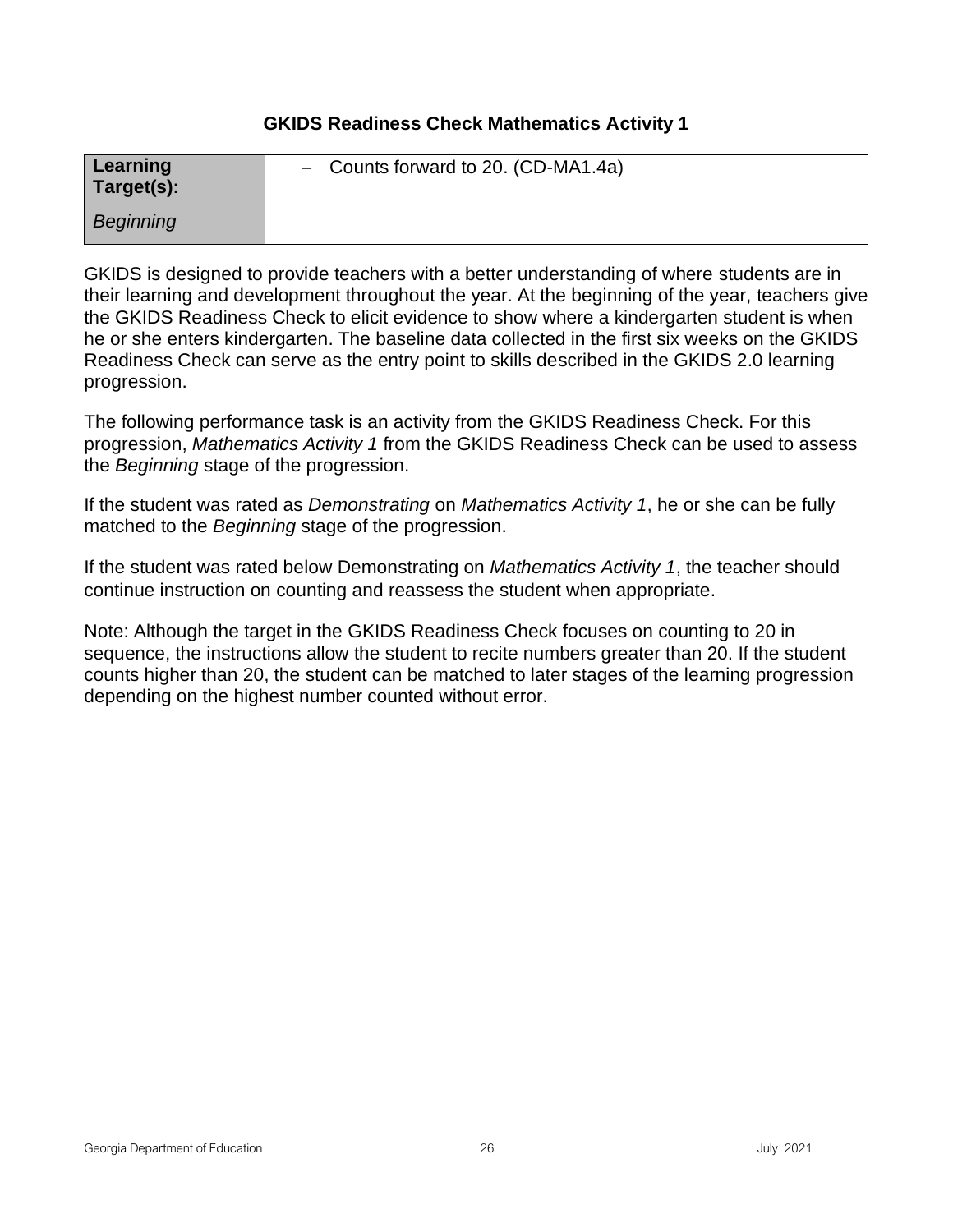| <b>GKIDS Readiness Check Mathematics Activity 1</b>                                                                                                                                                                                                                                                                                                                                                                                                                                                                                                                                                                                                 |                           |                                                                                                                                       |  |
|-----------------------------------------------------------------------------------------------------------------------------------------------------------------------------------------------------------------------------------------------------------------------------------------------------------------------------------------------------------------------------------------------------------------------------------------------------------------------------------------------------------------------------------------------------------------------------------------------------------------------------------------------------|---------------------------|---------------------------------------------------------------------------------------------------------------------------------------|--|
| Recites numbers up to 20 in sequence.                                                                                                                                                                                                                                                                                                                                                                                                                                                                                                                                                                                                               |                           |                                                                                                                                       |  |
| Activity                                                                                                                                                                                                                                                                                                                                                                                                                                                                                                                                                                                                                                            | <b>Performance Levels</b> |                                                                                                                                       |  |
| Student will verbally recite all numbers from one to<br>twenty in sequence.<br>Say, "Please count out loud for me."                                                                                                                                                                                                                                                                                                                                                                                                                                                                                                                                 | Not Yet<br>Demonstrated   | The student<br>does not make<br>any attempt to<br>recite numbers<br>or says random<br>numbers.                                        |  |
| <b>Process Clarification: Counting in sequence means</b><br>reciting each number with no skipped numbers or<br>incorrectly stated numbers. For example, if the student<br>says ten, twelve, thirteen, score the student's<br>performance according to the academic performance<br>level demonstrating the highest correct response (in this<br>case the student would score emerging). The student<br>may repeat a number, if halted, to restart the activity. For<br>example, if the student says ten, eleven, twelve, then<br>halts and says, twelve, thirteen, fourteen, the student<br>should be given credit for stating the number correctly. | Emerging                  | The student<br>correctly recites<br>numbers in<br>sequence<br>between one<br>and ten but<br>does not recite<br>numbers<br>beyond ten. |  |
| The student should also be allowed to restart, if initiated<br>by the student. For example, if the student recites<br>numbers one through five and then stops, the student<br>could restart counting from one through five and continue<br>until either making a mistake or reaching twenty. Student<br>might also use his or her fingers to count and that should<br>be permitted.                                                                                                                                                                                                                                                                 | Developing                | The student<br>correctly recites<br>numbers in<br>sequence from<br>at least one to<br>eleven but less<br>than twenty.                 |  |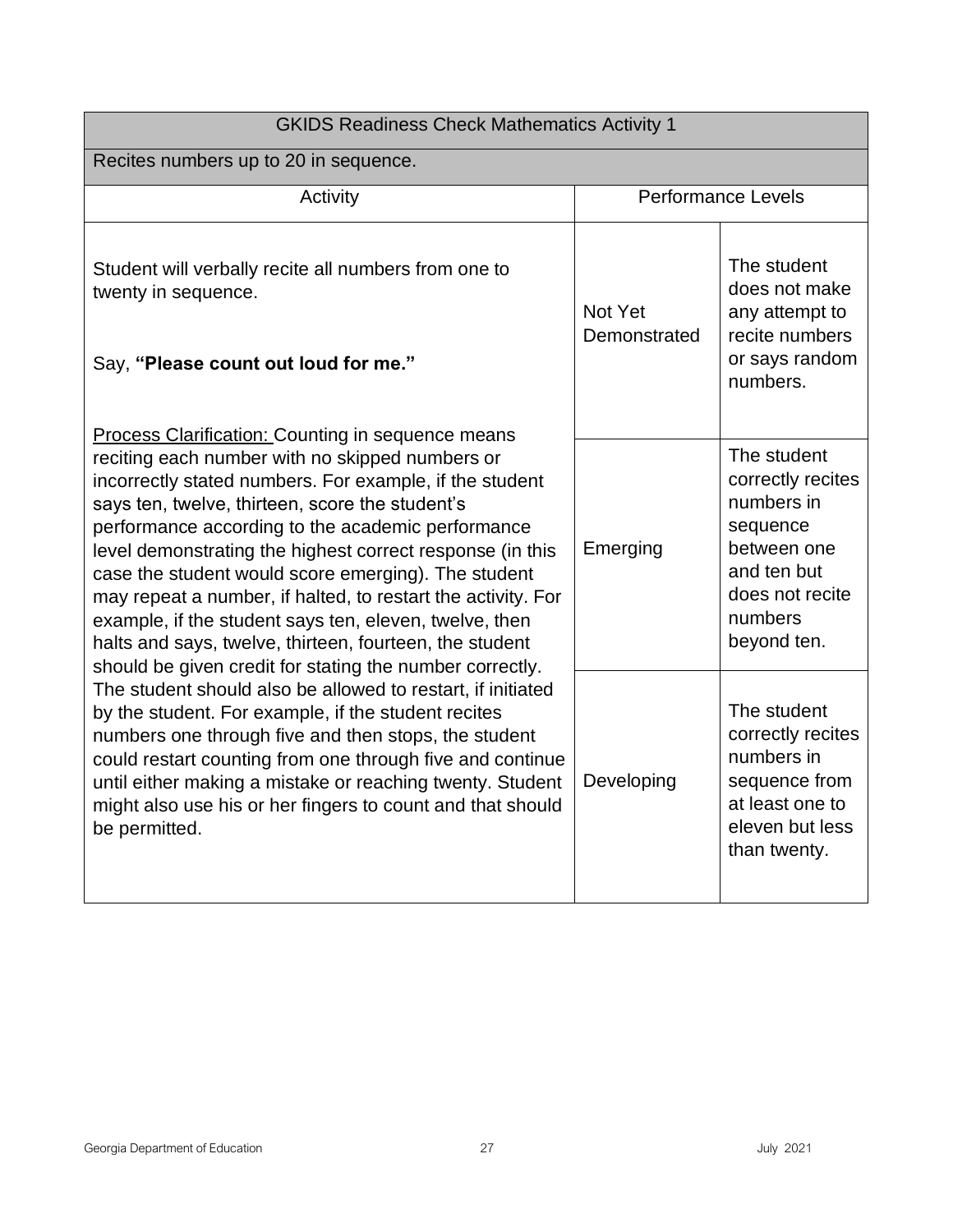| Scoring Note: Teachers may allow students to count<br>beyond 20 as a means of collecting data for other<br>purposes (e.g., GKIDS). For the GKIDS Readiness<br>Check, rate student performance based on the<br>descriptors included here. |               |                                                                           |
|------------------------------------------------------------------------------------------------------------------------------------------------------------------------------------------------------------------------------------------|---------------|---------------------------------------------------------------------------|
| If the student correctly counts higher than 20, the student<br>can be matched to later stages of the learning<br>progression depending on the highest number counted<br>without error.                                                   |               |                                                                           |
|                                                                                                                                                                                                                                          | Demonstrating | The student<br>correctly recites<br>all numbers<br>from one to<br>twenty. |
|                                                                                                                                                                                                                                          |               |                                                                           |
|                                                                                                                                                                                                                                          |               |                                                                           |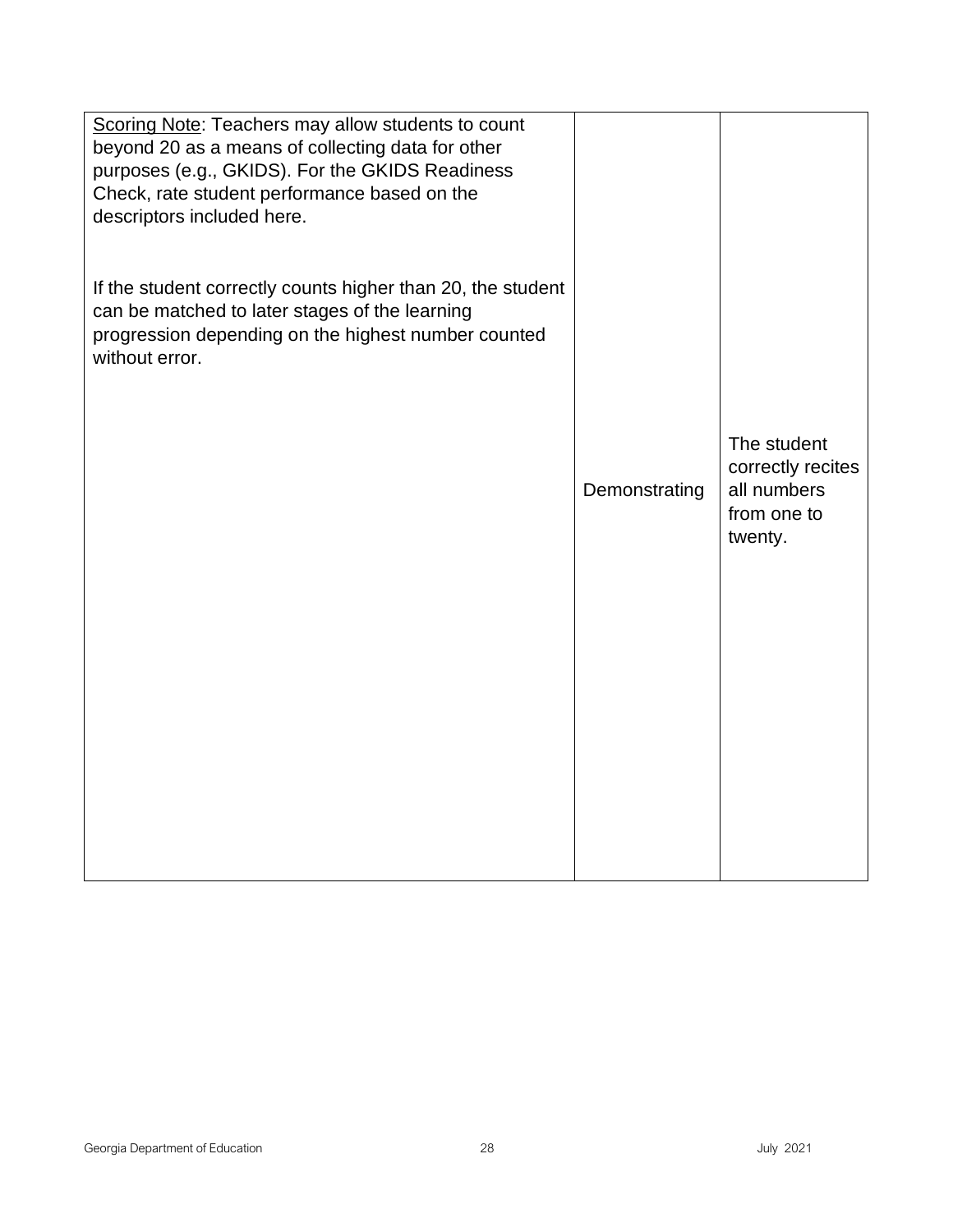<span id="page-28-0"></span>

| Learning                                             | - Counts forward to 30 by 1s. (MGSEK.CC.1)                                                  |
|------------------------------------------------------|---------------------------------------------------------------------------------------------|
| Target(s):                                           | - Counts forward to 50 by 1s. (MGSEK.CC.1)                                                  |
| Emerging<br>Developing<br>Demonstrating<br>Exceeding | - Counts forward to 100 by 1s. (MGSEK.CC.1)<br>- Counts forward to 120 by 1s. (MGSE1.NBT.1) |

#### Process Clarification:

Counting in sequence means reciting each number with no skipped numbers or incorrectly stated numbers. The student may self-correct, or repeat a number, if halted, to restart counting. For example, if the student says "ten, eleven, twelve", then halts and says, "twelve, thirteen, fourteen", the student should be given credit for reciting the numbers correctly. The student should also be allowed to restart, if initiated by the student. For example, if the student recites numbers one through five and then stops, the student could restart counting from one through five and continue. Student might also use his or her fingers to count.

#### Performance Task Activity:

#### Say, **"Please count out loud for me."**

Allow the student to count as high as he or she can and record performance. Performance on this task can provide evidence of skills described in different stages of the progression.

If the student correctly counts forward to 30 by 1s, the student is fully matched to the *Emerging* stage of the progression.

If the student correctly counts forward to 50 by 1s, the student is partially matched to the *Developing* stage of the progression.

If the student correctly counts forward to 100 by 1s, the student is partially matched to the *Demonstrating* stage of the progression.

If the student correctly counts forward to 120 by 1s, the student is partially matched to the *Exceeding* stage of the progression.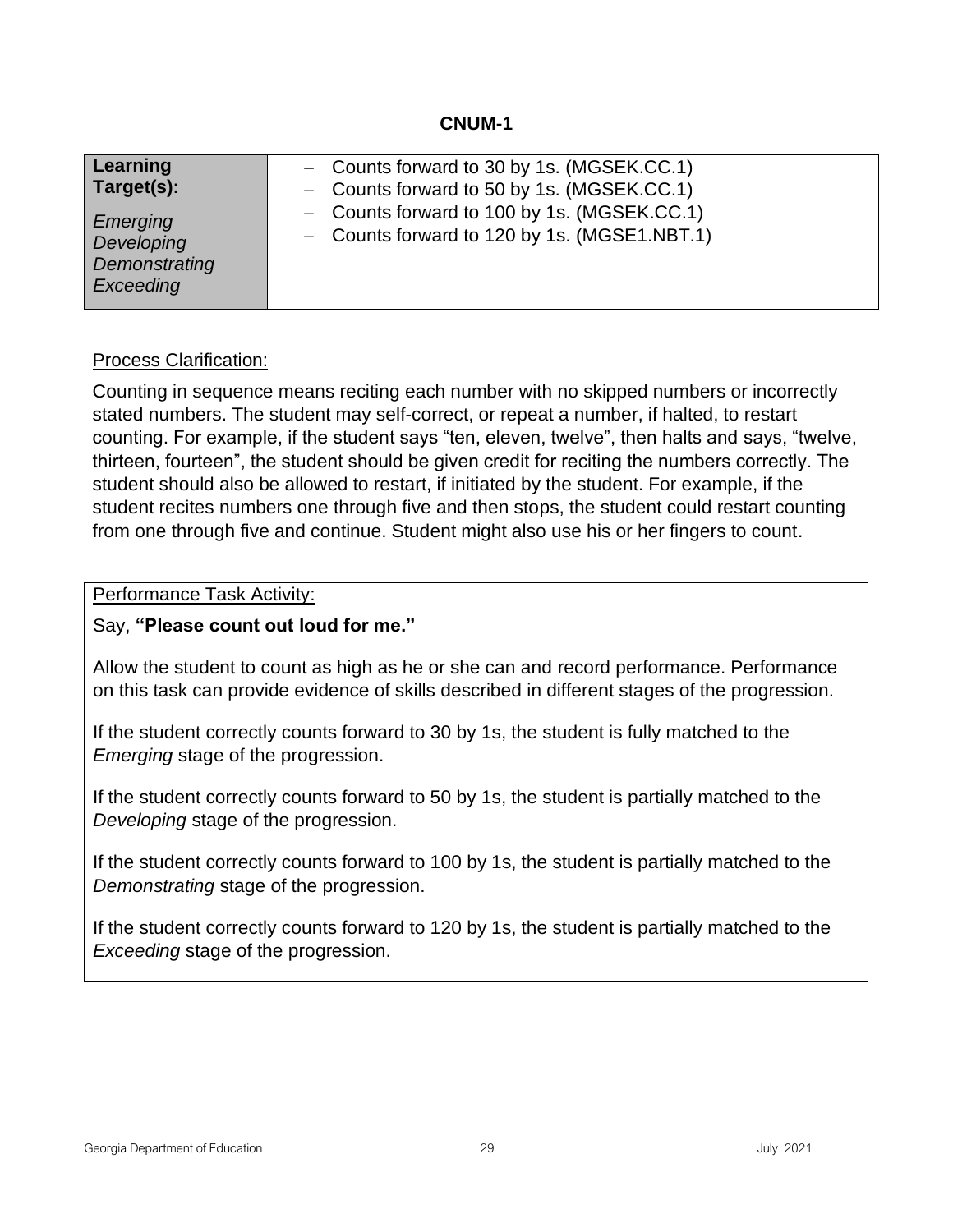<span id="page-29-0"></span>

| Learning<br>Target(s):                   | $-$ Counts forward to 50 by 10s. (MGSEK.CC.1)<br>- Counts forward to 100 by 10s. (MGSEK.CC.1) |  |
|------------------------------------------|-----------------------------------------------------------------------------------------------|--|
| Developing<br>Demonstrating<br>Exceeding | - Counts forward to 120 by 10s. (MGSE1.NBT.1)                                                 |  |

#### Process Clarification:

The student may self-correct, or repeat a number, if halted, to restart counting. For example, if the student says "ten, twenty, thirty", then halts and says, "thirty, forty, fifty", the student should be given credit for reciting the numbers correctly. The student should also be allowed to restart, if initiated by the student. For example, if the student recites numbers ten, twenty, thirty and then stops, the student could restart counting from ten and continue.

#### Performance Task Activity:

Say, **"Please count out loud by tens, starting with the number ten. Count as high as you can."**

Allow the student to count as high as he or she can by tens and record performance. Performance on this task can provide evidence of skills described in different stages of the progression.

If the student correctly counts forward to 50 by 10s, the student is partially matched to the *Developing* stage of the progression.

If the student correctly counts forward to 100 by 10s, the student is partially matched to the *Demonstrating* stage of the progression.

If the student correctly counts forward to 120 by 10s, the student is partially matched to the *Exceeding* stage of the progression.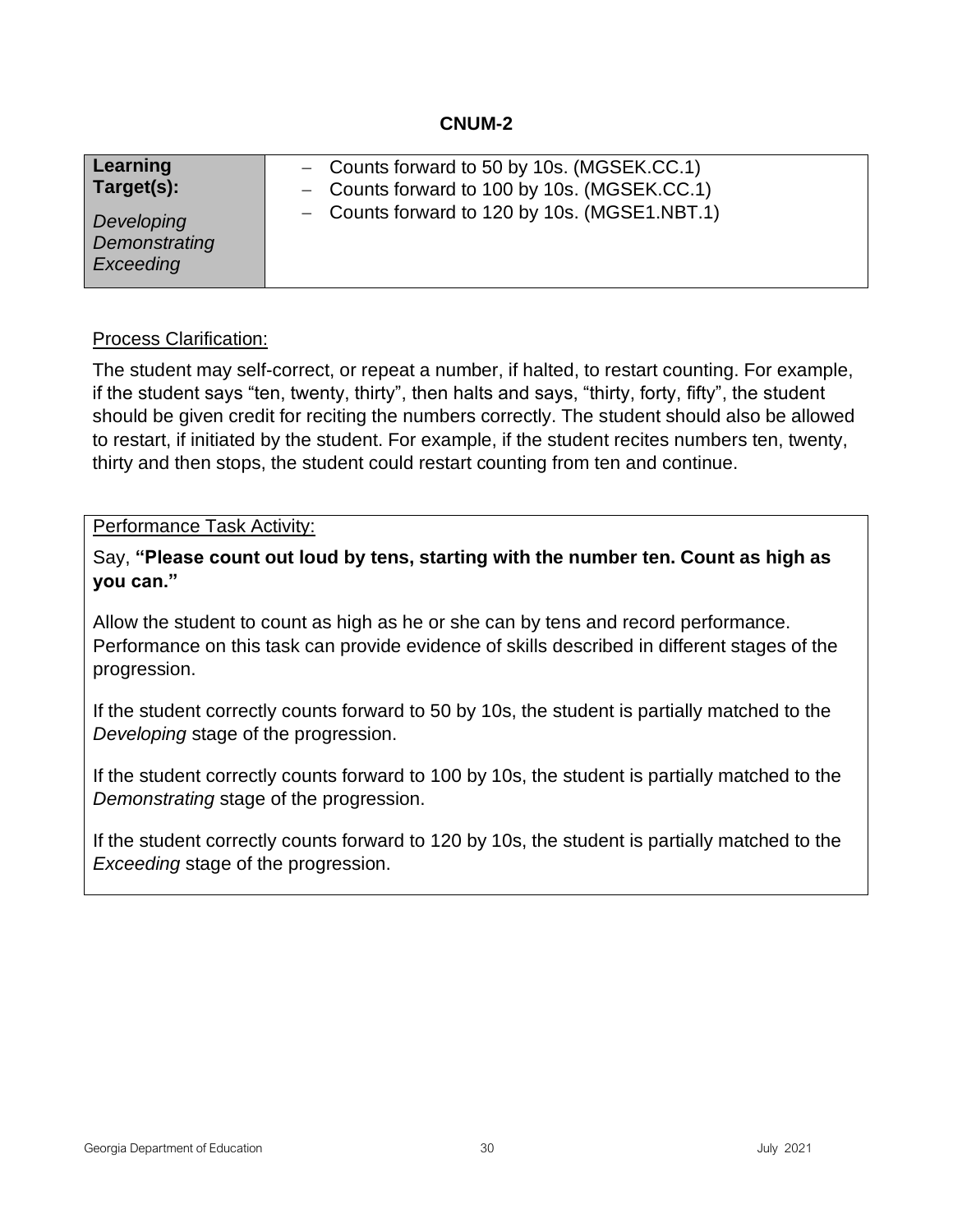<span id="page-30-0"></span>

| Learning   | - Counts forward to 30 from a given number within $0-30$ (e.g., |
|------------|-----------------------------------------------------------------|
| Target(s): | "starting with 15, count up to 30"). (MGSEK.CC.2)               |
| Developing |                                                                 |

#### Process Clarification:

The student may self-correct, or repeat a number, if halted, to restart counting. For example, if the student says "eighteen, nineteen, twenty", then halts and says, "twenty, twenty-one, twenty-two", the student should be given credit for reciting the numbers correctly. The student should also be allowed to restart, if initiated by the student. For example, if the student recites numbers eighteen, nineteen, twenty and then stops, the student could restart counting from eighteen and continue.

#### Performance Task Activity:

## Say, **"Please count out loud for me starting with the number 18."**

If the student correctly counts forward to 30 from the given number, the student is partially matched to the *Developing* stage of the progression.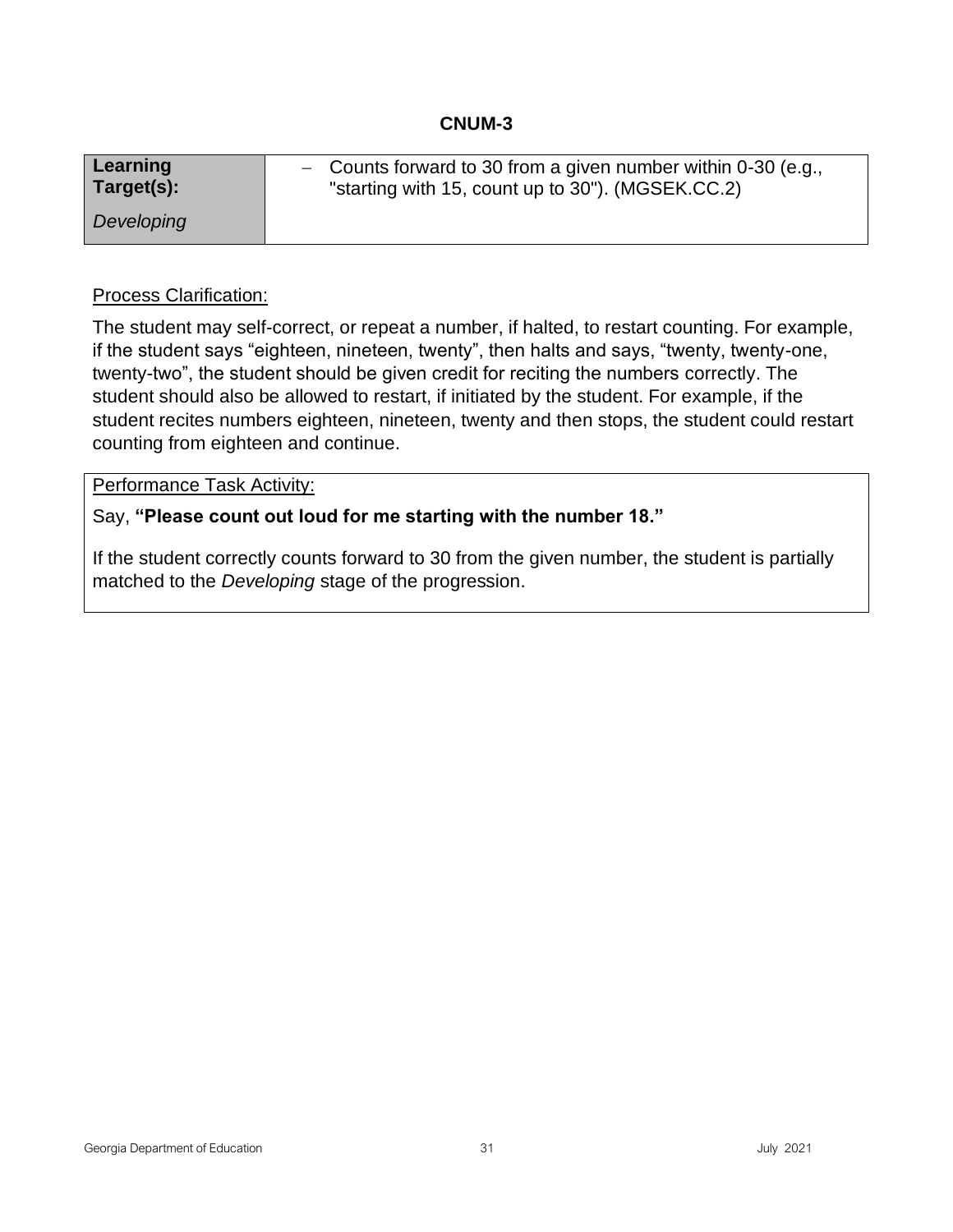<span id="page-31-0"></span>

| Learning      | $\sim$ Counts forward to 100 from a given number within 0 - 100. |
|---------------|------------------------------------------------------------------|
| Target(s):    | (MGSEK.CC.2)                                                     |
| Demonstrating |                                                                  |

#### Process Clarification:

The student may self-correct, or repeat a number, if halted, to restart counting. For example, if the student says "eighty-five, eighty-six, eighty-seven", then halts and says, "eighty-seven, eighty-eight, eighty-nine", the student should be given credit for reciting the numbers correctly. The student should also be allowed to restart, if initiated by the student. For example, if the student recites numbers eighty-five, eighty-six, eighty-seven and then stops, the student could restart counting from eighty-five and continue.

#### Performance Task Activity:

## Say, **"Please count out loud for me starting with the number 85."**

If the student correctly counts forward to 100 from the given number, the student is partially matched to the *Demonstrating* stage of the progression.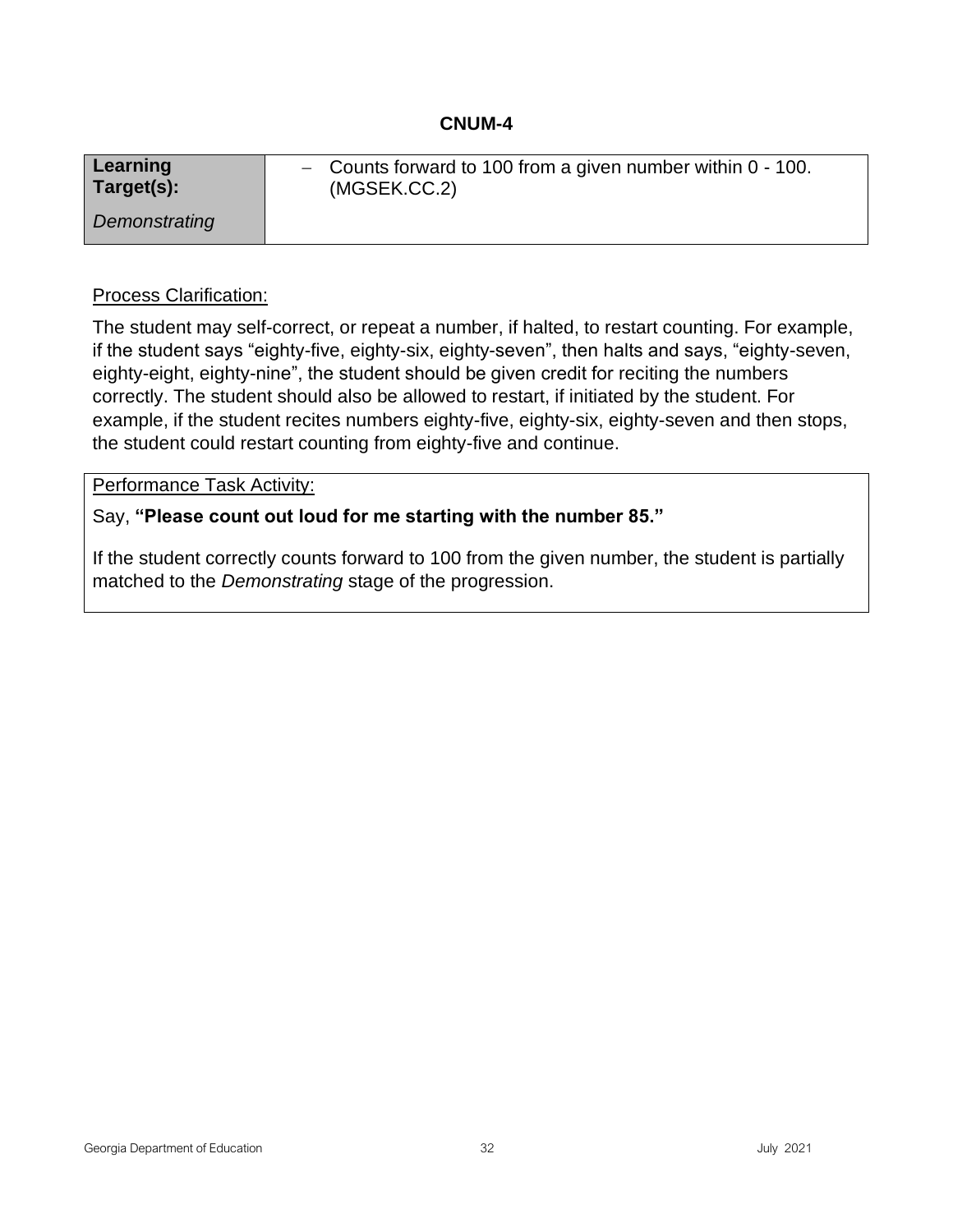<span id="page-32-0"></span>

| Learning<br>Target(s): | - Counts forward to 120 by 5s. (MGSE1.NBT.1) |
|------------------------|----------------------------------------------|
| Exceeding              |                                              |

#### Process Clarification:

The student may self-correct, or repeat a number, if halted, to restart counting. For example, if the student says "five, ten, fifteen, twenty", then halts and says, "twenty, twenty-five, thirty", the student should be given credit for reciting the numbers correctly. The student should also be allowed to restart, if initiated by the student. For example, if the student recites numbers five, ten, fifteen, twenty and then stops, the student could restart counting from five and continue.

#### Performance Task Activity:

Say, **"Please count out loud by fives, starting with the number five. Remember, count by fives."**

If the student correctly counts forward to 120 by 5s, the student is partially matched to the *Exceeding* stage of the progression.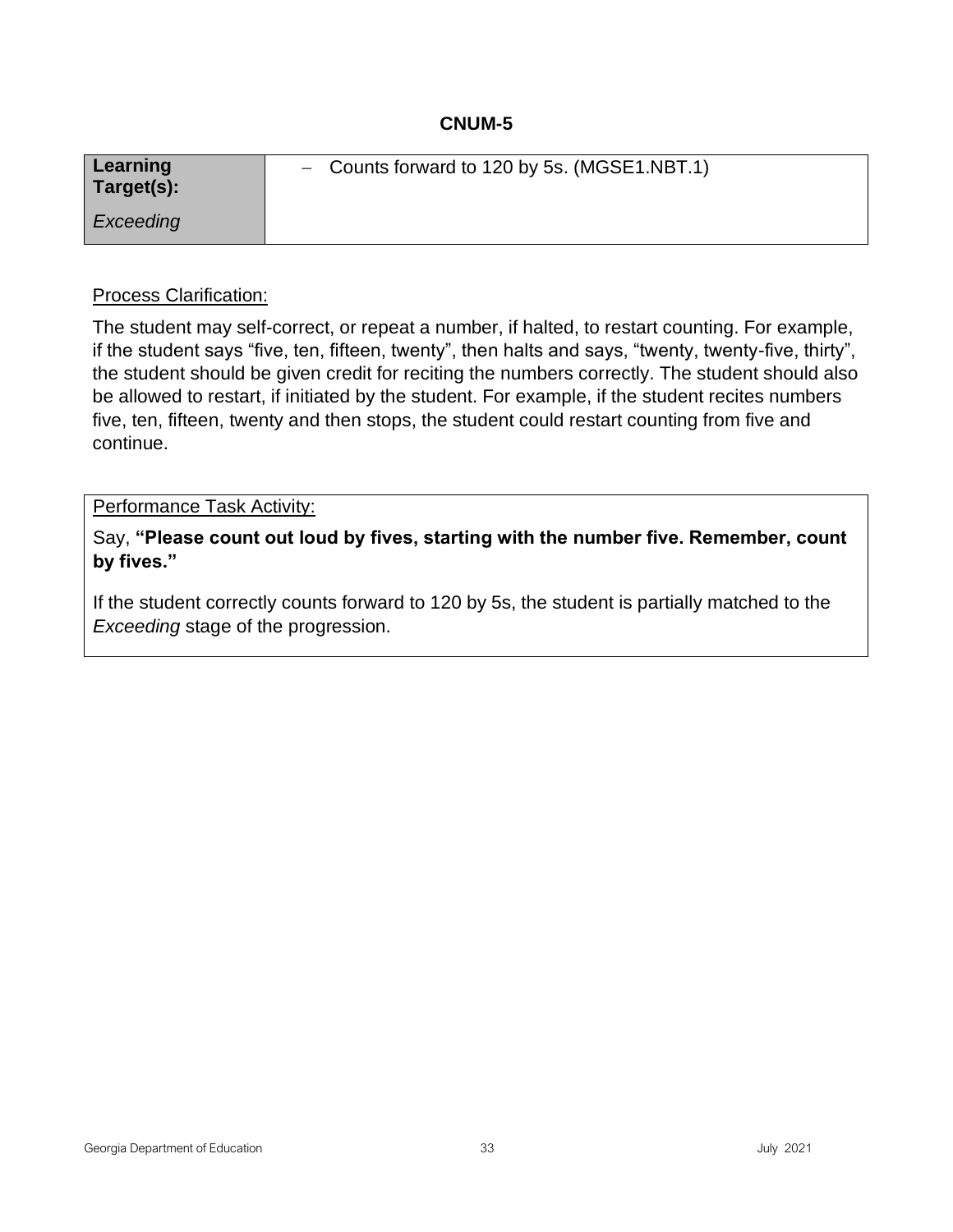# **LEARNING PROGRESSION: COUNTING – OBJECTS**

<span id="page-33-0"></span>

| Big Idea: A kindergarten student will count using multiple strategies.                                                              |                                                                                                                                                                         |                                                                                                                                                                       |                                                                                                                                                              |                                                                                                                                                    |
|-------------------------------------------------------------------------------------------------------------------------------------|-------------------------------------------------------------------------------------------------------------------------------------------------------------------------|-----------------------------------------------------------------------------------------------------------------------------------------------------------------------|--------------------------------------------------------------------------------------------------------------------------------------------------------------|----------------------------------------------------------------------------------------------------------------------------------------------------|
| <b>Progression: Counting - Objects</b>                                                                                              |                                                                                                                                                                         |                                                                                                                                                                       |                                                                                                                                                              |                                                                                                                                                    |
| <b>Beginning</b>                                                                                                                    | <b>Emerging</b>                                                                                                                                                         | <b>Developing</b>                                                                                                                                                     | <b>Demonstrating</b>                                                                                                                                         | <b>Exceeding</b>                                                                                                                                   |
| <b>GKIDS Readiness</b><br><b>Check Mathematics</b><br><b>Activity 2</b><br>Counts 10 objects<br>using one-to-one<br>correspondence. | <b>COB-1 (Part A)</b><br>Counts 1-10 objects<br>presented in a line and tells<br>the number of objects<br>counted. Includes<br>answering questions about<br>"how many." | <b>COB-1 (Part C)</b><br>When told a number 1-10,<br>counts out that many objects<br>(presented in a line).                                                           | <b>COB-2 (Part C)</b><br>When told a number 11-20,<br>counts out that many objects.                                                                          | COB-3 (Part A)<br>Counts more than 20<br>objects, presented in a<br>variety of ways (e.g.,<br>scattered, lines,<br>rectangular array,<br>circles). |
|                                                                                                                                     | <b>COB-1 (Part B)</b><br>Given a set of up to 10<br>objects, matches a written<br>numeral to represent the<br>number of objects.                                        | COB-1 (Part D)<br>Writes numerals 1-10 to<br>represent a quantity.                                                                                                    | COB-2 (Part D)<br>Writes numerals 11-20 to<br>represent a quantity.                                                                                          | <b>COB-3 (Part B)</b><br>Given a set of more than<br>20 objects, matches a<br>written numeral to<br>represent the number of<br>objects.            |
|                                                                                                                                     |                                                                                                                                                                         | <b>COB-2 (Part A)</b><br>Counts 11-20 objects<br>presented in a line and tells<br>the number of objects<br>counted. Includes answering<br>questions about "how many." | <b>COB-2 (Part E)</b><br>Counts up to 20 objects when<br>presented in a rectangular<br>array or circle. Includes<br>answering questions about<br>"how many." | <b>COB-3 (Part C)</b><br>Writes numerals greater<br>than 20 to represent a<br>quantity.                                                            |
|                                                                                                                                     |                                                                                                                                                                         | <b>COB-2 (Part B)</b><br>Given a set of 11-20 objects,<br>matches a written numeral to<br>represent the number of<br>objects.                                         | <b>COB-1 (Part E)</b><br>Counts objects up to 10 in a<br>scattered array. Includes<br>answering questions about<br>"how many."                               |                                                                                                                                                    |
|                                                                                                                                     |                                                                                                                                                                         |                                                                                                                                                                       | <b>COB-1 (Part F)</b><br>Answers questions about "one<br>larger" in a set of up to ten<br>objects using the number<br>names.                                 |                                                                                                                                                    |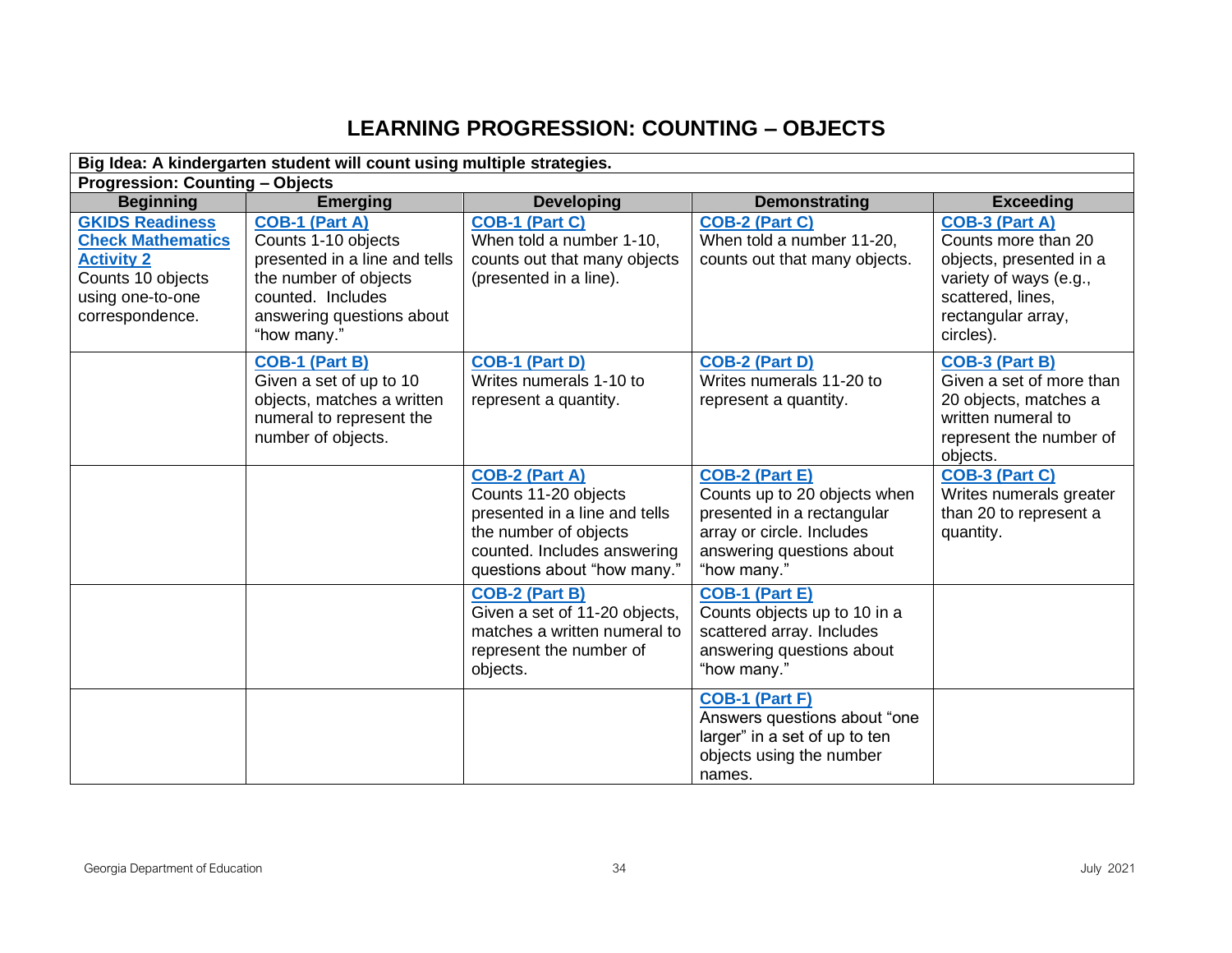| CD-MA2.4b  | CD-MA1.4c   | MGSEK.CC.3  | MGSEK.CC.3  | MGSE1.NBT.1 |
|------------|-------------|-------------|-------------|-------------|
| MGSEK.CC.4 | MGSEK.CC.5a | MGSEK.CC.5a | MGSEK.CC.4c |             |
| MGSEK.MD.3 | MGSEK.CC.5b | MGSEK.CC.5b | MGSEK.CC.5a |             |
|            |             |             | MGSEK.CC.5b |             |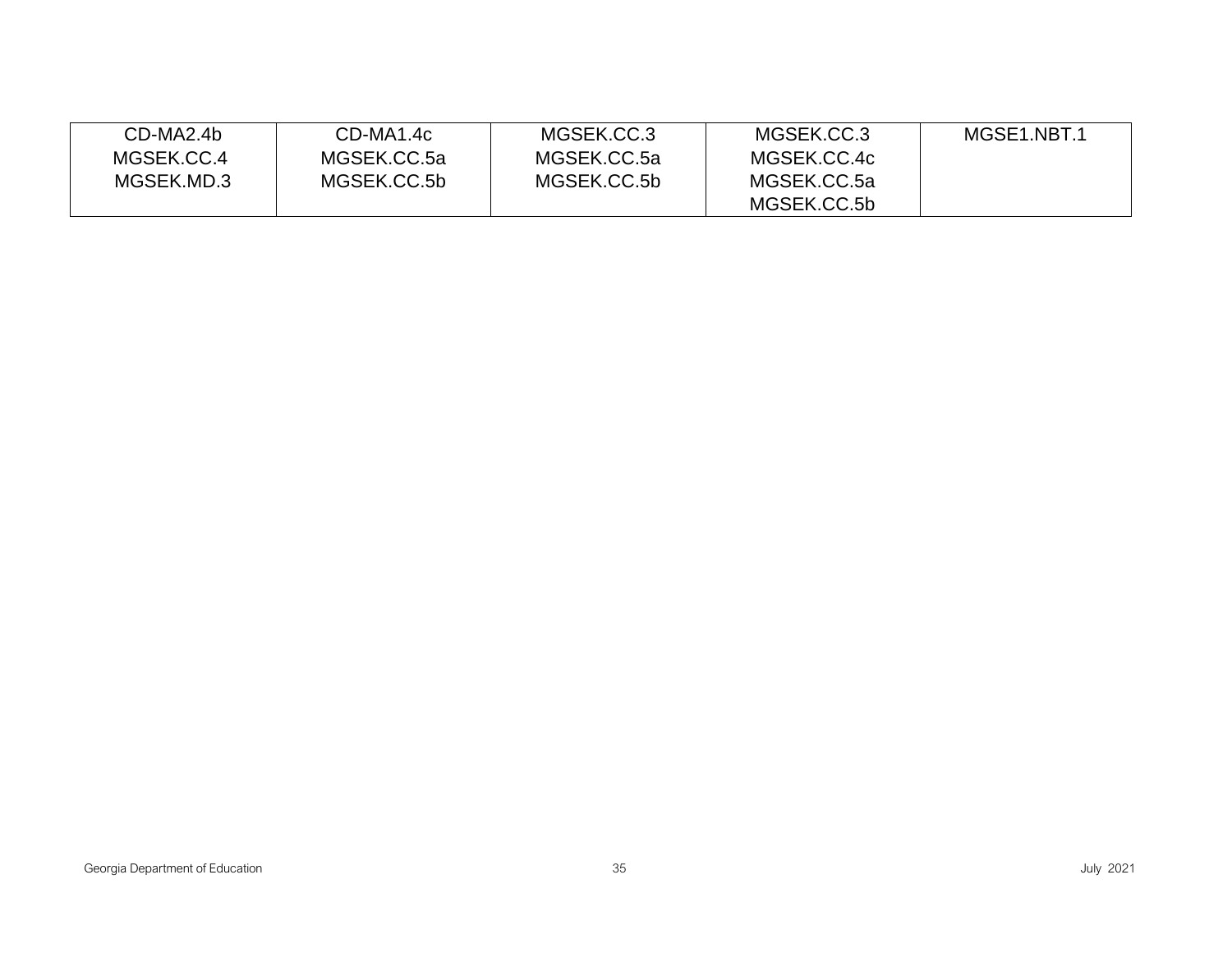# **MATERIALS**

| <b>Progression: Counting-Objects</b>                          |                   |                                                                                                                                                    |  |
|---------------------------------------------------------------|-------------------|----------------------------------------------------------------------------------------------------------------------------------------------------|--|
| Task ID                                                       |                   | <b>Materials</b>                                                                                                                                   |  |
| <b>GKIDS Readiness Check</b><br><b>Mathematics Activity 2</b> | $\qquad \qquad -$ | 12 to 15 small objects (e.g., pencils, crayons, manipulatives,<br>$etc.$ )                                                                         |  |
|                                                               |                   | Template or ten-frame in which to place objects being<br>counted                                                                                   |  |
| COB-1                                                         |                   | 10 counters, unifix cubes, counting bears, or other counting<br>objects for each student (manipulatives should all be the<br>same color)           |  |
|                                                               |                   | Written numerals 1-10 (e.g., number cards) to represent the<br>number of objects                                                                   |  |
|                                                               |                   | Writing tools and paper                                                                                                                            |  |
|                                                               |                   | Template or counting frame in which to place objects                                                                                               |  |
|                                                               |                   | 20 counters, unifix cubes, counting bears, or other counting<br>objects for each student (manipulatives should all be the<br>same color)           |  |
| COB-2                                                         |                   | Written numerals 11-20 (e.g., number cards) to represent<br>the number of objects                                                                  |  |
|                                                               |                   | Writing tools and paper                                                                                                                            |  |
|                                                               |                   | Template or counting frame                                                                                                                         |  |
|                                                               |                   | More than 20 counters, unifix cubes, counting bears, or<br>other counting objects for each student (manipulatives<br>should all be the same color) |  |
| COB-3                                                         |                   | Written numerals 21-30 (e.g., number cards) to represent<br>the number of objects                                                                  |  |
|                                                               |                   | Writing tools and paper                                                                                                                            |  |
|                                                               |                   | Template or counting frame                                                                                                                         |  |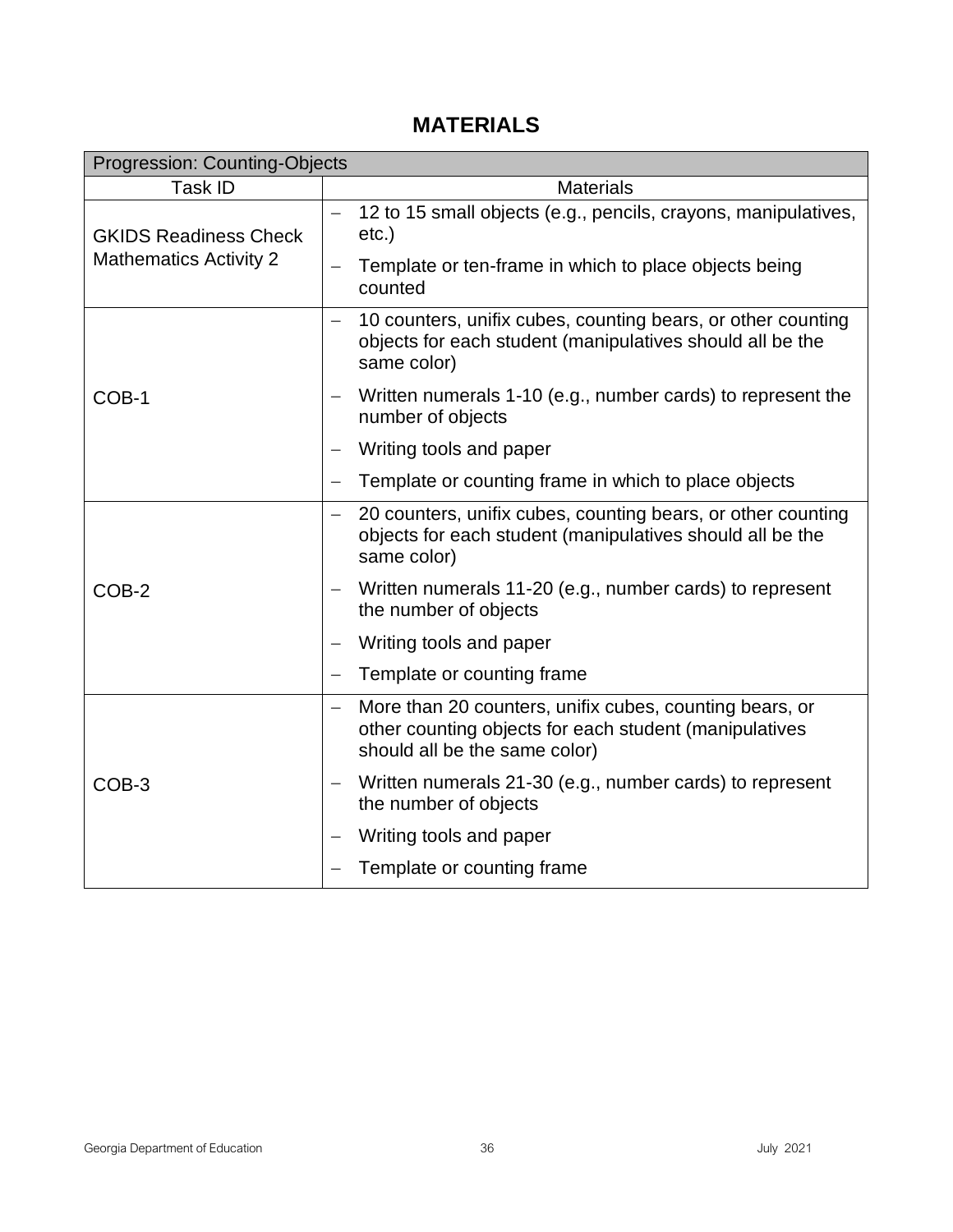# **GKIDS Readiness Check Mathematics Activity 2**

| Learning   | - Counts 10 objects using one-to-one correspondence. (CD- |
|------------|-----------------------------------------------------------|
| Target(s): | MA2.4b, MGSEK.CC.4, MGSEK.MD.3)                           |
| Beginning  |                                                           |

GKIDS is designed to provide teachers with a better understanding of where students are in their learning and development throughout the year. At the beginning of the year, teachers give the GKIDS Readiness Check to elicit evidence to show where a kindergarten student is when he or she enters kindergarten. The baseline data collected in the first six weeks on the GKIDS Readiness Check can serve as the entry point to skills described in the GKIDS 2.0 learning progression.

The following performance task is an activity from the GKIDS Readiness Check. For this progression, Mathematics Activity 2 from the GKIDS Readiness Check can be used to assess the *Beginning* stage of the progression.

If the student was rated as *Demonstrating* on Mathematics Activity 2, he or she can be matched to the *Beginning* stage of the progression.

If the student was rated below Demonstrating on Mathematics Activity 2, the teacher should continue instruction on counting objects and reassess the student when appropriate.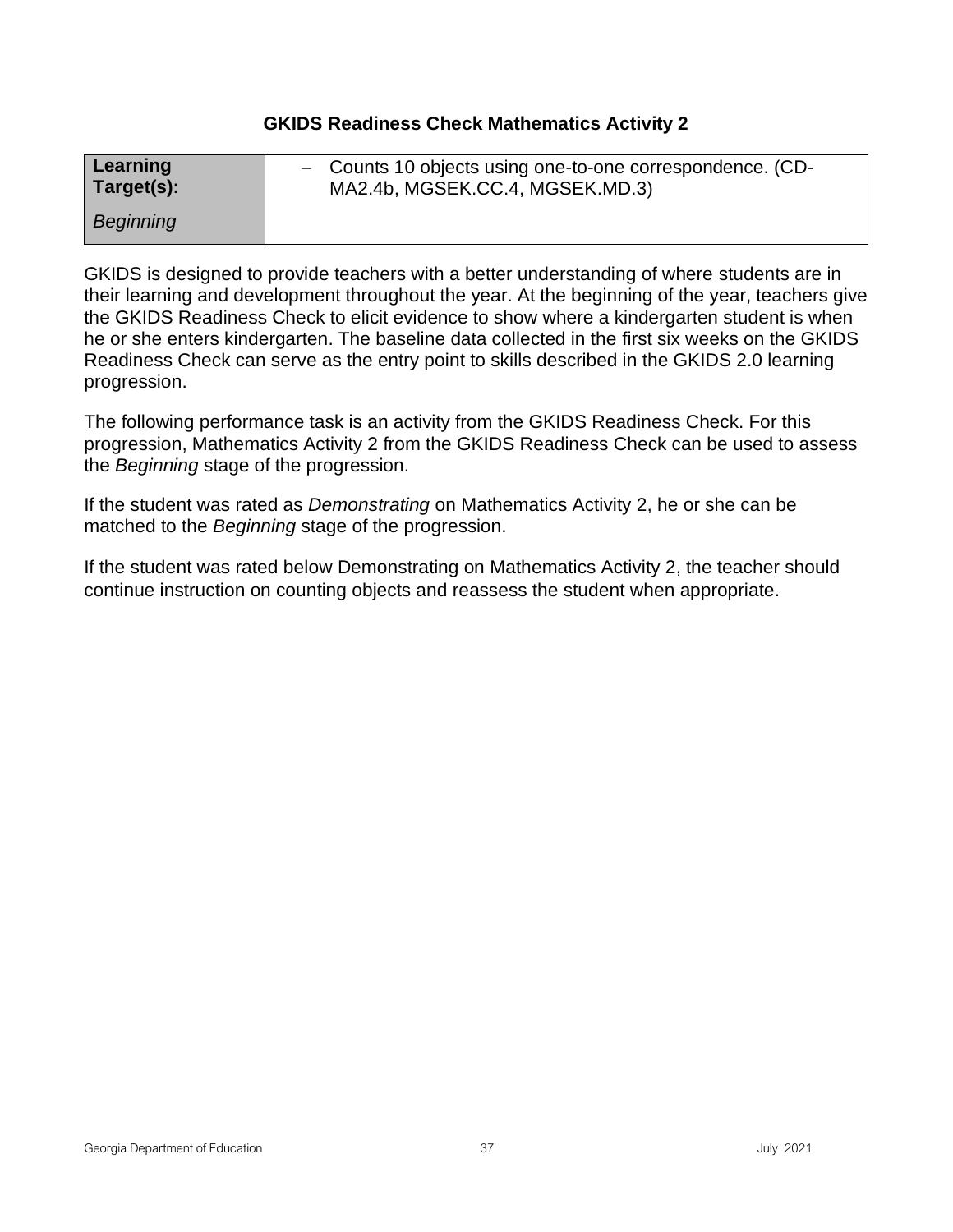| <b>GKIDS Readiness Check Mathematics Activity 2</b>                                                                                                                                                                                                                                                                                         |                         |                                                                                                 |  |
|---------------------------------------------------------------------------------------------------------------------------------------------------------------------------------------------------------------------------------------------------------------------------------------------------------------------------------------------|-------------------------|-------------------------------------------------------------------------------------------------|--|
| Counts at least 10 objects using one-to-one correspondence.                                                                                                                                                                                                                                                                                 |                         |                                                                                                 |  |
| Activity                                                                                                                                                                                                                                                                                                                                    |                         | <b>Performance Levels</b>                                                                       |  |
| Student will count the number of small objects<br>provided by the teacher using one-to-one<br>correspondence.                                                                                                                                                                                                                               | Not Yet<br>Demonstrated | The student does<br>not engage in the<br>task or the<br>student does not<br>associate each      |  |
| Note: Underlined words represent objects used in<br>this example. Teachers should use objects<br>accessible in their classrooms.                                                                                                                                                                                                            |                         | object with one<br>and only one<br>number name.                                                 |  |
| Place twelve to fifteen small objects in front of the<br>student (i.e., in a pile or in a straight line). Ask the<br>student to count the number of objects. Say, "I<br>would like for you to count these objects. When<br>you count, please say the numbers out loud."                                                                     | Emerging                | The student<br>counts between<br>one and five<br>objects using<br>one-to-one<br>correspondence. |  |
| <b>Process Clarification: The student must physically</b><br>touch the objects to demonstrate counting using one-<br>to-one correspondence. The teacher should be able<br>to see that the student is associating one object with<br>one spoken number by physically touching, moving,<br>or sliding the objects. If the presentation of the | Developing              | The student<br>counts between<br>six and nine<br>objects using<br>one-to-one<br>correspondence. |  |
| objects needs to be adjusted during administration, it<br>can be. For example, if the teacher presents the<br>objects in a pile and the student does not respond,<br>the teacher may then place the objects in a straight<br>line.                                                                                                          | Demonstrating           | The student<br>counts ten<br>objects using<br>one-to-one<br>correspondence.                     |  |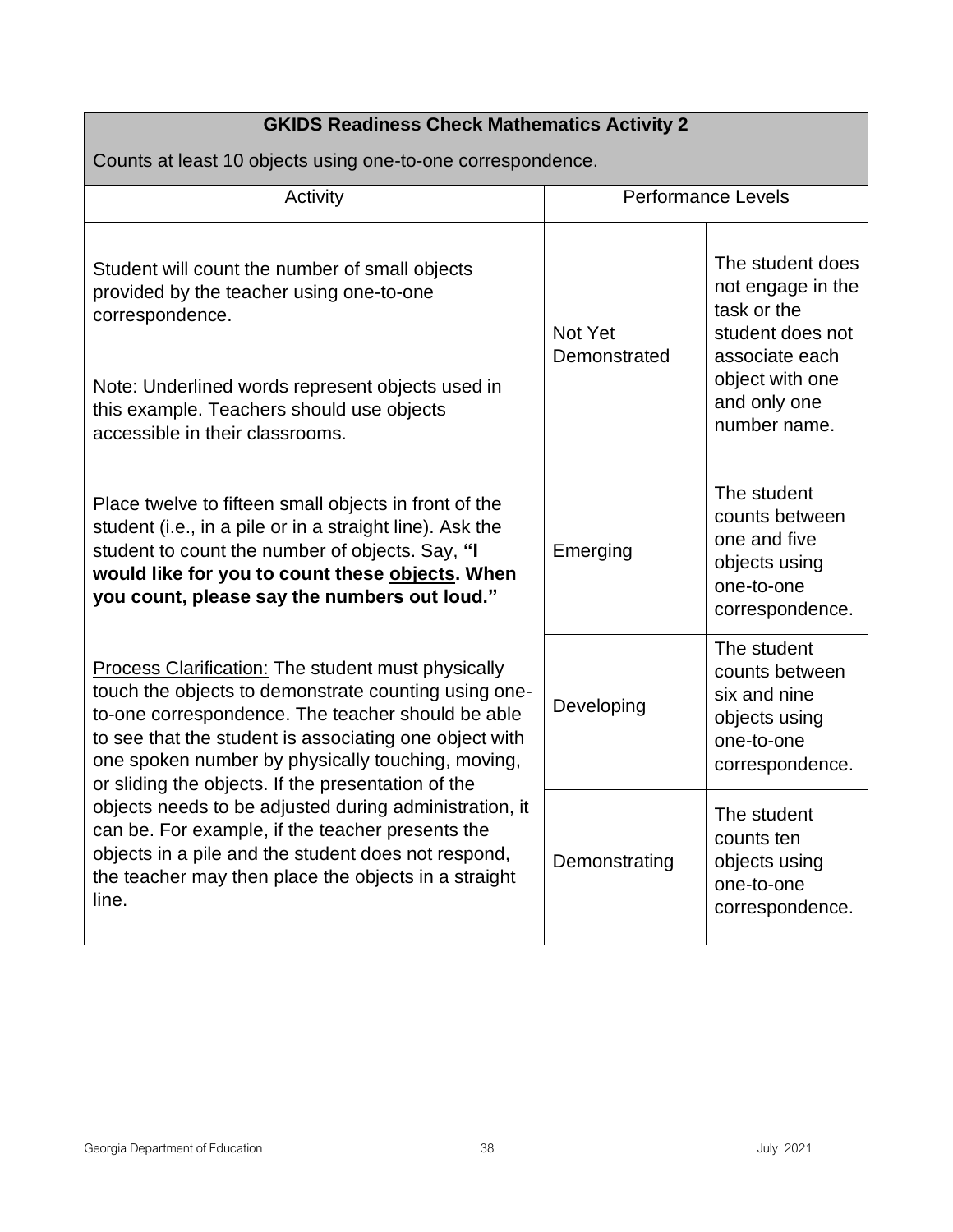| Materials: Twelve to fifteen small objects (e.g.,<br>pencils, crayons, manipulatives, etc.) |           |                                                                                       |
|---------------------------------------------------------------------------------------------|-----------|---------------------------------------------------------------------------------------|
|                                                                                             | Exceeding | The student<br>counts more than<br>ten objects using<br>one-to-one<br>correspondence. |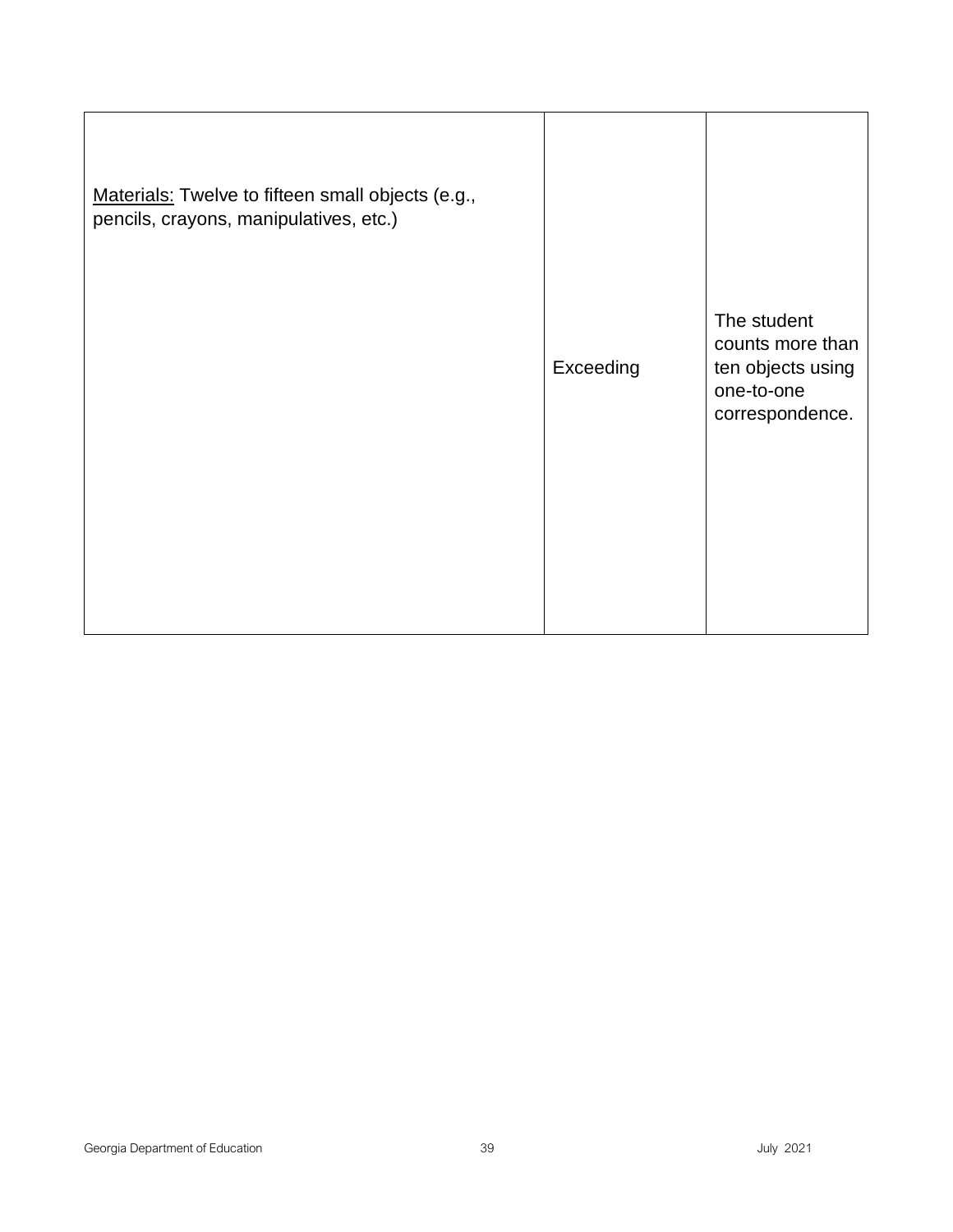**COB-1**

| Learning      | - Counts 1-10 objects presented in a line and tells the number of |
|---------------|-------------------------------------------------------------------|
| Target(s):    | objects counted. Includes answering questions about "how          |
| Emerging      | many." (CD-MA1.4c, MGSEK.CC.5a)                                   |
| Developing    | - Given a set of up to 10 objects, matches a written numeral to   |
| Demonstrating | represent the number of objects. (MGSEK.CC.5b)                    |
|               | - When told a number 1-10, counts out that many objects           |
|               | (presented in a line). (MGSEK.CC.5b)                              |
|               | - Writes numerals 0-10 to represent a quantity. (MGSEK.CC.3)      |
|               | - Counts objects up to 10 in a scattered array. Includes          |
|               | answering questions about "how many." (MGSEK.CC.5a)               |
|               | - Answers questions about "one larger" in a set of up to 10       |
|               | objects using the number names. (MGSEK.CC.4c)                     |

## Manipulatives or Materials:

- − 10 counters, unifix cubes, counting bears, or other counting objects for each student (manipulatives should all be the same color)
- − Written numerals 1-10 (e.g., number cards) to represent the number of objects
- − Writing tools and paper
- − Template or counting frame in which to place objects

Note: Refer to the *Optional Resource Guide* for optional written numerals for student use.

## Process Clarifications:

Note: This task is designed to provide evidence of skills described in different stages of the progression. Allow the student to move through as many parts of the task as possible and record performance.

*Part A, Part C, Part D, Part E:*

Observe that the student is associating one object with one spoken number by maintaining correspondence with his or her eyes or by pointing, physically touching, moving, or sliding the objects. If necessary, prompt the student to point or physically touch objects to demonstrate one-to-one correspondence. To reduce confusion, ensure that objects are the same color.

*Part D:*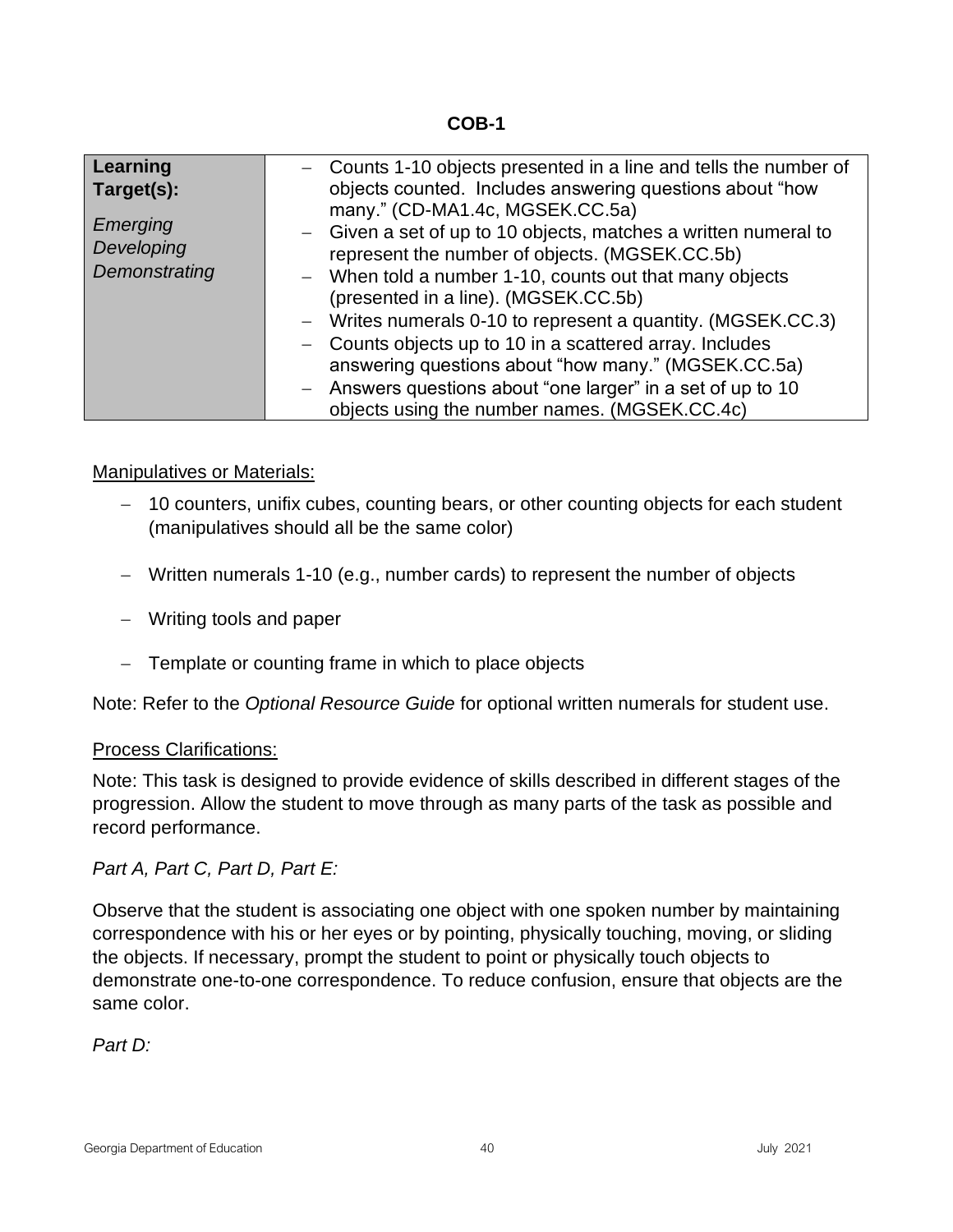Due to varied development of fine motor and visual development, a reversal of numerals is anticipated for a majority of students. While reversals should be pointed out to students, the emphasis is on the use of numerals to represent quantities rather than the correct handwriting formation of the actual numeral itself. Similarly, students who transpose digits (e.g., 01 to represent ten) may need additional instruction; transposing digits would not represent a correct quantity.

If the student cannot write the number to represent a quantity, it will be helpful to know if the student can write the number when asked to write that number specifically. Writing numbers and representing a quantity with a written numeral are two distinct skills; however, within a level, concepts could be assessed together.

# *Part F:*

The student should make the connection that if a set of objects is increased by one more object then the number name for that set is to be increased by one as well.

# Performance Task Activity:

Note: Teachers should use objects accessible in their classrooms. Underlined words represent the objects used. The underlined words should be replaced with the name of the objects used.

# *Part A:*

Place up to 10 objects *in a straight line* in front of the student. Ask the student to count the number of objects. Say, **"I would like for you to count these objects. When you count, please say the numbers out loud."**

When the student is finished counting, ask the student to verbally state the number of objects counted. Ask, **"How many objects are there?"** If the student correctly states the number of objects, continue to Part B.

# *Part B:*

Place number cards 1-10 in order on the table in front of the student. Say, **"Let's use numbers to tell how many. Which of these numbers could you use to show how many objects are in this set?"**

# *Part C:*

Place up to 10 objects *in a straight line* in front of the student (use a different number of objects than used in previous parts of this task). Ask the student to count out a number of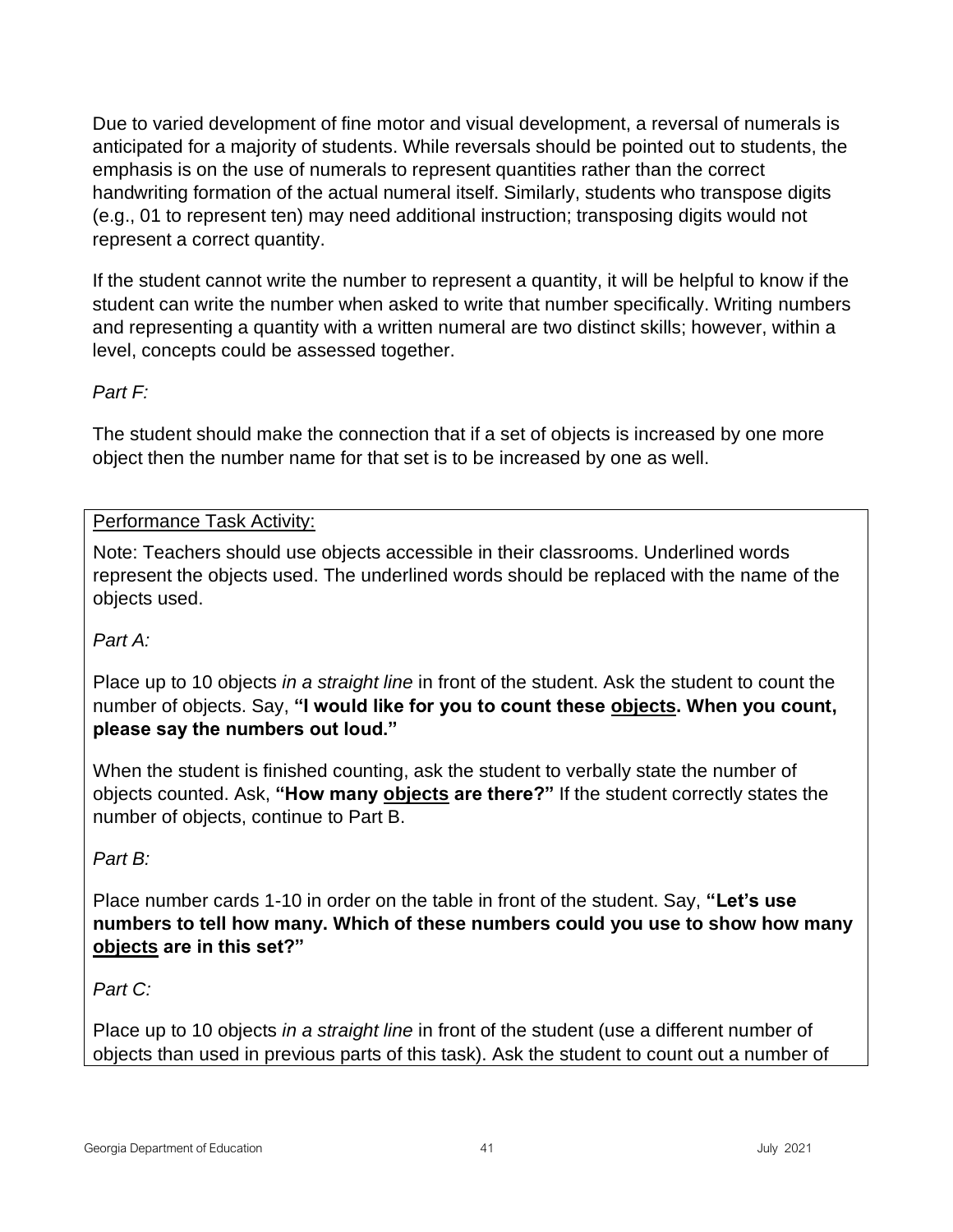objects up to ten. For example, say, **"Please count out X of these objects."** Ask the student to count out two different numbers of objects between 1-10.

# *Part D:*

Place up to 10 objects on the table in front of the student (use a different number of objects than used in previous parts of this task). Ask the student to count the number of objects and write the number. Say, **"I would like for you to count the objects and then write the number that shows how many objects are here."**

If the student verbally says how many objects, remind the student, **"Please write how many objects you counted here."** Ask the student to write at least two numbers to represent a quantity between 1-10.

*Part E:* 

Place up to 10 objects on the table in front of the student *in a scattered array*. Ask the student to count the number of objects. Say, **"Please count these objects."**

When the student is finished counting, ask the student to verbally state the number of objects counted. Ask, **"How many objects are there?"** If the student correctly states the number of objects, continue to Part F.

*Part F:*

Ask the student, **"How many would there be if we added one more object?"**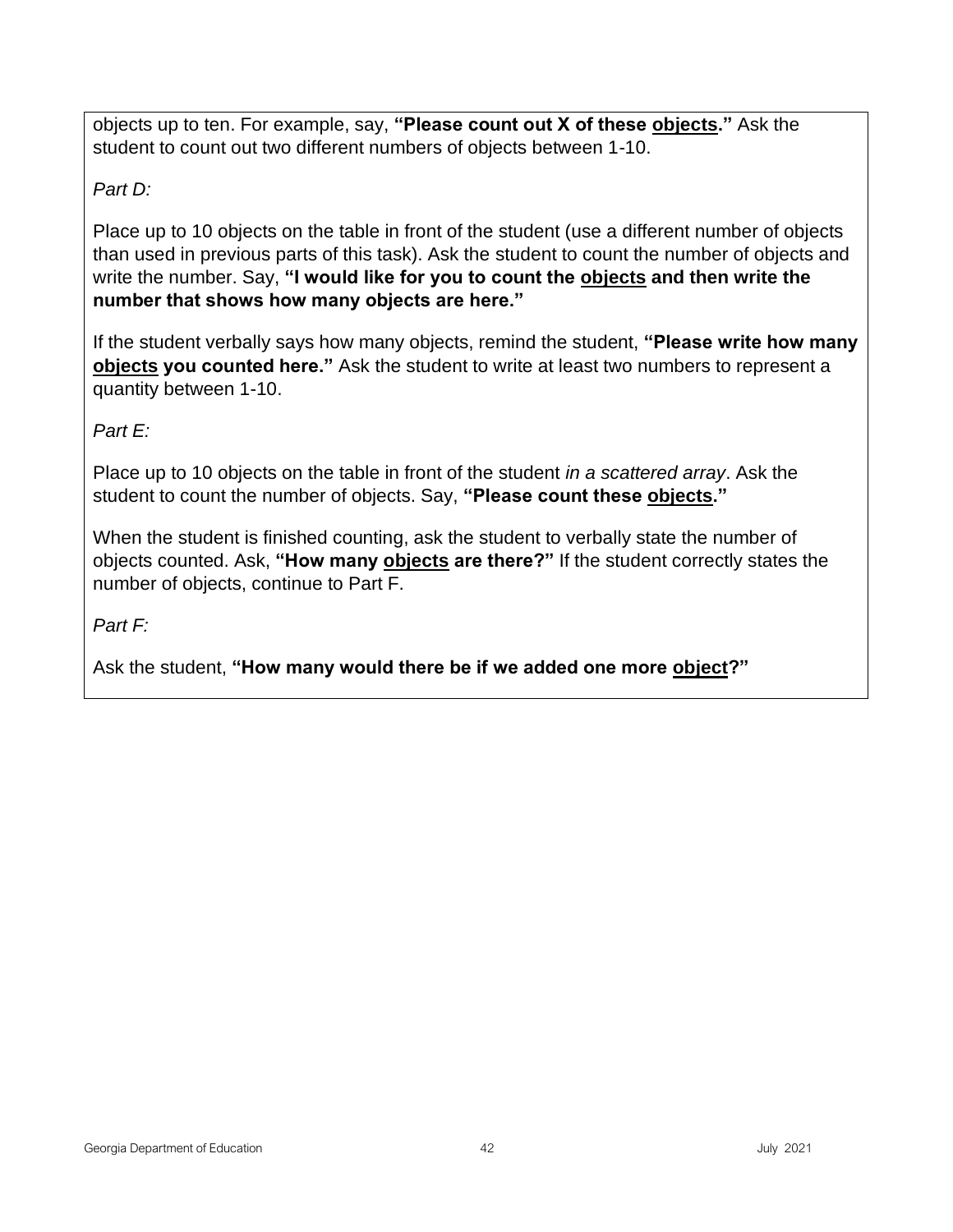**COB-2**

| Learning                 | - Counts 11-20 objects presented in a line and tells the number of                                                                                                         |
|--------------------------|----------------------------------------------------------------------------------------------------------------------------------------------------------------------------|
| Target(s):<br>Developing | objects counted. Includes answering questions about "how<br>many." (MGSEK.CC.5a)                                                                                           |
| Demonstrating            | - Given a set of 11-20 objects, matches a written numeral to<br>represent the number of objects. (MGSEKCC.5b)<br>- When told a number 11-20, counts out that many objects. |
|                          | (MGSEK.CC.5b)                                                                                                                                                              |
|                          | - Writes numerals 11-20 to represent a quantity. (MGSEK.CC.3)<br>- Counts up to 20 objects when presented in a rectangular array                                           |
|                          | or circle. Includes answering questions about "how many."<br>(MGSEK.CC.5a)                                                                                                 |

# Manipulatives or Materials:

- − 20 counters, unifix cubes, counting bears, or other counting objects for each student (manipulatives should all be the same color)
- − Written numerals 11-20 (e.g., number cards) to represent the number of objects
- − Writing tools and paper
- − Template or counting frame in which to place objects

Note: Refer to the *Optional Resource Guide* for optional written numerals for student use.

## Process Clarification:

Note: This task is designed to provide evidence of skills described in different stages of the progression. Allow the student to move through as many parts of the task as possible and record performance.

*Part A, Part B, Part C, Part D, Part E:*

Observe that the student is associating one object with one spoken number by maintaining correspondence with his or her eyes or by pointing, physically touching, moving, or sliding the objects. If the presentation of the objects needs to be adjusted during administration, it can be. If necessary, prompt the student to point or physically touch objects to demonstrate one-to-one correspondence. To reduce confusion, ensure that objects are the same color.

## *Part D:*

Due to varied development of fine motor and visual development, a reversal of numerals is anticipated for a majority of students. While reversals should be pointed out to students, the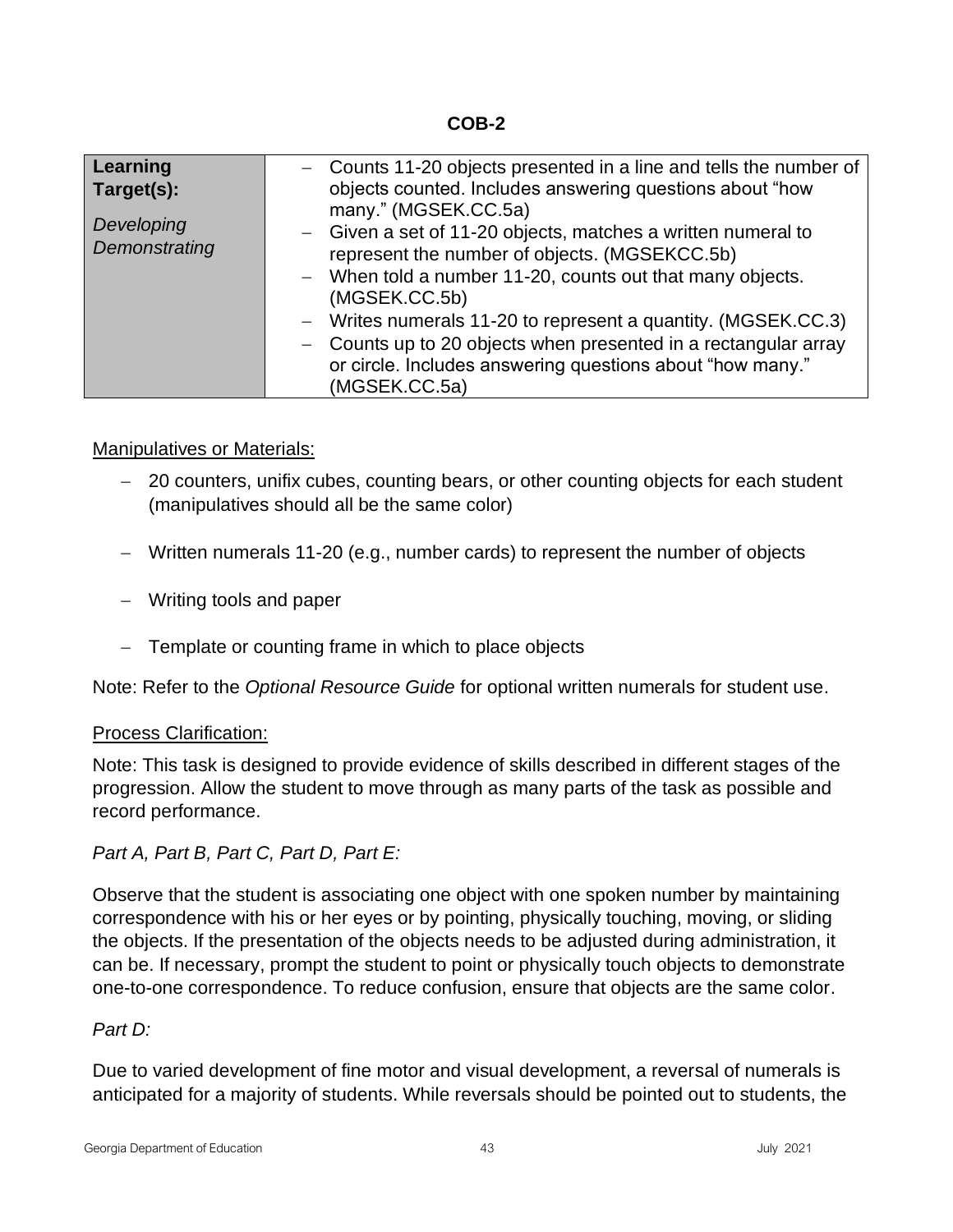emphasis is on the use of numerals to represent quantities rather than the correct handwriting formation of the actual numeral itself. Similarly, students who transpose digits (e.g., 71 to represent 17) may need additional instruction; transposing digits would not represent a correct quantity.

If the student cannot write the number to represent the group of objects, it will be helpful to know if the student can write the number when asked to write that number specifically. Writing numbers and representing objects with a written numeral are two distinct skills; however, we expect that within a level, concepts could be assessed together.

# Performance Task Activity:

Note: Teachers should use objects accessible in their classrooms. Underlined words represent the objects used. The underlined words should be replaced with the name of the objects used.

*Part A:*

Place 20 objects in a *straight line* in front of the student. Ask the student to count the number of objects. Say, **"I would like for you to count these objects. When you count, please say the numbers out loud."** Observe the student associating one object with one spoken number by pointing, physically touching, moving, or sliding the objects.

When the student is finished counting, ask the student to verbally state the number of objects counted. Ask, **"How many objects are there?"** If the student correctly states the number of objects, continue to Part B.

# *Part B:*

Place number cards 11-20 in order on the table in front of the student. Say, **"Let's use numbers to tell how many. Which of these numbers could you use to show how many objects are in this set?"**

# *Part C:*

Place up to 20 objects on the table in front of the student (use a different number of objects than used in previous parts of this task). Ask the student to count out a number of objects up to twenty. For example, say, **"Please count out X of these objects."** Ask the student to count out two different numbers of objects between 11-20.

# *Part D:*

Place up to 20 objects on the table in front of the student (use a different number of objects than used in previous parts of this task). Ask the student to count the number of objects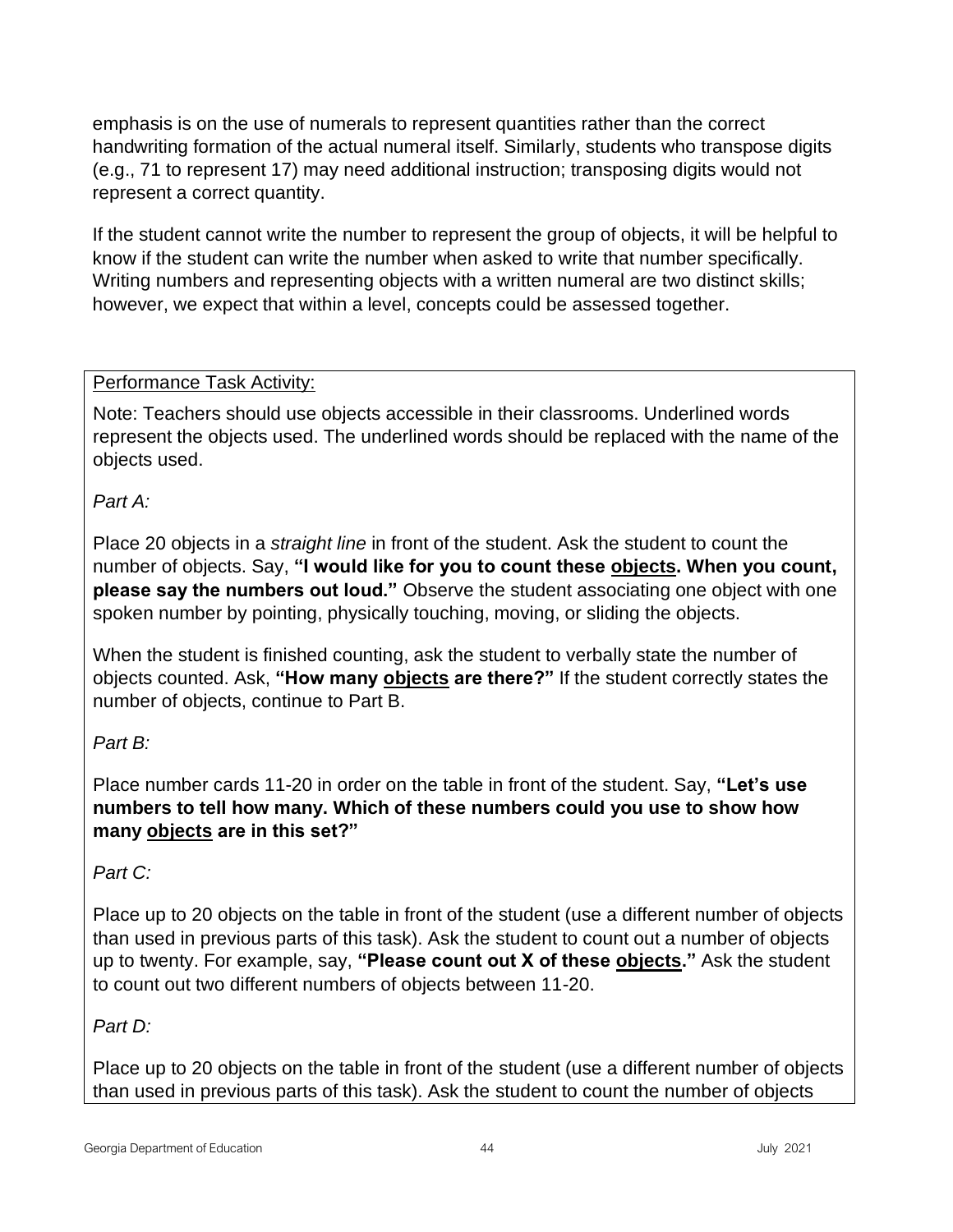and write the number. Say, **"Please count these objects and write the number that shows how many objects are here."**

If the student verbally says how many objects, remind the student, **"Please write the number that shows how many objects you counted."** Ask the student to write at least two numbers to represent quantities between 11-20.

# *Part E:*

Place up to 20 small objects on the table in front of the student in a *rectangular array or circle*. Ask the student to count the number of objects. Say, **"Please count these objects."**

When the student is finished counting, ask the student to verbally state the number of objects counted. Ask, **"How many objects are there?"**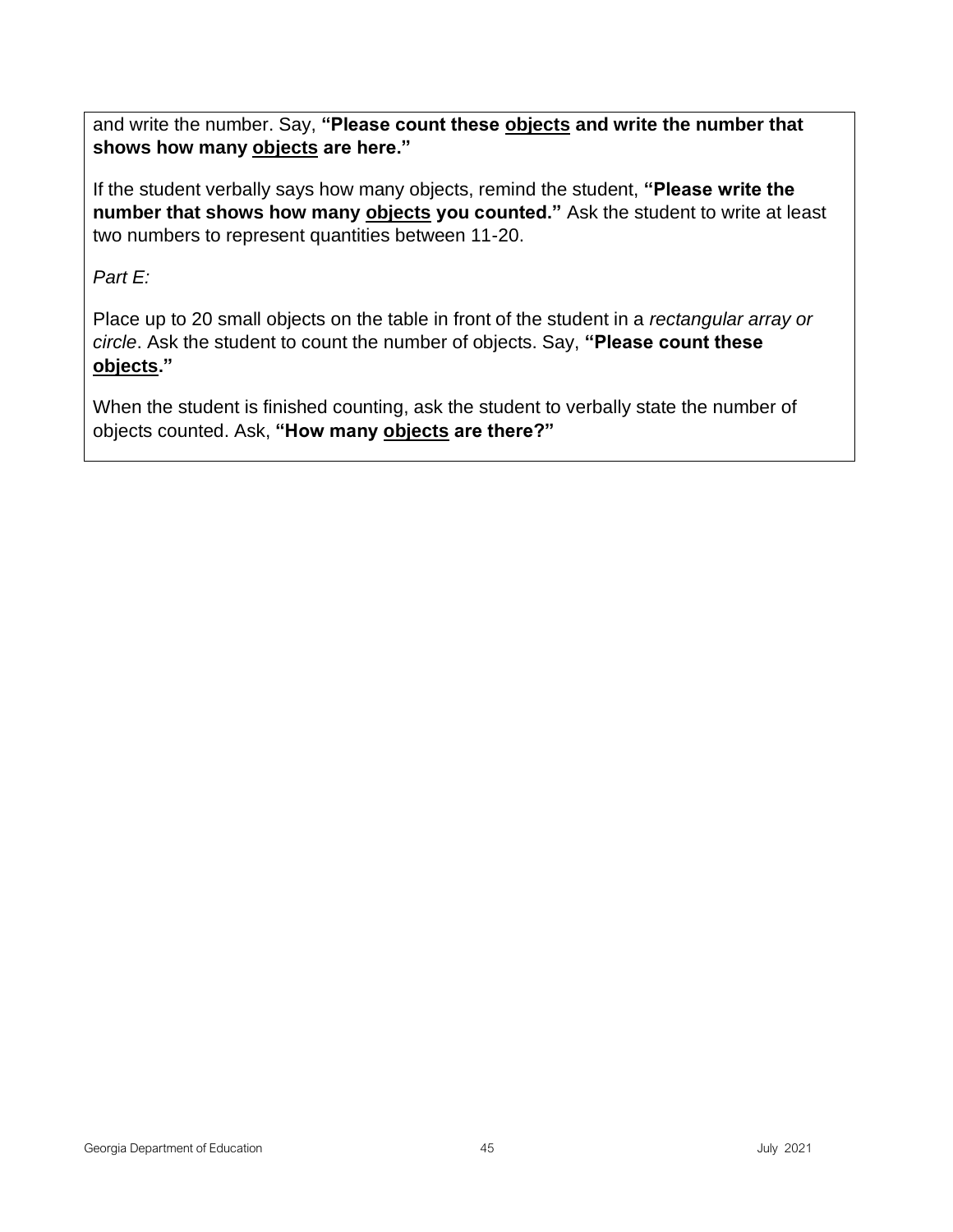**COB-3**

| Learning<br>Target(s):<br>Exceeding | - Counts more than 20 objects, presented in a variety of ways<br>(e.g., scattered, lines, rectangular array, circles).<br>(MGSE1.NBT.1)<br>- Given a set of more than 20 objects, matches a written numeral<br>to represent the number of objects. (MGSE1.NBT.1)<br>- Writes numerals greater than 20 to represent a quantity. |
|-------------------------------------|--------------------------------------------------------------------------------------------------------------------------------------------------------------------------------------------------------------------------------------------------------------------------------------------------------------------------------|
|                                     | (MGSE1.NBT.1)                                                                                                                                                                                                                                                                                                                  |

## Manipulatives or Materials:

- − More than 20 counters, unifix cubes, counting bears, or other counting objects for each student (manipulatives should all be the same color)
- − Written numerals 21-30 (e.g., number cards) to represent the number of objects
- − Writing tools and paper
- − Template or counting frame in which to place objects

Note: Refer to the *Optional Resource Guide* for optional written numerals for student use.

## Process Clarification:

## *Part A:*

If the presentation of the objects needs to be adjusted during administration, it can be. For example, if the student does not respond when objects are presented in a pile, then place the objects in other configurations (scattered, rectangular array, circle, etc.). To reduce confusion, ensure that objects are the same color. If necessary, prompt the student to point or physically touch objects to demonstrate one-to-one correspondence."

## *Part C:*

Due to varied development of fine motor and visual development, a reversal of numerals is anticipated for a majority of students. While reversals should be pointed out to students, the emphasis is on the use of numerals to represent quantity rather than the correct handwriting formation of the actual numeral itself. Similarly, students who transpose digits (e.g., 82 to represent 28) may need additional instruction; transposing digits would not represent a correct quantity.

If the student cannot write the number to represent the group of objects, it will be helpful to know if the student can write the number when asked to write that number specifically.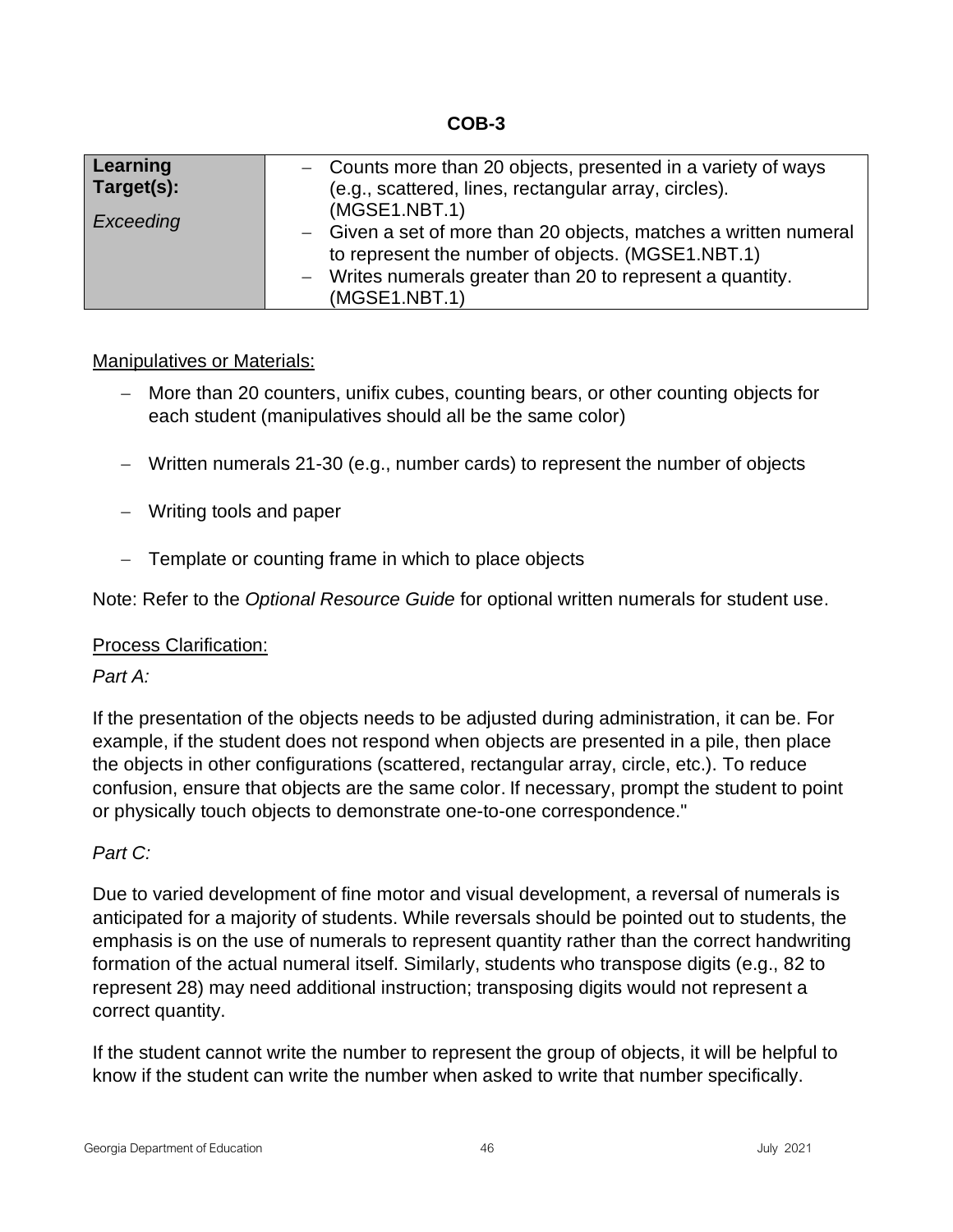Writing numbers and representing objects with a written numeral are two distinct skills; however, we expect that within a level, concepts could be assessed together.

Note: The supporting grade 1 standard, MGSE1.NBT.1, expects students to count to 120, read and write numerals, and represent a number of objects with a written numeral for objects up to 120. Therefore, for the *Exceeding* stage of the progression, it may be appropriate to ask students to count and write numbers to represent approximately 30 objects.

# Performance Task Activity:

Note: Teachers should use objects accessible in their classrooms. Underlined words represent the objects used. The underlined words should be replaced with the name of the objects used.

# *Part A:*

Place more than 20 objects in front of the student. Ask the student to count the number of objects. Say, **"Please count these objects."**

When the student is finished counting, ask the student to verbally state the number of objects counted. Ask, **"How many objects are there?"** Repeat the process with objects presented in a variety of ways (e.g., scattered, lines, rectangular array, circles). If the student correctly states the number of objects, each time the objects are presented, continue to Part B.

# *Part B:*

Place number cards 21-30 in order on the table in front of the student. Say, **"Let's use numbers to tell how many. Which of these numbers could you use to show how many objects are in this set?**"

# *Part C:*

Place more than 20 objects on the table in front of the student. Ask the student to count the number of objects and write the number. Say, **"Please count these objects and write the number that shows how many objects are here."**

If the student verbally says how many objects, remind the student, **"Please write the number that shows how many objects you counted."** Ask the student write at least two numbers to represent objects greater than 20.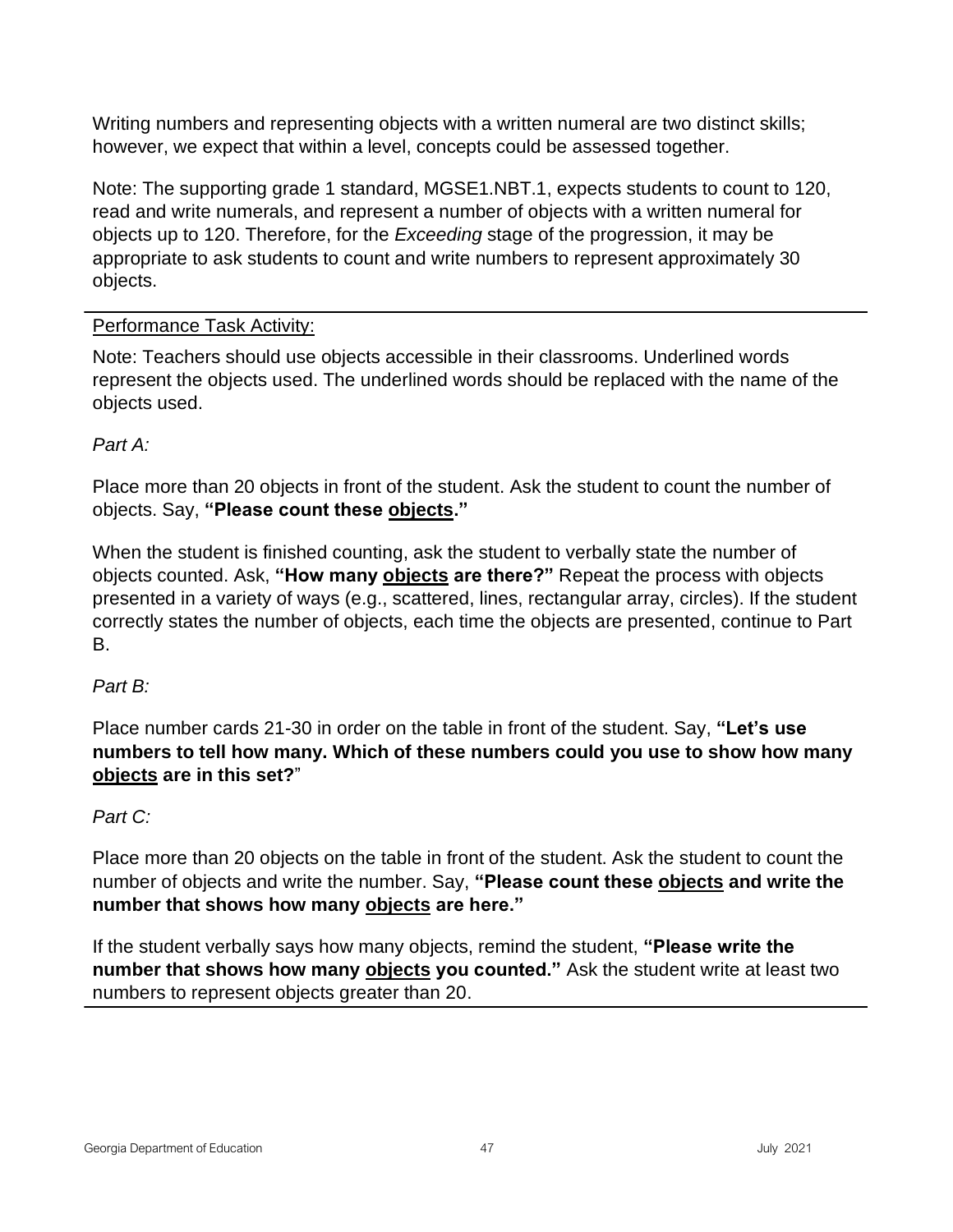# **LEARNING PROGRESSION: COMPARE**

**Big Idea: A kindergarten student will compare objects and numbers represented in different ways to solve real-world problems.**

| <b>Progression: Compare</b> |                        |                          |                            |                       |
|-----------------------------|------------------------|--------------------------|----------------------------|-----------------------|
| <b>Beginning</b>            | <b>Emerging</b>        | <b>Developing</b>        | <b>Demonstrating</b>       | <b>Exceeding</b>      |
| <b>COMP-1</b>               | <b>COMP-2 (Part A)</b> | <b>COMP-2 (Part B)</b>   | <b>COMP-3 (Part B)</b>     | <b>COMP-5</b>         |
| Identifies/matches          | Given two sets of      | Explains and/or shows    | Compares two numbers       | Solves real world     |
| equal sets of objects       | objects, identifies    | whether the number of    | between 1-10 presented     | problems by comparing |
| using one-to-one            | whether the number     | objects in one group is  | as written numerals, with  | two written numbers   |
| correspondence.             | of objects in one      | greater than, less than, | at least one number        | greater than 10,      |
|                             | group is greater       | or equal to the number   | being between 6 and 10     | communicating their   |
|                             | than, less than, or    | of objects in another    | (e.g., hold up the written | comparisons using     |
|                             | equal to the number    | group between 0-10 per   | numbers, points to or      | words, models, or     |
|                             | of objects in another  | set using counting or    | circles the number).       | symbols.              |
|                             | group (0-10 objects    | matching strategies.     |                            |                       |
|                             | per set).              |                          |                            |                       |
|                             |                        | <b>COMP-3 (Part A)</b>   | <b>COMP-4</b>              |                       |
|                             |                        | Compares two numbers     | Solves real world          |                       |
|                             |                        | between 1-5 presented    | problems involving         |                       |
|                             |                        | as written numerals      | comparison of numbers      |                       |
|                             |                        | (e.g., hold up the       | of objects between 1-      |                       |
|                             |                        | written numbers, points  | 10-greater than, less      |                       |
|                             |                        | to or circles the        | than, equal to (e.g., use  |                       |
|                             |                        | number).                 | counting strategies,       |                       |
|                             |                        |                          | $etc.$ ).                  |                       |
| CD-MA2.4a                   | MGSEK.CC.6             | MGSEK.CC.6               | MGSEK.CC.6                 | MGSE1.NBT.3           |
|                             |                        | MGSEK.CC.7               | MGSEK.CC.7                 | MGSE1.MD.4            |
|                             |                        | MGSEK.CC.4               | MGSEK.CC.4                 |                       |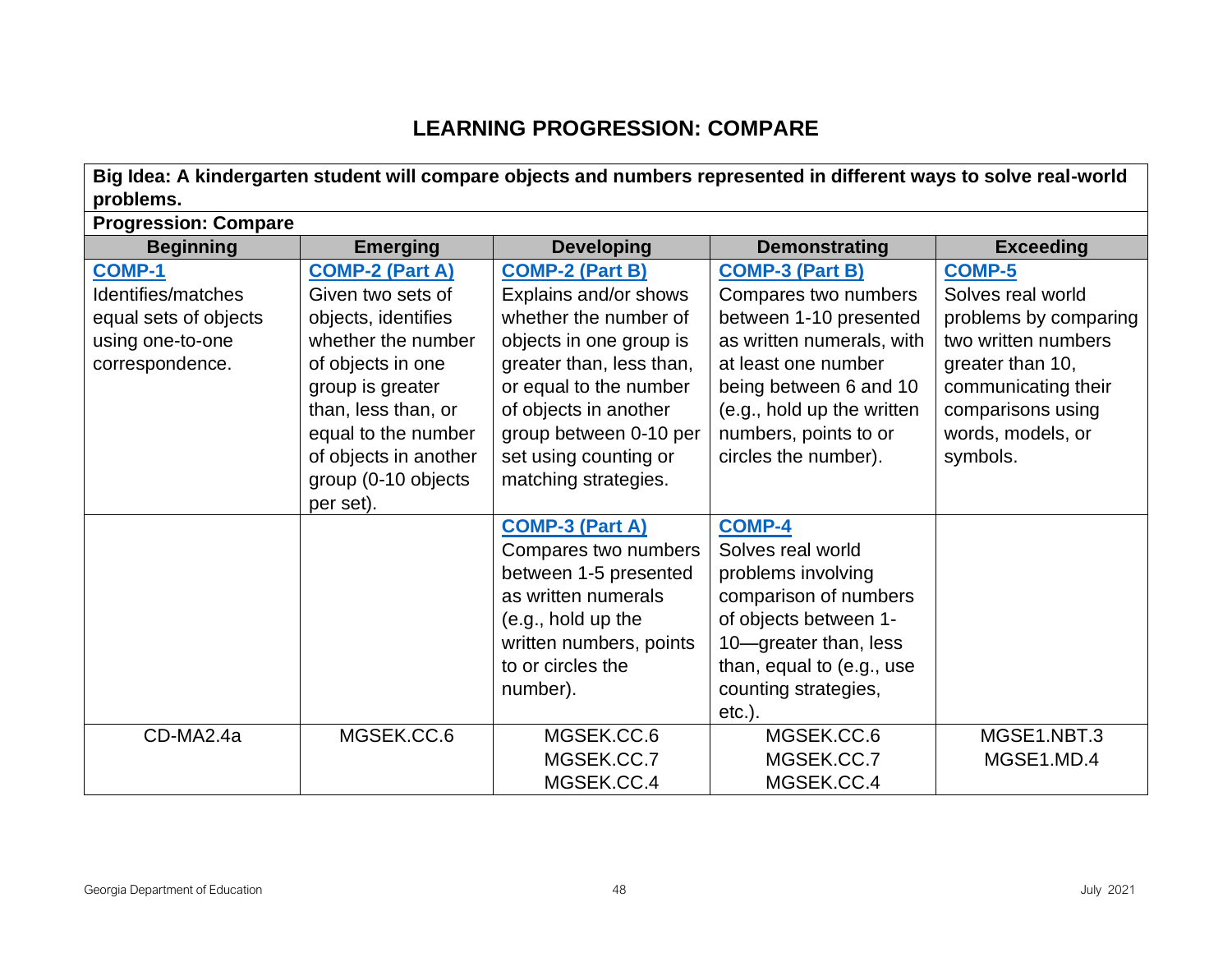# **MATERIALS**

| Learning Progression: Compare |                                                                                                                                                                                                                                                                                                                                                            |  |
|-------------------------------|------------------------------------------------------------------------------------------------------------------------------------------------------------------------------------------------------------------------------------------------------------------------------------------------------------------------------------------------------------|--|
| Task ID                       | <b>Materials</b>                                                                                                                                                                                                                                                                                                                                           |  |
| COMP-1                        | 20 objects to allow students to compare sets of up to 10<br>objects (e.g., counters, unifix cubes, counting bears, or other<br>small counting objects). Manipulatives should be two different<br>colors with 10 objects of each color.                                                                                                                     |  |
|                               | Templates or ten frames in which to place sets being<br>compared                                                                                                                                                                                                                                                                                           |  |
| COMP-2                        | 20 objects to allow students to compare sets of up to 10<br>objects (e.g., counters, unifix cubes, counting bears, or other<br>small counting objects). Manipulatives should be two different<br>colors with 10 objects of each color.                                                                                                                     |  |
|                               | Templates or ten frames in which to place sets being<br>compared                                                                                                                                                                                                                                                                                           |  |
|                               | Part A:                                                                                                                                                                                                                                                                                                                                                    |  |
|                               | Two sets of written numerals $1 - 5$ (e.g., number cards)                                                                                                                                                                                                                                                                                                  |  |
| COMP-3                        | Part B:                                                                                                                                                                                                                                                                                                                                                    |  |
|                               | One set of written numerals $1 - 10$ (e.g., number cards)                                                                                                                                                                                                                                                                                                  |  |
|                               | One set of written numerals $6 - 10$ (e.g., number cards)<br>$\overline{\phantom{m}}$                                                                                                                                                                                                                                                                      |  |
|                               | Real-world problems involving comparison of numbers of<br>$\overline{\phantom{m}}$<br>objects within 10 (refer to the Sample Problems and<br>Exemplar section). Printed versions of the real-world<br>problems could include digital slide, chart paper, printed<br>document, or a sticker to place in a problem-solving journal.                          |  |
| COMP-4                        | Counters, unifix cubes, counting bears, or other counting<br>objects in the classroom                                                                                                                                                                                                                                                                      |  |
|                               | Number lines, ten frames, or hundreds charts for comparing<br>numbers greater than 10                                                                                                                                                                                                                                                                      |  |
|                               | Writing tools and/or materials needed to record mathematical<br>thinking                                                                                                                                                                                                                                                                                   |  |
| COMP-5                        | Real-world problems involving comparison of written numbers<br>$\overline{\phantom{m}}$<br>greater than 10 but less than 20 (refer to the Exemplar<br>section for a sample problem). Printed versions of the real-<br>world problems could include digital slide, chart paper,<br>printed document, or a sticker to place in a problem-solving<br>journal. |  |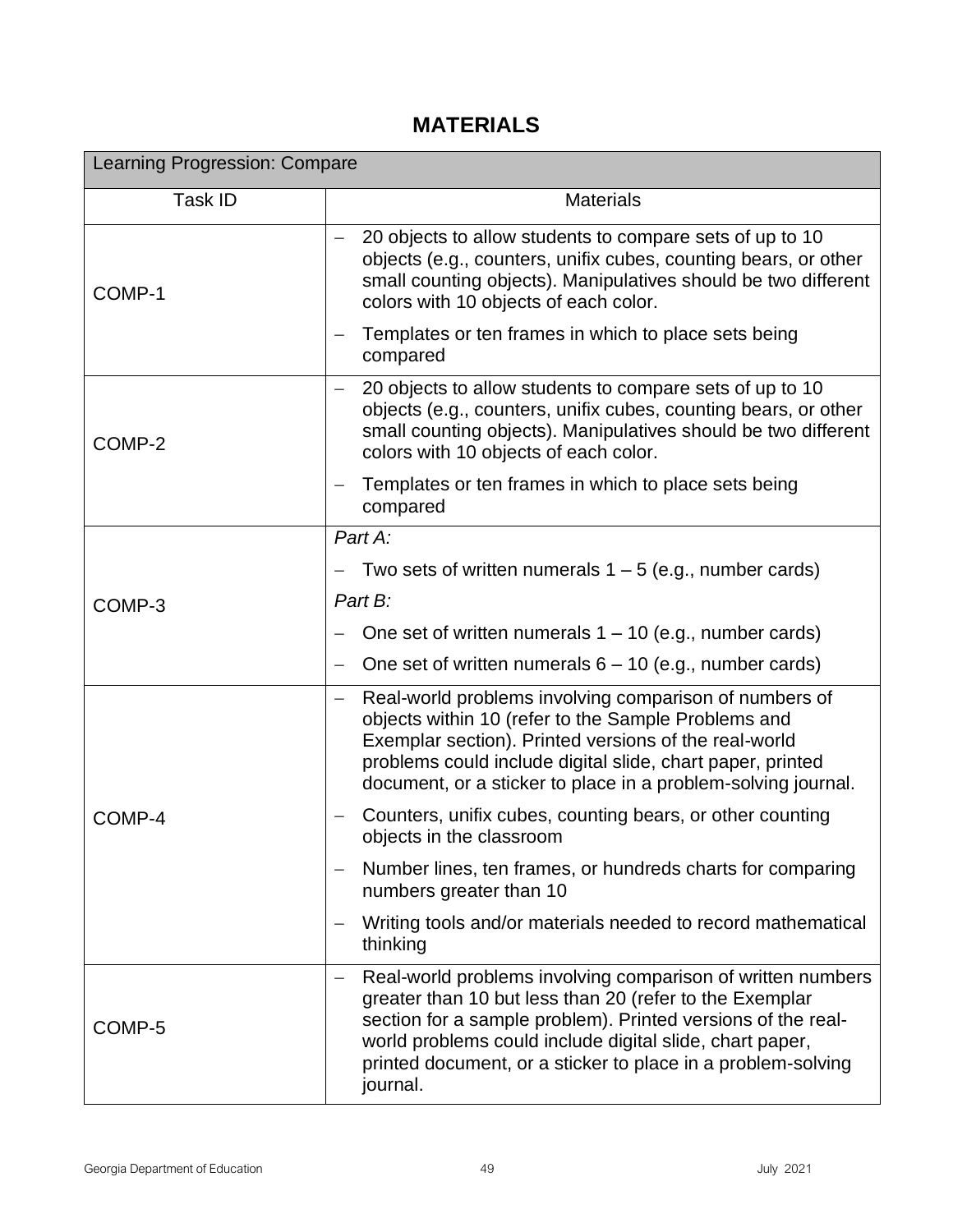|  | Counters, unifix cubes, counting bears, or other counting<br>objects in the classroom |
|--|---------------------------------------------------------------------------------------|
|  | Templates or ten frames in which to place sets being<br>compared                      |
|  | Writing tools and/or materials needed to record mathematical<br>thinking              |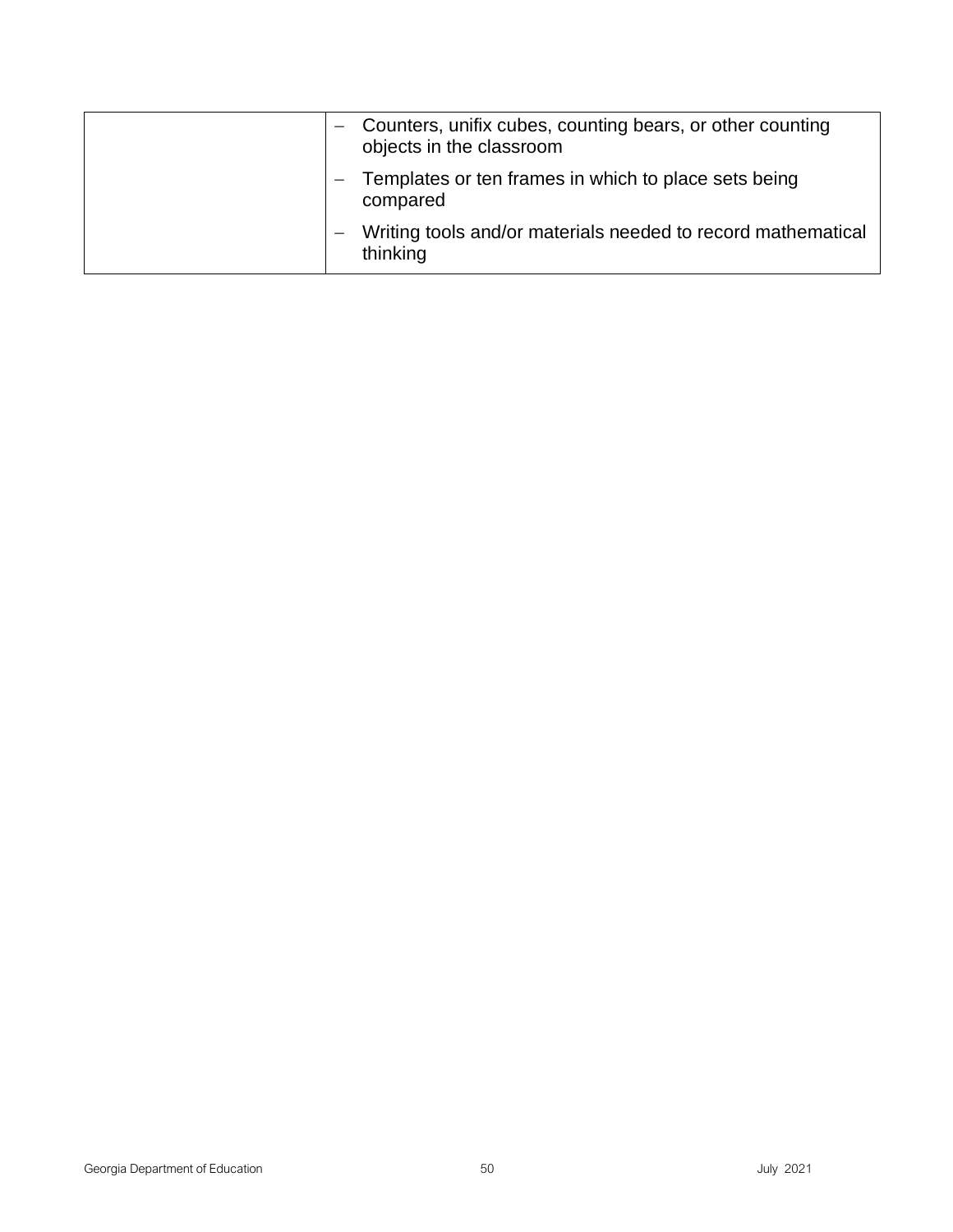| Learning         | - Identifies/matches equal sets of objects using one-to-one |
|------------------|-------------------------------------------------------------|
| Target(s):       | correspondence. (CD-MA2.4a)                                 |
| <b>Beginning</b> |                                                             |

# Manipulatives or Materials:

- − 20 objects to allow students to compare sets of up to 10 objects (e.g., counters, unifix cubes, counting bears, or other counting objects). Manipulatives should be two different colors with 10 objects of each color.
- − Templates or ten frames in which to place sets being compared

# Process Clarification:

For beginning learners, the teacher might arrange a line of objects that are placed close to one another and formed in a straight line. For students who have assimilated the one-to-onecorrespondence skill, the teacher could arrange objects in alternate configurations (e.g., items in a circle, arc, block). The rationale for using a straight line of objects earlier in the students' development is that children often cannot attend to more than one feature of the task (e.g., number of items, spacing between items, etc.) to design an identical set indicating one-to-one-correspondence.

To demonstrate one-to-one-correspondence, the student could physically touch the objects in the sets or line them up next to (or on top of) each other. Although not a required component of the *Beginning* stage of this progression, the student might also demonstrate his or her knowledge of one-to-one-correspondence by counting aloud the number of objects as he/she places the objects next to or on top of the teacher's formed set. The teacher should note that the student is associating each object with only one other object. Further, the student could simply verbally state that the number of objects in the two sets match.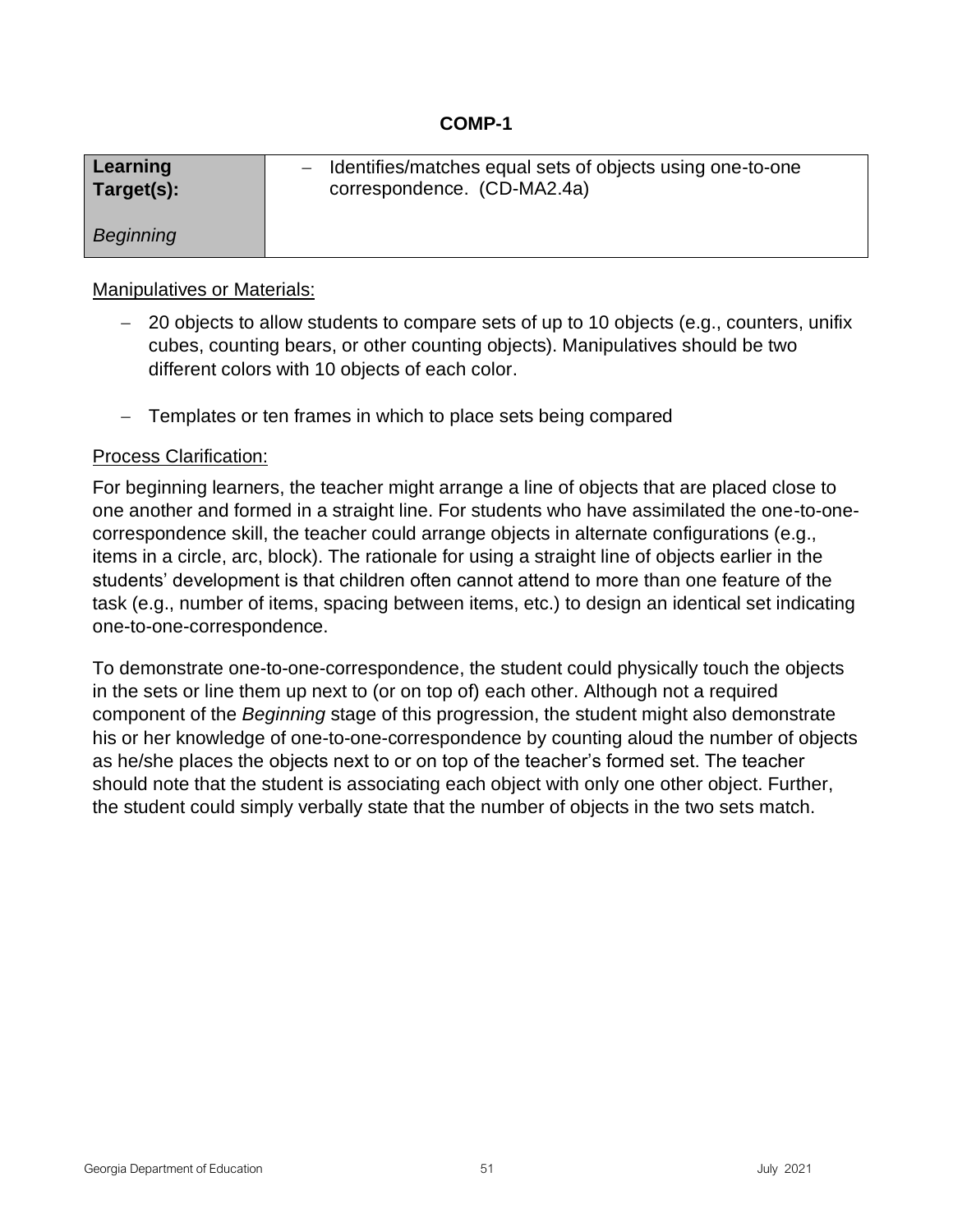## Performance Task Activity:

Note: Teachers should use objects accessible in their classrooms. Underlined words represent the objects used. The underlined words should be replaced with the name of the objects used.

# Say, **"Today, we are going to compare sets of objects. I'm going to give you two sets of objects."**

Create two sets of small counting objects with quantities including and between 1 and 10. Sets should be arranged so that each set is distinct from the other and can be interpreted as a set by the student (i.e., with enough space between the two sets to be recognized as two separate sets, one in a straight line and one in a group). The arrangement of the objects can vary (e.g., in a line, an array, an arc, etc.).

Ask the student to determine if the sets are equal. Ask, **"Are these sets equal?"** or **"Are there the same number of objects A and objects B?"** Ask, **"Tell me how you know this."** Observe the student demonstrating one-to-one correspondence. First ask the student to identify/match sets between 3-5 objects and then sets between 7-10 objects. For example, student can compare:

- $\Box$  3 and 5 objects
- $\Box$  4 and 4 objects
- $\Box$  8 and 9 objects
- ☐ 10 and 9 objects
- $\Box$  9 and 9 objects

If the student correctly identifies equal sets of objects between 1 and 10 with at least 80% accuracy, the student is fully matched to the *Beginning* stage of the progression. You should observe the student demonstrating one-to-one correspondence. For example, if you present the student with a group of blue bears, the student should match each red bear with a blue bear to show 1:1 correspondence.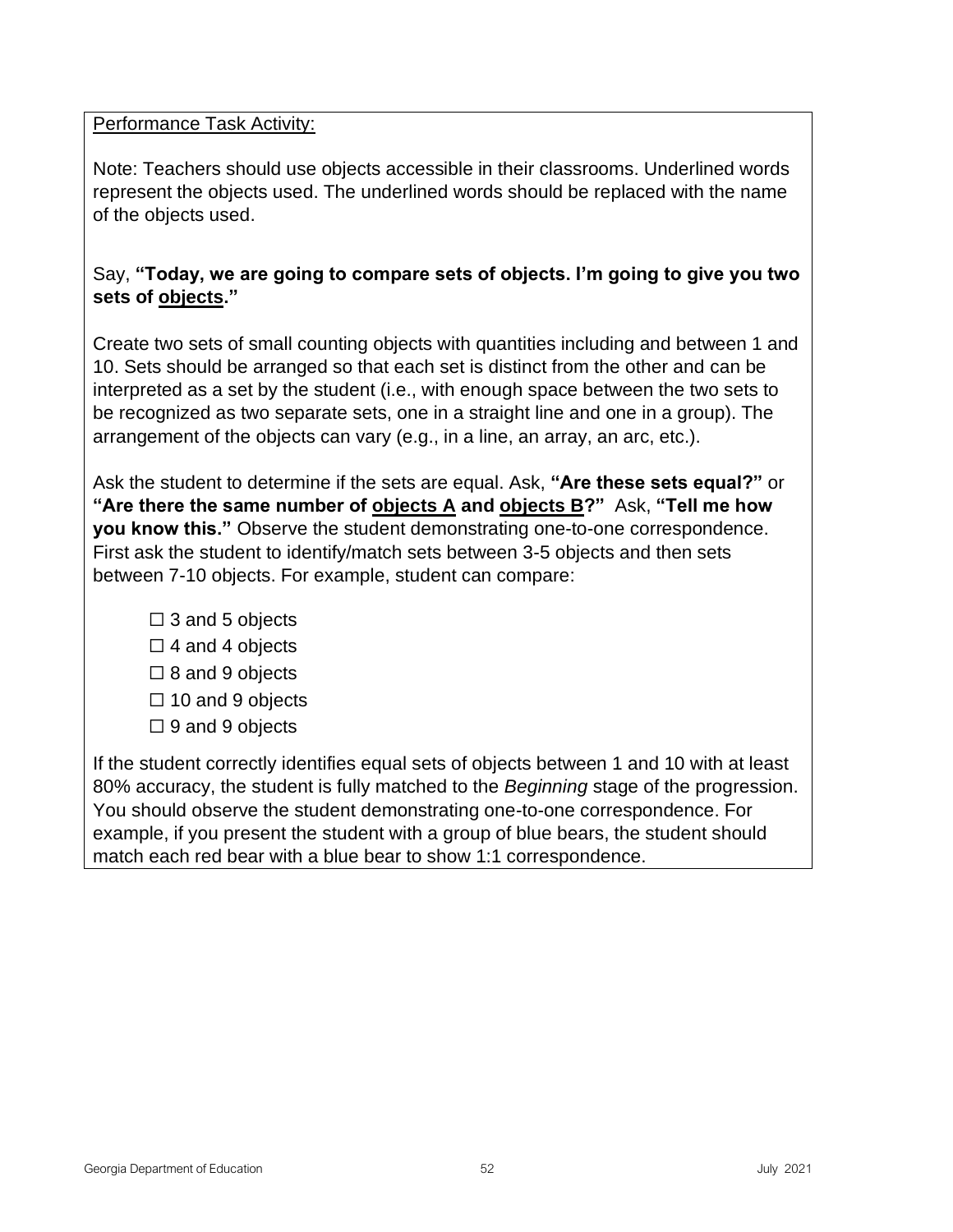## **COMP-2**

| Learning<br>Target(s): | - Given two sets of objects, identifies whether the number of<br>objects in one group is greater than, less than, or equal to the<br>number of objects in another group (0-10 objects per set).                                                                 |
|------------------------|-----------------------------------------------------------------------------------------------------------------------------------------------------------------------------------------------------------------------------------------------------------------|
| Emerging<br>Developing | (MGSEK.CC.6)<br>- Explains and/or shows whether the number of objects in one<br>group is greater than, less than, or equal to the number of<br>objects in another group between 0-10 per set using counting or<br>matching strategies. (MGSEK.CC.6; MGSEK.CC.4) |

# Manipulatives or Materials:

- − 20 objects to allow students to compare sets of up to 10 objects (e.g., counters, unifix cubes, counting bears, or other counting objects). Manipulatives should be two different colors with 10 objects of each color.
- − Templates or ten frames in which to place sets being compared

## Process Clarification:

The student may use a variety of counting or matching strategies to compare the sets. Allow the student to move the counting objects as needed to employ various strategies.

## Performance Task Activity:

Note: Teachers should use objects accessible in their classrooms. Underlined words represent the objects used. The underlined words should be replaced with the name of the objects used.

## *Part A:*

# Say, **"Today, we are going to compare sets of objects. I'm going to give you two sets of objects."**

Place two sets of objects in front of the student, each with a quantity including and between 0 and 10. Sets should be arranged so that each set is distinct from the other and can be interpreted as a set by the student (i.e., with enough space between the two sets to be recognized as two separate sets). The arrangement of the objects can vary (e.g., in a line, an array, an arc, etc.).

Say, **"I have two sets of objects. Tell me about these sets. Does one have more or less than the other, or are the sets equal?"** The student could point or orally respond with a statement that accurately compares the two groups created by the teacher (e.g., "This set has more than this set."). If the student does not respond, teachers could rephrase the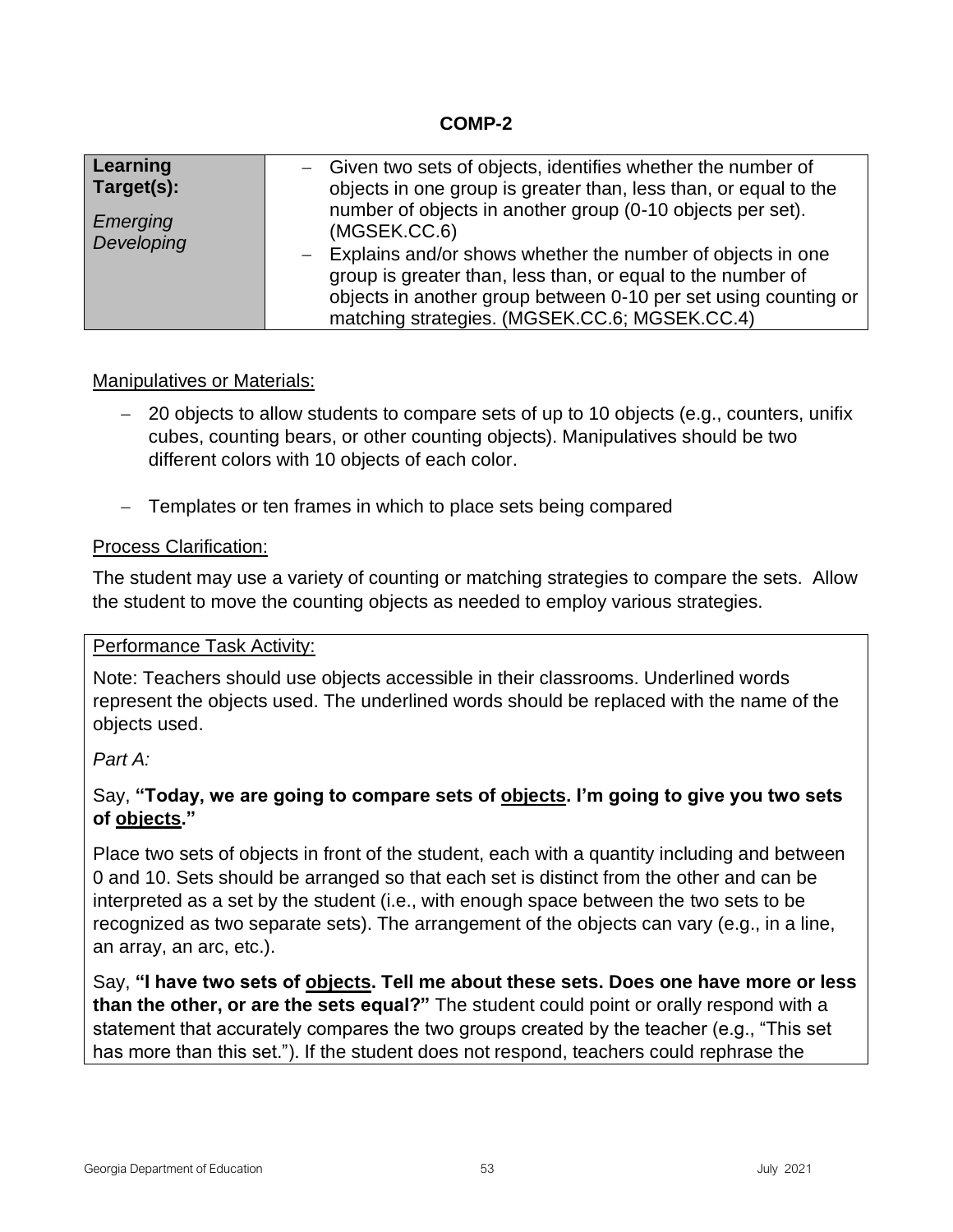directions and question **"Tell me which set has more objects."; "Tell me which set has less (fewer) objects."; "Do these sets have the same number of objects?"**

First ask the student to compare sets between 3-5 objects and then sets between 7-10 objects. The sets should not be significantly different from each other (e.g., comparing 2 and 9 objects). For example, student can compare:

- $\square$  3 and 5 objects
- $\Box$  4 and 4 objects
- $\Box$  8 and 9 objects
- $\Box$  10 and 9 objects
- $\Box$  9 and 9 objects

If the student correctly compares two sets of objects with at least 80% accuracy, the student is fully matched to the *Emerging* stage of the progression. Continue to Part B to assess a learning target in the *Developing* stage.

*Part B:*

With the sets of objects on the table, ask the student to explain the difference between the two sets of objects using counting or matching strategies. Ask, **"Can you tell or show me how you compared these two sets of objects?"**

The student should show or explain the difference between the two sets of objects using concrete language to demonstrate using counting or matching strategies. The student could say (or show):

• I lined up one square and one triangle. Since there is one extra triangle, there are more triangles than squares." (matching strategy)



- "I counted the squares and I got 6. Then I counted the triangles and got 7. Since 7 is bigger than 6, there are more triangles than squares." (counting strategy)
- "I put them in a pile. I then took away objects. Every time I took a square, I also took a triangle. When I had taken almost all of the shapes away, there was still a triangle left. That means there are more triangles than squares." (adding and subtracting strategy)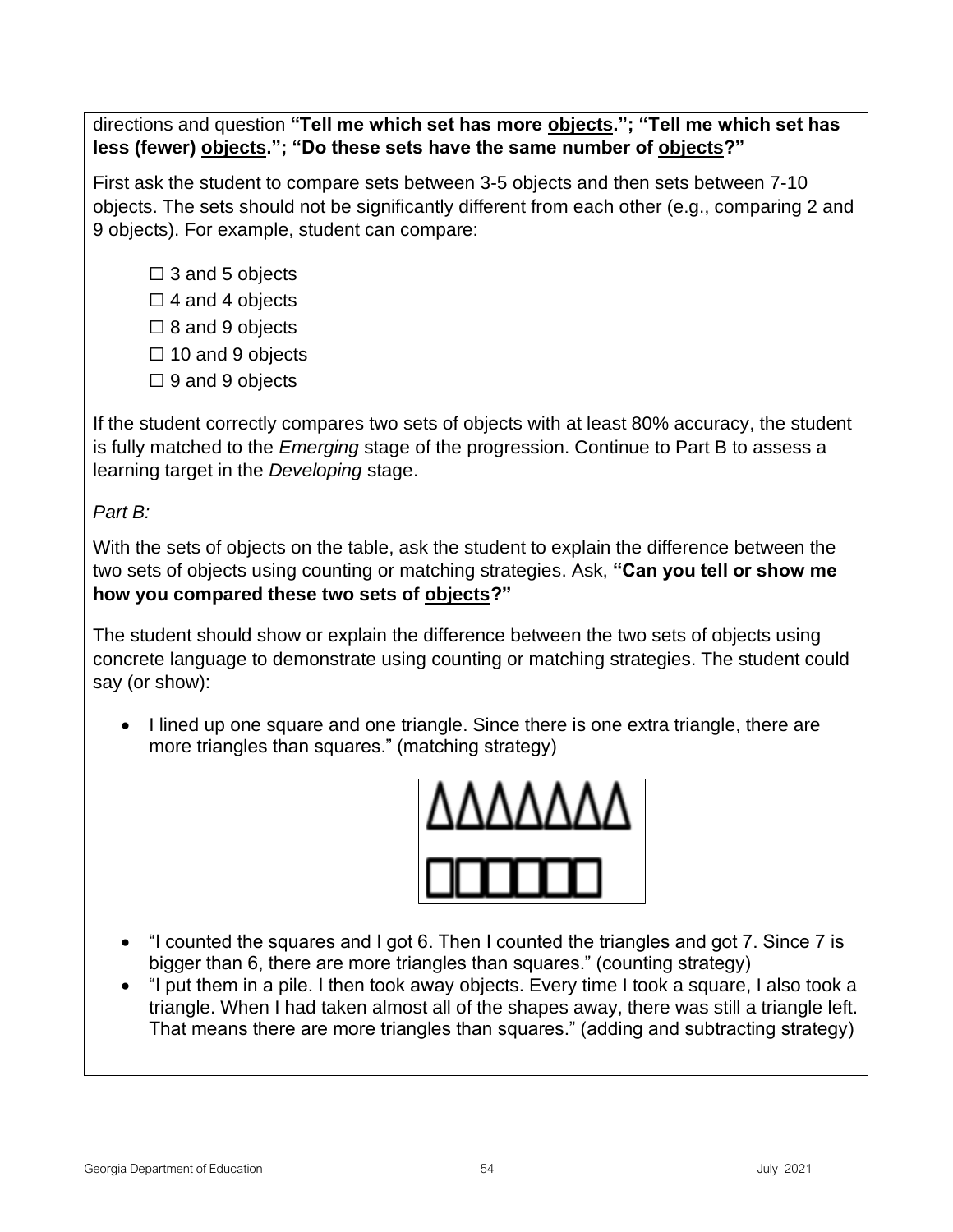If the student correctly explains the comparison between two sets of objects using counting or matching strategies with at least 80% accuracy, the student is partially matched to the *Developing* stage of the progression.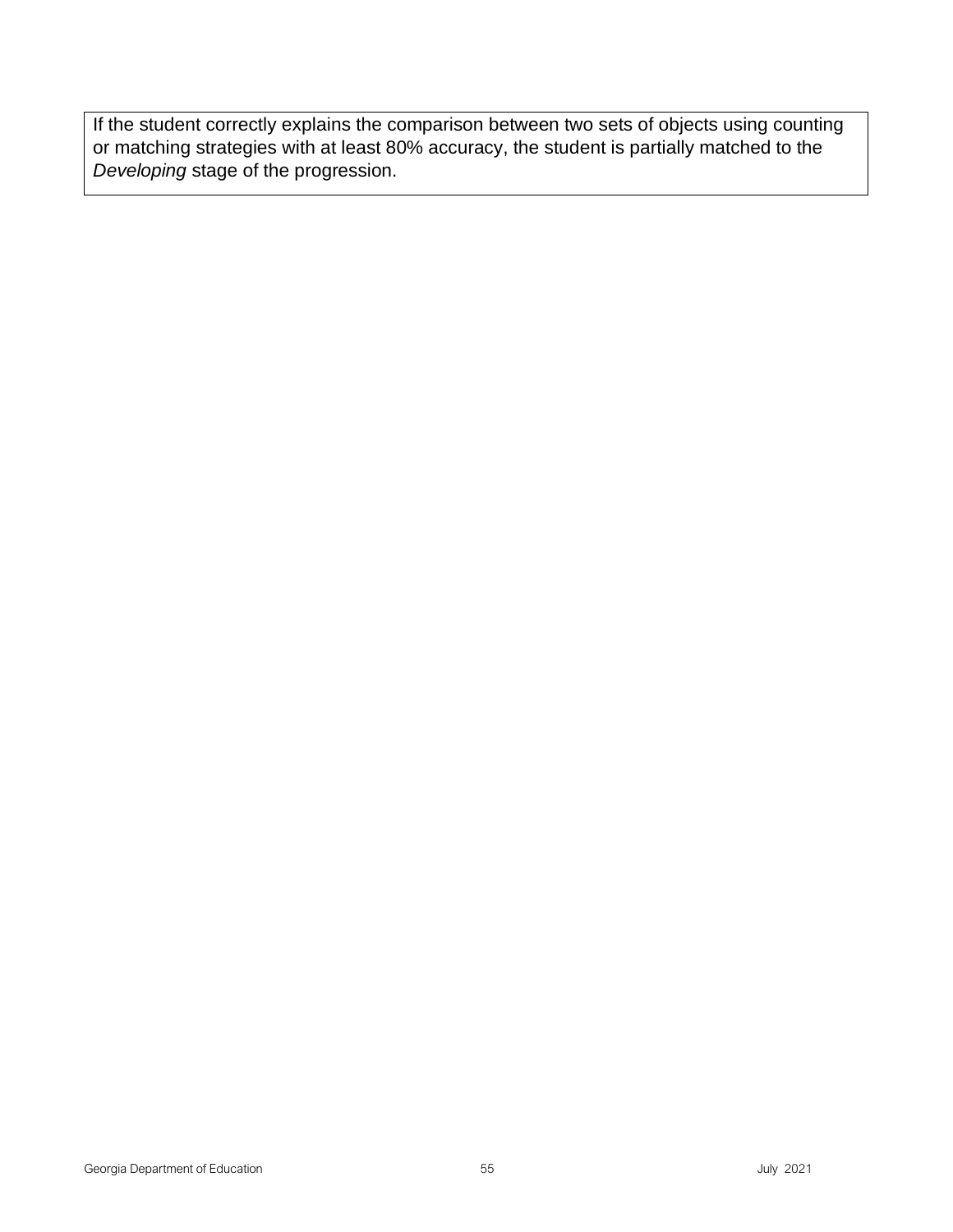## **COMP-3**

| Learning      | - Compares two numbers between 1-5 presented as written           |
|---------------|-------------------------------------------------------------------|
| Target(s):    | numerals (e.g., hold up the written numbers, points to or circles |
|               | the number). (MGSEK.CC.7)                                         |
| Developing    | - Compares two numbers between 1-10 presented as written          |
| Demonstrating | numerals, with at least one number being between 6 and 10         |
|               | (e.g., hold up the written numbers, points to or circles the      |
|               | number). (MGSEK.CC.7)                                             |

# Manipulatives or Materials:

*Part A:*

− Two sets of written numerals 1 -5 (e.g., number cards)

# *Part B:*

- − One set of written numerals 1 -10 (e.g., number cards)
- − One set of written numerals 6 10 (e.g., number cards)

Note: Refer to the *Optional Resource Guide* for optional written numerals for student use.

## Process Clarification:

Teachers should consider using written numerals that clearly distinguish 6 and 9 from one another. For example, numbers represented as  $6$  and  $9$ . This orientation might be helpful depending on whether the student is sitting next to or across from the teacher during the activity as the numerals are shown.

Performance Task Activity:

*Part A:*

Separately mix two sets of written numerals 1-5 and keep each pile separate. Show one numeral from each set and ask the student to compare the two digits shown. Say, **"Which number is greater?"** or **"Which number is less?"** Repeat the activity, varying the prompt, until you have used all pairs of 1-5 written numerals. The student should have the opportunity to compare numbers that are equal. If randomly selected numerals are not the same, you should specifically show the student two written numerals that are the same. The student should indicate this in his or her response (e.g., "They are the same." or "They are equal.").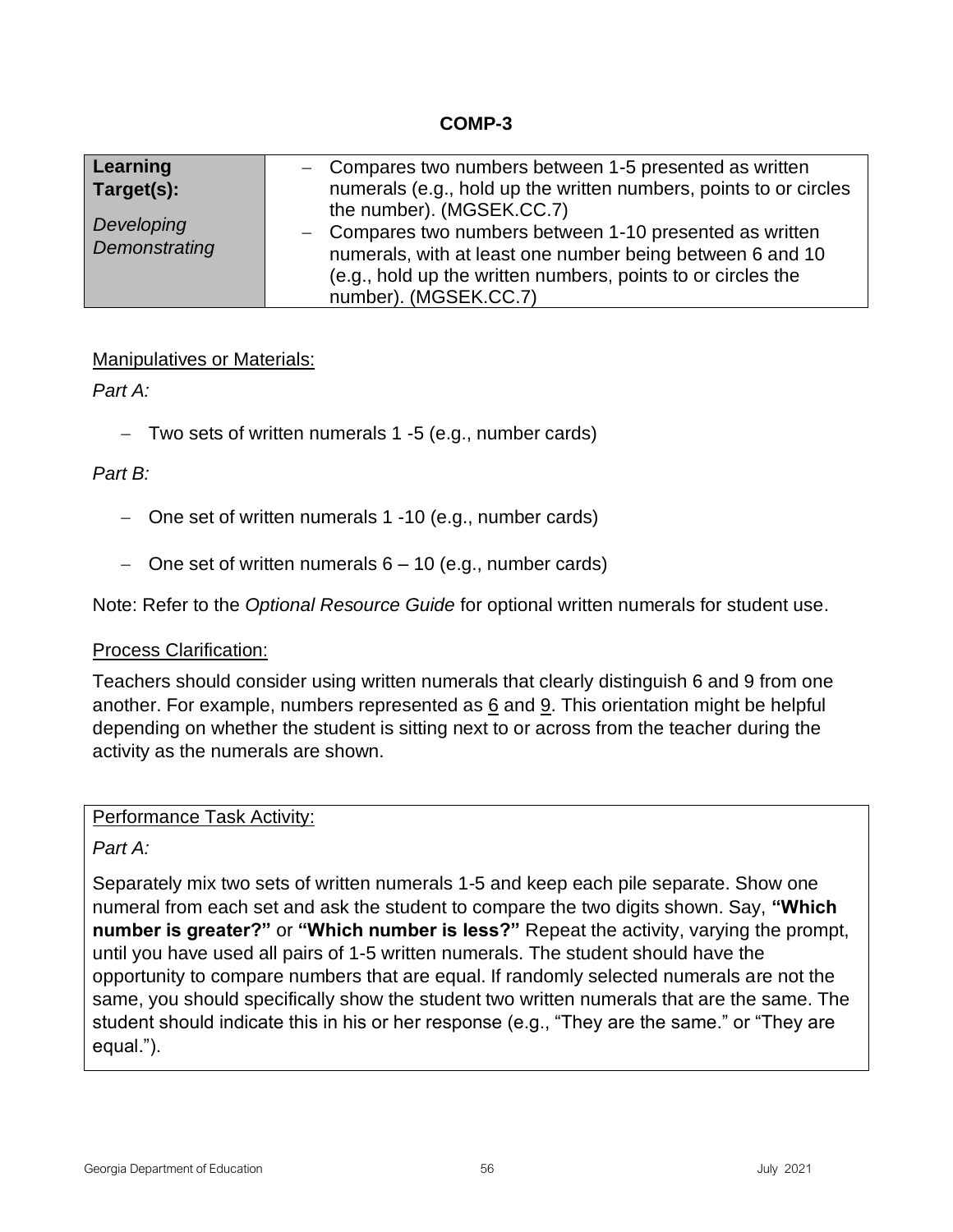If the student correctly compares written numerals with at least 80% accuracy, the student is partially matched to the *Developing* stage of the progression. Continue to Part B to assess a learning target in the *Demonstrating* stage.

*Part B:*

Separately mix the 1-10 and the 6-10 written numerals and keep each pile separate. Flip over one numeral from each set and ask the student to compare the two digits shown. Say, **"Which number is greater?"** or **"Which number is less?"** Repeat the activity, varying the prompt, until you have used all the 6-10 written numerals. The student should have the opportunity to compare numbers that are equal. If randomly selected numerals are not the same, you should specifically show the student two written numerals that are the same. The student should indicate this in his or her response (e.g., "They are the same." or "They are equal.").

If the student correctly compares written numerals with at least 80% accuracy, the student is partially matched to the *Demonstrating* stage of the progression.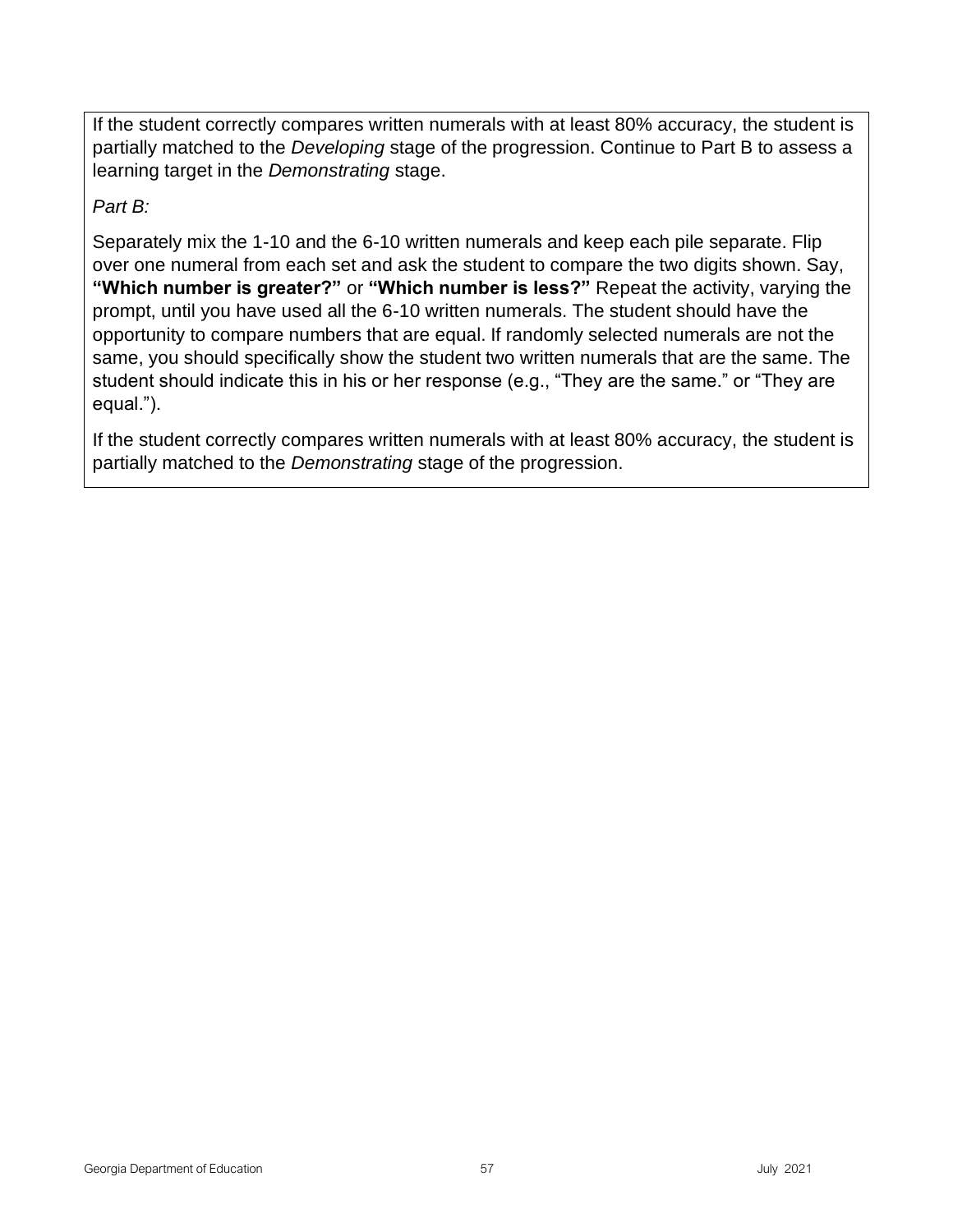## **COMP-4**

| Learning      | - Solves real world problems involving comparison of numbers of   |
|---------------|-------------------------------------------------------------------|
| Target(s):    | objects between 1-10—greater than, less than, equal to (e.g., use |
| Demonstrating | counting strategies, etc.). (MGSEK.CC.6; MGSEK.CC.4)              |

## Manipulatives or Materials:

- − Real-world problems involving comparison of numbers of objects within 10 (refer to the Sample Problems and Exemplar section). Printed versions of the real-world problems could include digital slide, chart paper, printed document, or a sticker to place in a problem-solving journal.
- − Counters, unifix cubes, counting bears, or other counting objects in the classroom
- − Number lines, ten frames, or hundreds charts for comparing numbers greater than 10
- − Writing tools and/or materials needed to record mathematical thinking

#### Process Clarification:

The teacher may read the problem to the student as many times as needed.

The teacher can also prompt the student to explain the solution if no evidence of a response is observed. Say, **"Tell me how you found the answer."** or **"Can you show me how you solved the problem?"**

## Performance Task Activity:

Have a variety of problem-solving tools (e.g., counters, unifix cubes, counting bears, and writing tools or materials for recording mathematical thinking) available for student access. Direct the student's attention to the tools available for problem solving. Review the tools provided and directions for the activity. Say, **"Today we are going to solve a story problem. I will read you the problem, and you will find the answer. You can show your work with objects, pictures, numbers, or words."** 

Show the student a real-world problem involving comparison of numbers. Read the problem aloud to the student and direct the student to solve the problem. Direct the student's attention to the visual representation of the problem and say, "**Listen as I read the problem."** For example, refer to the sample problems. Say, **"Solve the problem. You can tell me your answer or share your thinking with objects, pictures, numbers, or words."** Repeat this activity with a few real-world problems involving comparison of number of objects – greater than, less than, equal.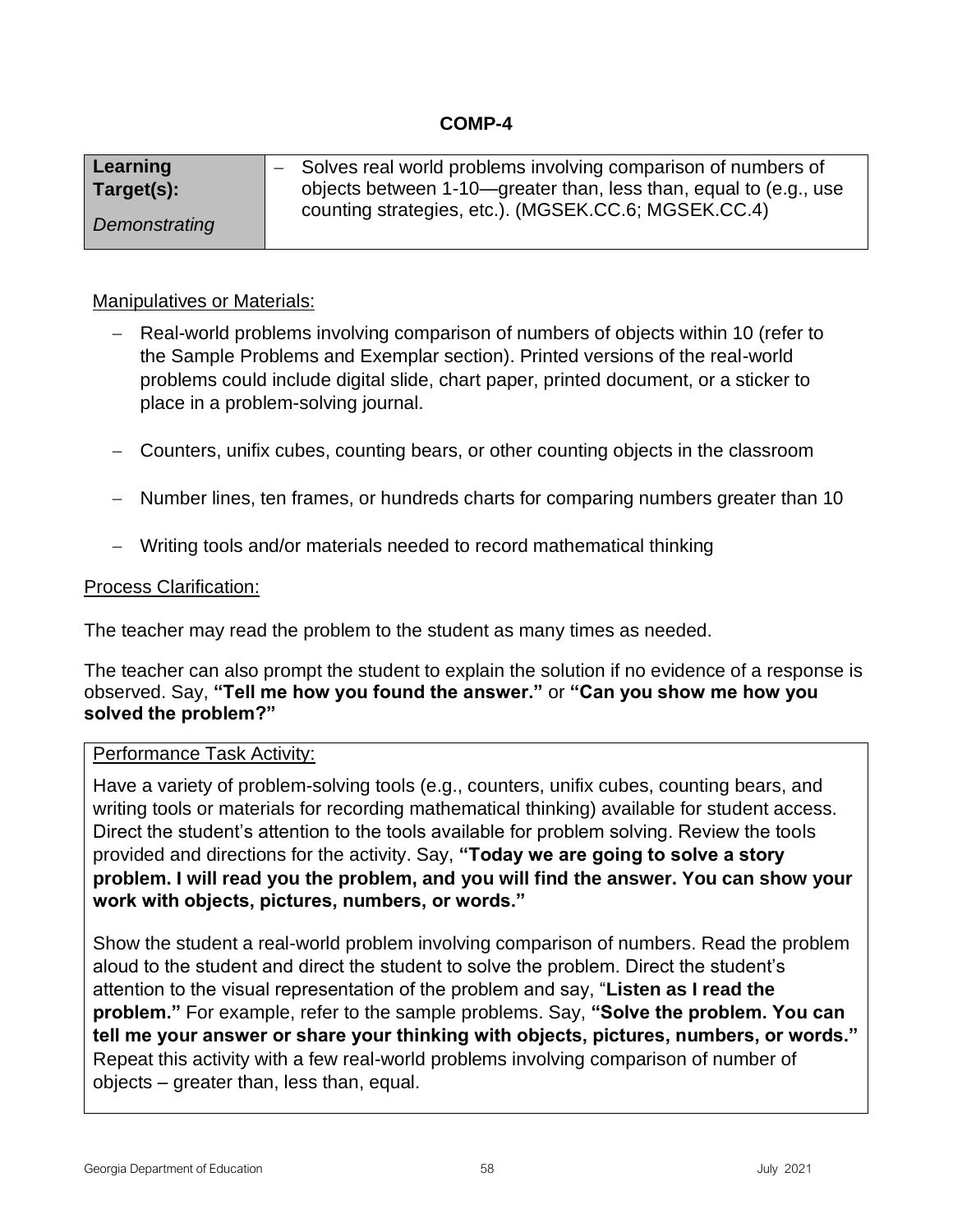If the student correctly solves real world problems involving comparison of numbers of objects between 1-10 with at least 80% accuracy, the student is partially matched to the *Demonstrating* stage of the progression.

## Sample Problems and Exemplars:

The student solves real-world problems comparing numbers of objects. The student draws a picture, uses a model, writes, or verbally explains his or her problem-solving strategy. If the student has no physical evidence of a response, then when prompted, the student should be able to provide an oral response to the problem presented by the teacher. The teacher should observe the student choosing and employing appropriate counting strategies to compare.

#### *#1 Sample Problem:*

#### **Ms. Gomez gives her students a sticker each time they read a book. Brian earned 5 stickers this week and Debra earned 3.**

#### **Who earned more stickers?**

#### **You can show your work with objects, pictures, numbers, or words.**

The student should identify that Brian earned more stickers than Debra. For example, "Brian earned more stickers than Debra. I know this because Brian has 5 stickers and Debra only has 3 stickers. 5 is more than 3 so Brian has more stickers."

#### *#2 Sample Problem:*

## **Kevin gives his cat and dog a treat each time they do a trick. He gave his cat 4 treats and he gave his dog 4 treats.**

#### **Who earned more treats?**

#### **You can show your work with objects, pictures, numbers, or words.**

The student should identify that Jason gave his cat and dog the same number of treats. For example, "Jason gave his cat the same number of treats as his dog. I know this because the number of treats his cat and dog have are equal."

#### *#3 Sample Problem:*

## **Kendra and Beth each have new pencils. Kendra has 6 pencils and Beth has 7 pencils.**

#### **Who has fewer pencils?**

#### **You can show your work with objects, pictures, numbers, or words.**

The student should identify that Kendra has fewer pencils than Beth. For example, "Kendra has less pencils than Beth. I know this because Kendra only has 6 pencils and Beth has 7 pencils. 6 is less than 7 so Kendra has less pencils."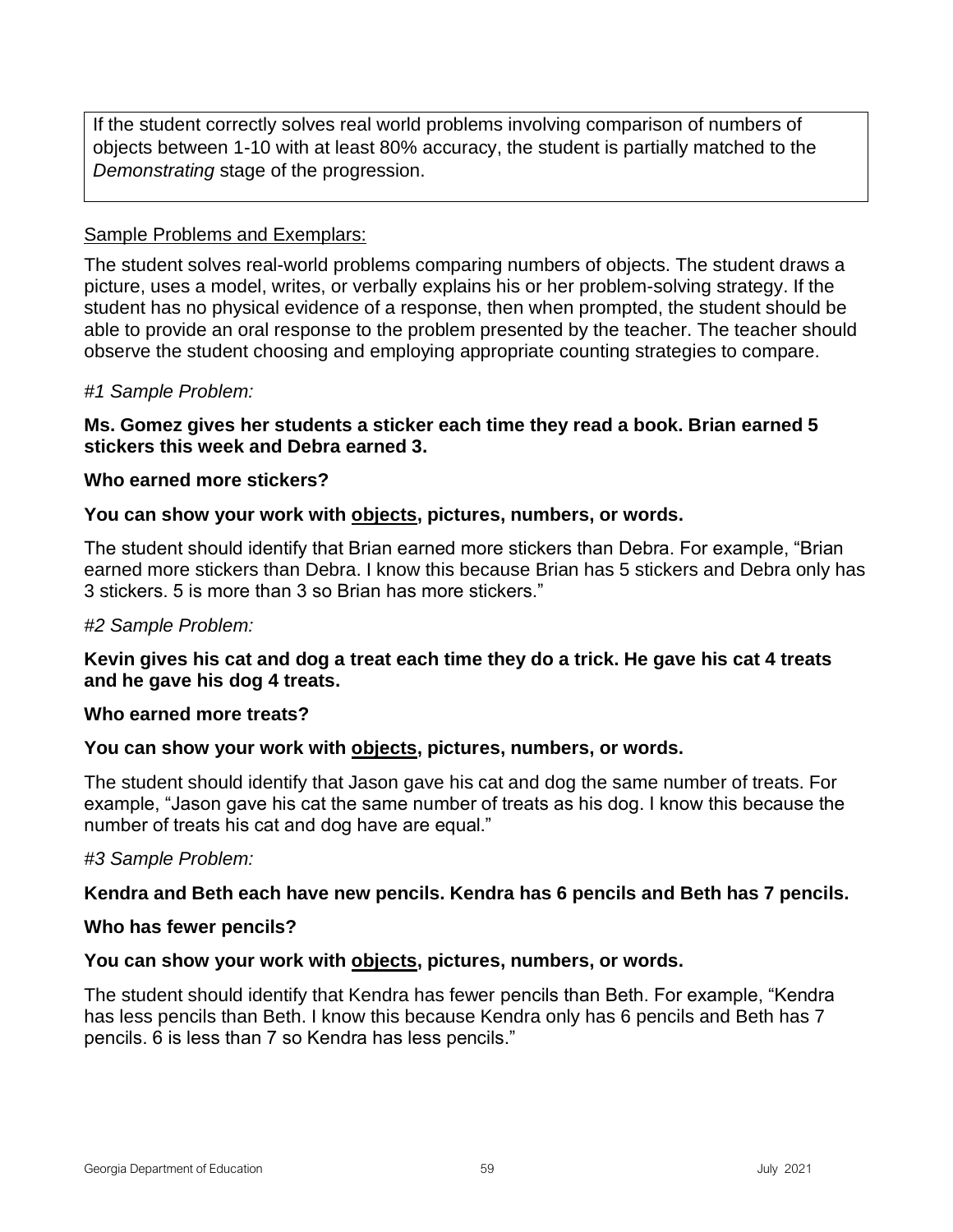#### *#4 Sample Problem:*

#### **James and Kellan collect rocks on the playground. James collected 10 rocks and Kellan collected 8 rocks.**

#### **Which boy collected more rocks?**

#### **You can show your work with objects, pictures, numbers, or words.**

The student should identify that James collected more rocks than Kellan. For example, "James collected more rocks than Kellan. I know this because James collected 10 rocks and Kellan collected 8 rocks. 10 is more than 8 so James has more rocks."

#### *#5 Sample Problem:*

#### **Henry buys oranges and apples to make a salad. Henry buys 9 oranges and 9 apples.**

#### **Did Henry buy more oranges or apples?**

#### **You can show your work with objects, pictures, numbers, or words.**

The student should identify that Henry buys the same number of oranges and apples. For example, "Henry buys an equal number of oranges and apples. I know this because the number of oranges and apples is the same."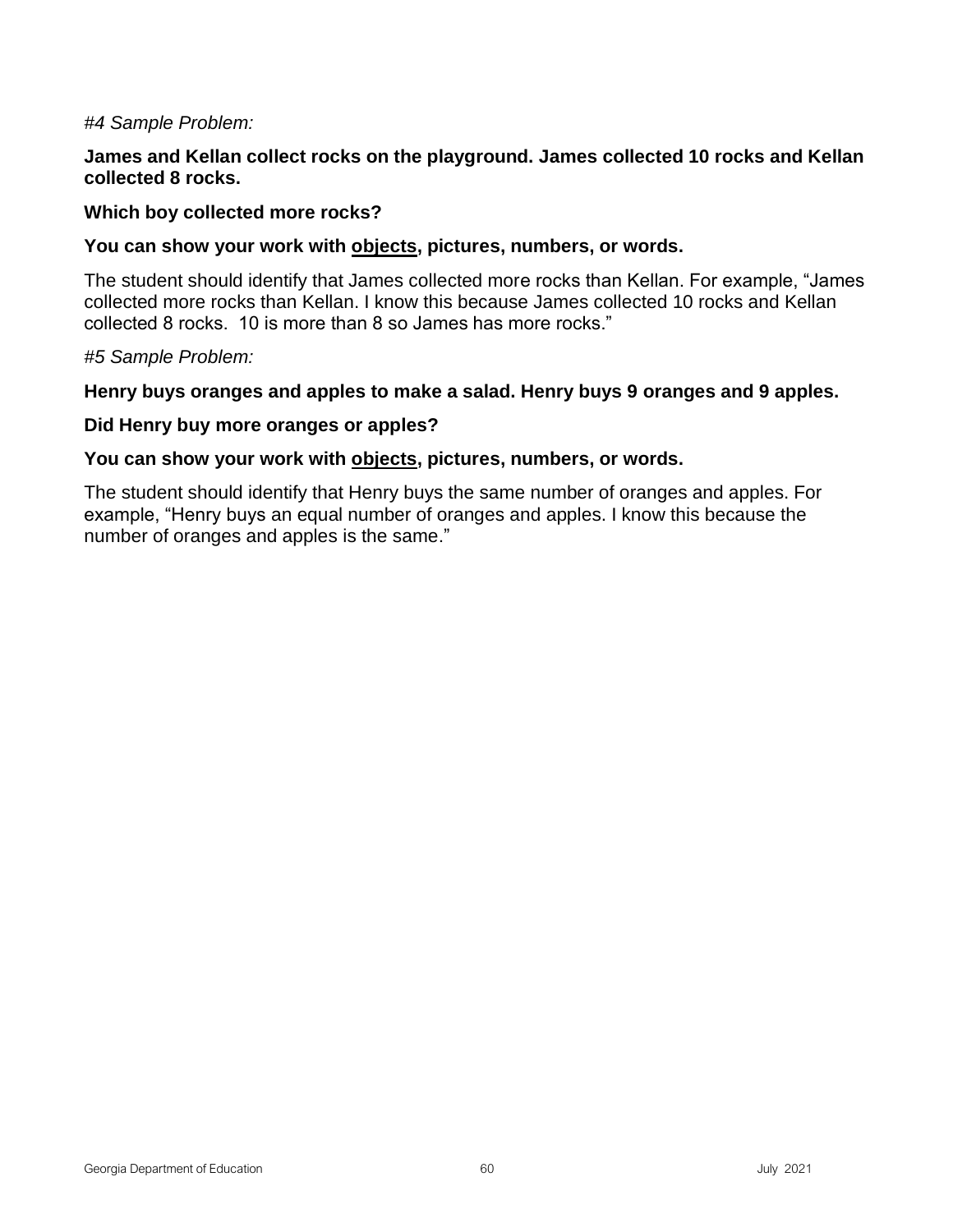# **COMP-5**

| Learning   |                                               | - Solves real world problems by comparing two written numbers |
|------------|-----------------------------------------------|---------------------------------------------------------------|
| Target(s): |                                               | greater than 10, communicating their comparisons using words, |
|            | models, or symbols. (MGSE1.NBT.3; MGSE1.MD.4) |                                                               |
| Exceeding  |                                               |                                                               |

#### Manipulatives or Materials:

- − Real-world problems involving comparison of written numbers greater than 10 but less than 20 (refer to the Exemplar section for a sample problem). Printed versions of the real-world problems could include digital slide, chart paper, printed document, or a sticker to place in a problem-solving journal.
- − Counters, unifix cubes, counting bears, or other counting objects in the classroom
- − Number lines, ten frames, or hundreds charts for comparing numbers
- − Writing tools and/or materials needed to record mathematical thinking

#### Process Clarification:

The student does not have to use objects to build the larger numbers for comparison but may choose to do so if he or she desires. Providing a number line or hundreds chart may help to support students in comparing and writing two-digit numbers between 11 and 20.

The teacher may read the problem to the student as many times as needed.

The teacher can also prompt the student to explain the solution if no evidence of a response is observed. Say, **"Tell me how you found the answer."** or **"Can you show me how you solved the problem?"**

#### Performance Task Activity:

Show the student a real-world problem involving comparison of written numbers between 11 and 20. Read the problem aloud to the student and ask the student to solve the problem. Direct the student's attention to the visual representation of the problem and say, **"Listen as I read the problem. Solve the problem. You can show your work with objects, pictures, numbers, or words."** 

If the student correctly solves real world problems by comparing two written numbers greater than 10 with at least 80% accuracy, the student is fully matched to the *Exceeding* stage of the progression.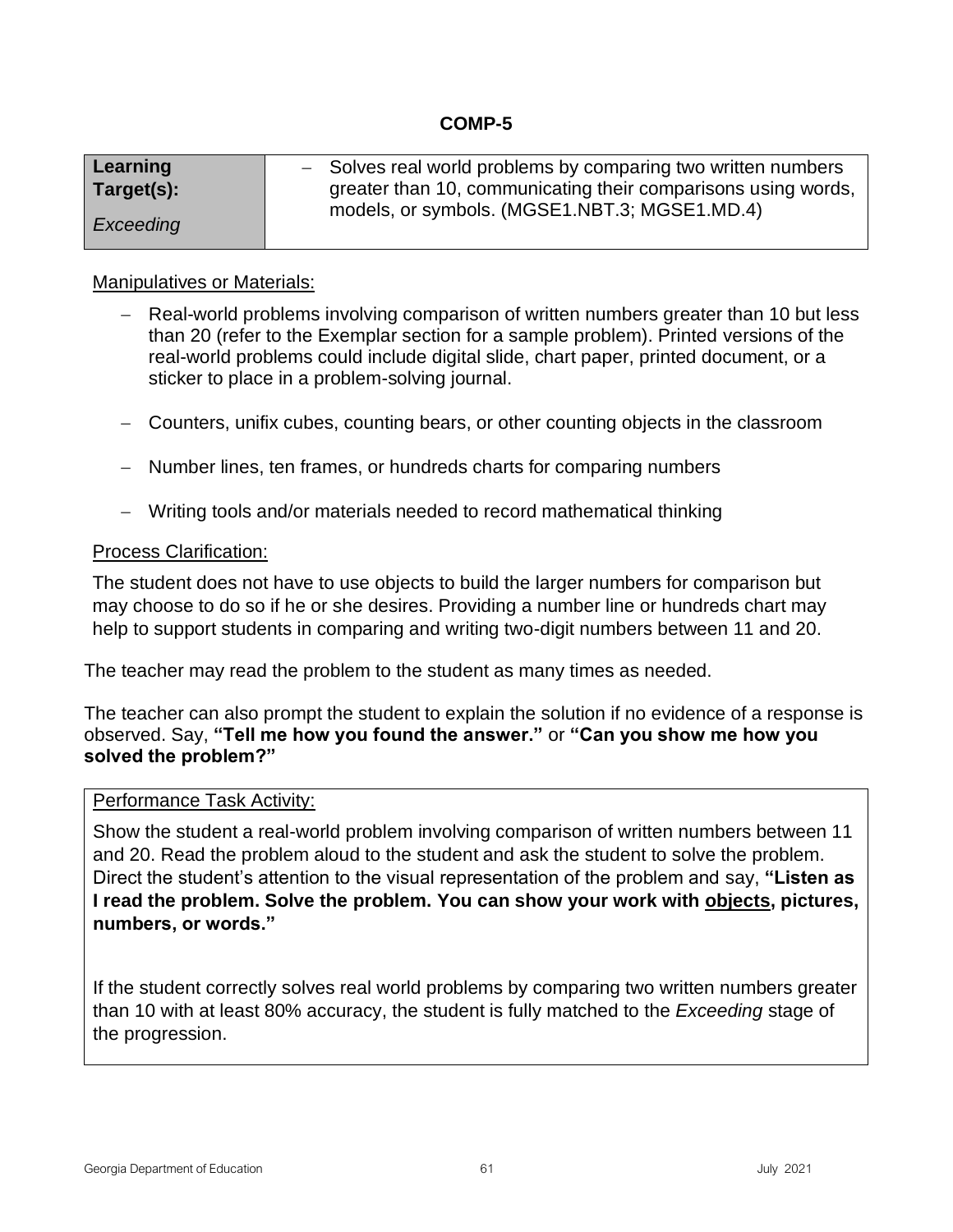# Sample Problems and Exemplars:

The student should select and implement an appropriate strategy to compare the numbers given in the problem. The teacher may observe the student using a number line or hundreds chart to locate the numbers in relation to each other. The student should produce some evidence (picture, model, writing, or explanation) of their problem-solving strategy. If the student has no physical evidence of a response, then when prompted, the student should be able to provide an oral response to the problem presented by the teacher.

#### *#1 Sample Problem:*

## **Mr. Allen needs to paint for a big school art project. He buys 13 cans of red paint and 11 cans of yellow paint.**

#### **Mr. Allen had fewer cans of which color?**

The student should identify that Mr. Allen purchased less yellow paint. The teacher should observe the student using an appropriate strategy to compare written numbers between 11 and 20. For example, "Mr. Allen purchased fewer yellow paint cans than red."

- − "I counted and 13 comes after 11, so 11 is less than 13."
- − "On the number line 11 is before 13. This means Mr. Allen bought less yellow paint."

#### *#2 Sample Problem:*

#### **Ben and Paul collect toy cars.**

#### **Ben has 19 cars, and Paul has 12. Who has more cars?**

The student should identify that Ben has more cars than Paul. For example, "Ben has more cars than Paul. I know this because Ben has 19 cars and Paul only has 12 cars. 19 is more than 12 so Ben has more cars." The teacher should observe the student using an appropriate strategy to compare written numbers between 11 and 20.

- − "On the hundreds chart 19 comes after 12 so Ben has more cars."
- − "I counted and 19 comes after 12, so 19 is greater than 12. Paul has less cars than Ben."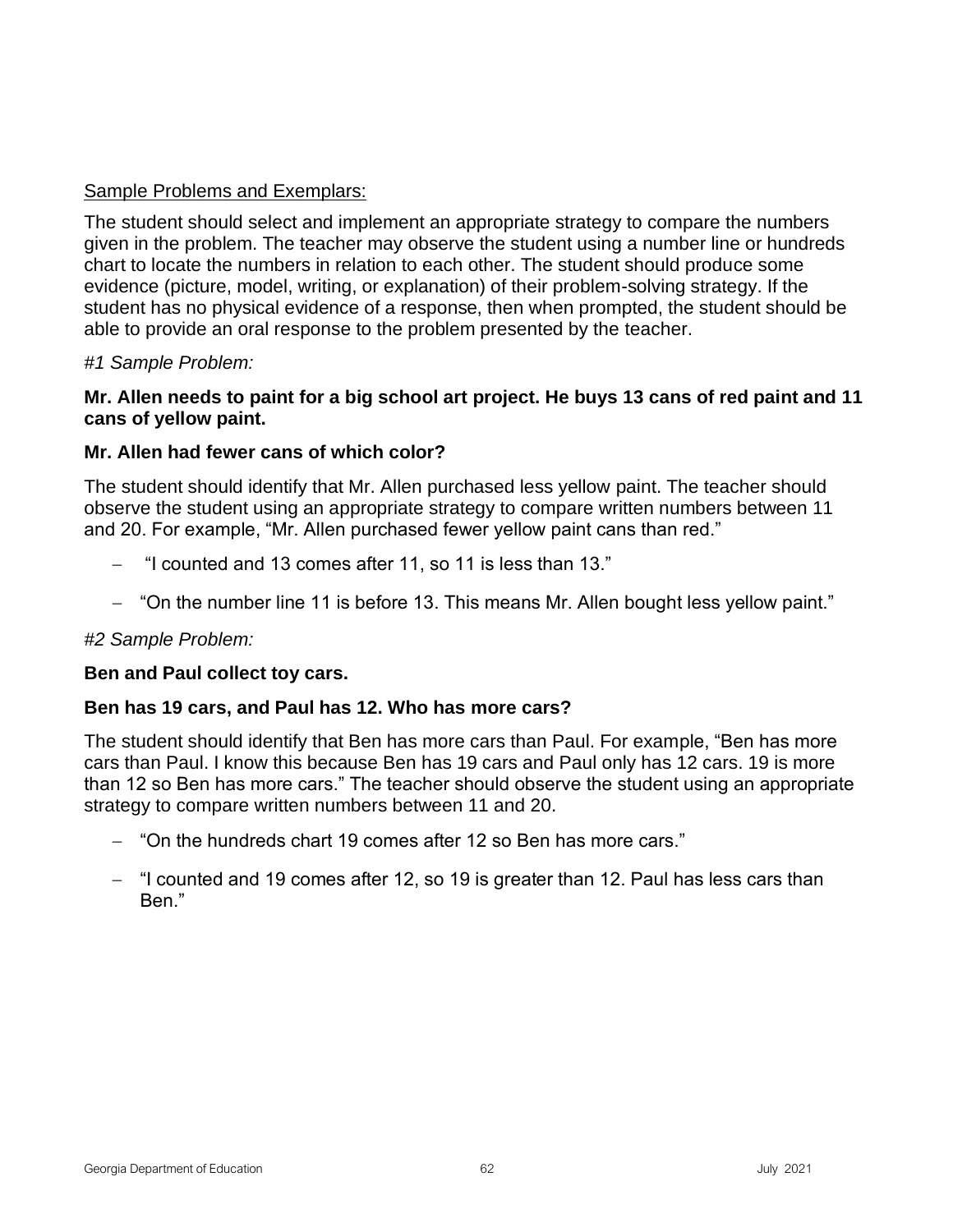## *#3 Sample Problem:*

# **Cory brought 16 cupcakes to school for his birthday.**

## **If there are 18 students in Cory's class, does he have enough cupcakes to share with everyone?**

The student should identify that Cory does not have enough cupcakes to share with the class. For example, "Cory does not have enough cupcakes for his class. I know this because Cory has 16 cupcakes but there are 18 students in the class. 16 is less than 18 so he does not have enough." The teacher should observe the student using an appropriate strategy to compare written numbers between 11 and 20.

- − "On the hundreds chart 18 comes after 16 so Cory doesn't have enough cupcakes for the class."
- − "I counted and 18 comes after 16, so 16 is less than 18. There are more students than cupcakes."

#### *#4 Sample Problem:*

## **Kate needs balloons for her birthday. Store A has 17 balloons. Store B has 20 balloons.**

#### **Which store has more balloons?**

The student should identify that Store B has more balloons. The teacher should observe the student using an appropriate strategy to compare written numbers between 11 and 20. For example, "Store B has more balloons than Store A."

− "On the hundreds chart 20 comes after 17 so Store B has more balloons."

"On the number line 20 is after 17 so it's greater. This means Store B has more than Store A.

## *#5 Sample Problem:*

## **Mrs. Timms brought 17 lollipops to share with her students.**

## **If there are 17 students in her class, will she have any lollipops left after she shares?**

The student should identify that Mrs. Timms will not have any lollipops left because she has an equal number of lollipops and students. For example, "Mrs. Timms will not have any lollipops left after she shares. I know this because she has 17 lollipops and 17 students in the class. There are the same number of lollipops as students." The teacher should observe the student using an appropriate strategy to compare written numbers between 11 and 20.

- − "Both numbers are the same, so she has just enough."
- − "She has an equal number of lollipops and students. There won't be any left over."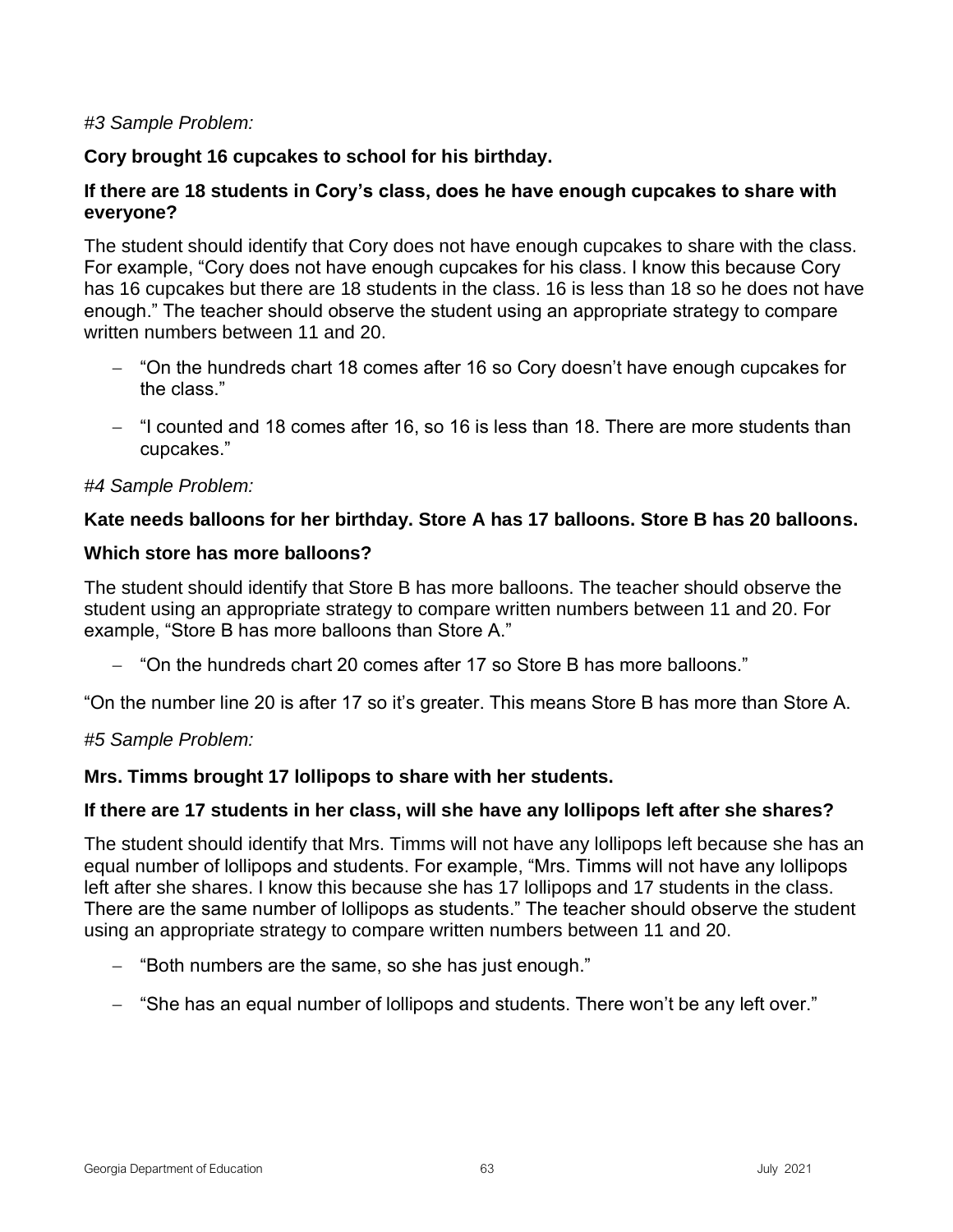# **LEARNING PROGRESSION: ADDITION AND SUBTRACTION**

| Big Idea: A kindergarten student will apply multiple strategies to solve real world problems using addition and subtraction.                                             |                                                                                                                                                                                                 |                                                                                                                                                                                                                                                                  |                                                                                                                                                                                                                                           |                                                                                                                                                                                                               |  |
|--------------------------------------------------------------------------------------------------------------------------------------------------------------------------|-------------------------------------------------------------------------------------------------------------------------------------------------------------------------------------------------|------------------------------------------------------------------------------------------------------------------------------------------------------------------------------------------------------------------------------------------------------------------|-------------------------------------------------------------------------------------------------------------------------------------------------------------------------------------------------------------------------------------------|---------------------------------------------------------------------------------------------------------------------------------------------------------------------------------------------------------------|--|
|                                                                                                                                                                          | <b>Progression: Addition and Subtraction</b>                                                                                                                                                    |                                                                                                                                                                                                                                                                  |                                                                                                                                                                                                                                           |                                                                                                                                                                                                               |  |
|                                                                                                                                                                          | (Note: This progression may begin later in the year after progress is made with counting and other prerequisite skills.)                                                                        |                                                                                                                                                                                                                                                                  |                                                                                                                                                                                                                                           |                                                                                                                                                                                                               |  |
| <b>Beginning</b>                                                                                                                                                         | <b>Emerging</b>                                                                                                                                                                                 | <b>Developing</b>                                                                                                                                                                                                                                                | <b>Demonstrating</b>                                                                                                                                                                                                                      | <b>Exceeding</b>                                                                                                                                                                                              |  |
| <b>ADSU-1</b><br>Uses objects or fingers to<br>represent and solve real-<br>world addition and<br>subtraction problems (result<br>unknown) within 5, when<br>read aloud. | <b>ADSU-2</b><br>Uses objects or drawings to<br>represent and solve real-<br>world addition and<br>subtraction problems (result<br>unknown and change<br>unknown) within 5, when<br>read aloud. | ADSU-3<br>Uses counting strategies<br>(e.g., ten frame, counting<br>on, counting back, mental<br>images, number lines,<br>acting out) to solve addition<br>and subtraction problems<br>within 10 (result unknown,<br>change unknown, start<br>unknown within 5). | ADSU-6<br>Solves real-world problems<br>by adding and subtracting<br>within 10 (result unknown,<br>change unknown, and start<br>unknown), and explains the<br>strategy used. The strategy<br>can include a drawing or<br>equation.        | <b>ADSU-9</b><br>Solves real-world problems<br>by adding and subtracting<br>within 11 to 19, and explains<br>the strategy used. The<br>strategy can include a<br>drawing or equation.                         |  |
|                                                                                                                                                                          |                                                                                                                                                                                                 | <b>ADSU-4 (Part A)</b><br>Finds the missing number to<br>make 5 (e.g., using ten<br>frame, number lines).<br><b>ADSU-5</b><br>Decomposes numbers into<br>pairs in more than one way,<br>using objects or drawings,<br>within 10 (e.g., 9=4+5,<br>$9 = 8 + 1$     | <b>ADSU-4 (Part B)</b><br>Finds the missing number to<br>make 10 (e.g., using ten<br>frame, number lines).<br><b>ADSU-7</b><br>Responds immediately and<br>accurately (verbally) to<br>addition and subtraction<br>problems within 5.     | <b>ADSU-10</b><br>Responds immediately and<br>accurately, verbally or in<br>writing, to addition and<br>subtraction problems within<br>10.                                                                    |  |
|                                                                                                                                                                          |                                                                                                                                                                                                 |                                                                                                                                                                                                                                                                  | <b>ADSU-8</b><br>Composes and decomposes<br>numbers from 11 to 19 into<br>ten ones and some further<br>ones by using objects or<br>drawings. Records<br>compositions or<br>decompositions by a<br>drawing or equation (e.g.,<br>$18=10+8$ | <b>ADSU-11</b><br>Recognize "a ten" as a<br>bundle of ten ones, numbers<br>from 11 to 19 as one ten<br>and some leftover ones, and<br>decade numbers 10 to 90 as<br>a group of tens with no<br>leftover ones. |  |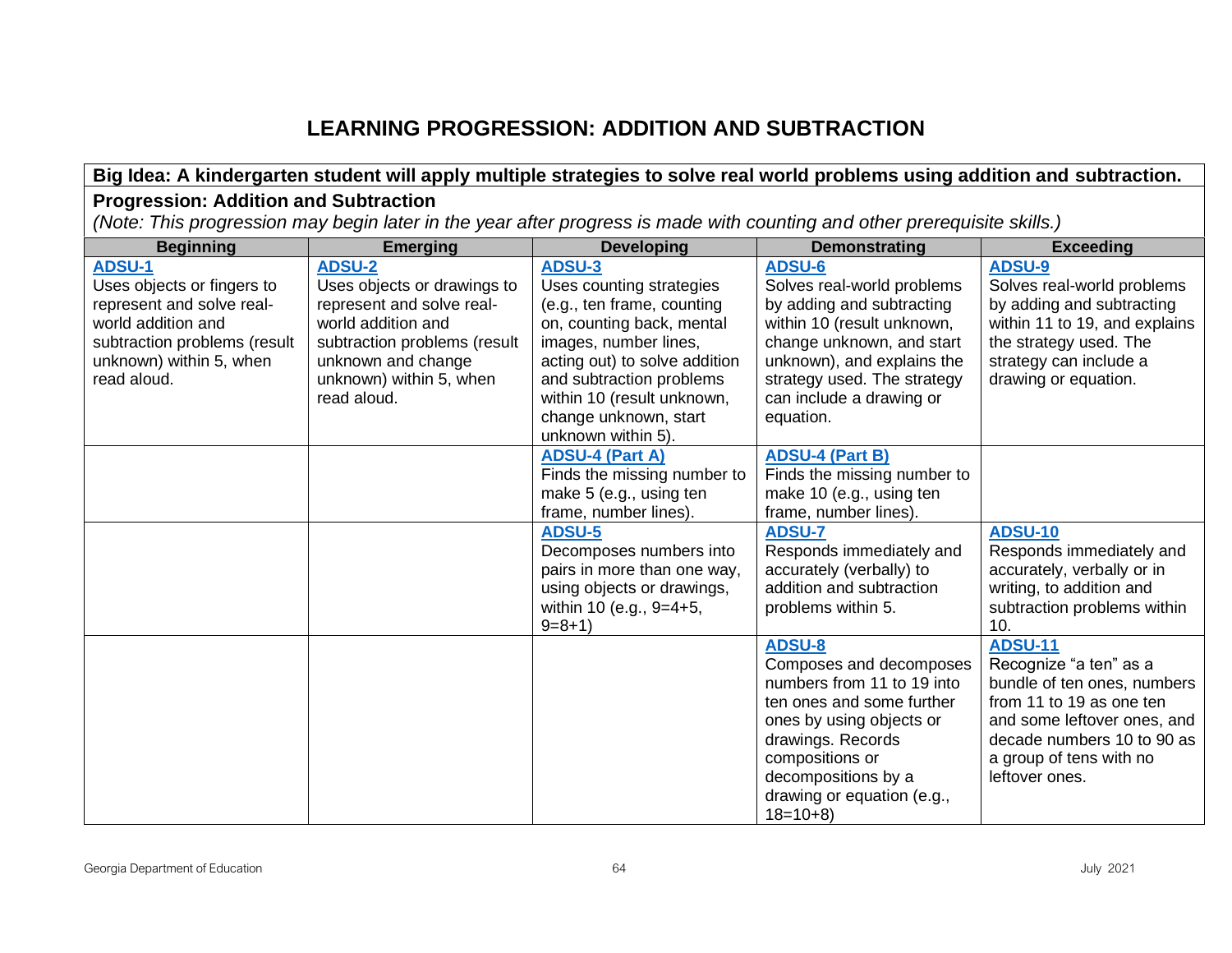| CD-MA2.4c | MGSEK.OA.1 | MGSEK.OA.1  | MGSEK.OA.1  | MGSE1.OA.1  |
|-----------|------------|-------------|-------------|-------------|
|           | MGSEK.OA.2 | MGSEK.OA.2  | MGSEK.OA.2  | MGSE1.OA.2  |
|           |            | MGSEK.OA.3  | MGSEK.OA.3  | MGSE1.OA.6a |
|           |            | MGSEK.OA.4  | MGSEK.OA.4  | MGSE1.OA.6b |
|           |            | MGSEK.CC.2  | MGSEK.OA.5  | MGSE1.NBT.2 |
|           |            | MGSEK.CC.4a | MGSEK.NBT.1 |             |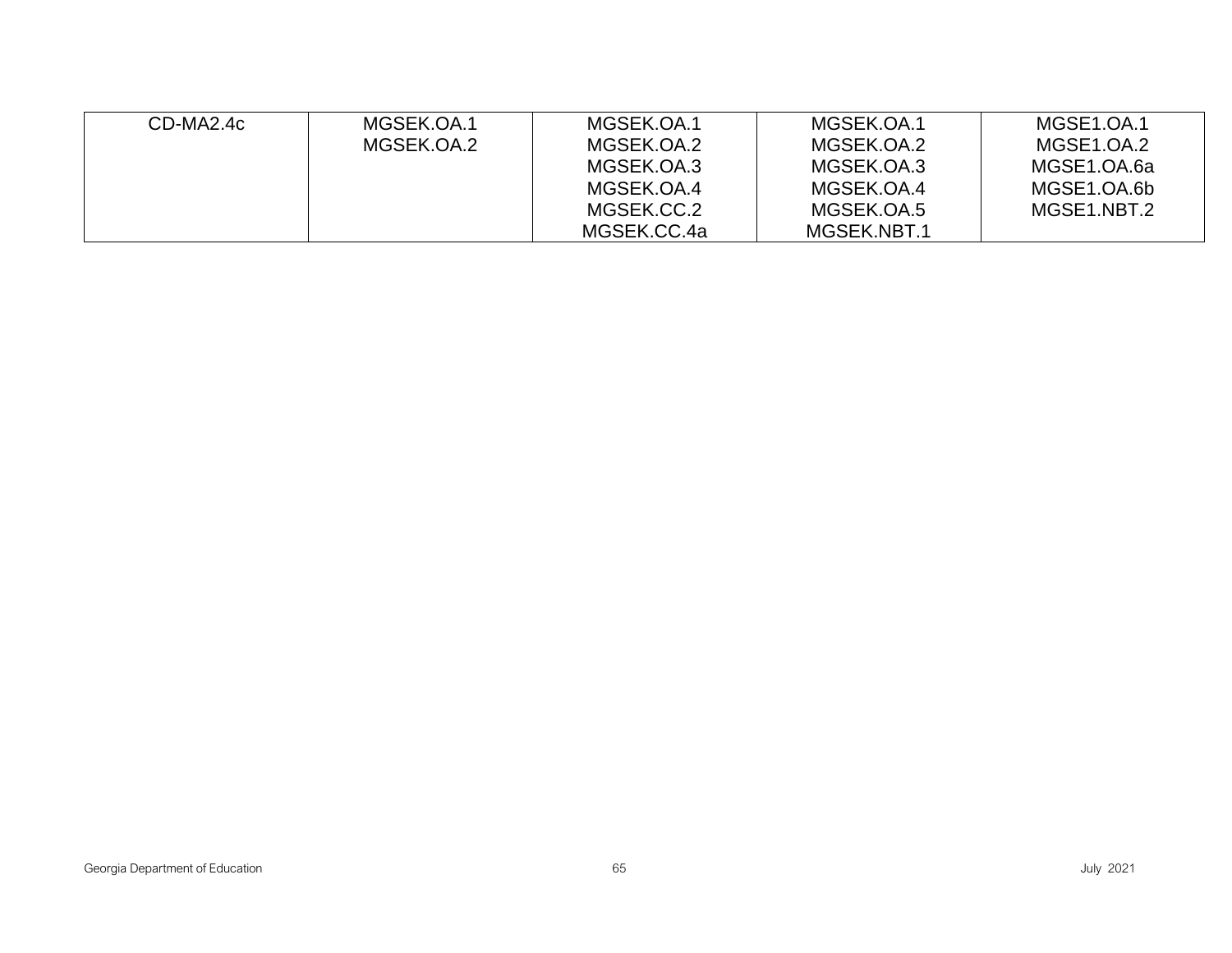# **MATERIALS**

| Progression: Addition and Subtraction |                                                                                                                                                                                                                                                         |  |  |
|---------------------------------------|---------------------------------------------------------------------------------------------------------------------------------------------------------------------------------------------------------------------------------------------------------|--|--|
| Task ID                               | <b>Materials</b>                                                                                                                                                                                                                                        |  |  |
|                                       | Problem-solving tools such as ten frame or arithmetic rack                                                                                                                                                                                              |  |  |
| ADSU-1                                | At least 5 objects to allow students to represent and solve<br>problems within 5 (e.g., counters, unifix cubes, counting<br>bears, or other counting objects)                                                                                           |  |  |
|                                       | Writing tools and paper                                                                                                                                                                                                                                 |  |  |
|                                       | Problem-solving tools such as ten frame or arithmetic rack                                                                                                                                                                                              |  |  |
| ADSU-2                                | At least 5 objects to allow students to represent and solve<br>$\overline{\phantom{m}}$<br>problems within 5 (e.g., counters, unifix cubes, counting<br>bears, or other counting objects)                                                               |  |  |
|                                       | Writing tools and paper                                                                                                                                                                                                                                 |  |  |
|                                       | Problem-solving tools such as ten frame or arithmetic rack<br>$\overline{\phantom{m}}$                                                                                                                                                                  |  |  |
| ADSU-3                                | At least 5 objects to allow students to represent and solve<br>problems within 5 (e.g., counters, unifix cubes, counting<br>bears, or other counting objects)                                                                                           |  |  |
|                                       | Writing tools and paper<br>$\qquad \qquad -$                                                                                                                                                                                                            |  |  |
| ADSU-4                                | Problem-solving tools such as counters, unifix cubes,<br>$\overline{\phantom{m}}$<br>counting bears, ten frame, paper, writing tools, or arithmetic<br>racks available for the student                                                                  |  |  |
|                                       | At least 10 counting objects to fill ten frame (or pencil if<br>$\overline{\phantom{m}}$<br>using a printed version)                                                                                                                                    |  |  |
| ADSU-5                                | Ten frame, number lines, 10 counters, unifix cubes, counting<br>$\overline{\phantom{m}}$<br>bears, or other counting objects of two different colors (10 of<br>each color)                                                                              |  |  |
|                                       | Writing tools of two different colors and paper                                                                                                                                                                                                         |  |  |
| ADSU-6                                | Real-world problems involving addition and subtraction<br>within 10 to be read aloud. Printed versions of the real-world<br>problems could include digital slide, chart paper, printed<br>document, or a sticker to place in a problem-solving journal. |  |  |
|                                       | Ten frame (copies on paper or manipulatives), number lines,<br>or at least 19 counters, unifix cubes, counting bears, or<br>other counting objects of two different colors.                                                                             |  |  |
|                                       | Writing tools and paper                                                                                                                                                                                                                                 |  |  |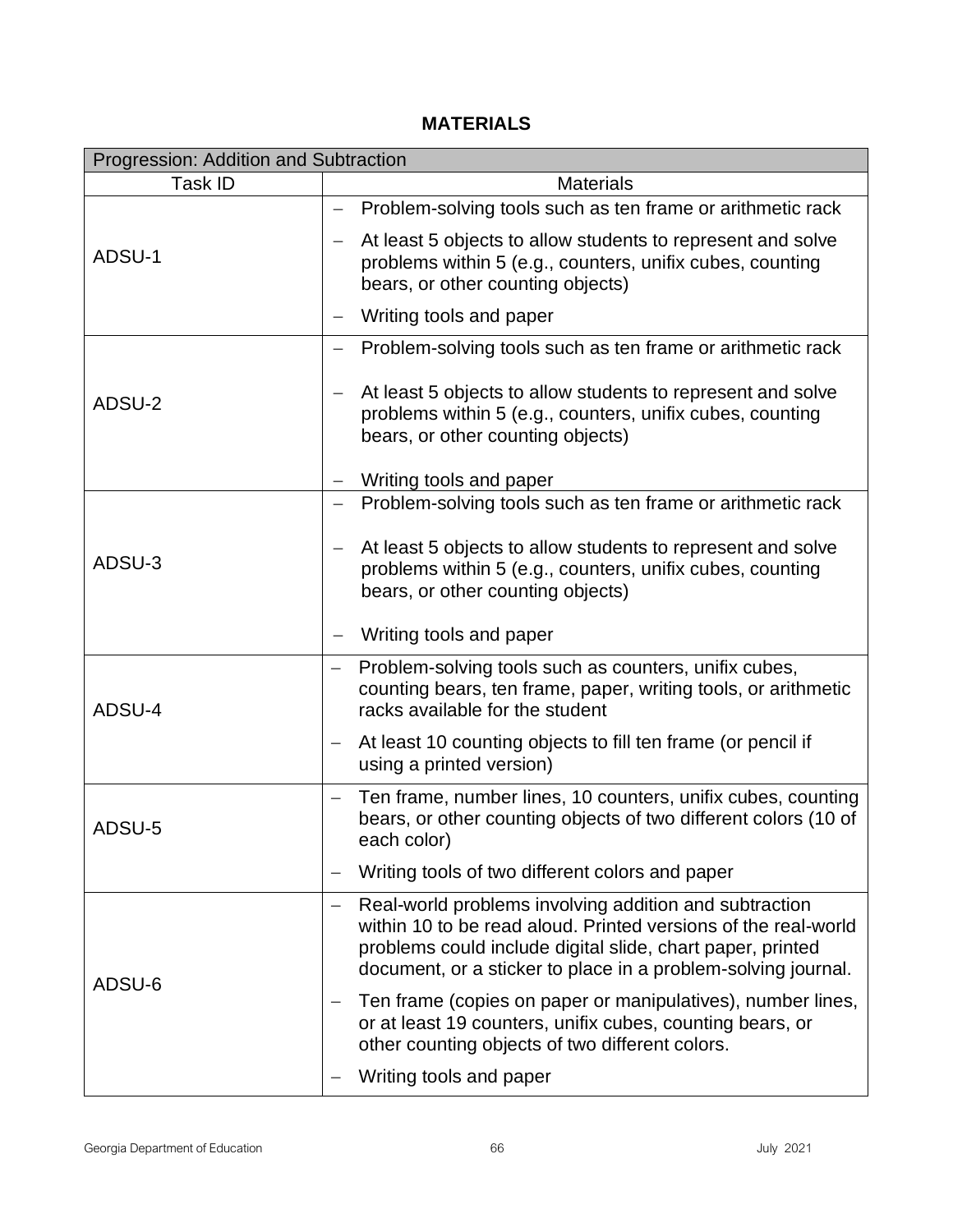| ADSU-7         | Addition and subtraction expressions within 5. These could<br>be printed on paper or presented digitally.                                                                                                                                                      |
|----------------|----------------------------------------------------------------------------------------------------------------------------------------------------------------------------------------------------------------------------------------------------------------|
| ADSU-8         | Ten frame (copies on paper or manipulatives), number lines,<br>or at least 19 counters, unifix cubes, counting bears, or<br>other counting objects of two different colors.                                                                                    |
|                | Writing tools and paper                                                                                                                                                                                                                                        |
| ADSU-9         | Real-world problems involving addition and subtraction<br>within 11-19 to be read aloud. Printed versions of the real-<br>world problems could include digital slide, chart paper,<br>printed document, or a sticker to place in a problem-solving<br>journal. |
|                | Ten frame (copies on paper or manipulatives), number lines,<br>or at least 19 counters, unifix cubes, counting bears, or<br>other counting objects of two different colors.                                                                                    |
|                | Writing tools and paper<br>$\qquad \qquad -$                                                                                                                                                                                                                   |
| <b>ADSU-10</b> | Addition and subtraction expressions within 10 (e.g., 5)<br>$\overline{\phantom{m}}$<br>addition and 5 subtraction expressions within 6 - 10). These<br>could be printed on paper or presented digitally.                                                      |
|                | Writing tools and paper                                                                                                                                                                                                                                        |
|                | Part A                                                                                                                                                                                                                                                         |
|                | Number cards 11 to 19                                                                                                                                                                                                                                          |
| ADSU-11        | 20 objects (e.g., counters, unifix cubes, counting bears, or<br>other counting objects)                                                                                                                                                                        |
|                | Ten frame                                                                                                                                                                                                                                                      |
|                | Part B                                                                                                                                                                                                                                                         |
|                | Cards of decade numbers 10 to 90                                                                                                                                                                                                                               |
|                | Unifix cubes or place value (base 10) rods                                                                                                                                                                                                                     |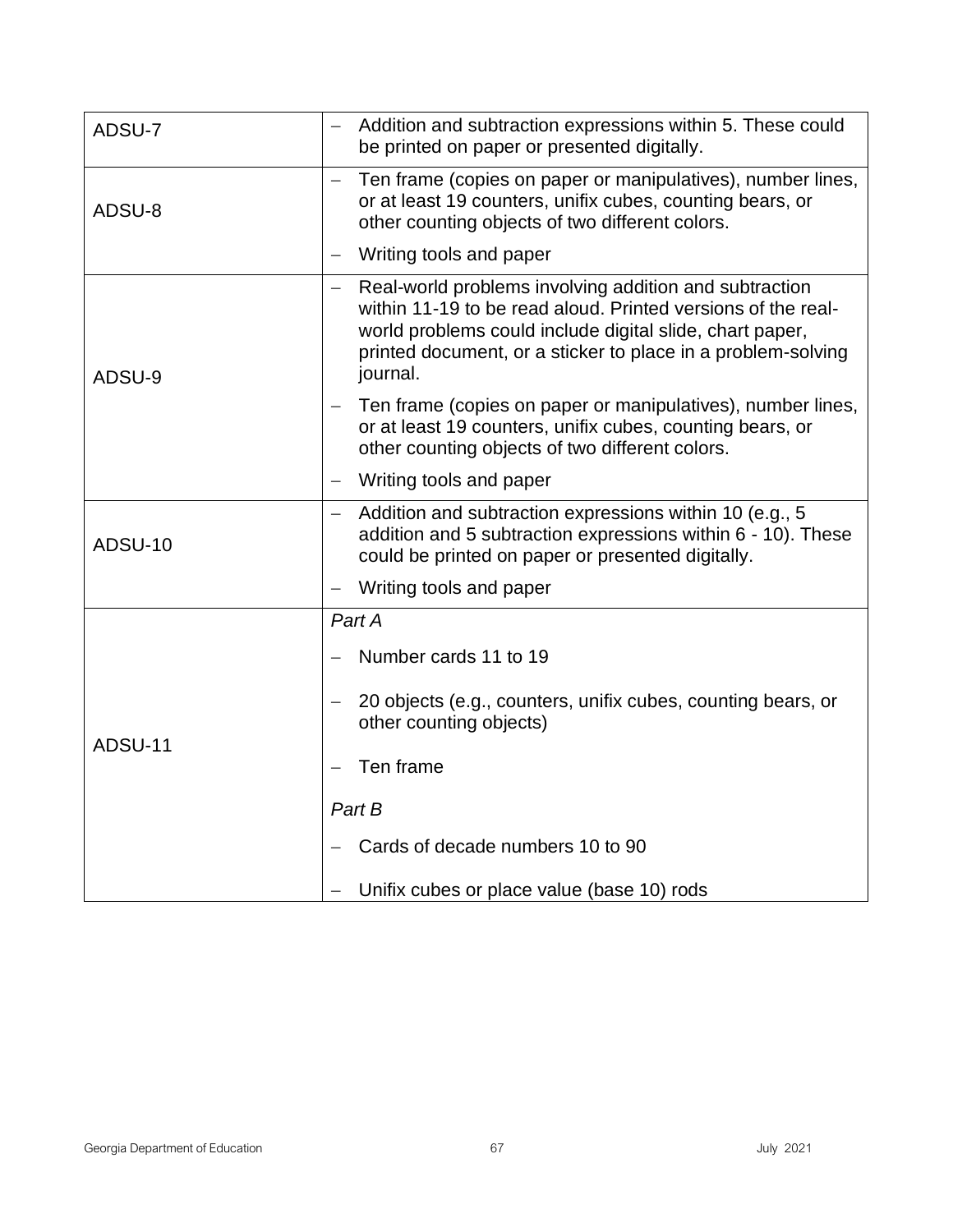# **ADSU-1**

| Learning   | - Uses objects or fingers to represent and solve real-world  |
|------------|--------------------------------------------------------------|
| Target(s): | addition and subtraction problems (result unknown) within 5, |
|            | when read aloud. (CD-MA2.4c)                                 |
| Beginning  |                                                              |
|            |                                                              |

## Manipulatives or Materials:

- − Problem-solving tools such as ten frame or arithmetic rack
- − At least 5 objects to allow students to represent and solve problems within 5 (e.g., counters, unifix cubes, counting bears, or other counting objects)
- − Writing tools and paper

#### Process Clarification:

There are three types of addition and subtraction problems: result unknown  $(1 + 4 = 1)$ , change unknown  $(5 - 2) = 4$ , and start unknown  $(2 + 3) = 5$ . In this performance task, the student will have the opportunity to solve result unknown problems.

The teacher can show and read the problem to the student as many times as needed.

#### Performance Task Activity:

Note: Teachers should use objects accessible in their classrooms. Underlined words represent the objects used. The underlined words should be replaced with the name of the objects used.

Give the student at least 5 objects. Say, **"Today we are going to solve story problems. I will read the problem to you, and you will find the answer. You can use these objects or your fingers to help you find the answer."** Direct the student's attention to the objects.

Read the problems aloud to the student. Say, **"Listen as I read the story problem."** Say, **"Solve the story problem. I want you to use these objects or your fingers to help you find the answer."** 

If the student correctly represents and solves real-world addition and subtraction problems within 5 when the result is unknown, with at least 80% accuracy, the student is fully matched to the *Beginning* stage of the progression.

#### Sample Problems:

− There was 1 bee on a flower. Then 3 more bees came. How many bees are on the flower now? (addition)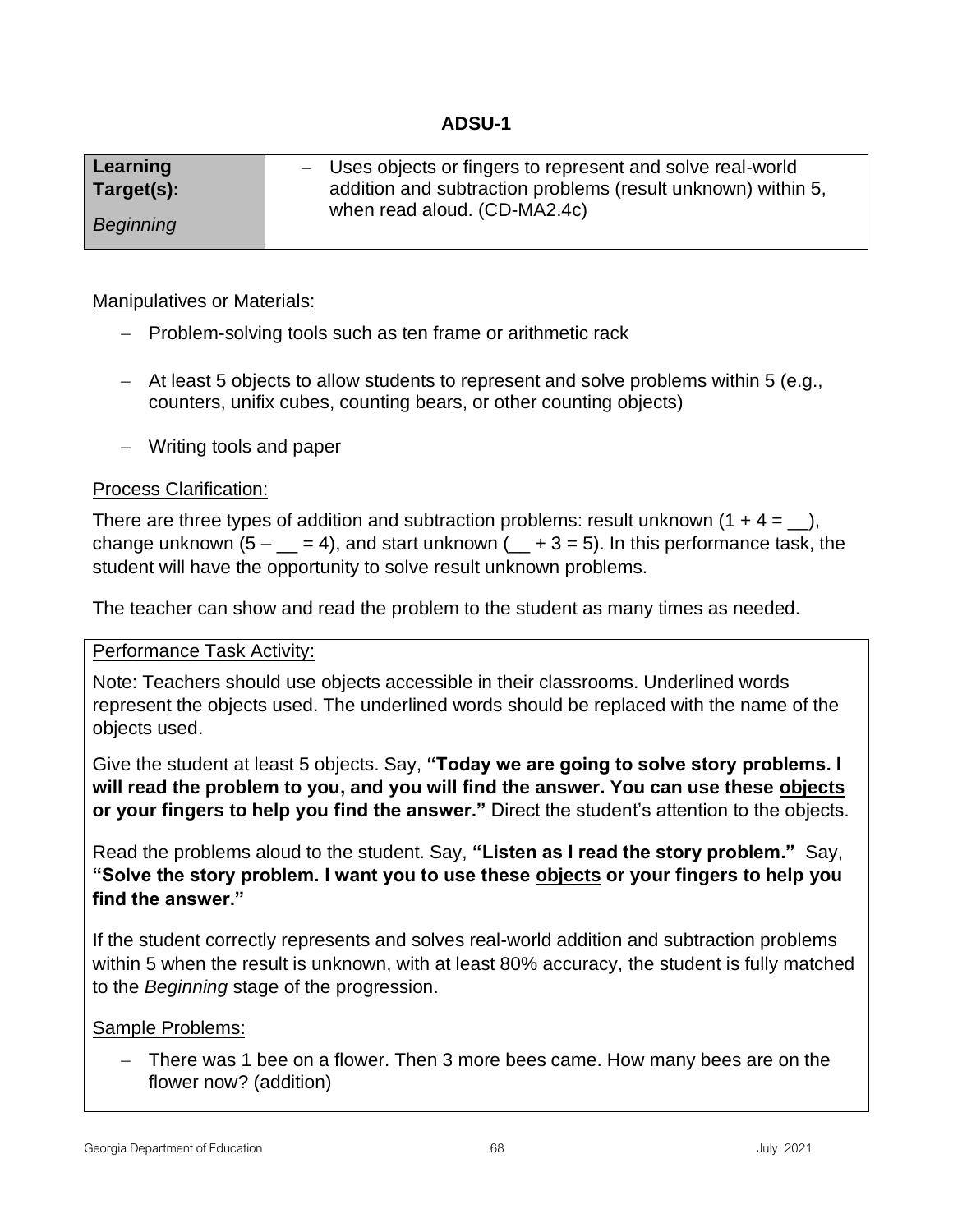- − There were 2 frogs in a pond. Then 2 more frogs came. How many frogs are in the pond now? (addition)
- − Sam ate 3 eggs for breakfast. He ate 2 more eggs for lunch. How many eggs did Sam eat? (addition)
- − Liam buys 5 books from the store. He gives 2 books to his sister. How many books does Liam have now? (subtraction)
- − There were 4 birds in a nest. Then 1 bird left the nest. How many birds are in the nest now? (subtraction)
- − There were 5 bees in a hive. Then 4 bees left the hive. How many bees are in the hive now? (subtraction)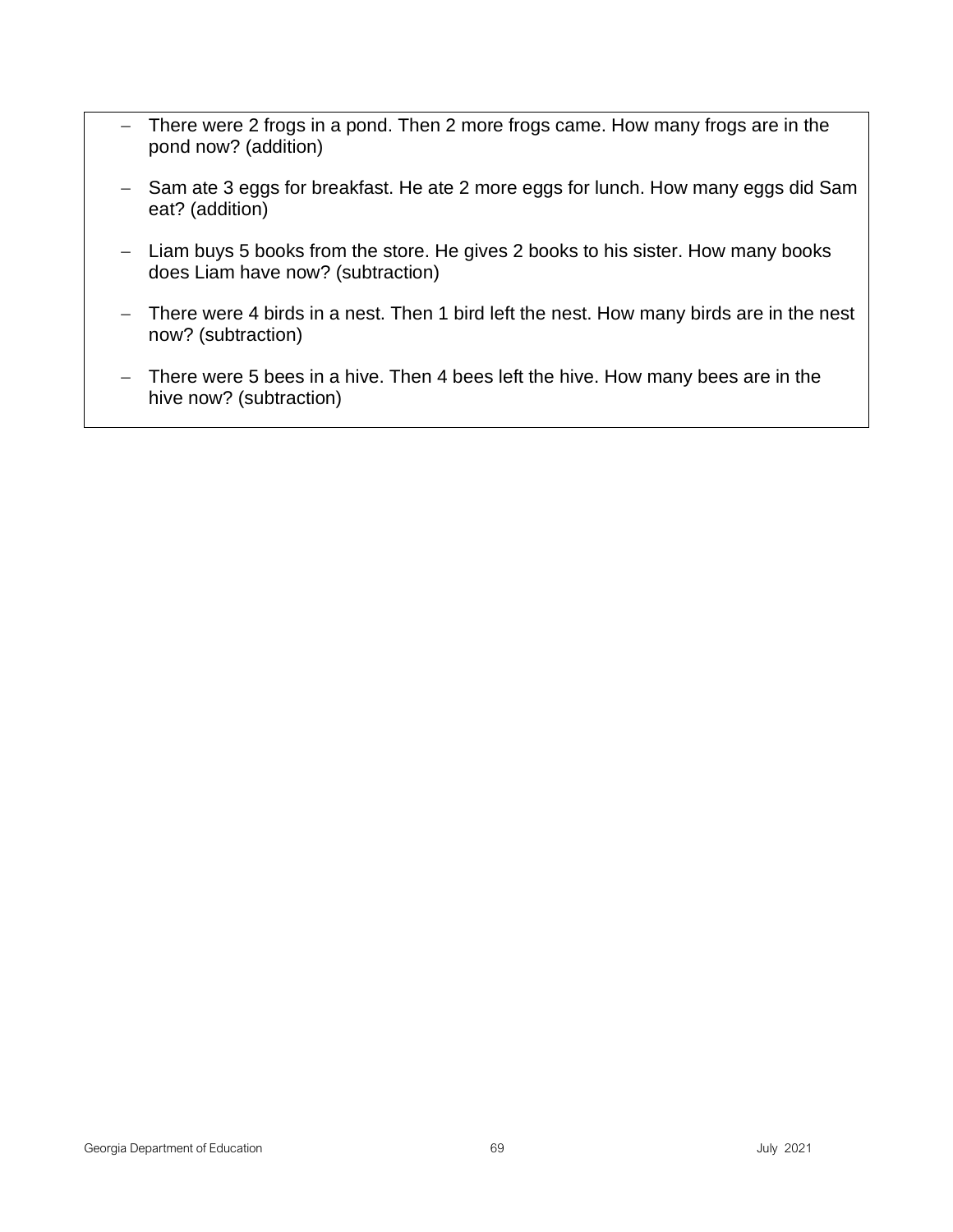# **ADSU-2**

| Learning   | - Uses objects or drawings to represent and solve real-world   |
|------------|----------------------------------------------------------------|
| Target(s): | addition and subtraction problems (result unknown and change   |
| Emerging   | unknown) within 5, when read aloud. (MGSEK.OA1,<br>MGSEK.OA.2) |

#### Manipulatives or Materials:

- − Problem-solving tools such as ten frame or arithmetic rack
- − At least 5 objects to allow students to represent and solve problems within 5 (e.g., counters, unifix cubes, counting bears, or other counting objects)
- − Writing tools and paper

## Process Clarification:

There are three types of addition and subtraction problems: result unknown  $(1 + 4 =$ , change unknown  $(5 - 2) = 4$ , and start unknown  $(2 + 3) = 5$ . In this performance task, the student will have the opportunity to solve result unknown and change unknown problems.

The teacher can show and read the problem to the student as many times as needed.

#### Performance Task Activity:

Provide objects, a piece of paper, and a writing tool for the student. Say, **"Today we are going to solve story problems. I will read the problem to you, and you will find the answer. You can use these objects or draw pictures to help you find the answer."**  Direct the student's attention to the objects, writing tool, and paper.

Read the problems aloud to the student. Say, "**Listen as I read the story problem."** Say, **"Solve the story problem. You can use these objects or draw pictures to help you find the answer."** Observe the student. The student may respond orally or draw correct representations.

If the student chooses to draw, the drawings do not have to be detailed, but should show the strategy the student used to solve the problem. Drawings could include but are not limited to:

- − two sets of objects combined
- − a set of objects with several crossed out
- − a five frame or ten frame with objects (to fill or remove)
- − a number line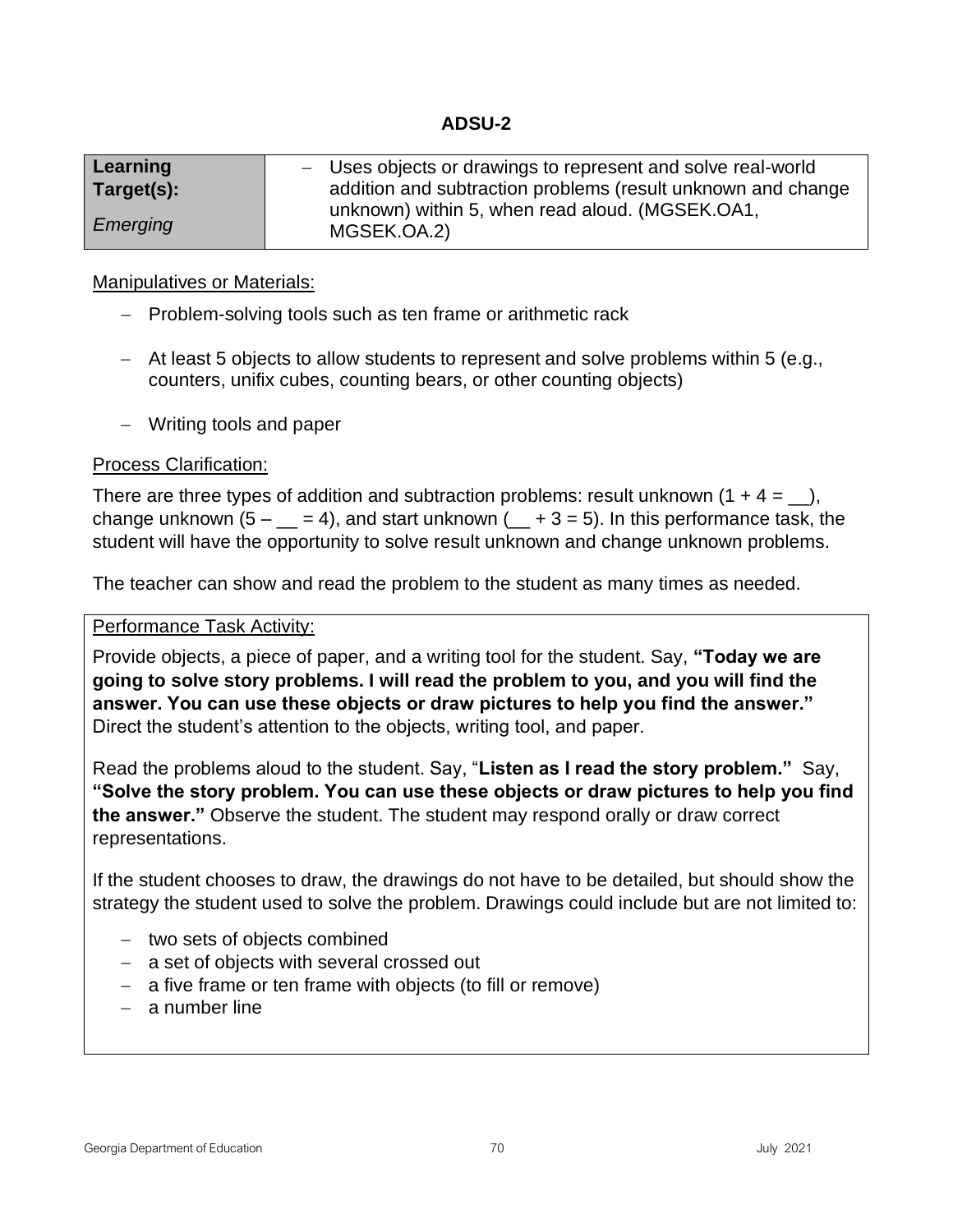If the student correctly represents and solves result unknown and change unknown addition and subtraction problems with at least 80% accuracy, the student is fully matched to the *Emerging* stage of the progression.

Sample Problems:

- − Jenny brought 5 cupcakes to school. She shared 3 with her friends at lunch. How many cupcakes does Jenny have left? (result unknown, subtraction)
- − Tim has 2 toy cars, and Amy has 1 toy car. How many toy cars do they have all together? (result unknown, addition)
- − The bird had 5 seeds. She had 1 seed left at the end of the day. How many seeds did she eat? (change unknown, subtraction)
- − Ted had 2 blocks. He got more blocks the next day at school. After school, he had 5 blocks. How many blocks did Ted get at school? (change unknown, addition)
- − Mr. Reed had 4 glue sticks to give his students for an art project. He had 2 glue sticks left on his desk at the end of class. How many glue sticks did he give his students? (change unknown, subtraction)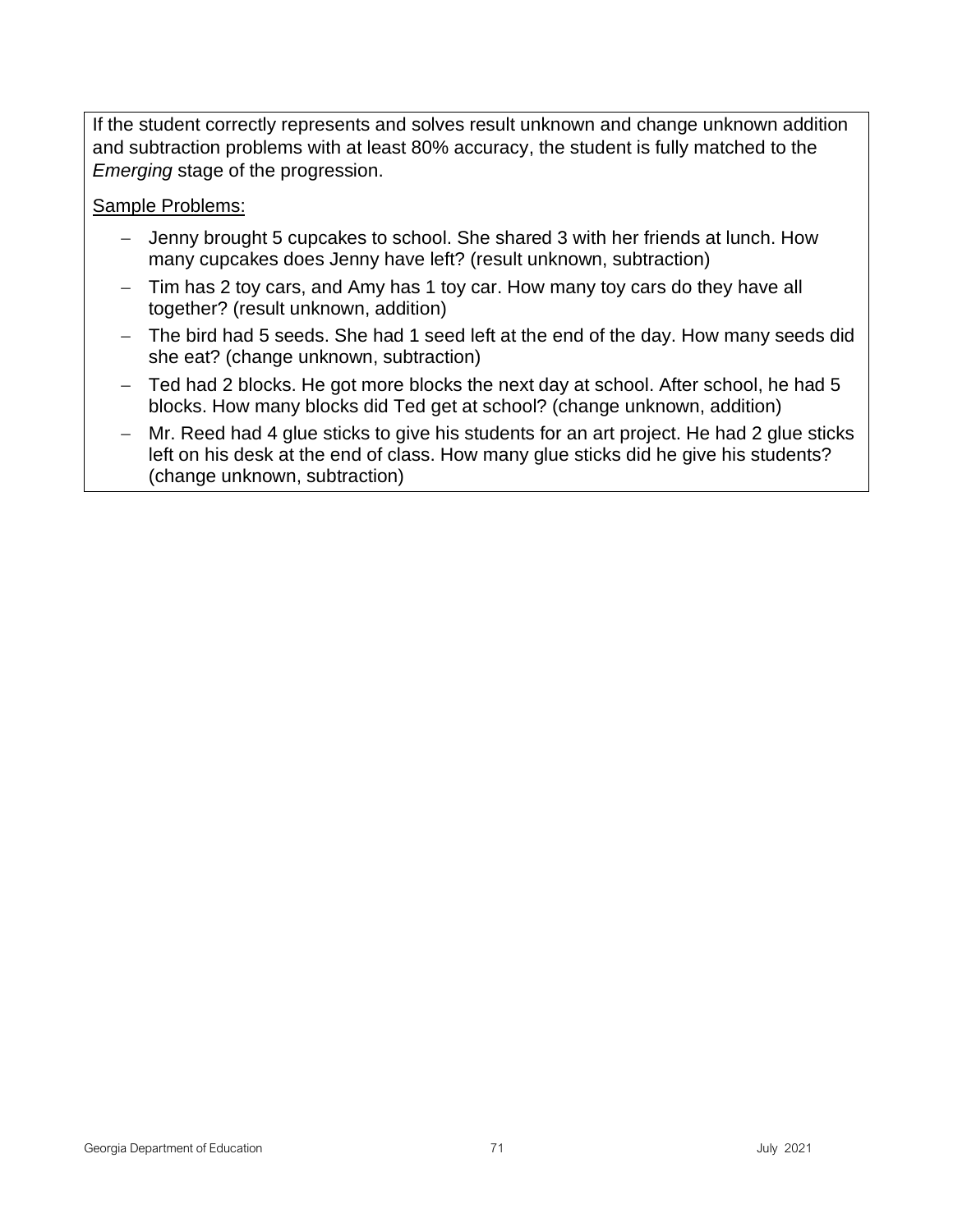# **ADSU-3**

| Learning   | - Uses counting strategies (e.g., ten frame, counting on, counting |
|------------|--------------------------------------------------------------------|
| Target(s): | back, mental images, number lines, acting out) to solve addition   |
| Developing | and subtraction problems within 10 (result unknown, change         |
|            | unknown, start unknown within 5). (MGSEK.OA.1,                     |
|            | MGSEK.OA.2, MGSEK.CC.2, MGSEK.CC.4a)                               |

## Manipulatives or Materials:

- − Problem-solving tools such as ten frame or arithmetic rack
- − At least 5 objects to allow students to represent and solve problems within 5 (e.g., counters, unifix cubes, counting bears, or other counting objects)
- − Writing tools and paper

## Process Clarification:

There are three types of addition and subtraction problems: result unknown  $(5 + 4 = 1)$ , change unknown  $(8 - \underline{\hspace{1cm}} = 4)$ , and start unknown  $( \underline{\hspace{1cm}} + 3 = 10)$ . Beginning with result unknown problems, the student should have the opportunity to solve each type of problem in this performance task. However, start unknown problems need only be solved within 5 at this level of the progression.

The teacher can read the problem to the student as many times as needed.

## Performance Task Activity:

Note: Teachers should use objects accessible in their classrooms. Underlined words represent the objects used. The underlined words should be replaced with the name of the objects used.

Have problem-solving tools (e.g., counters, unifix cubes, counting bears, ten frame, paper, writing tools, arithmetic racks) available for the student. Direct the student's attention to the tools available for problem solving. Review the tools provided and any procedures that need to be followed. Say, **"Today we are going to solve story problems. I will read the problem to you, and you will find the answer. You can use any of these tools to help you find the answer."**

Show and read the problem aloud to the student. Say, "**Listen as I read the story problem."** Say, **"Solve the story problem. You can use any of these objects to help you find the answer."**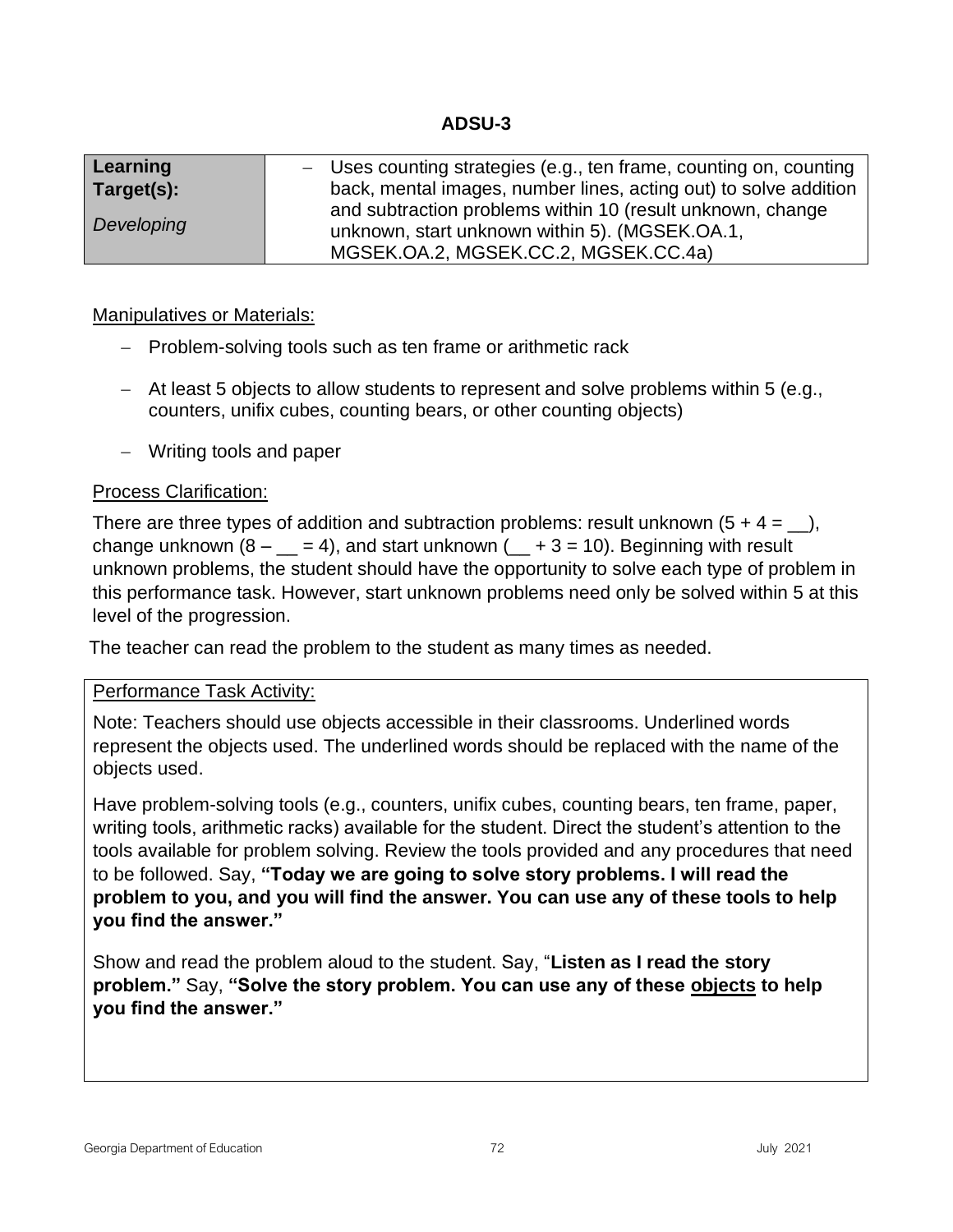If the student correctly solves the three types of real-world addition and subtraction problems with at least 80% accuracy, the student is partially matched to the *Developing* stage of the progression.

Sample Problems:

- − Cory had 5 balloons. His mom gave him 4 more. How many balloons does Cory have altogether? (result unknown, addition)
- − The bunny had 8 carrots. She had 2 carrots left after dinner. How many carrots did she eat? (change unknown, subtraction)
- − Tom had 6 marbles. He got more marbles the next day at school. After school, he had 9 marbles. How many marbles did Tom get at school? (change unknown, addition)
- − Todd had some toy cars. He got 2 more cars for his birthday. After his birthday, he had 5 toy cars. How many toy cars did Todd have before his birthday? (start unknown, addition)
- − Carlos has some bottles of glue at home. He uses 1 bottle for a school project. After the project, he has 2 bottles of glue left at home. How many bottles of glue did Carlos have before the project? (start unknown, subtraction)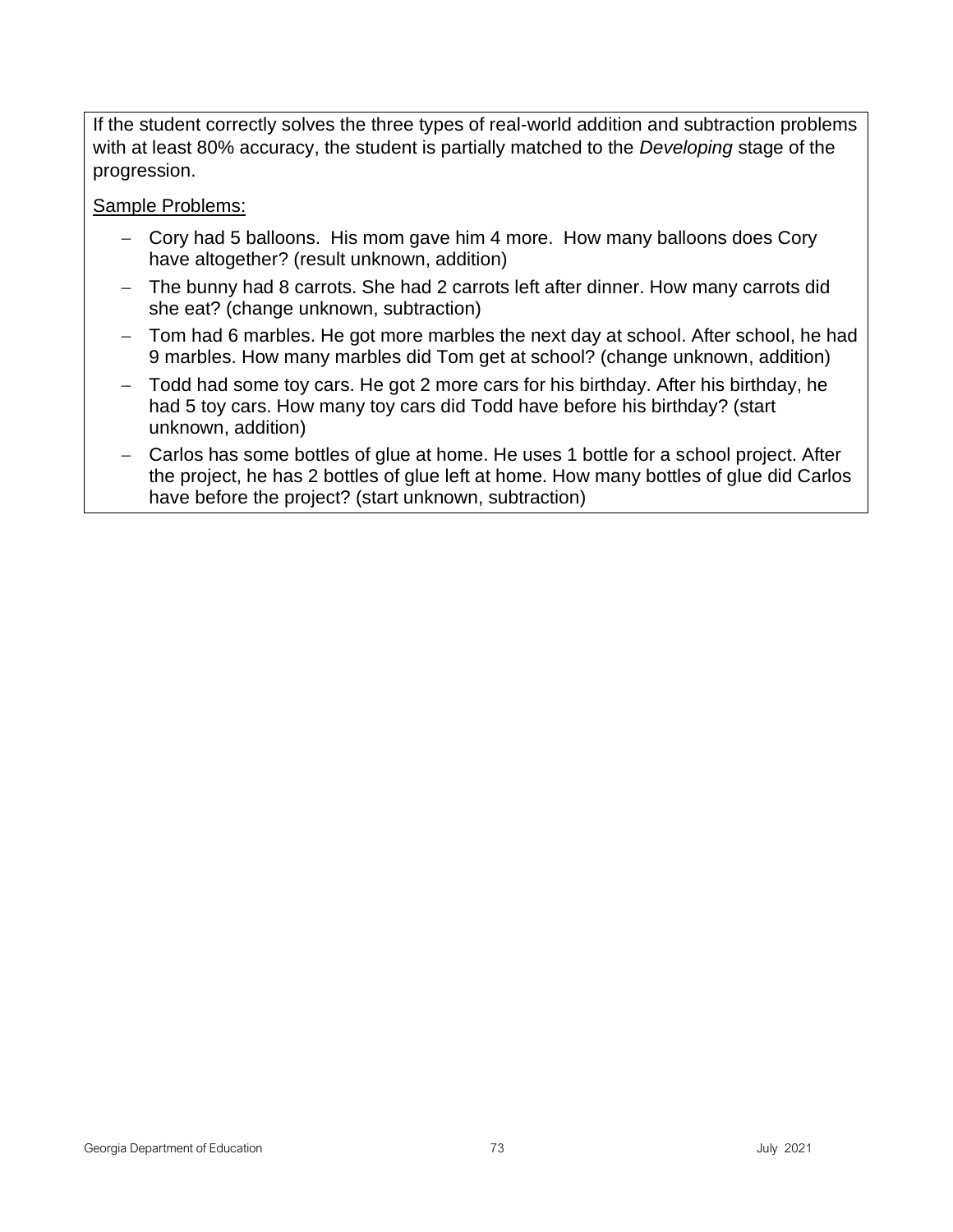| Learning      | $-$ Finds the missing number to make 5 (e.g., using ten frame, |
|---------------|----------------------------------------------------------------|
| Target(s):    | number lines). (MGSEK.OA.4)                                    |
| Developing    | - Finds the missing number to make 10 (e.g., using ten frame,  |
| Demonstrating | number lines). (MGSEK.OA.4)                                    |

#### Manipulatives or Materials:

- − Problem-solving tools such as counters, unifix cubes, counting bears, ten frame, paper, writing tools, or arithmetic racks available for the student
- − At least 10 counting objects to fill ten frame (or pencil if using a printed version)

## Process Clarification:

The teacher can read the problem to the student as many times as needed.

#### Performance Task Activity:

Have problem solving tools and objects available for the student. Direct the student's attention to the tools available for problem solving. Review the tools provided and any procedures that need to be followed. Say, **"Today, I will read a story problem to you, and you will find the answer. You can use any of these tools to help you find the answer."**  The student can find the missing number by using objects or drawings.

#### *Part A:*

Ask students to find the missing number to make 5. For example:

- − I need to have 5 chairs at the table. I have 3. How many more chairs do I need?
- − We need 5 eggs to make a cake. I have 2 eggs. How many more eggs do we still need?
- − Sara needs 5 cans of paint to paint her room. She has 1 can. How many more cans does Sara need?
- − There are 5 students in class who need pens. Mr. Wayne has 4 pens. How many more students need pens?
- − I need to have 5 chairs at the table. I have 5. How many more chairs do I need?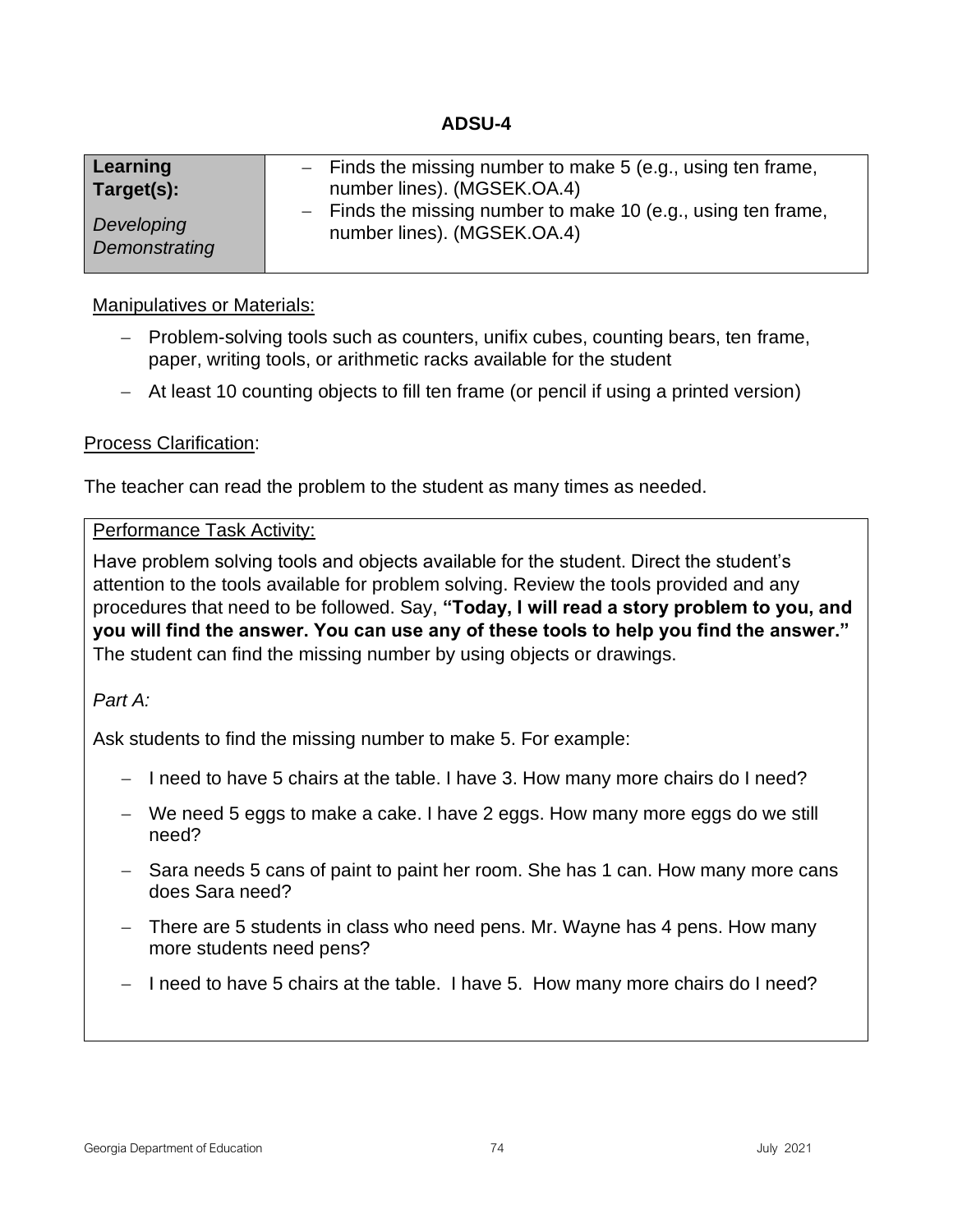If the student correctly finds the missing number to make 5 with at least 80% accuracy, the student is partially matched to the *Developing* stage of the progression. Continue to Part B to assess a learning target in the *Demonstrating* stage.

*Part B:*

Ask students to find the missing number to make 10. For example:

- − A full case of juice has 10 boxes. There are only 6 boxes in this case. How many juice boxes are missing?
- − The pie recipe needs 10 apples. There are 4 apples at home. How many more apples are needed?
- − Mrs. Perry gave out 10 books to her students. Her students gave back 9 books. How many books are missing?
- − Ben invited 10 friends to his party. There are 3 friends are at the party now. How many friends are missing?
- − Jan needs 10 stickers a week to earn a prize. She has 7 stickers. How many more stickers does Jan need to earn a prize?

If the student correctly finds the missing number to make 10 with at least 80% accuracy, the student is partially matched to the *Demonstrating* stage of the progression.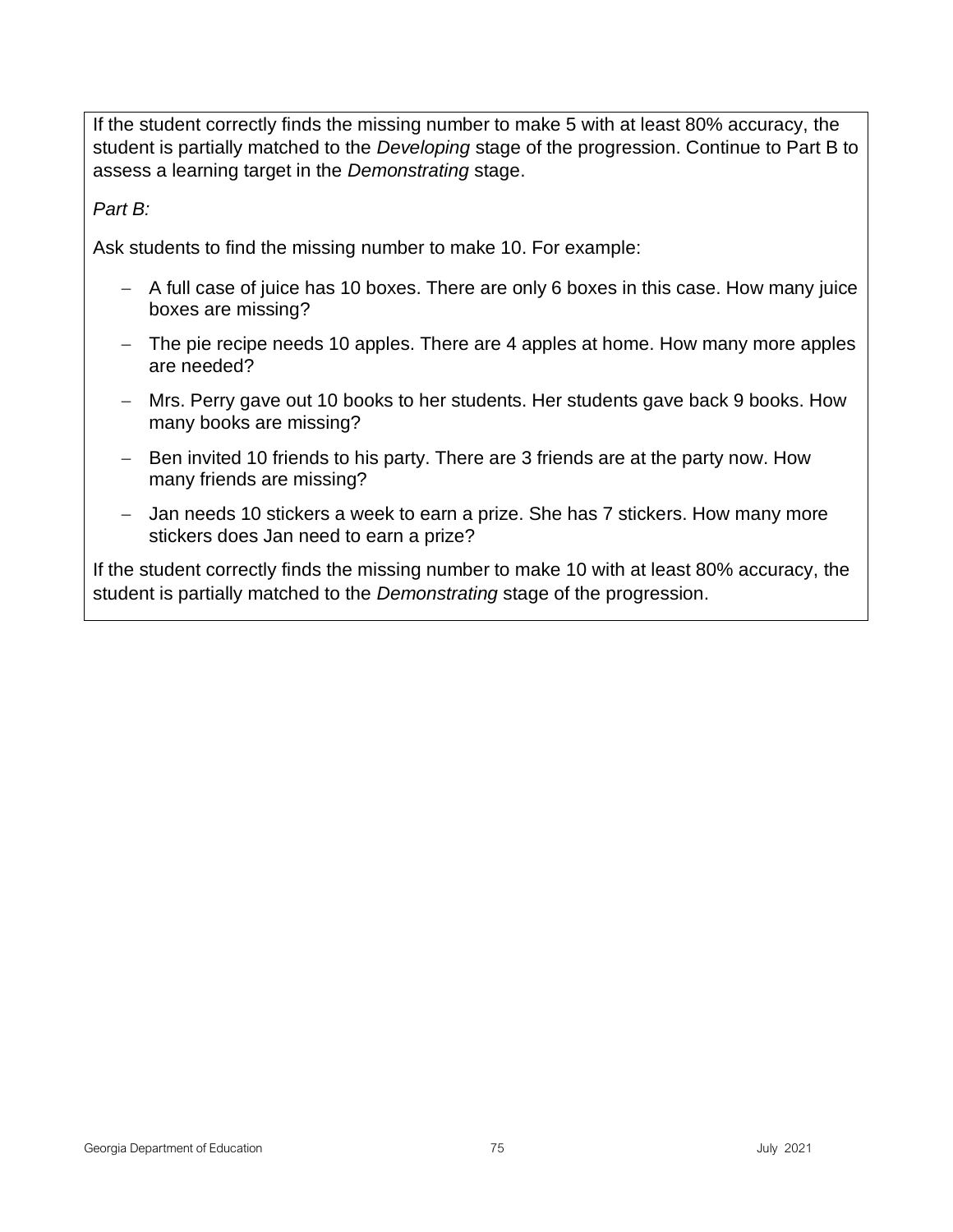| Learning<br>Target(s): | $-$ Decomposes numbers into pairs in more than one way, using<br>objects or drawings, within 10 (e.g., $9=4+5$ , $9=8+1$ ). |  |
|------------------------|-----------------------------------------------------------------------------------------------------------------------------|--|
|                        | (MGSEK.OA.3)                                                                                                                |  |
| Developing             |                                                                                                                             |  |

#### Manipulatives or Materials:

- − Ten frame, number lines, 10 counters, unifix cubes, counting bears, or other counting objects of two different colors (10 of each color)
- − Writing tools of two different colors and paper

#### Performance Task Activity:

Note: Teachers should use objects accessible in their classrooms. Underlined words represent the objects used. The underlined words should be replaced with the name of the objects used.

Have objects (ten frame, number lines, different colored counters) or drawing tools available for the student. Explain and model the task for the student. Say, **"Today I would like you to show me different ways to make numbers. I want you to use these objects to show me all the ways you can make numbers. For example, if I ask you to show me how to make 4, you could use 2 of the red objects and 2 of the blue objects."** Take two of each color object and place them on the table creating one group of four. **"2 red objects and 2 blue objects make 4 when they are put together. Can you show me another way to make 4 using the red objects and the blue objects?"** Allow the student to model (or draw if using writing tools and paper) another combination of numbers that make 4 to verify that they understand the task.

Continue having the student decompose numbers within 10. Say, **"Use these objects. Show me one way you could make using these red and blue objects."** Allow the student to model (or draw if using writing tools and paper) different pairs of numbers that create the number given by the teacher.

Ask, **"Can you show me another way you could make \_\_ using these red and blue objects?"** Students should decompose using a different number combination.

If the student correctly decomposes numbers within 10 with at least 80% accuracy, the student is partially matched to the *Developing* stage of the progression.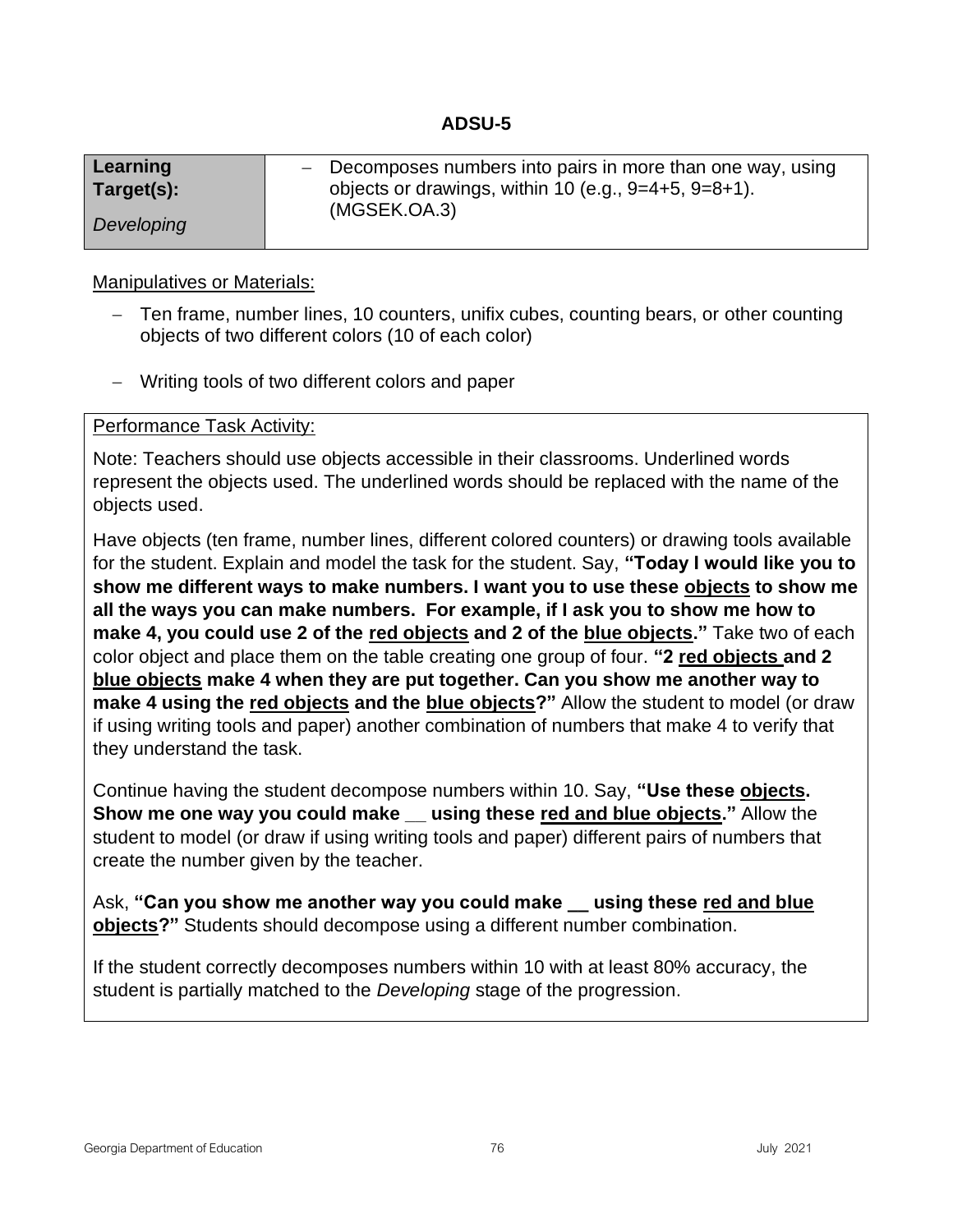| Learning      | - Solves real-world problems by adding and subtracting within 10                                        |  |  |  |
|---------------|---------------------------------------------------------------------------------------------------------|--|--|--|
| Target(s):    | (result unknown, change unknown, and start unknown), and                                                |  |  |  |
| Demonstrating | explains the strategy used. The strategy can include a drawing<br>or equation. (MGSEK.OA.1, MGSEK.OA.2) |  |  |  |

## Manipulatives or Materials:

- − Real-world problems involving addition and subtraction within 10 to be read aloud. Printed versions of the real-world problems could include: digital slide, chart paper, printed document, or a sticker to place in a problem-solving journal.
- − Ten frame (copies on paper or manipulatives), number lines, or at least 19 counters, unifix cubes, counting bears, or other counting objects of two different colors.
- − Writing tools and paper

## Process Clarification:

There are three types of addition and subtraction problems: result unknown  $(5 + 4 = 1)$ , change unknown  $(8 - 4)$ , and start unknown  $(4 + 3 = 10)$ . The student should have the opportunity to solve each type of problem in this performance task.

The teacher can read the problem to the student as many times as needed.

## Performance Task Activity:

Present the student with a real-world addition problem and a real-world subtraction problem within 10. Say, "**Today we are going to solve a story problem. I will read the problem to you, and I want you to find the answer. Listen as I read the story problem."** Say, **"Solve the story problem."** Allow the students ample time to solve the problem by drawing, using manipulatives, writing equations, or responding orally.

After the student has solved the problem, ask the student to explain the strategy he or she used to solve the problem. Say, **"Tell me how you found your answer."**

## Sample Problems:

The student produces some evidence of a strategy (e.g., drawing, manipulatives, equation, or oral response) and when asked can explain the strategy used.

− José and Beth have 9 pencils all together. Beth has 4 pencils. How many pencils does José have? (result unknown)

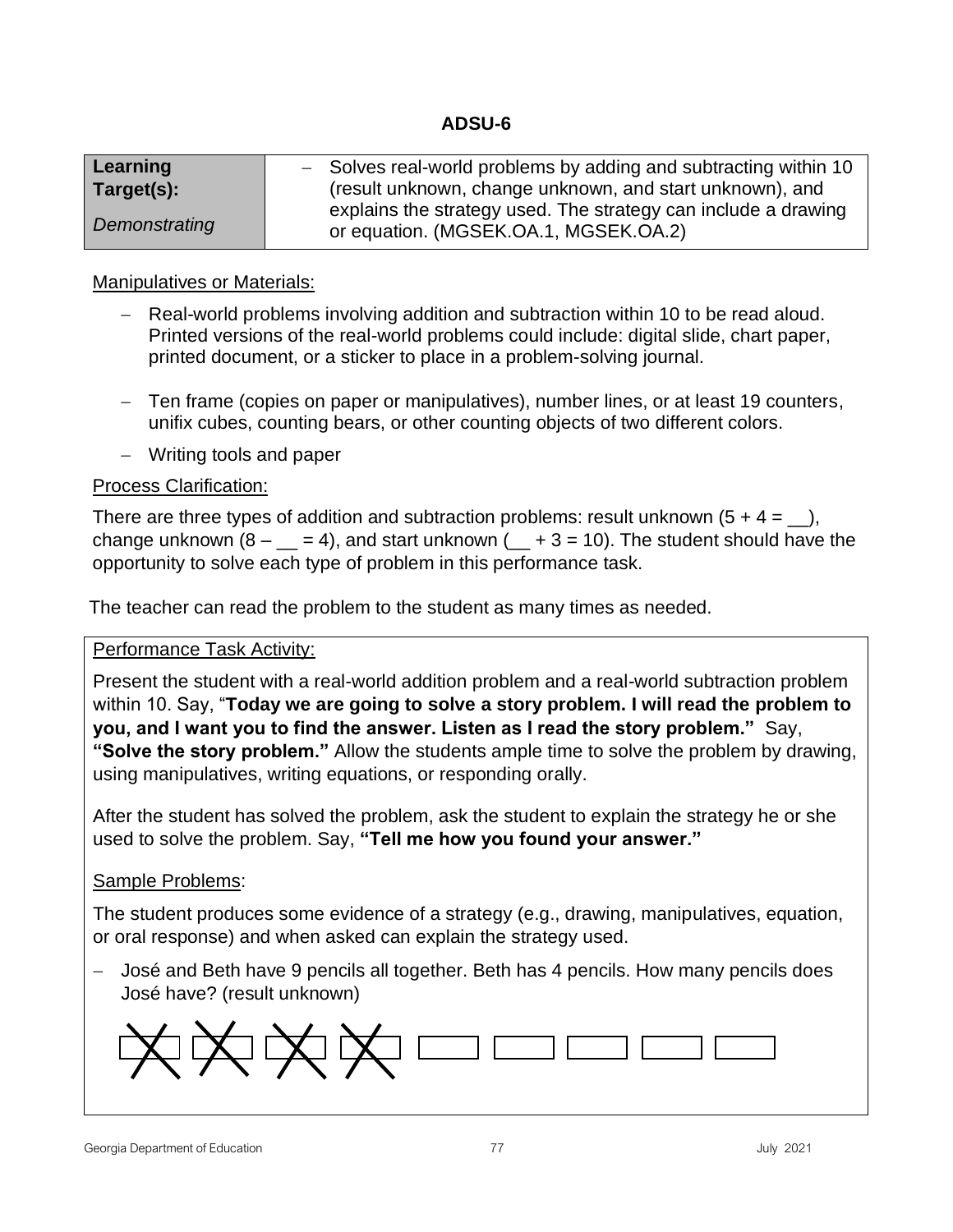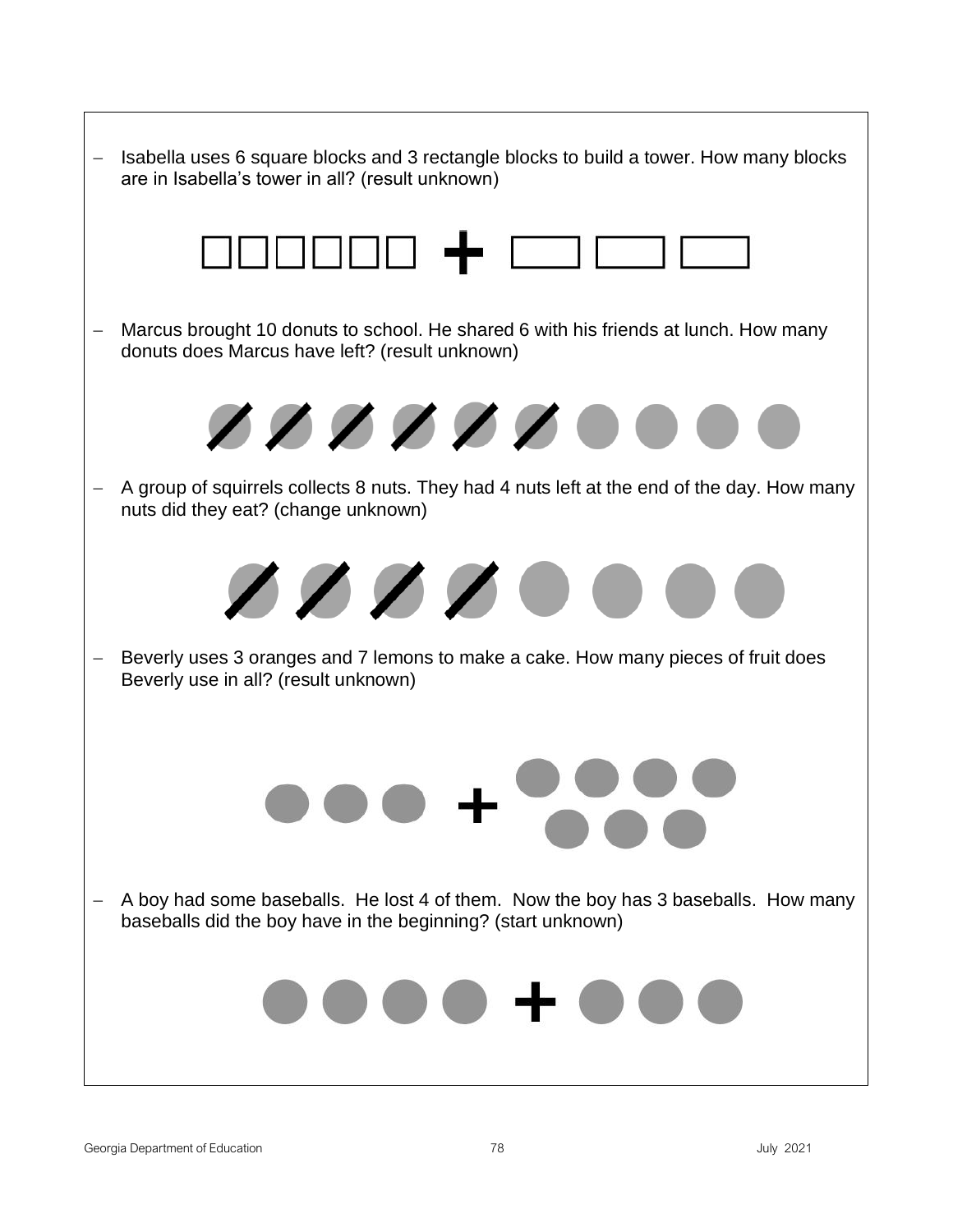− A group of friends were planning a trip to the park. Three more friends decided to join them. Now there are 8 friends going to the park. How many friends were going to the park to start? (start unknown)



If the student correctly solves addition and subtraction problems and explains the strategy used with at least 80% accuracy, the student is partially matched to the *Demonstrating* stage of the progression.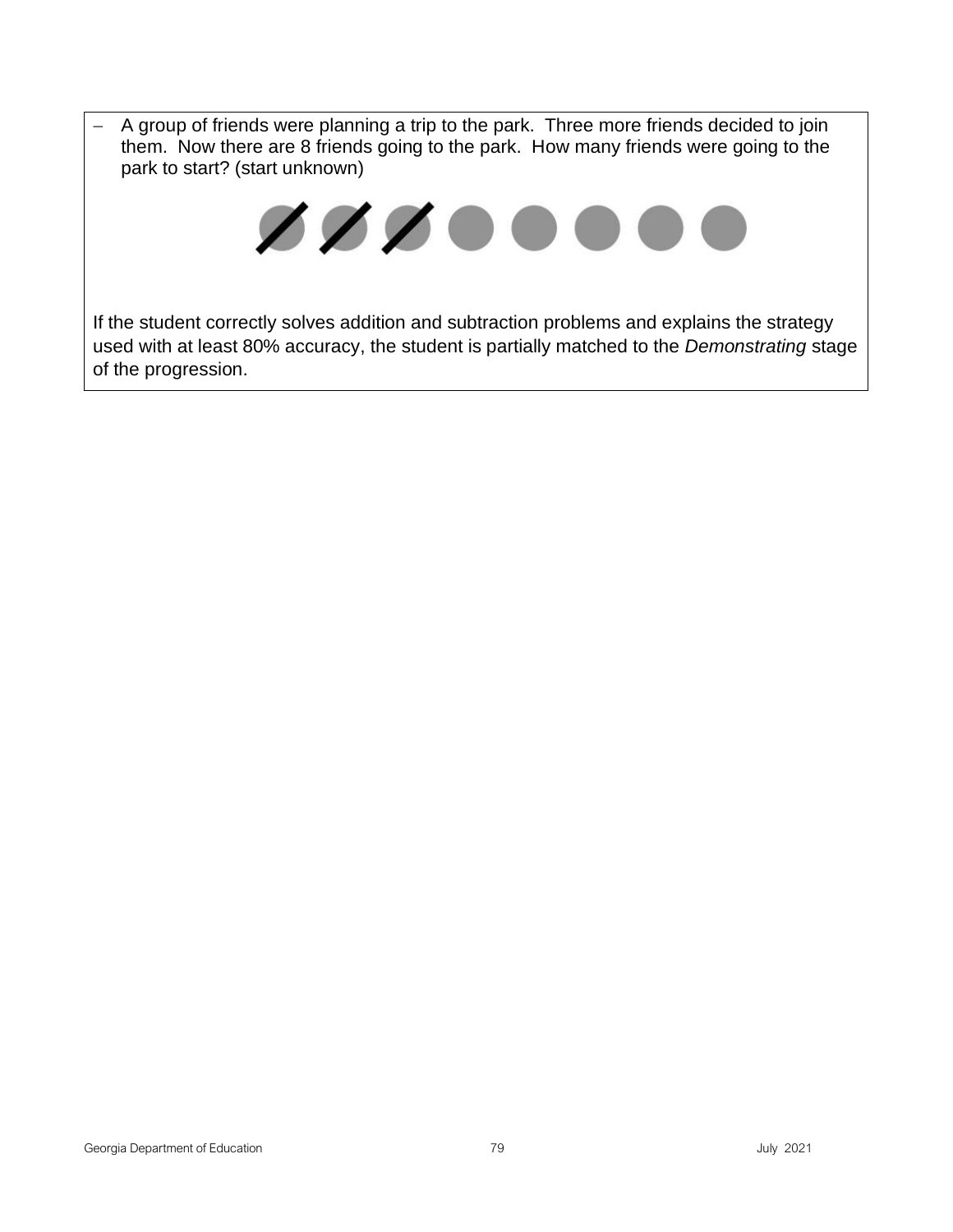| Learning      | - Responds immediately and accurately (verbally) to addition and |
|---------------|------------------------------------------------------------------|
| Target(s):    | subtraction problems within 5. (MGSEK.OA.5)                      |
| Demonstrating |                                                                  |

#### Manipulatives or Materials:

− Addition and subtraction expressions within 5. These could be printed on paper or presented digitally.

Note: Refer to the *Optional Resource Guide* for a copy of the Optional Recording Sheet with Sample Problems.

Performance Task Activity:

Explain the activity to the student. Say, **"I am going to show you addition and subtraction problems. Tell me the answer to each problem out loud."** Show and read aloud each problem to the student and observe how long it takes them to say the answer.

Optional Recording Sheet with Sample Problems:

| #                       | <b>Addition</b> | <b>Student</b><br><b>Response</b> | #  | <b>Subtraction</b> | <b>Student</b><br><b>Response</b> |
|-------------------------|-----------------|-----------------------------------|----|--------------------|-----------------------------------|
| 1                       | $1 + 4$         |                                   | 5  | $5 - 2$            |                                   |
| $\mathbf{2}$            | $2 + 3$         |                                   | 6  | $4 - 3$            |                                   |
| 3                       | $3 + 2$         |                                   | 7  | $5 - 4$            |                                   |
| $\overline{\mathbf{4}}$ | $4 + 1$         |                                   | 8  | $3 - 2$            |                                   |
|                         |                 |                                   | 9  | $5 - 3$            |                                   |
|                         |                 |                                   | 10 | $4 - 1$            |                                   |

If the student correctly responds verbally to determine the correct sum or difference in about 3-5 seconds without resorting to counting strategies with at least 80% accuracy, the student is partially matched to the *Demonstrating* stage of the progression.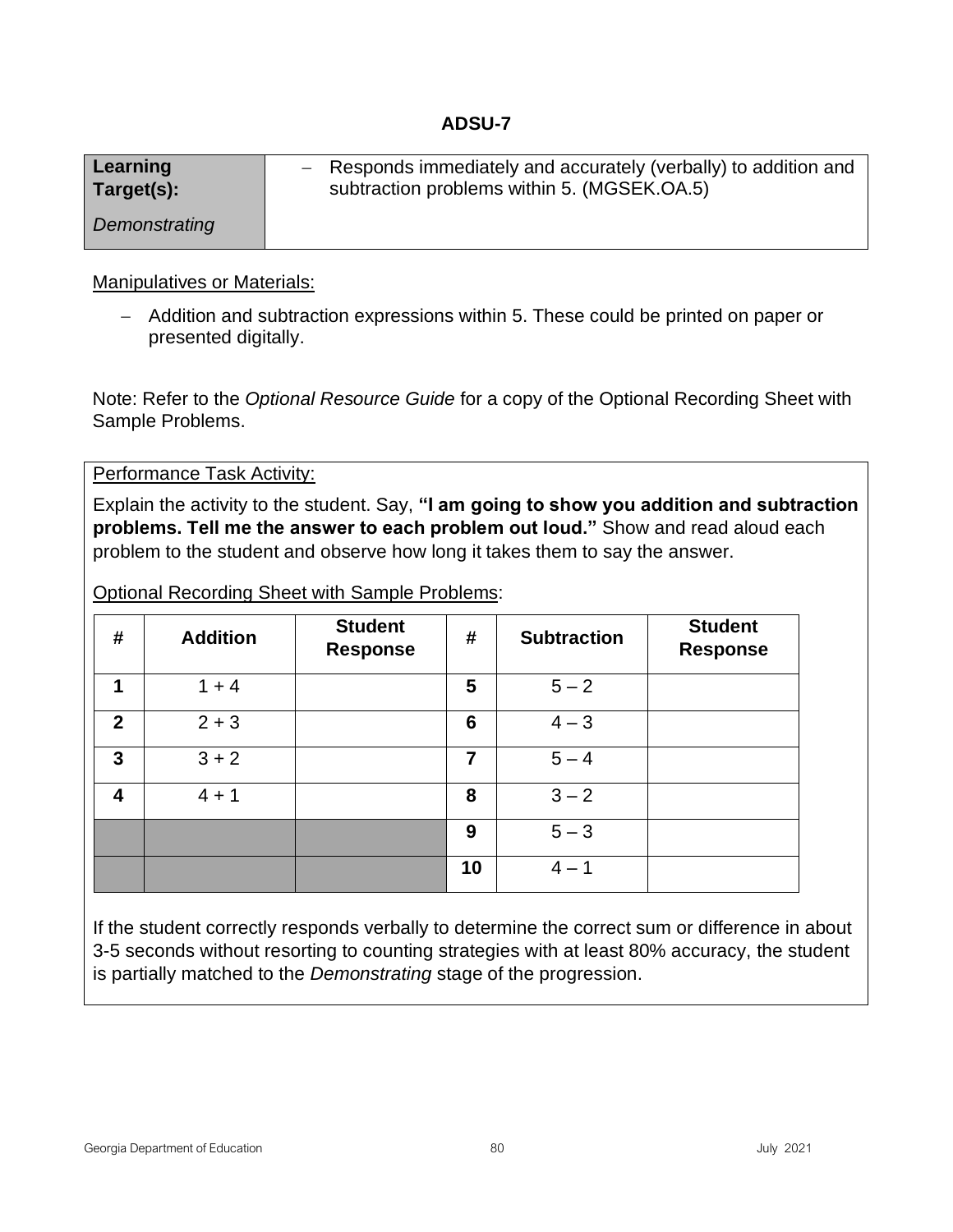| Learning      | - Composes and decomposes numbers from 11 to 19 into ten                                                             |
|---------------|----------------------------------------------------------------------------------------------------------------------|
| Target(s):    | ones and some further ones by using objects or drawings.                                                             |
| Demonstrating | Records compositions or decompositions by a drawing or<br>equation (e.g., $18 = 10 + 8$ ). (MGSEK.OA.3, MGSEK.NBT.1) |

#### Manipulatives or Materials:

- − Ten frame (copies on paper or manipulatives), number lines, or at least 19 counters, unifix cubes, counting bears, or other counting objects of two different colors
- − Writing tools and paper to record mathematical thinking

#### Process Clarification:

It may be necessary to demonstrate an example to the student to ensure he or she understands the directions.

#### Performance Task Activity:

Note: Teachers should use objects accessible in their classrooms. Underlined words represent the objects used. The underlined words should be replaced with the name of the objects used.

Have ten frame, paper, and writing tools available on the table for the student to use. Explain the task to the student. Say, **"Today we are making numbers greater than 10. I want you to use the objects to show me what number can be added to 10 to make another number. When you are finished you can draw a picture or write the equation on your paper to show your thinking."** Students should separate out each set of 11-19 objects into a group of ten objects with leftovers.

## *Composing*:

For composing, ask the student to make a number between 11 and 19. Say, **"Show me how to make** ..." Prompt the student to write an equation or draw to record their thinking. Prompt students, **"Write an equation or draw a picture to show how \_\_ is made."** Ask, **"How many groups of ten are in the number \_\_? How many ones are in the number** 

**\_\_?** The student should write an equation or draw on their paper. For example, for 15, student could write the equation:  $15 = 10 + 5$ . Repeat this process with a range of several other numbers between 11 and 19.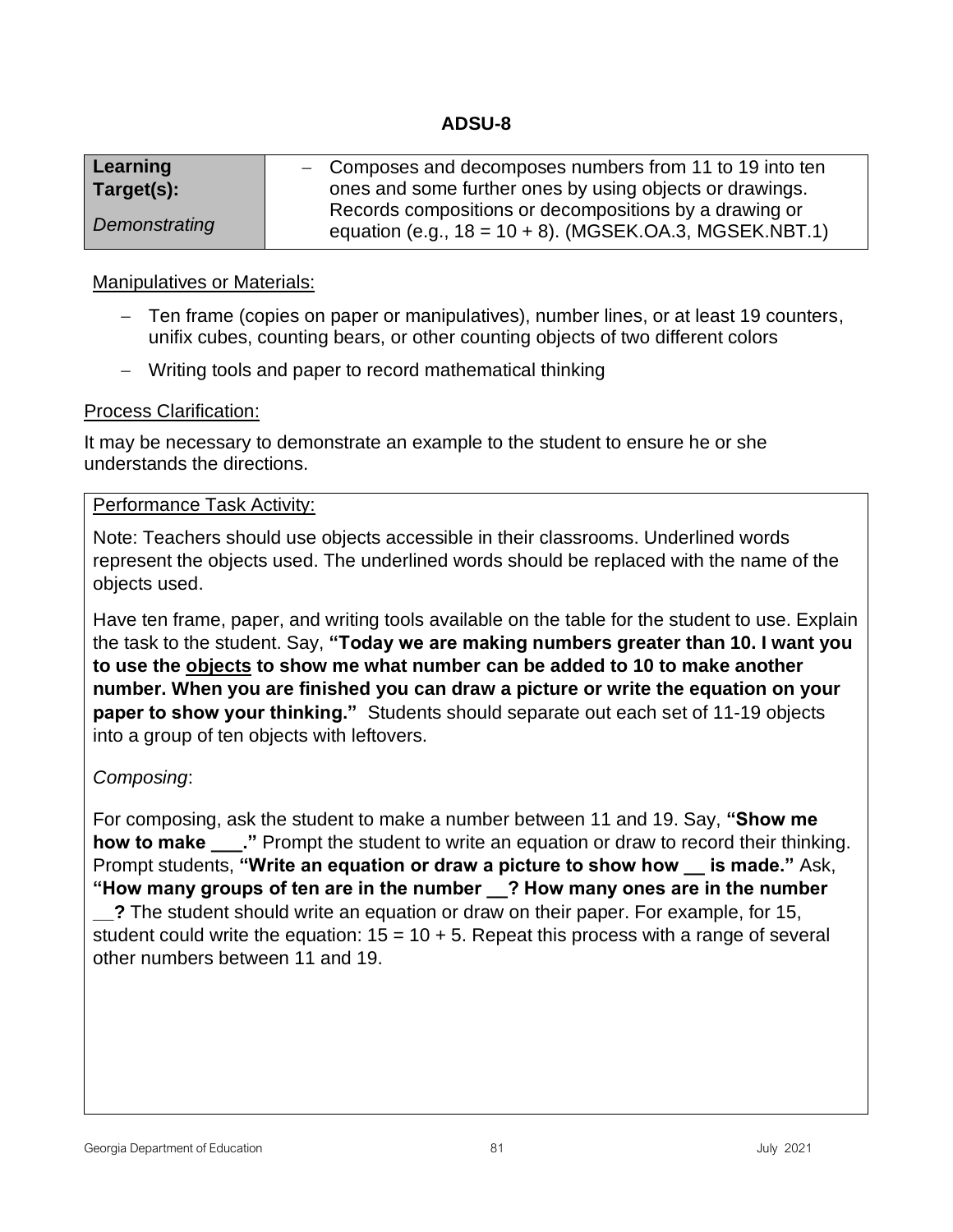Sample Problems:

- $\square$  15
- $\square$  12
- $\square$  19
- ☐ 17
- $\square$  14

If the student correctly composes numbers from 11 to 19 into ten ones and some further ones with at least 80% accuracy, the student is partially matched to the *Demonstrating* stage of the progression.

# *Decomposing*:

For decomposing, provide the student with a group of between 11 and 19 objects. Say, **"Here is a group of \_\_ objects. Show me how many objects can be added to 10 to make** ..." Allow the student time to decompose the group of objects provided by the teacher. Prompt the student to write an equation or draw to record their thinking. Say, **"Write an equation or draw a picture to show how \_\_ is made."** The student should write an equation or draw on their paper. Repeat this process with a range of several other numbers between 11 and 19.

Sample Problems:

- $\Box$  13
- $\square$  11
- $\Box$  18
- ☐ 16
- $\Box$  19

If the student correctly decomposes numbers from 11 to 19 into ten ones and some further ones with at least 80% accuracy, the student is partially matched to the *Demonstrating* stage of the progression.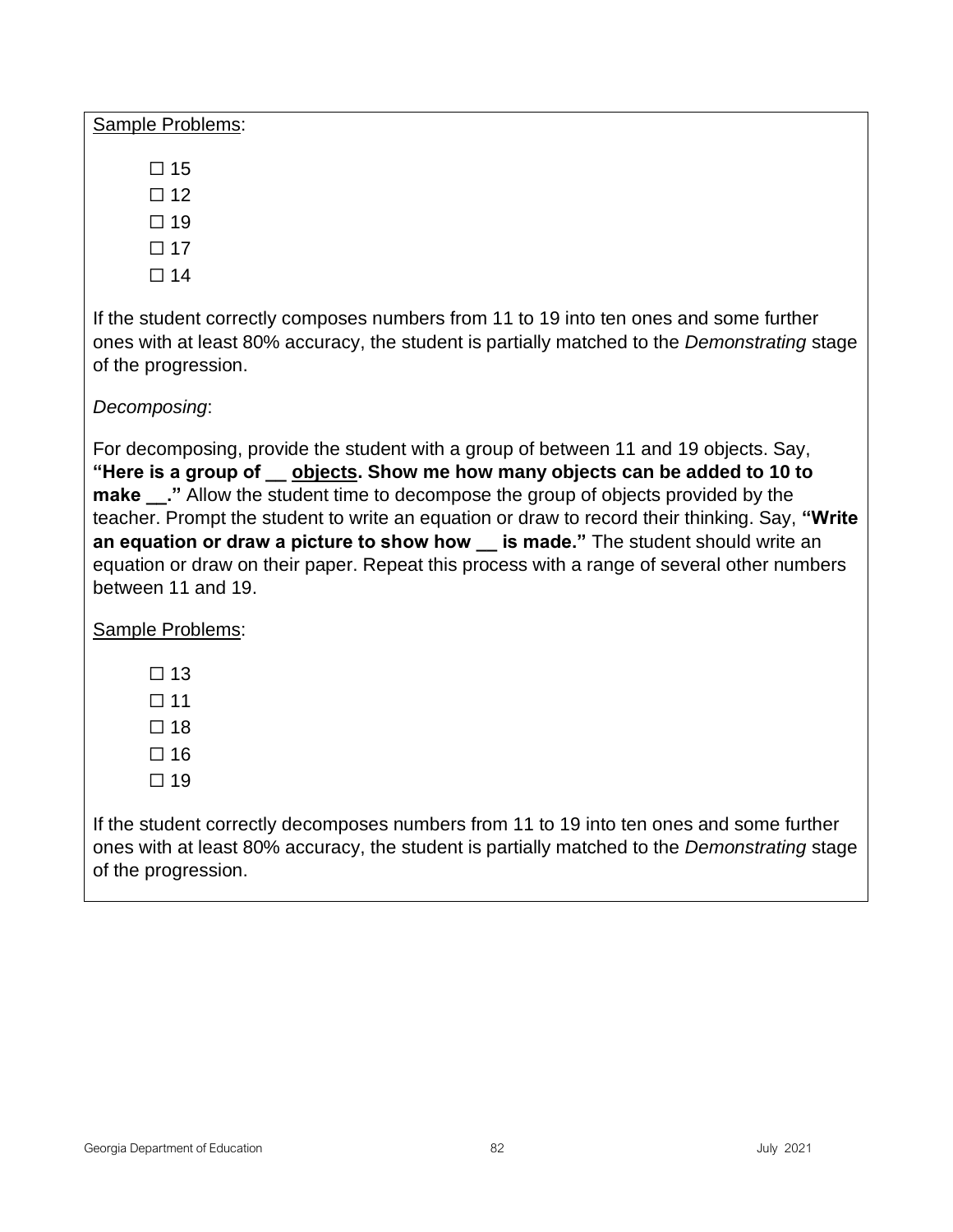| Learning   | - Solves real-world problems by adding and subtracting within 11 |
|------------|------------------------------------------------------------------|
| Target(s): | to 19, and explains the strategy used. The strategy can include  |
|            | a drawing or equation. (MGSE1.OA.1, MGSE1.OA.6a)                 |
| Exceeding  |                                                                  |

## Manipulatives or Materials:

- − Real-world problems involving addition and subtraction within 11-19 to be read aloud. Printed versions of the real-world problems could include digital slide, chart paper, printed document, or a sticker to place in a problem-solving journal.
- − Ten frame (copies on paper or manipulatives), number lines, or at least 19 counters, unifix cubes, counting bears, or other counting objects of two different colors.
- − Writing tools and paper to record mathematical thinking

## Process Clarification:

There are three types of addition and subtraction problems: result unknown  $(11 + 4 = ...)$ , change unknown (19 –  $=$  = 8), and start unknown ( $=$  + 9 = 18). The student should have the opportunity to solve each type of problem in this performance task.

The teacher can read the problem to the student as many times as needed.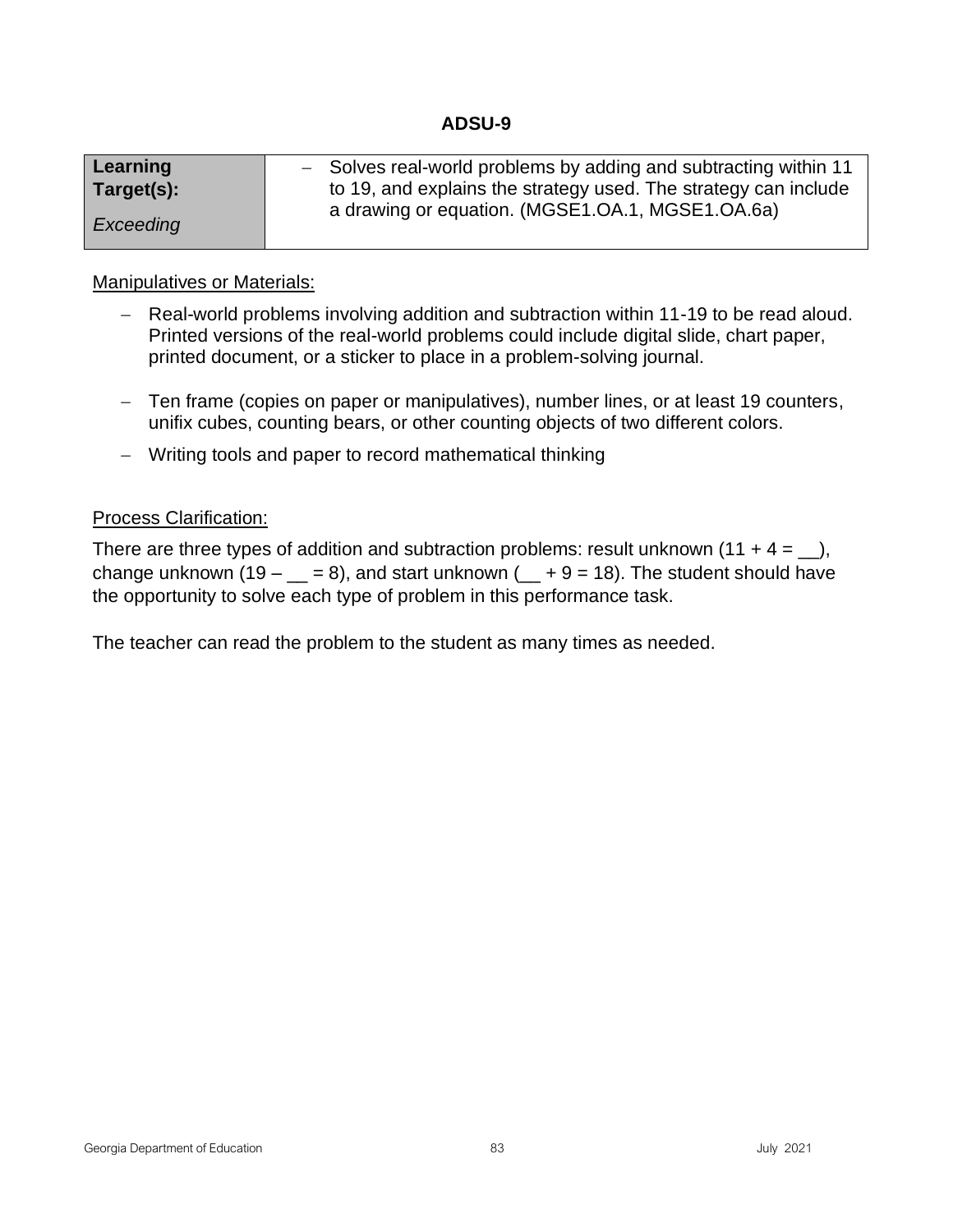Performance Task Activity:

Present the student with real-world addition and subtraction problems within 11-19. Say, "**Today we are going to solve a story problem. I will read you the problem, and I want you to find the answer. Listen as I read the story problem."** Say, **"Solve the story problem."** Allow the students ample time to solve the problem by drawing, using manipulatives, writing equations, or responding orally.

After the student has solved the problem, ask the student to explain the strategy he or she used to solve the problem. Say, **"Tell me how you found your answer."**

# Sample Problems:

The student solves real world addition and subtraction story problems within 11-19. The student produces some evidence of a strategy (e.g., drawing, manipulatives, equation, or oral response) and when asked can explain the strategy used, e.g.,

George has 15 cookies. He gives some to his friends at lunch. Now he has 8 cookies left. How many cookies did George give to his friends? (change unknown, subtraction)



− Peter had some books. He gave Kim 12 books. He has 7 books left. How many books did Peter have to start with? (start unknown)

− Jamal made 17 pancakes for his family. Jamal's family ate 6 pancakes during breakfast. How many pancakes are left? (result known)

**XXXXXXXXXX** 

**XXXXXXXXXX** 

 $\mathcal{L} \times \mathcal{L}$ 

 $\mathcal{L} \times \mathcal{L}$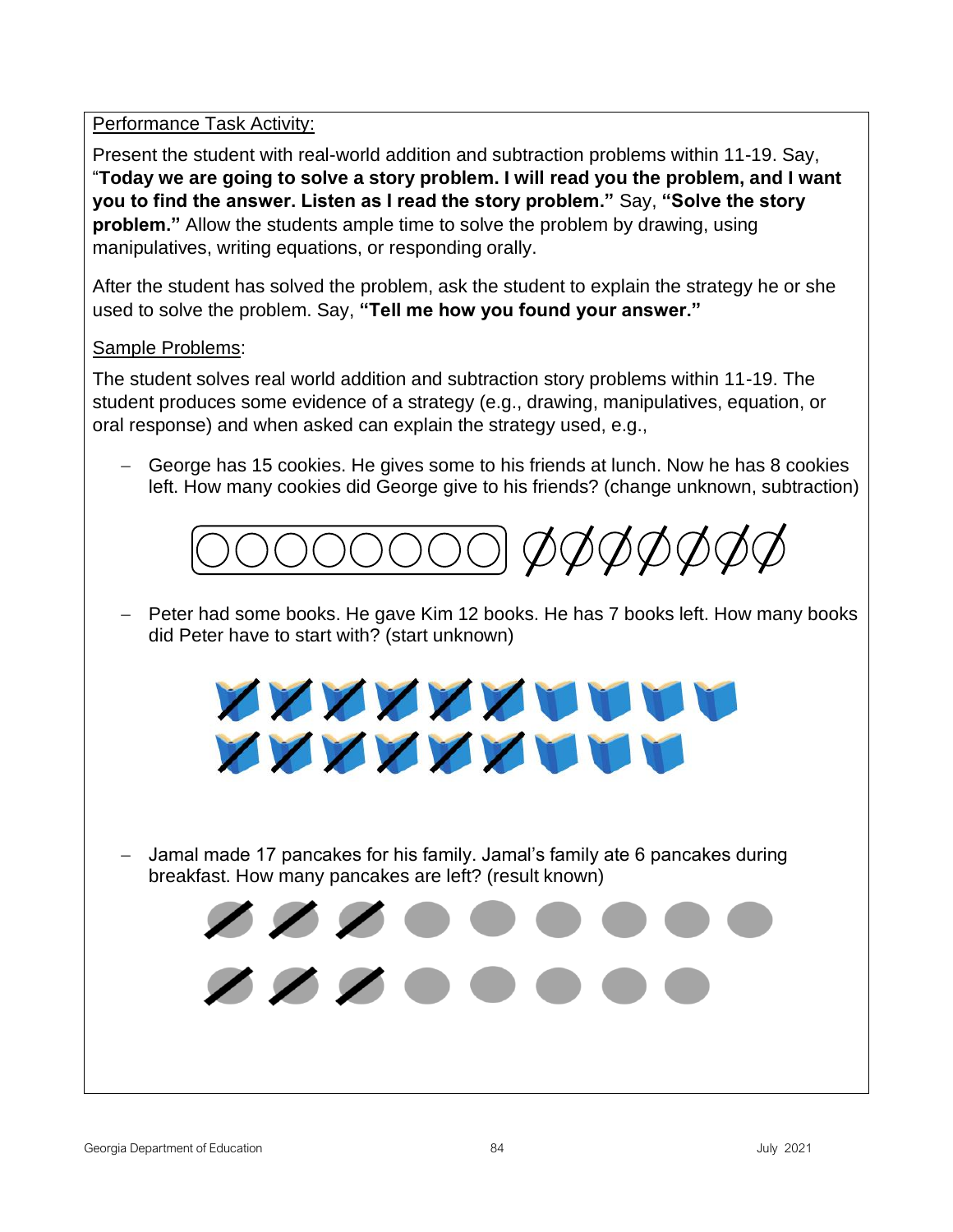− There are 8 students on the playground. Then 8 more students show up. How many students are there now? (result unknown) − There are 9 pizzas in the cafeteria. Mrs. Samson brings more pizzas. There are now 18 pizzas. How many more pizzas did Mrs. Samson bring? (change unknown) If the student correctly solves addition and subtraction problems and explains the strategy used with at least 80% accuracy, the student is partially matched to the *Exceeding* stage of the progression.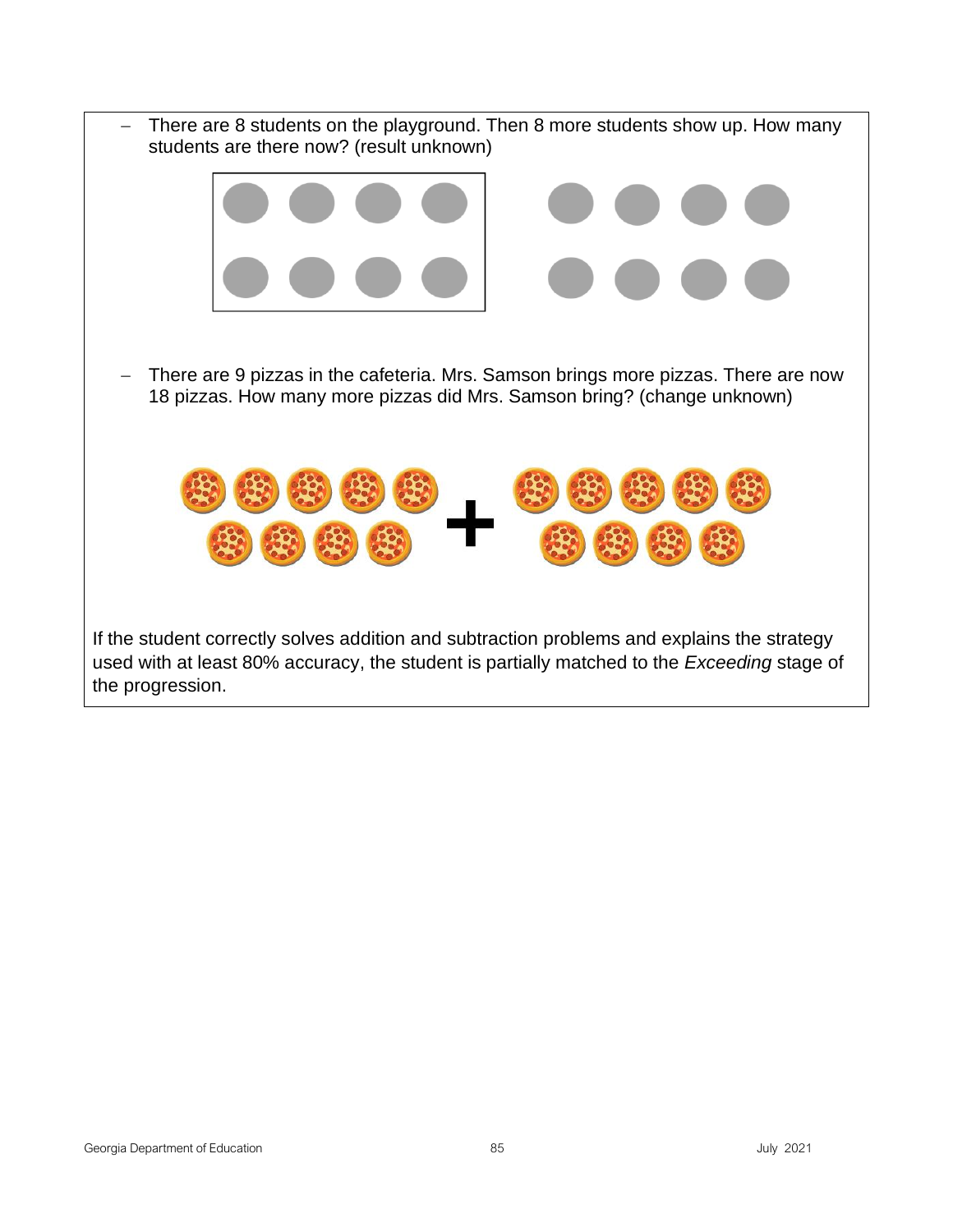| Learning   | - Responds immediately and accurately, verbally or in writing, to |
|------------|-------------------------------------------------------------------|
| Target(s): | addition and subtraction problems within 10. (MGSE1.OA.6b)        |
| Exceeding  |                                                                   |

## Manipulatives or Materials:

- − Addition and subtraction expressions within 10 (e.g., 5 addition and 5 subtraction expressions within 6 - 10). These could be printed on paper or presented digitally.
- − Writing tools and paper

Note: Refer to the *Optional Resource Guide* for a copy of the Optional Recording Sheet with Sample Problems.

Performance Task Activity:

Have writing tools and paper available for the student to respond. Explain the activity to the student.

Say, **"I am going to show you addition and subtraction problems. Tell me the answer to each problem out loud. You can also write your answers."** Show and read aloud each problem to the student and observe how long it takes them to say (or write) the answer.

# Optional Recording Sheet with Sample Problems:

| #            | <b>Addition</b> | <b>Student</b><br><b>Response</b> | #  | <b>Subtraction</b> | <b>Student</b><br><b>Response</b> |
|--------------|-----------------|-----------------------------------|----|--------------------|-----------------------------------|
| 1            | $4 + 5$         |                                   | 6  | $9 - 3$            |                                   |
| $\mathbf{2}$ | $7 + 3$         |                                   | 7  | $10 - 5$           |                                   |
| 3            | $8 + 1$         |                                   | 8  | $7 - 4$            |                                   |
| 4            | $6 + 2$         |                                   | 9  | $8 - 2$            |                                   |
| 5            | $1 + 9$         |                                   | 10 | $6 - 1$            |                                   |

If the student correctly responds verbally or in writing to determine the correct sum or difference within 3-5 seconds without resorting to counting strategies with at least 80% accuracy, the student is partially matched to the *Exceeding* stage of the progression. The student may write his or her answer.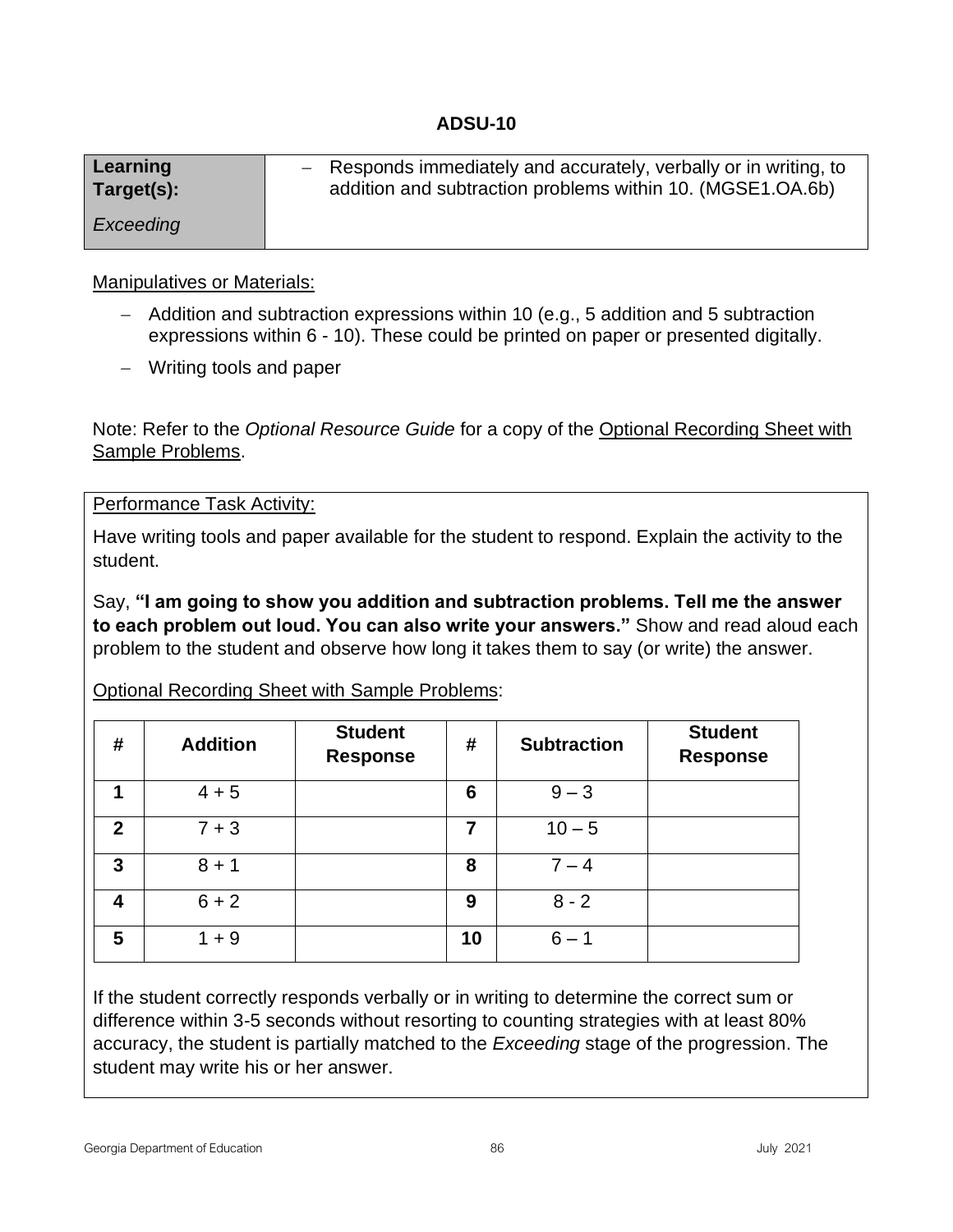| Learning   | $-$ Recognize "a ten" as a bundle of ten ones, numbers from 11 to |
|------------|-------------------------------------------------------------------|
| Target(s): | 19 as one ten and some leftover ones, and decade numbers 10       |
|            | to 90 as a group of tens with no leftover ones. (MGSE1.NBT.2)     |
| Exceeding  |                                                                   |

## Manipulatives or Materials:

## *Part A:*

- − Number cards 11 to 19
- − 20 objects (e.g., counters, unifix cubes, counting bears, or other counting objects
- − Ten-frame

## *Part B:*

- − Cards of decade numbers 10 to 90
- − Unifix cubes or place value (base 10) rods

## Performance Task Activity:

Note: Teachers should use objects accessible in their classrooms. Underlined words represent the objects used. The underlined words should be replaced with the name of the objects used.

## *Part A:*

Have ten frame and 20 objects available on the table for the student to use. Explain the task to the student. Say, **"Today, we are going to look at numbers and how they make tens and ones.** Demonstrate an example to the student to ensure he or she understands the directions. Show a number card 11 to 19. Say, **"How many groups of ten are in the number \_\_? How many ones are in the number \_\_?"**  Show the student how to use the objects to help make a ten and some leftover ones. Say, "**You may use these objects to help you make \_\_."** Show the student by grouping ten objects and the leftover ones. Ask the student, **"Which one of these [point to the groups] is a ten?"** Student should recognize "a ten" as the bundle of ten ones.

Ensure the student understands the directions. Show the student number card, 12. Ask the student, **"How many groups of ten are in the number 12? How many ones are in the number 12?"**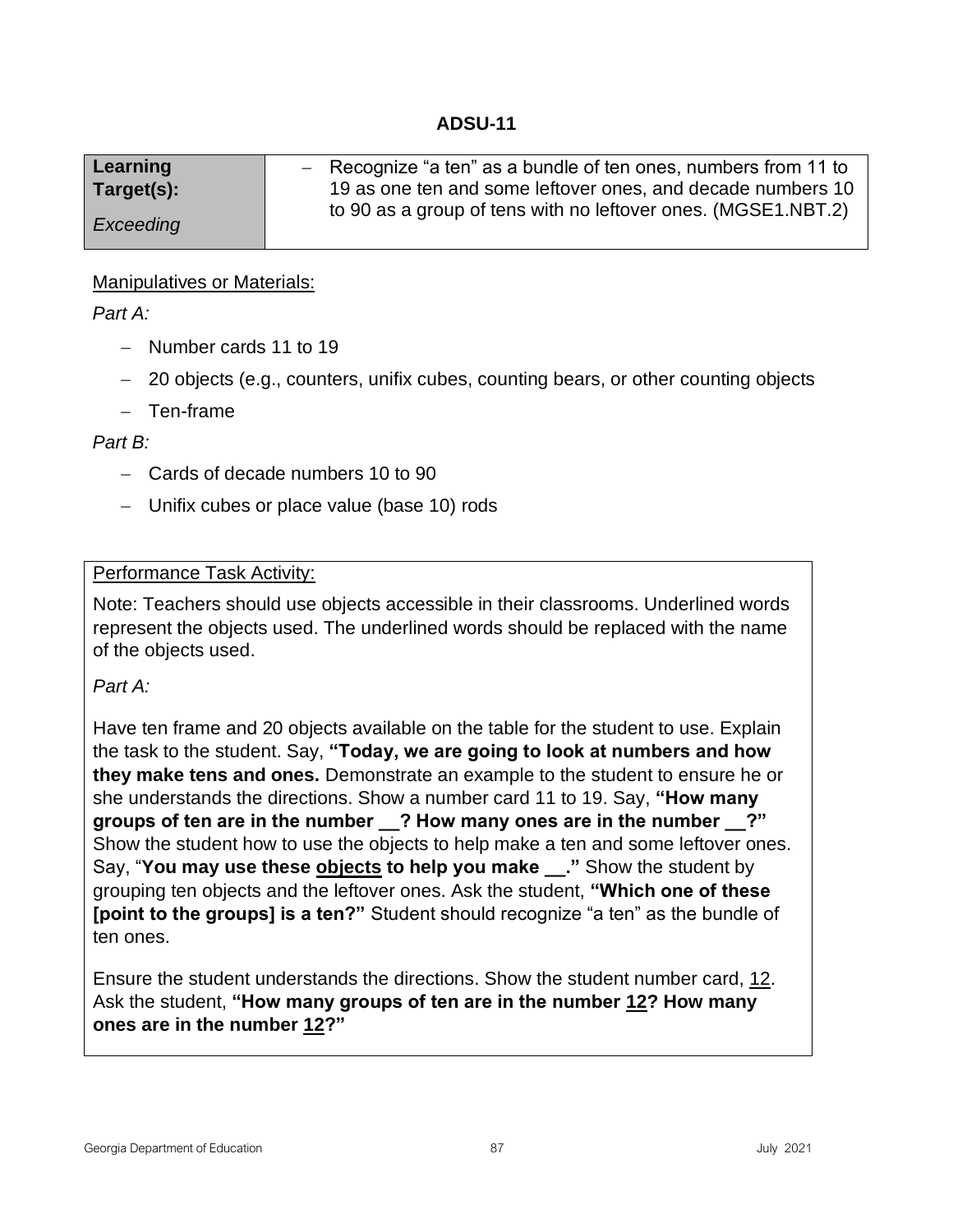The student should explain, "The number 12 has 1 ten and 2 ones." The student can also show a bundle of ten ones with two leftover ones. Repeat this process with a range of several other numbers between 11 and 19.

Sample Problems:

- $\square$  14
- $\Box$  17
- $\Box$  19
- $\Box$  13

If the student correctly recognizes "a ten" as the bundle of ten ones and recognizes numbers from 11 to 19 as one ten and some leftover ones with at least 80% accuracy, the student is partially matched to the *Exceeding* stage of the progression.

# *Part B:*

Have unifix cubes or place value (base 10) rods available on the table for the student to use. Explain the task to the student. Say, **"Today, we are going to look at numbers and how they make tens and ones."** Demonstrate an example to the student to ensure he or she understands the directions. Show a decade number card 10 to 90. Say, **"How many groups of ten are in the number \_\_? How many ones are in the number \_\_?"** Show the student how to use the objects to help make a ten and some leftover ones. Say, "**You may use these objects to help you make \_\_."**  Show the student by using ten rods and no leftover ones.

Ensure the student understands the directions. Show the student number card, 20. Ask the student, **"How many groups of ten are in the number 20? How many ones are in the number 20?"**

The student should explain, "The number 20 has 2 tens and no leftover ones." The student can also show two bundles of ten ones or two ten rods. Repeat this process with a range of several other decade numbers between 10 and 90.

# Sample Problems:

- $\square$  20  $\square$  40  $\square$  80
- $\square$  50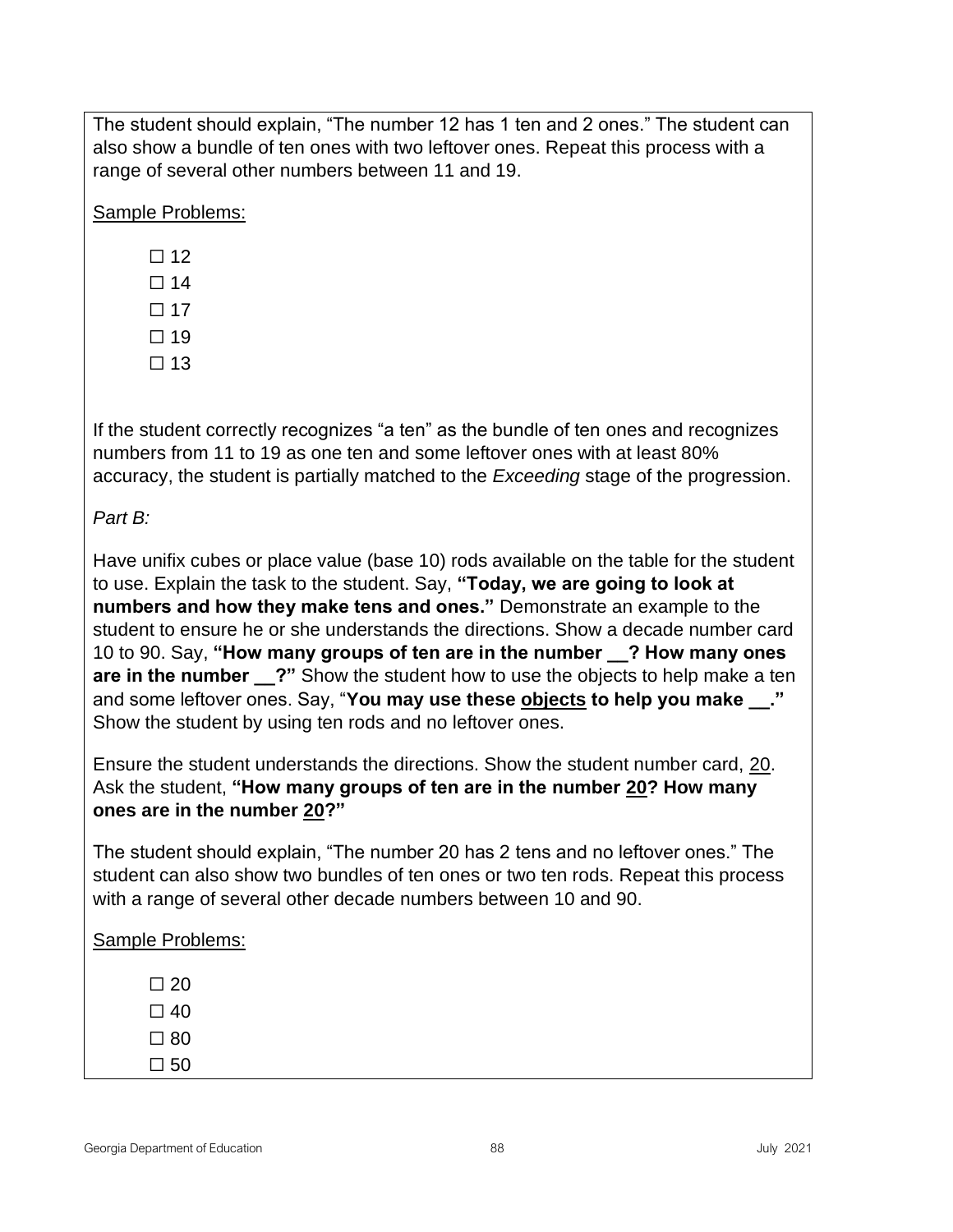☐ 90

If the student correctly recognizes decade numbers 10 to 90 as a group of tens with no leftover ones with at least 80% accuracy, the student is partially matched to the *Exceeding* stage of the progression.